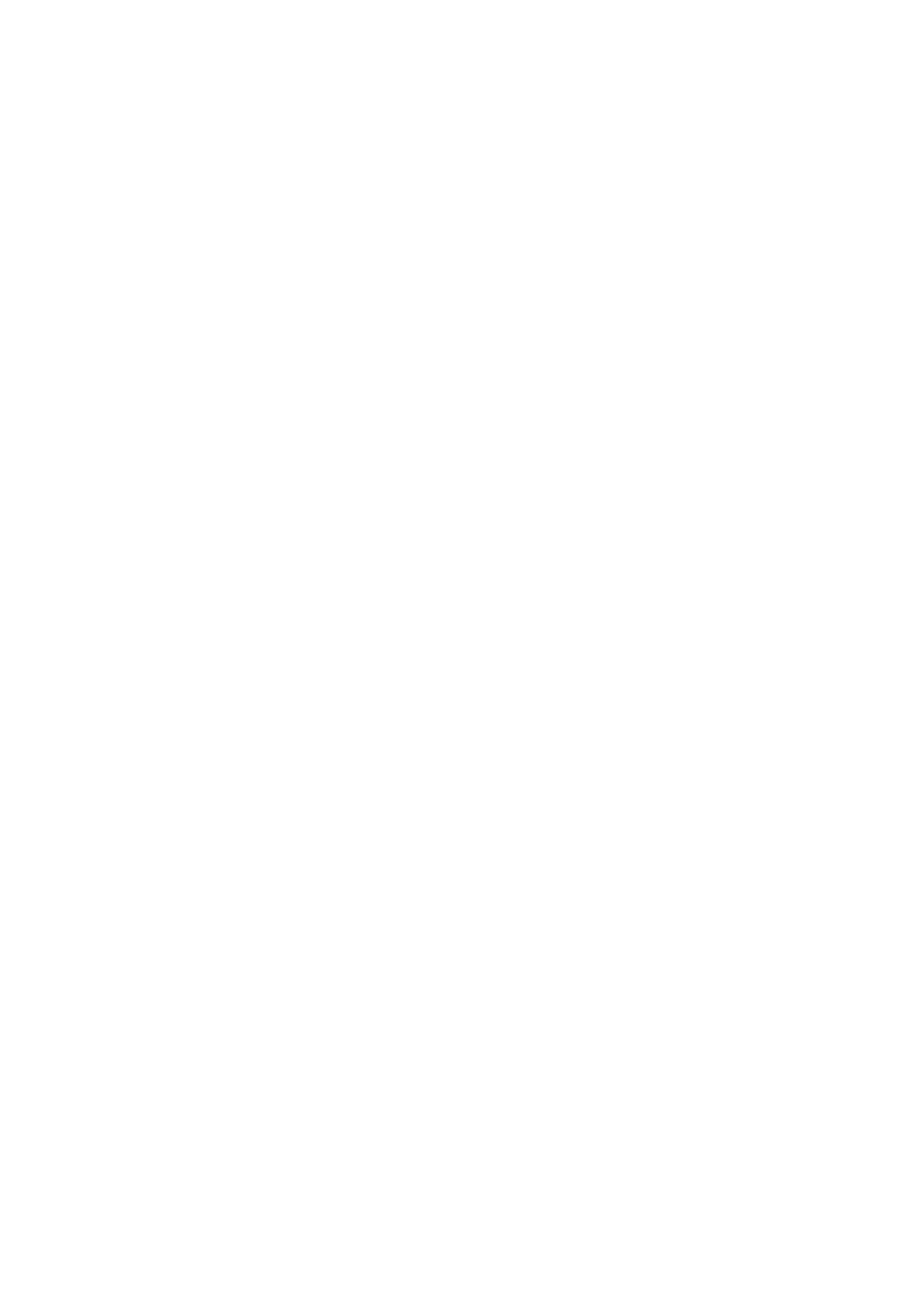## **Change Record**

## **Change Record**

| <b>Issue</b> | <b>Date</b> | Page | <b>Description</b>                                                                         |
|--------------|-------------|------|--------------------------------------------------------------------------------------------|
|              | 6.Dec.2001  | all  | Initial version reflection status at the RFSCAT Simulator<br>Design Review (SDR) milestone |
| 2            | 18 Mar 2002 | all  | Correction of errors found during implementation                                           |
|              |             |      | Update of S/W architectural design                                                         |
|              |             |      | Update of pseudo level 1b file format                                                      |
|              |             |      | Added detailed design (section 9)                                                          |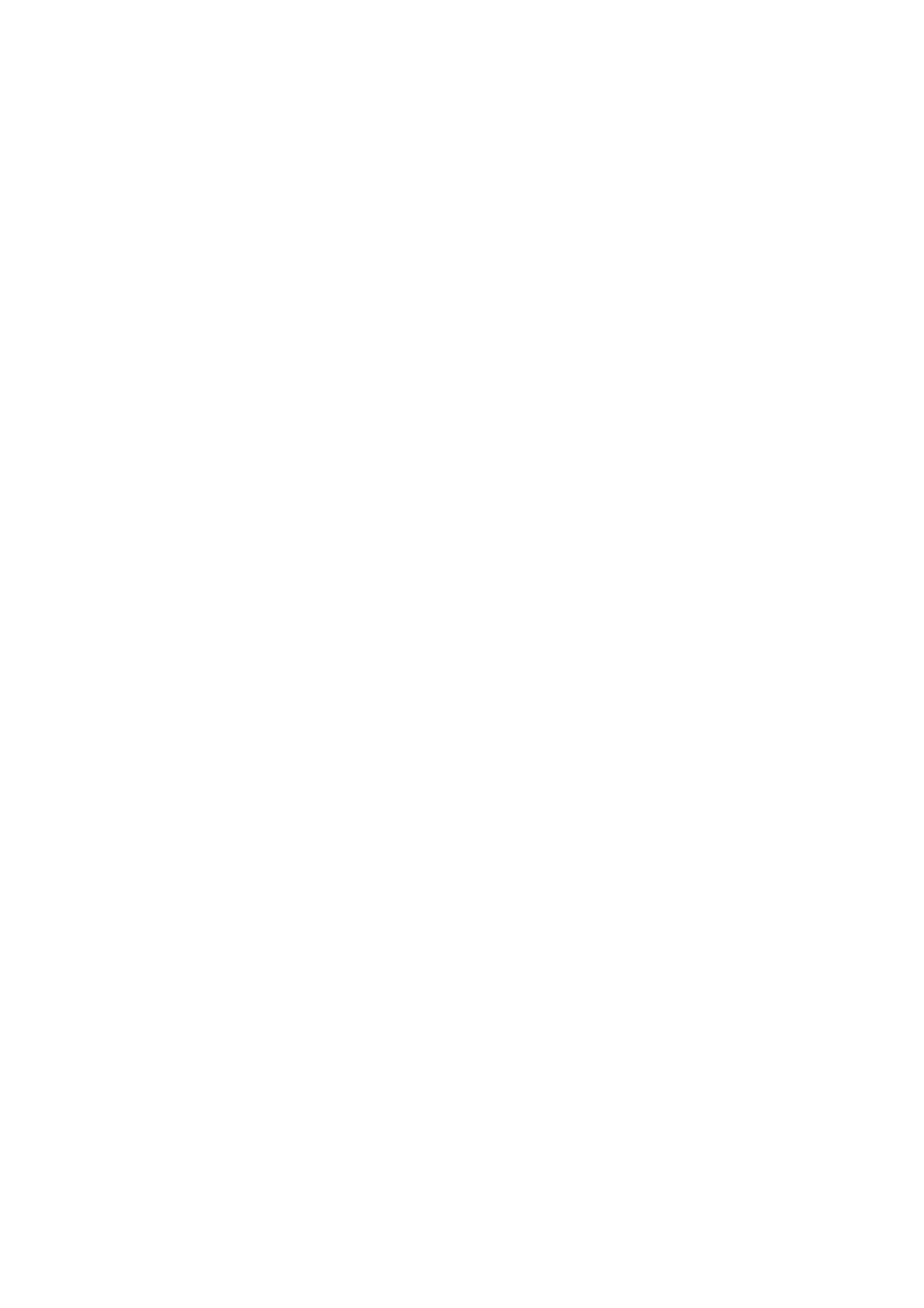

|              | <b>Table of Contents</b><br>Page                                    |          |  |  |
|--------------|---------------------------------------------------------------------|----------|--|--|
| 1            | <b>References</b>                                                   | $1 - 1$  |  |  |
| $\mathbf{2}$ | <b>Introduction</b>                                                 | $2 - 2$  |  |  |
| 2.1          | Scope                                                               | $2 - 2$  |  |  |
| 2.2          | <b>Structure of the Document</b>                                    | $2 - 2$  |  |  |
| 2.3          | <b>Instrument Concept</b>                                           | $2 - 3$  |  |  |
| 2.3.1        | Variation of the Polarisation and two Beam Antennas                 | $2 - 4$  |  |  |
| 2.4          | <b>Simulation Objectives</b>                                        | $2 - 5$  |  |  |
| 3            | <b>Simulation Algorithm</b>                                         | $3 - 6$  |  |  |
| 3.1          | The Windfield Generator                                             | $3-8$    |  |  |
| 3.2          | The Geophysical Modelling Function                                  | $3-9$    |  |  |
| 3.3          | The Pseudo Level 1 b Generator                                      | $3 - 10$ |  |  |
| 3.3.1        | <b>Definitions</b>                                                  | $3 - 10$ |  |  |
| 3.3.2        | Top Level Control Flow                                              | $3 - 15$ |  |  |
| 3.3.3        | <b>Computation of Node Positions</b>                                | $3 - 16$ |  |  |
| 3.3.4        | Computation of the Intersection of a Plane with the Earth Ellipsoid | $3 - 18$ |  |  |
| 3.3.5        | Usage of the Orbit Propagator                                       | $3 - 21$ |  |  |
| 3.3.6        | Loop over all Pulses                                                | $3-22$   |  |  |
| 3.3.7        | <b>Computation of Pulse Geometry</b>                                | $3 - 23$ |  |  |
| 3.3.8        | Computation of the Position of one Sample                           | $3 - 26$ |  |  |
| 3.3.9        | Computation of the Doppler Shift for a Sample                       | $3 - 29$ |  |  |
| 3.3.10       | <b>Computation of Sample Positions</b>                              | $3 - 30$ |  |  |
| 3.3.11       | Computation of SNR' for all Samples                                 | $3 - 32$ |  |  |
| 3.3.12       | Update of the View Specific Data                                    | $3 - 35$ |  |  |
| 3.3.13       | Finalisation of View Specific Data                                  | $3 - 39$ |  |  |
| 3.3.14       | Computation of the Look-Angle                                       | $3 - 41$ |  |  |
| 3.3.15       | Elementary Mathematics of the Ellipsoid                             | 3-42     |  |  |
| 3.4          | The Level 1 b Generator                                             | $3-44$   |  |  |
| 3.5          | The Wind Retrieval Module                                           | $3-44$   |  |  |
| 3.6          | $3 - 46$<br>The Wind Comparison Module                              |          |  |  |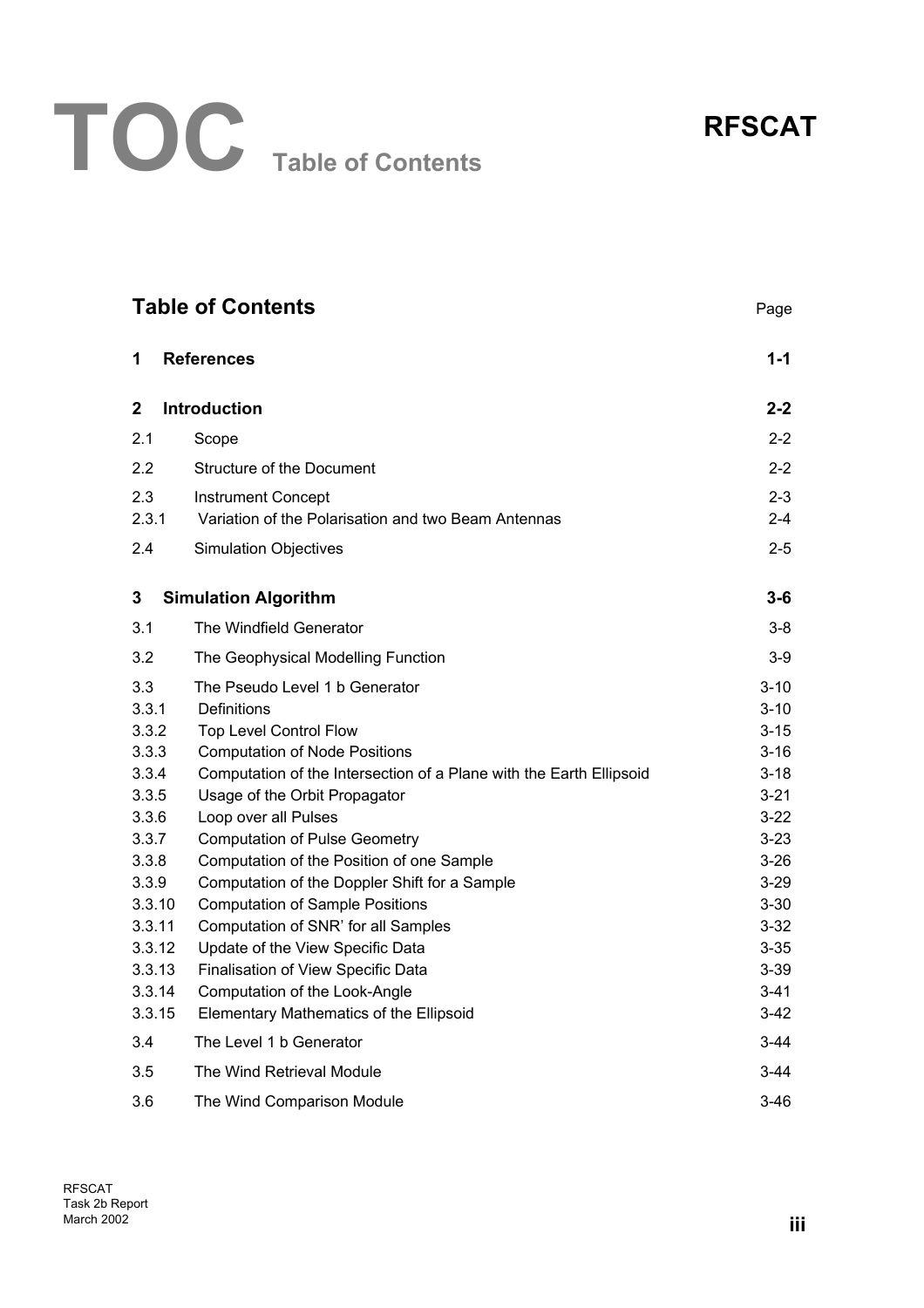# **TOC Table of Contents**

## **RFSCAT**

| 4                                                                     | <b>Architectural Software Design</b>                                                                                                                                                                                                                                                                 | 4-47                                                                                             |
|-----------------------------------------------------------------------|------------------------------------------------------------------------------------------------------------------------------------------------------------------------------------------------------------------------------------------------------------------------------------------------------|--------------------------------------------------------------------------------------------------|
| 4.1                                                                   | Overall System Architecture                                                                                                                                                                                                                                                                          | 4-47                                                                                             |
| 4.2                                                                   | <b>Windfield Generator Architecture</b>                                                                                                                                                                                                                                                              | 4-47                                                                                             |
| 4.3                                                                   | <b>Geophysical Modelling Function Architecture</b>                                                                                                                                                                                                                                                   | $4 - 48$                                                                                         |
| 4.4<br>4.4.1<br>4.4.2<br>4.4.3<br>4.4.4<br>4.4.5<br>4.5<br>4.6<br>4.7 | Pseudo Level 1 Generator Architecture<br>Programming Languages<br><b>Operating System</b><br><b>Files</b><br>Control Flow Diagram and Data Flow Diagram<br><b>Calling Hierarchy</b><br>Level 1 b Generator Architecture<br>Wind Retrieval Module Architecture<br>Wind Comparison Module Architecture | 4-49<br>4-49<br>$4 - 49$<br>$4 - 50$<br>$4 - 51$<br>$4 - 51$<br>$4 - 59$<br>$4 - 59$<br>$4 - 60$ |
|                                                                       |                                                                                                                                                                                                                                                                                                      |                                                                                                  |
| 5                                                                     | <b>Software Verification Approach</b>                                                                                                                                                                                                                                                                | $5 - 61$                                                                                         |
| 6                                                                     | <b>Simulator Parameters</b>                                                                                                                                                                                                                                                                          | $6 - 62$                                                                                         |
| 6.1                                                                   | Settings of the Geophysical Module                                                                                                                                                                                                                                                                   | $6 - 62$                                                                                         |
| 6.2<br>6.2.1<br>6.2.2<br>6.2.3<br>6.2.4<br>6.2.5                      | Pseudo Level 1b Generator<br><b>Orbit Parameters</b><br><b>Instrument Parameters</b><br><b>Processing Parameters</b><br><b>Software Settings</b><br>Constants                                                                                                                                        | $6 - 62$<br>$6 - 62$<br>$6 - 63$<br>$6 - 66$<br>$6 - 67$<br>$6 - 68$                             |
| 7                                                                     | <b>File Formats</b>                                                                                                                                                                                                                                                                                  | $7 - 69$                                                                                         |
| 7.1<br>7.1.1<br>7.1.2<br>7.1.3                                        | Pseudo-L1b File<br>Detailed Description of the General Data Block<br>Detailed Description of the Node Data Blocks<br>Detailed Description of View Data Blocks                                                                                                                                        | 7-69<br>7-69<br>$7 - 70$<br>$7 - 71$                                                             |
| 7.2                                                                   | Retrieved Windfield in All Data Format                                                                                                                                                                                                                                                               | $7 - 72$                                                                                         |
| 7.3                                                                   | Retrieved Wind Field in Binned Format                                                                                                                                                                                                                                                                | $7 - 73$                                                                                         |
| 7.4                                                                   | <b>GMF Look Up Table File</b>                                                                                                                                                                                                                                                                        | $7 - 73$                                                                                         |
| 7.5                                                                   | Windfield Map                                                                                                                                                                                                                                                                                        | $7 - 74$                                                                                         |
| 8                                                                     | <b>Acronymns</b>                                                                                                                                                                                                                                                                                     | $8 - 75$                                                                                         |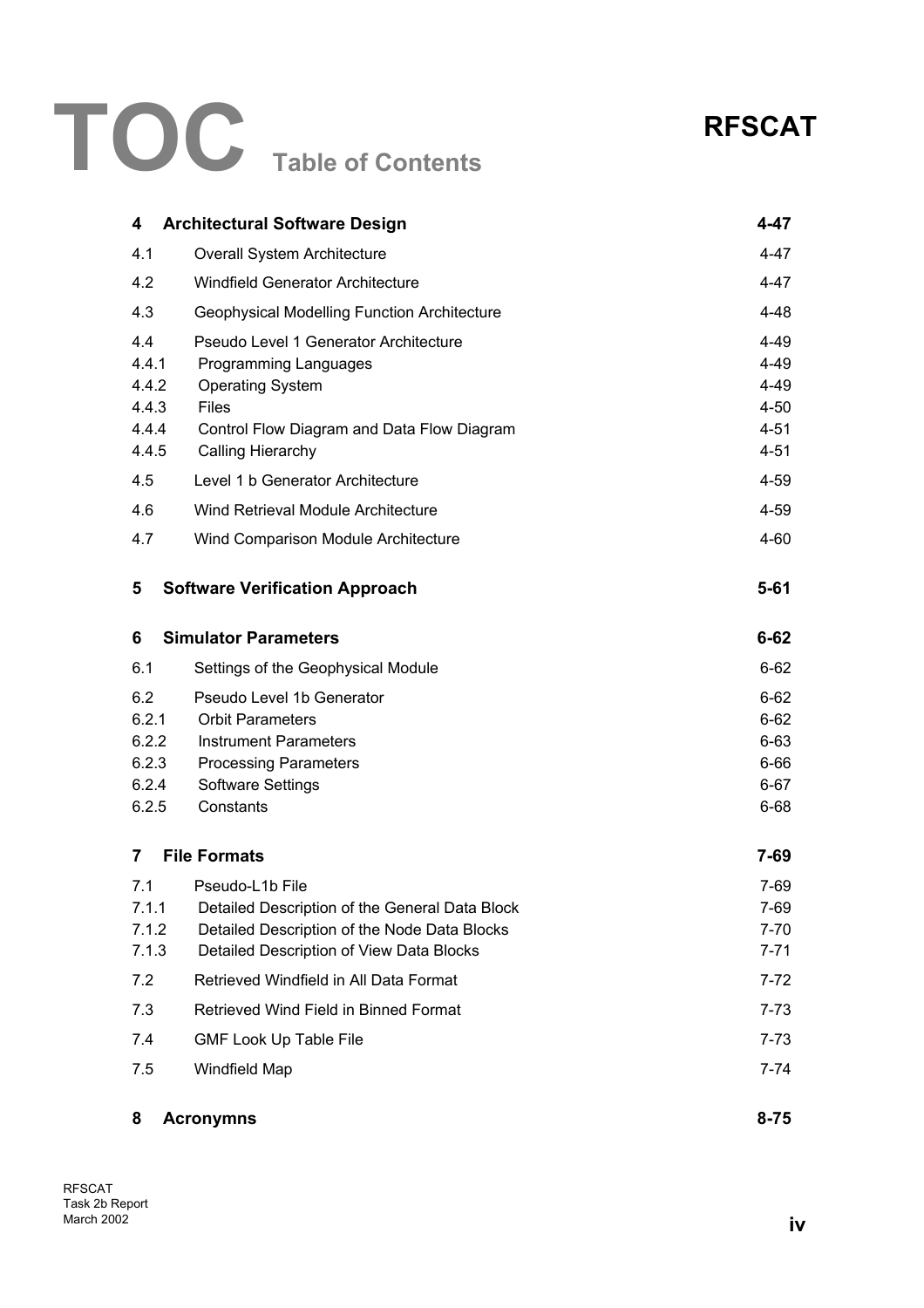# **TOC Table of Contents**



| 9      | Detailed Design of the Pseudo Level 1b Generator | $9 - 77$ |
|--------|--------------------------------------------------|----------|
| 9.1    | <b>List of Routines</b>                          | $9 - 77$ |
| 9.2    | <b>Routine Descriptions</b>                      | $9 - 80$ |
| 9.2.1  | CLOSE PS                                         | $9 - 80$ |
| 9.2.2  | COMPUTEANTENNAVECTOR                             | $9 - 80$ |
| 9.2.3  | <b>COMPUTEDEPENDENTPARAMETERS</b>                | $9 - 81$ |
| 9.2.4  | COMPUTEDOPPLERBW                                 | $9 - 81$ |
| 9.2.5  | <b>COMPUTEFSNR</b>                               | $9 - 81$ |
| 9.2.6  | COMPUTELOOKANGLE                                 | $9 - 82$ |
| 9.2.7  | <b>COMPUTENODEPOS</b>                            | $9 - 82$ |
| 9.2.8  | COMPUTENODESPHERE                                | $9 - 83$ |
| 9.2.9  | <b>COMPUTENODEVECTORS</b>                        | $9 - 83$ |
| 9.2.10 | <b>COMPUTEPULSEGEO</b>                           | $9 - 84$ |
| 9.2.11 | <b>COMPUTERANGEVECTOR</b>                        | $9 - 84$ |
| 9.2.12 | <b>COMPUTESAMPLEPOS</b>                          | $9 - 85$ |
| 9.2.13 | <b>COMPUTESATPOS</b>                             | $9 - 86$ |
| 9.2.14 | <b>COMPUTESNR</b>                                | $9 - 86$ |
| 9.2.15 | COMPUTETIMEVECTOR4NODES                          | $9 - 87$ |
| 9.2.16 | COMPUTETIMEVECTOR4PULSE                          | $9 - 87$ |
| 9.2.17 | <b>COMPUTEVELOCITIES</b>                         | $9 - 88$ |
| 9.2.18 | DEFINECOMMONINPUT                                | $9 - 88$ |
| 9.2.19 | <b>DEFINENODEVIEWCOMMONBLOCKS</b>                | $9 - 89$ |
| 9.2.20 | <b>FINALISEVIEW</b>                              | $9 - 89$ |
| 9.2.21 | GENERATEPL1DOC                                   | $9 - 89$ |
| 9.2.22 | <b>GETCOLOR</b>                                  | $9 - 90$ |
| 9.2.23 | INITANTENNAGAIN                                  | $9 - 90$ |
| 9.2.24 | <b>INITCOLORINDEX</b>                            | $9 - 91$ |
| 9.2.25 | <b>INITCONSTANTS</b>                             | $9 - 91$ |
| 9.2.26 | <b>INITDISPLAY</b>                               | $9 - 92$ |
| 9.2.27 | <b>INITINSTRUMENTPARS</b>                        | $9 - 92$ |
| 9.2.28 | <b>INITORBITPARS</b>                             | $9 - 93$ |
| 9.2.29 | <b>INITPARAMETERS</b>                            | $9 - 94$ |
| 9.2.30 | <b>INITPL1</b>                                   | $9 - 94$ |
| 9.2.31 | <b>INITPROCESSINGPARS</b>                        | $9 - 94$ |
| 9.2.32 | <b>INITSIMULATIONPARS</b>                        | $9 - 95$ |
| 9.2.33 | <b>INITVIEWCALC</b>                              | $9 - 95$ |
| 9.2.34 | <b>NODE</b>                                      | $9 - 96$ |
| 9.2.35 | OPEN PS                                          | $9 - 96$ |
| 9.2.36 | PL1MAIN                                          | $9 - 97$ |
| 9.2.37 | <b>PROPAGATEORBIT</b>                            | $9 - 97$ |
| 9.2.38 | <b>PULSELOOP</b>                                 | $9 - 98$ |
| 9.2.39 | STARS ADDMODJULDAT                               | $9 - 98$ |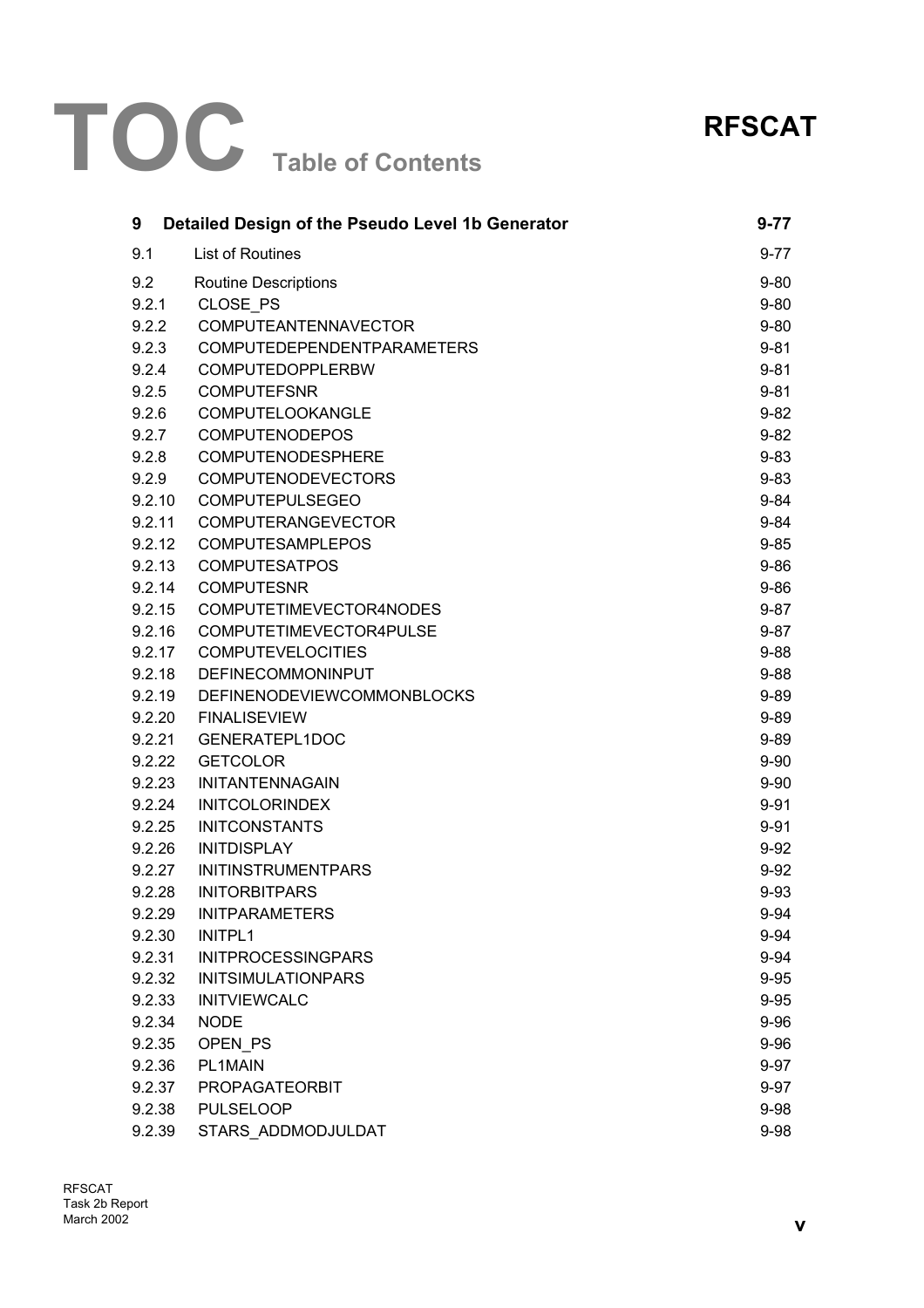# **TOC Table of Contents**

## **RFSCAT**

| 9.2.40 | STARS_ANOMALISTICPERIOD           | $9 - 98$  |
|--------|-----------------------------------|-----------|
| 9.2.41 | STARS_CARTESIAN_KEPLER            | $9 - 99$  |
| 9.2.42 | STARS_EQ_MATRIX                   | $9 - 100$ |
| 9.2.43 | <b>STARS FILLVIEWS</b>            | $9 - 100$ |
| 9.2.44 | STARS_FREESAMPLEMEM               | $9 - 101$ |
| 9.2.45 | STARS_GEODETIC_GEOCENTRIC         | $9 - 101$ |
| 9.2.46 | STARS_GMST                        | $9 - 102$ |
| 9.2.47 | STARS INCIDENCEINCLINATION        | $9 - 102$ |
| 9.2.48 | <b>STARS INITFILLVIEWS</b>        | $9 - 103$ |
| 9.2.49 | STARS_INTERSECTIONPLANE_ELLIPSOID | $9 - 103$ |
| 9.2.50 | STARS_IN_MATRIX                   | $9 - 104$ |
| 9.2.51 | STARS KEPLERJ2ORBIT               | $9 - 105$ |
| 9.2.52 | STARS_LOCALNORMAL                 | $9 - 105$ |
| 9.2.53 | STARS LOOPRANGEPOINT              | $9 - 106$ |
| 9.2.54 | STARS_MODJULDAT_CALDAT            | $9 - 107$ |
| 9.2.55 | STARS RANGEPOINT                  | $9 - 107$ |
| 9.2.56 | STARS RANGEPOINTIG                | $9 - 108$ |
| 9.2.57 | STARS_SAMPLE2NODE                 | $9 - 109$ |
| 9.2.58 | STARS_SUNSYNCINCLINATION          | $9 - 110$ |
| 9.2.59 | TEST COMPUTEPULSEGEO              | $9 - 111$ |
| 9.2.60 | TEST_COMPUTERANGEVECTOR           | $9 - 112$ |
| 9.2.61 | TEST_COMPUTESNR                   | $9 - 112$ |
| 9.2.62 | TEST_PLOTLN                       | $9 - 113$ |
| 9.2.63 | TEST_PLOTNODEMAP                  | $9 - 113$ |
| 9.2.64 | TEST_PLOTNODES                    | $9 - 113$ |
| 9.2.65 | TEST PLOTSEARTH                   | $9 - 114$ |
| 9.2.66 | TEST_PLOTSELLIPSE                 | $9 - 114$ |
| 9.2.67 | TEST PULSELOOPSAMPLES             | $9 - 115$ |
| 9.2.68 | <b>TEST RANGEIG</b>               | $9 - 115$ |
| 9.2.69 | TEST_SAMPLE2NODES                 | $9 - 115$ |
| 9.2.70 | TEST_SETUPEARTHBOX                | $9 - 116$ |
| 9.2.71 | <b>UPDATEVIEW</b>                 | $9 - 116$ |
| 9.2.72 | <b>WAITKBRD</b>                   | 9-117     |
| 9.2.73 | WRITEPL1                          | $9 - 117$ |
| 9.2.74 | WRITEPL1HEADER                    | $9 - 118$ |
| 9.2.75 | WRITEPL1VECTOR                    | $9 - 118$ |
| 9.2.76 | <b>WRITEVIEW</b>                  | $9 - 118$ |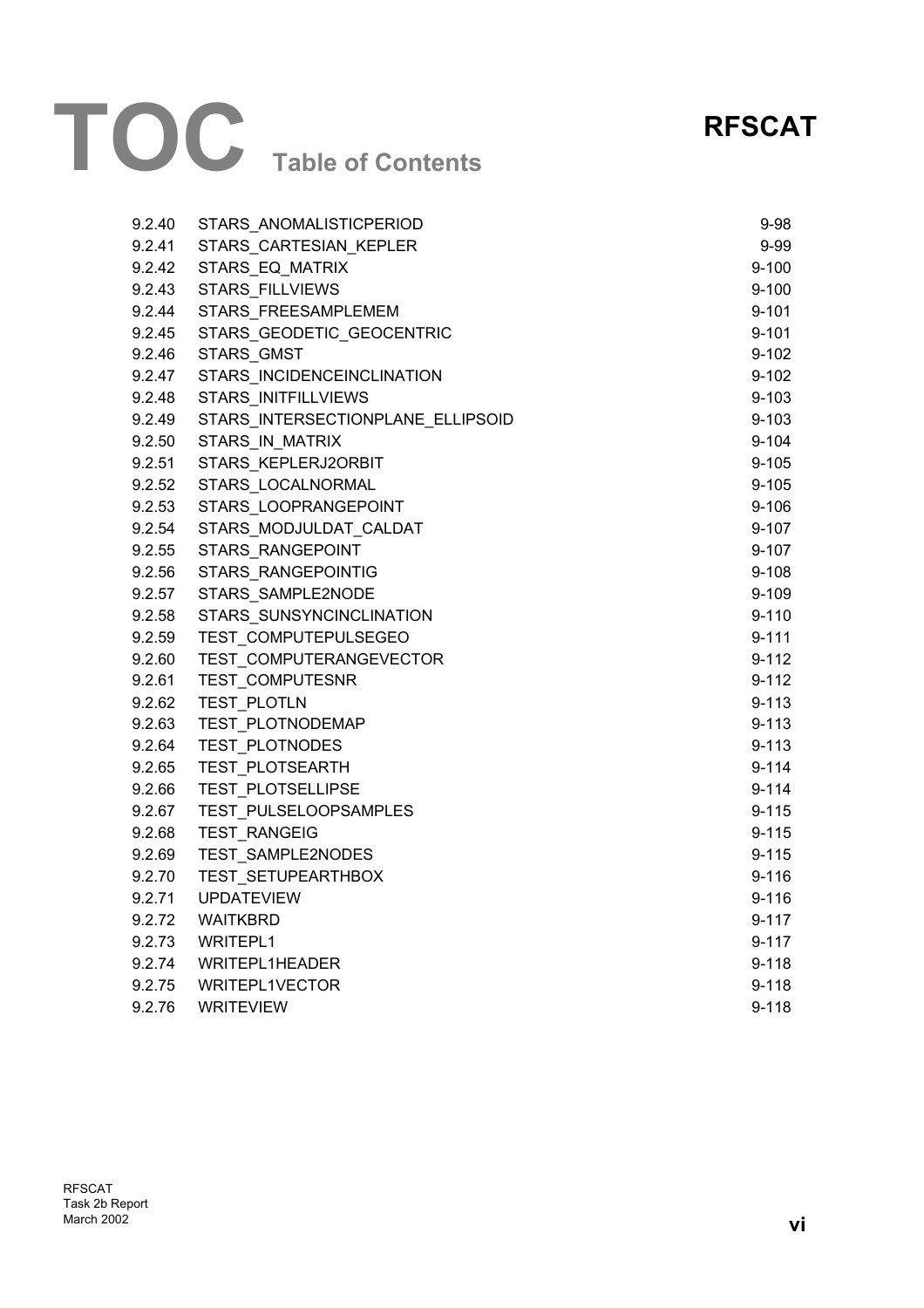## **1 References**

### **1 References**

#### **Applicable Documents**

- [AD1] ESA Novation Agreement: ECT/NB/96.247
- [AD1] ESA Contract No. 14383/00/NL/DC
- [AD3] Astrium GmbH Proposal No. A.2001-0122-0-1
- [AD4] Statement of Work "Optimisation of Rotating, Range-Gated Fanbeam Scatterometer for Wind Retrievals APP-FP/99-10-222/CL/cl, 22.Nov.1999

#### **Reference Documents**

- [RD1] Lin, C.C., Rommen, B., Wilson, J., Peter, P., An analysis of a rotating, range-gated, fanbeam spaceborne scatterometer concept, 2000
- [RD2] Lin, C.C., Rommen, B. Rotating, range-gated, fanbeam radar A new spaceborne scatterometer concept, Ocean Winds workshop, Ifremer, Brest, 19-22 June, 2000
- [RD3] Task 1 Technical Report, Review of the Requirements and Scatterometer Concept, MPB, KNMI, IFARS , 17.Oct. 2000
- [RD4] Optimisation of Rotating, Range-Gated Fanbeam Scatterometer for Wind Retrieval", Task 2a Report, GMF and wind field definition, and wind retrieval,KNMI, Dec.2001
- [RD5] ERS Scatterometer System Simulator, Description of Simulation Model ER-MA-DSF-SY-0006 Issue 2A, 17.06.91
- [RD6] ASCAT GPP, Level 1 Processor Algorithms, MO-RS-DOR-SC-0027, issue 1, 26.02.99
- [RD7] ACAT GPP, Model Overview, MO-RS-DOR-SC-0024, issue 1, 31.7.98
- [RD8] ASCAT Performance Algorithms, MO-TN-DOR-SC-0018, issue 2A, 30.04.01
- [RD9] Press, W.H. et al., Numerical Recipes in C, Second Edition, Cambridge University Press, 1992, ISBN 0 521 43108 5
- [RD10] "towards the real-time use of Quikscat winds", A. Stoffelen, J. de Vries and A. Voorrips, report: USP-2 00-26, Beleidscommissie Remote Sensing.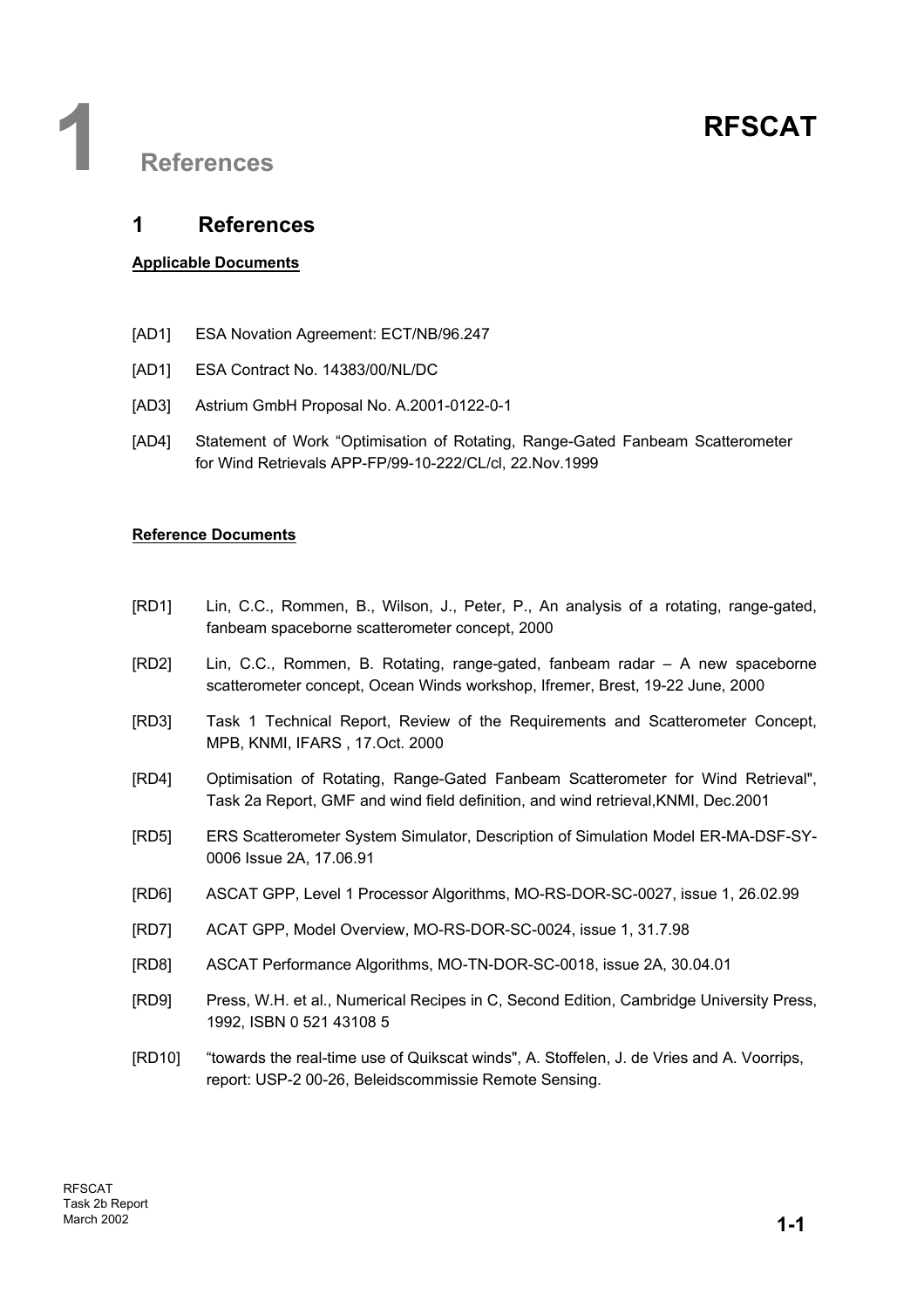## **2 Introduction**

#### **2.1 Scope**

This document defines the simulator to be used for end-to-end performance evaluation and optimisation of a rotating range gated fan-beam scatterometer. The definition covers the following subjects:

- Simulation Algorithm
- Architectural Software Design
- Definition of External Interfaces
- **Software Verification Concept**

The document is foreseen to be maintained through run of study, to reflect the actually implemented version of the software.

### **2.2 Structure of the Document**

Section 1 lists the applicable and referenced documents.

Section 2 (this section) describes the scope and structure of this document. To make the document self-standing it furthermore contains a brief introduction of the instrument concept and simulator objectives.

Section 3 specifies the algorithms chosen to meet the simulator objective.

Section 4 defines the S/W architecture of the RFSCAT system simulator

Section 5 describes the S/W verification approach.

Section 6 lists the parameters that are modifiable input to RFSCAT system simulator.

Section 7 gives a detailed specification of the file formats used at the external interfaces of RFSCAT system simulator.

Section 8 contains the list of acronyms used in this document.

Section 9 contains the detailed design of the pseudo level 1 b generator.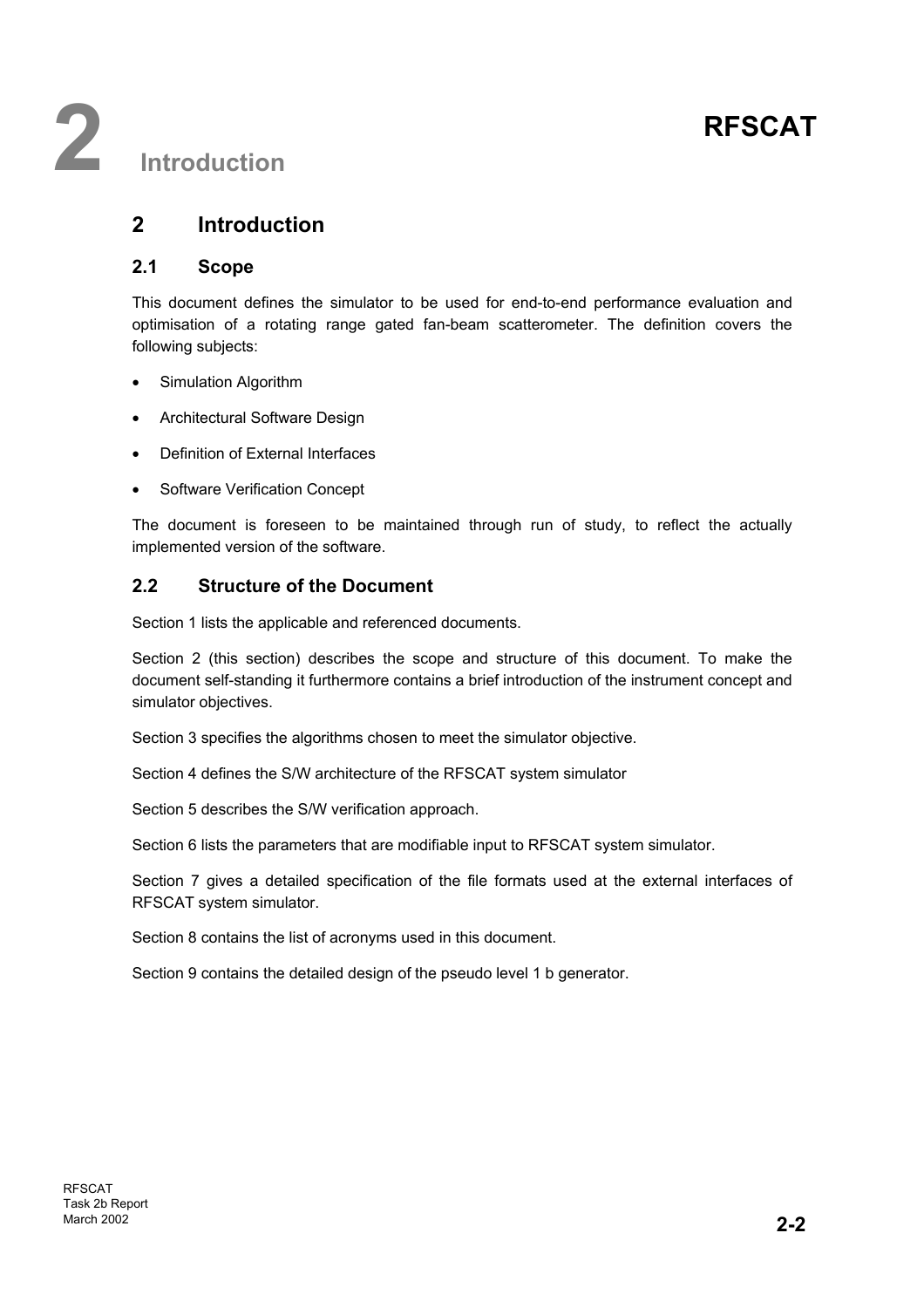### **2.3 Instrument Concept**

The instrument being subject to this study is a rotating range-gated fanbeam scatterometer. It will be addressed as RFSCAT in following. The measurement principle for RFSCAT is shown in Figure 2-1.



Figure 2-1 Rotating Fanbeam Scatterometer Concept

RFSCAT is a spaceborne system on a polar orbiting platform at a height of 725 km. The antenna rotates at a rate of 0.35 rad/s, while the satellite travels with a velocity of 7.49km/s, resulting in an epicyclical footprint on the earth′s surface with a total swath width of 1500 km. The incidence angle from a fanbeam varies from 28 $^0$  to 51 $^0$ . The radar operates at C-band, 5.3 GHz, and transmits and receives vertically or horizontally polarised signals (VV, HV). The radar operates in a pulsed mode, so that each point of the echo profile can be attributed to a unique pixel position within the antenna footprint along the radial direction (range-gated). The instrument parameters listed in Table 2-1. The simulator will allow to vary all the listed parameters within reasonable ranges.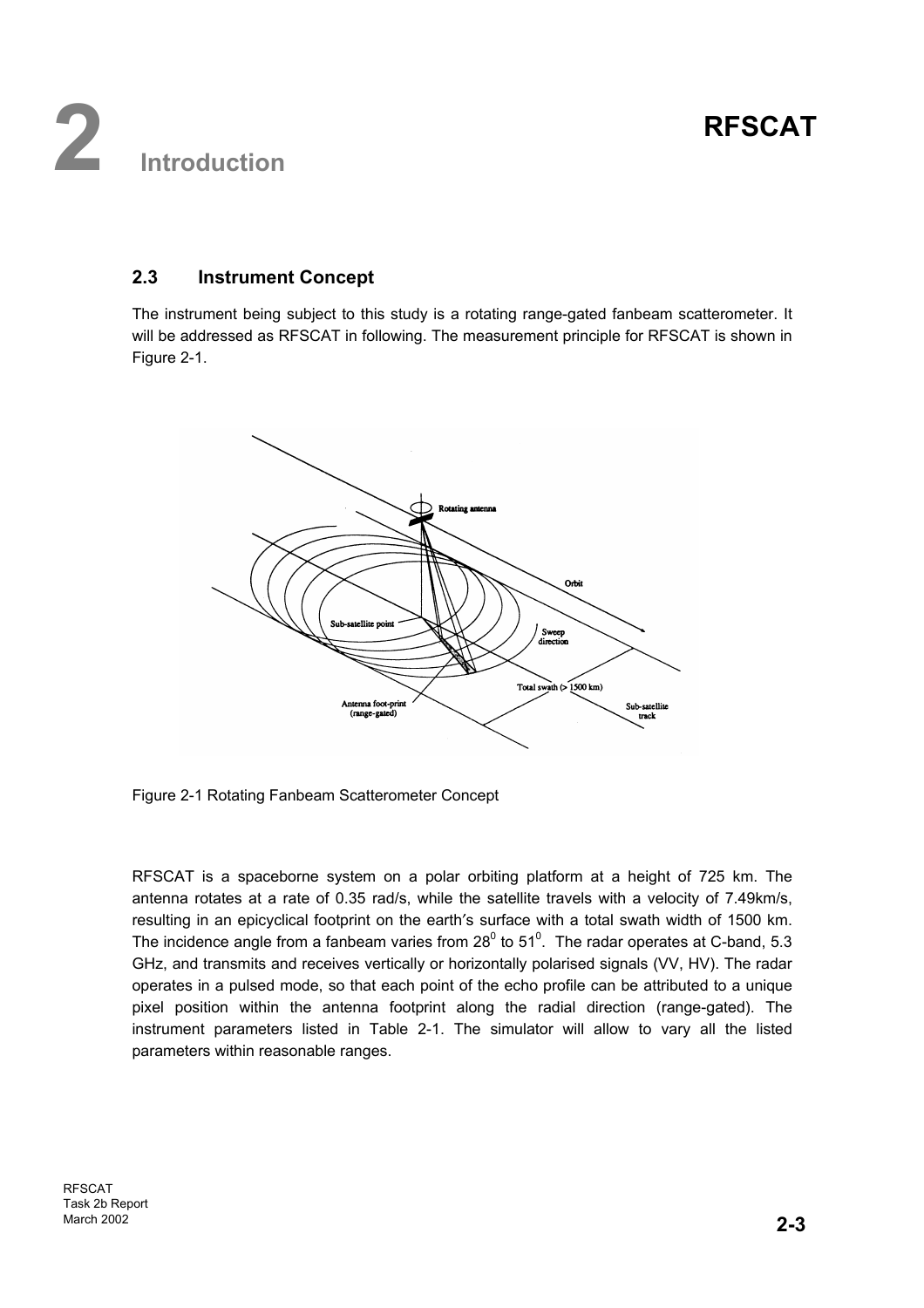# **2 Introduction**

| <b>Parameter</b>       | <b>Option 1</b>                           | <b>Option 2</b>                      |
|------------------------|-------------------------------------------|--------------------------------------|
| Orbit / repeat cycle   | 725 km / 2 day                            | $1075$ km/2 days                     |
| Antenna scan rate      | $0.35$ rad/s $(3.3$ rpm)                  | $0.25$ rad/s $(2.4$ rpm)             |
| Total swath            | 1500 km                                   | $1600 \mathrm{km}$                   |
| Min. wind speed        | $\leq$ 4 m/s cross-wind                   | $\leq$ 4 m/s cross-wind              |
| Incidence angle        | $28^0 - 51^0$                             | $21^0 - 42.5^0$                      |
| Footprint length       | 408.6 km                                  | 450.5 km                             |
| Frequency              | 5.3 GHz                                   | 5.3 GHz                              |
| Polarisation           | VV                                        | VV                                   |
| Pulse bandwidth        | $1.06$ MHz                                | $1.39$ MHz                           |
| Pulse compr. Ratio     | 200                                       | 200                                  |
| Pulse rep. Frequency   | 239 Hz                                    | 179                                  |
| Nrange                 | 50 (HR)                                   | 50 (HR)                              |
| Nazimuth               | 13.7 (HR)                                 | 13.4 (HR)                            |
|                        | $15 \text{ km} \times 15 \text{ km (HR)}$ | 15km x 15 km (HR)                    |
| Spatial resolution     | 50 km x 50 km (wind)                      | 50 km x 50 km (wind)                 |
| Radiometric resolution | $\leq$ 0.3 dB (HR)                        | $\leq$ 0.3 dB                        |
|                        | $\leq$ 0.09 dB (wind)                     | $\leq$ 0.11 dB (wind)                |
| Average RF power       | 145 W                                     | 83 W                                 |
| Antenna size           | $3.6 \text{ m} \times 0.4 \text{ m}$      | $4.6 \text{ m} \times 0.4 \text{ m}$ |

Table 2-1**:** Parameter Sets for RFSCAT Option 1 and Option 2

#### **2.3.1 Variation of the Polarisation and two Beam Antennas**

The standard RFSCAT concept is an antenna, where send and receive signal are vertically polarised (VV). More advanced concepts, combining information of vertically and horizontally polarised signals are expected to cause a major improvement to wind retrieval. Therefore, the simulator will allow evaluation of the following scenarios:

- Option A: VV or HH, one beam (HH: send horizontally polarised, receive horizontally polarised).
- Option B: Alternating signal HH and VV, one beam.
- Option C: Two beams with 180 $^0$  different look angle, one beam VV the other HH.
- Option D: Two beams, one for near swath, one for far swath. Option A produces many measurements with similar look-angles for the mid swath region. The idea of option D is to reduce the highly redundant information from this region and allow at the same time better adaptation of the antennas to near and far swath geometry.
- Option E: Polarimetric measurements (VV+VH). In this option, the antenna sends one vertically polarised signal and receives the vertically polarised echo and the horizontally polarised echo with two separate receivers at the same time.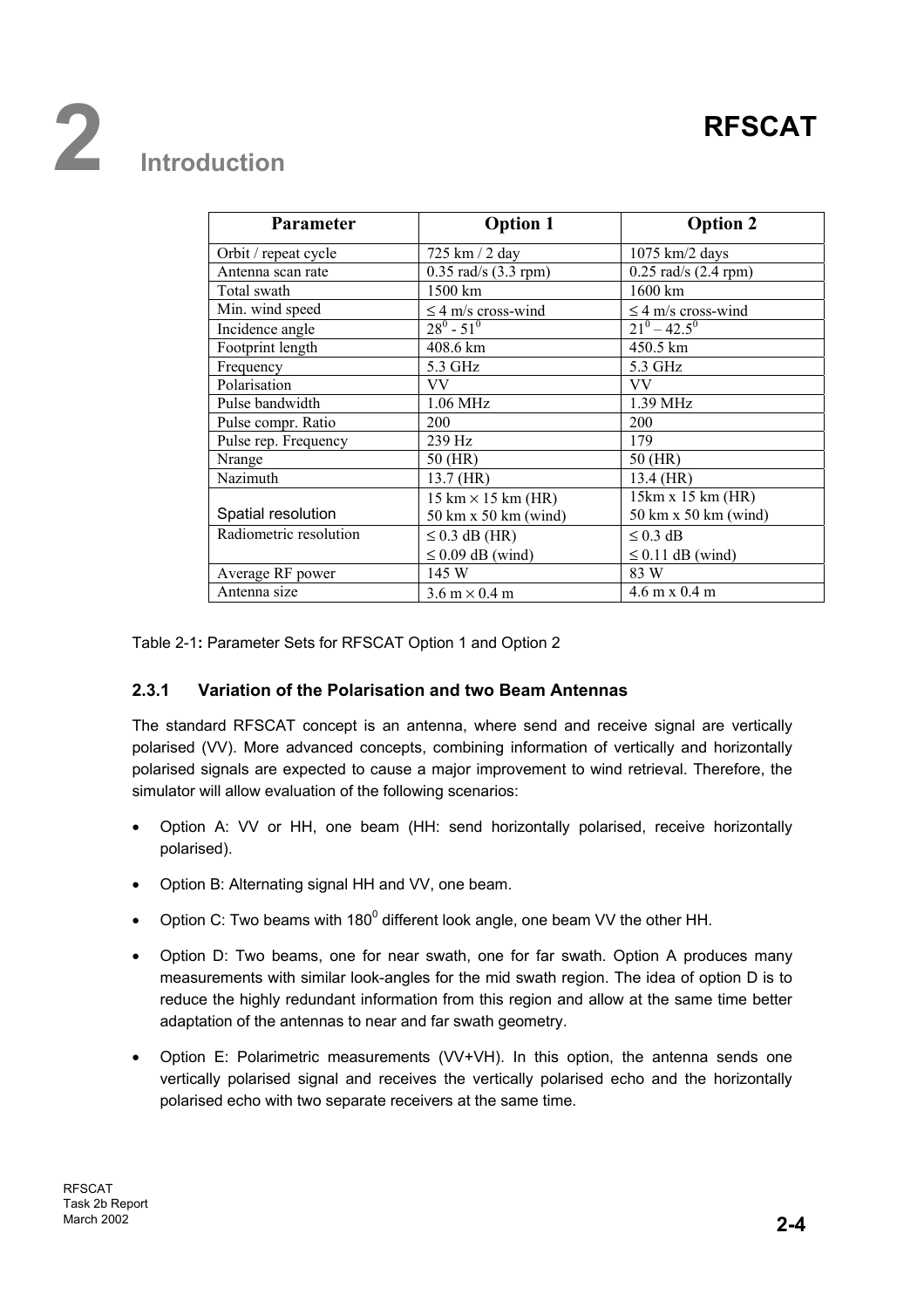# **2 Introduction**





Figure 2-2 Option A, One Beam, VV Figure 2-3 Option B, One Beam,



VV+HH alternating





### **2.4 Simulation Objectives**

The overall goal of the RFSCAT study is the end-to-end performance analysis of windfield retrieval with the RFSCAT system. The simulation will start with an input windfield and a set of parameters defining the antenna system and the applied processing. The output will be a set of possible wind solutions for each grid point (WVC). The difference between input windfield and output windfield are expressed as a Figure-Of-Merit (FoM). The FoM will be the metric used for the optimisation the RFSCAT system.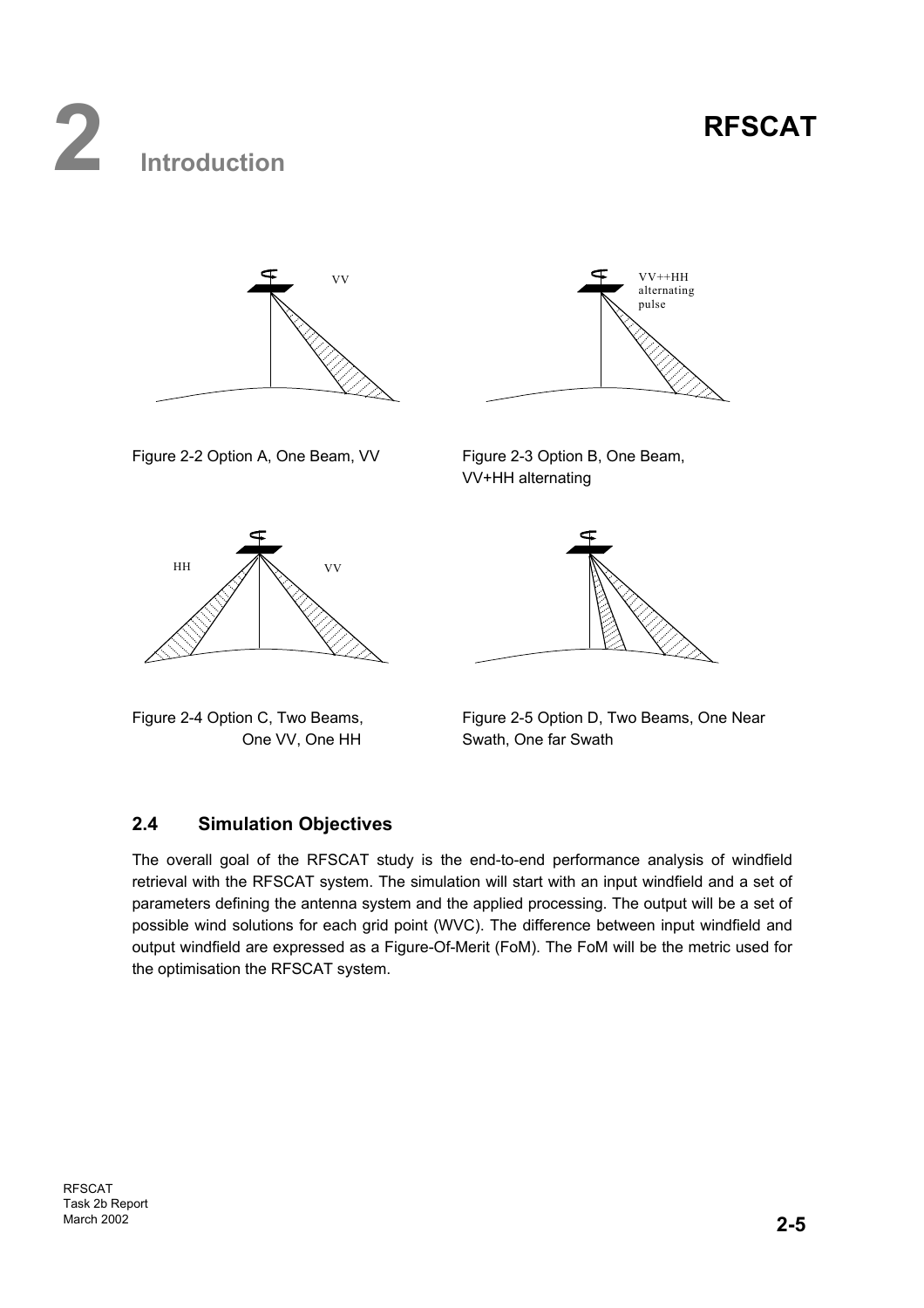For real existing scatterometer systems, the dataflow can be described by the following linear sequence:

- 1. A windfield generates surface waves on the ocean.
- 2. The scatterometer antenna sends a signal to the sea surface.
- 3. The signal is backscattered by the sea-surface.
- 4. The backscattered signal is received by the scatterometer antenna.
- 5. The received signal is downlinked to ground station as Level 0 data (on-board processing is not mentioned here for simplicity).
- 6. The level 0 data is transformed to physical units, calibrated and geolocated by the level 1 ground processor. The output is a level 1b product.
- 7. The level 2 processor computes the retrieved windfield from the data of the level 1 product. Output is a level 2 product.

A strict simulation of steps 2 to 6 would imply that all systematic errors of the measurements have to be introduced to the simulated level 0 data, and removed by the simulated level 1 processor afterwards. The objective of the RFSCAT system simulator is not the development of a level 1b processing algorithm, but the overall end-to-end performance evaluation. Therefore, a more efficient approach with respect to runtime will be implemented applying the approximation, that the level 1b processor is able to remove all significant systematic errors.

The simulation will replace steps 2 to 6 by the computation of the geometry, geolocation and variance of each measurement. These data will be stored in a so-called "Pseudo-level 1 b product". Given a specific windfield, the theoretical backscatter coefficient for each measurement can be computed by the geophysical modelling function. After noise is added according to the variance, a level 1b product can be written and step 6 is reached.

The output windfield can then be computed by the level 2 processor (wind retrieval module).

The final processing step will then be the comparison of input windfield with output windfield, by the "Windfield Comparison Module".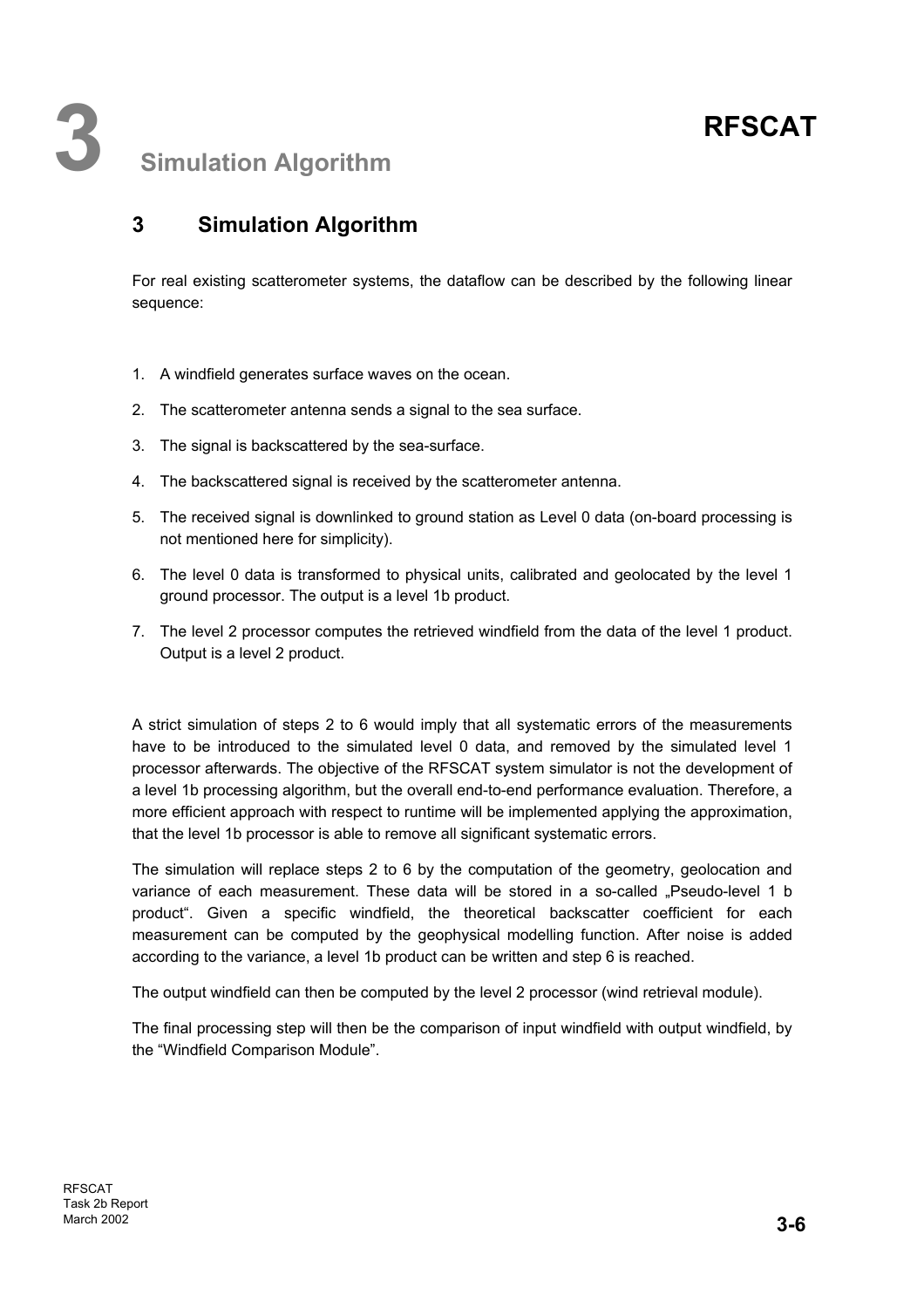# **3 Simulation Algorithm**



Figure 3-1 Overall Dataflow of the RFSCAT System Simulator

RFSCAT Task 2b Report March 2002 **3-7**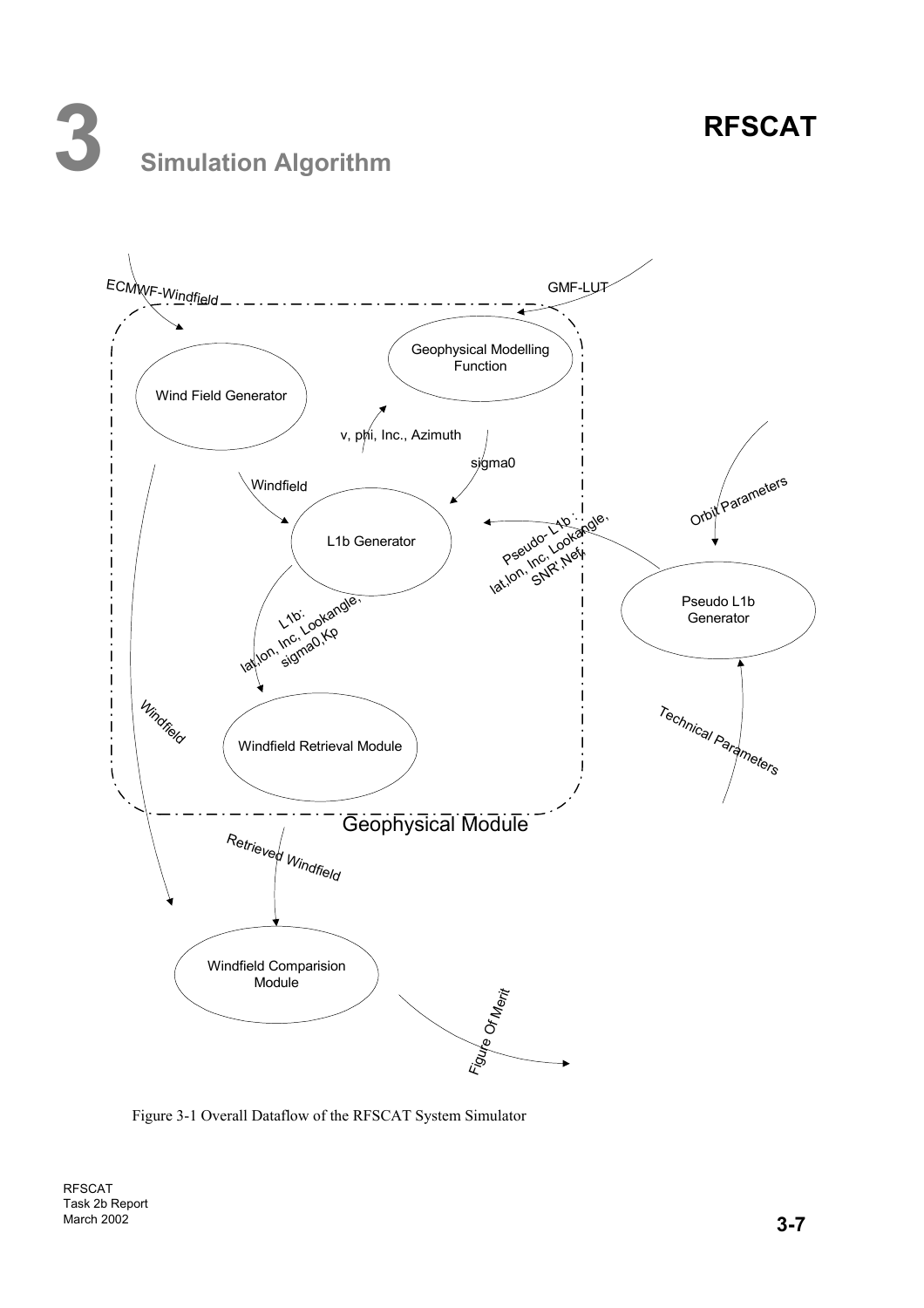### **3.1 The Windfield Generator**

For testing purposes, an artificial set of windvectors has been created. These have been chosen randomly from a distribution that is close to the distribution found on average in the real world.

To verify this approach a test will be done using a windfield produced by the ECMWF forecast model as input for this simulation.

To test the effect of the scatterometry measurement on coherent structures in the wind it is also possible to insert an artificial windfield (rotational, laminar, etc.).

The effect of geophysical noise (i.e. local variations of the wind inside the region of the WVC) has been added to the instrument noise Kp.

For details refer to the task 2a report [RD4].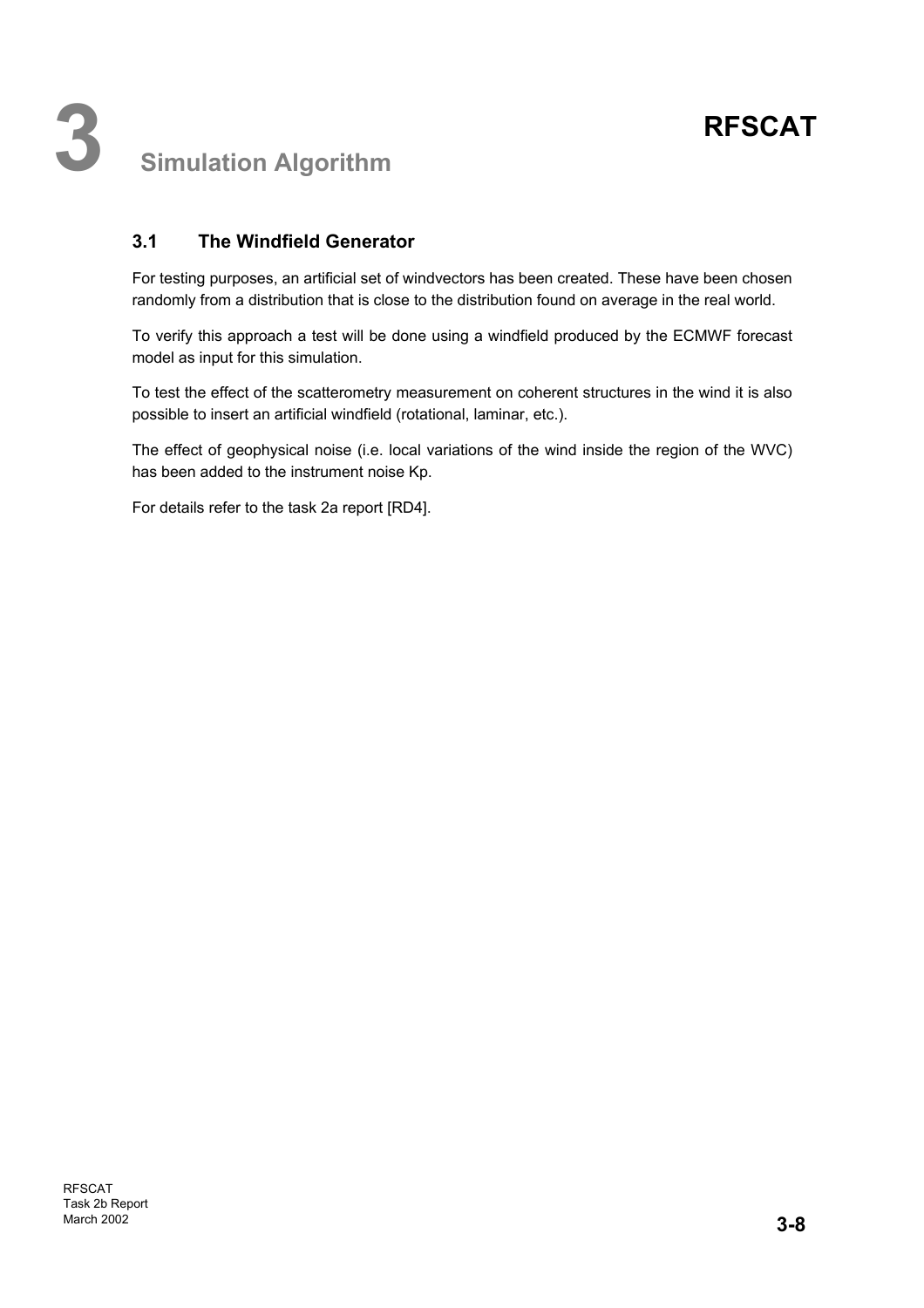## **3.2 The Geophysical Modelling Function**

The Geophysical Model Function (GMF) is the function providing the radar backscatter coefficient. Its parameters are windspeed, relative look azimuth (compared to wind direction) and incidence angle.

The GMF is a function devised to describe the available experimental data, and differs for different wavelengths and different polarisation of the radar beam. It is used in the simulation programme in the form of a Look Up Table (LUT) that is read from file.

More details on the construction of these functions, and the LUT in which they are stored, are discussed in the task 2a report [RD4].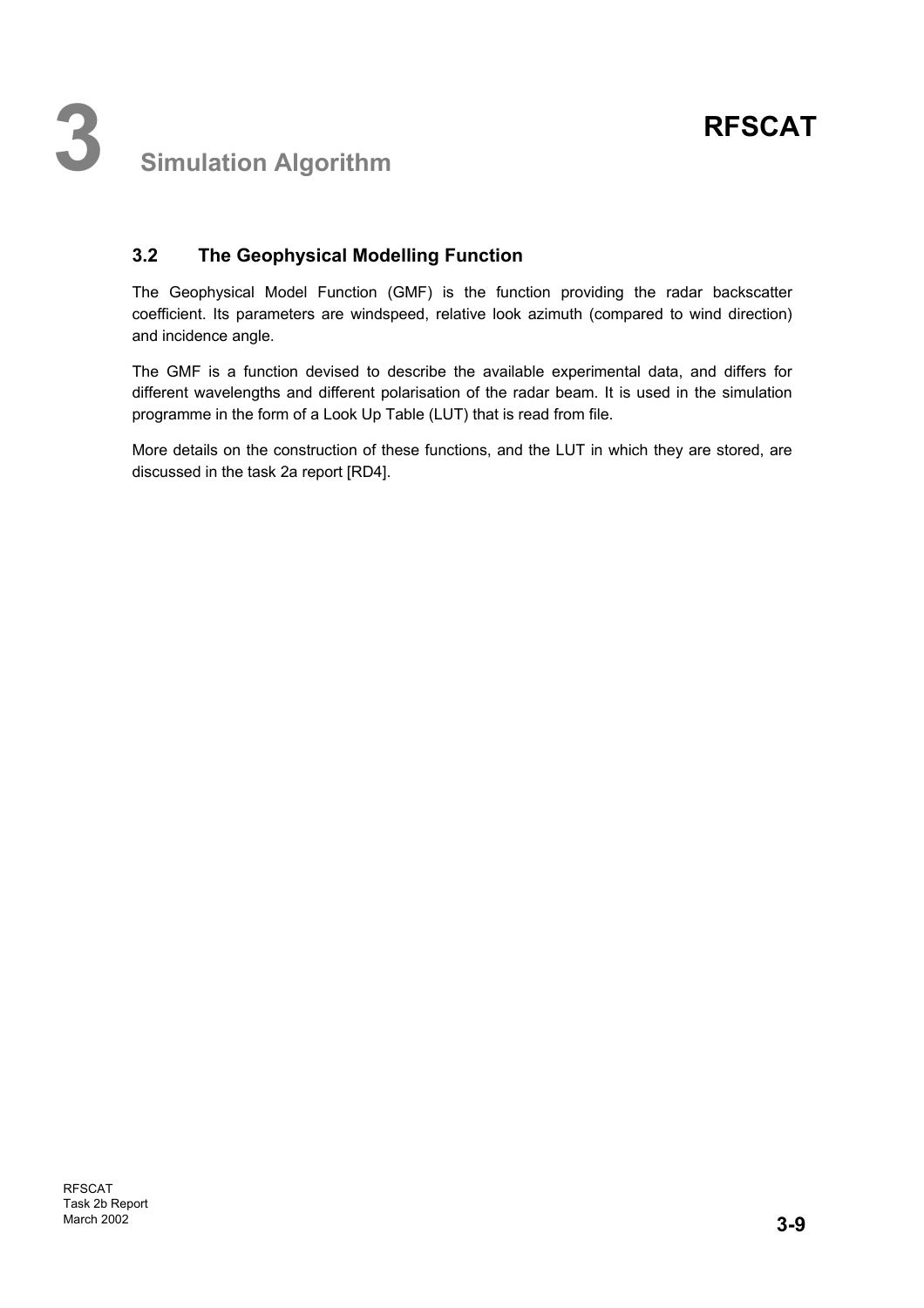## **3 Simulation Algorithm**

### **3.3 The Pseudo Level 1 b Generator**

#### **3.3.1 Definitions**

#### **3.3.1.1 Nodes**

Nodes are areas on the earth surface located around the subsatellite track. Nodes are artificial quantities introduced by the level 1 processing. The idea of nodes is to average many measurements by spatial filtering to one quantity with a low variance. Following the ERS-Scat and ASCAT processing philosophy, the RFSCAT simulator nodes will be (nearly) equidistant squares (see Figure 3-2).



Figure 3-2 Nodes are equidistant Squares around the Subsatellite Track.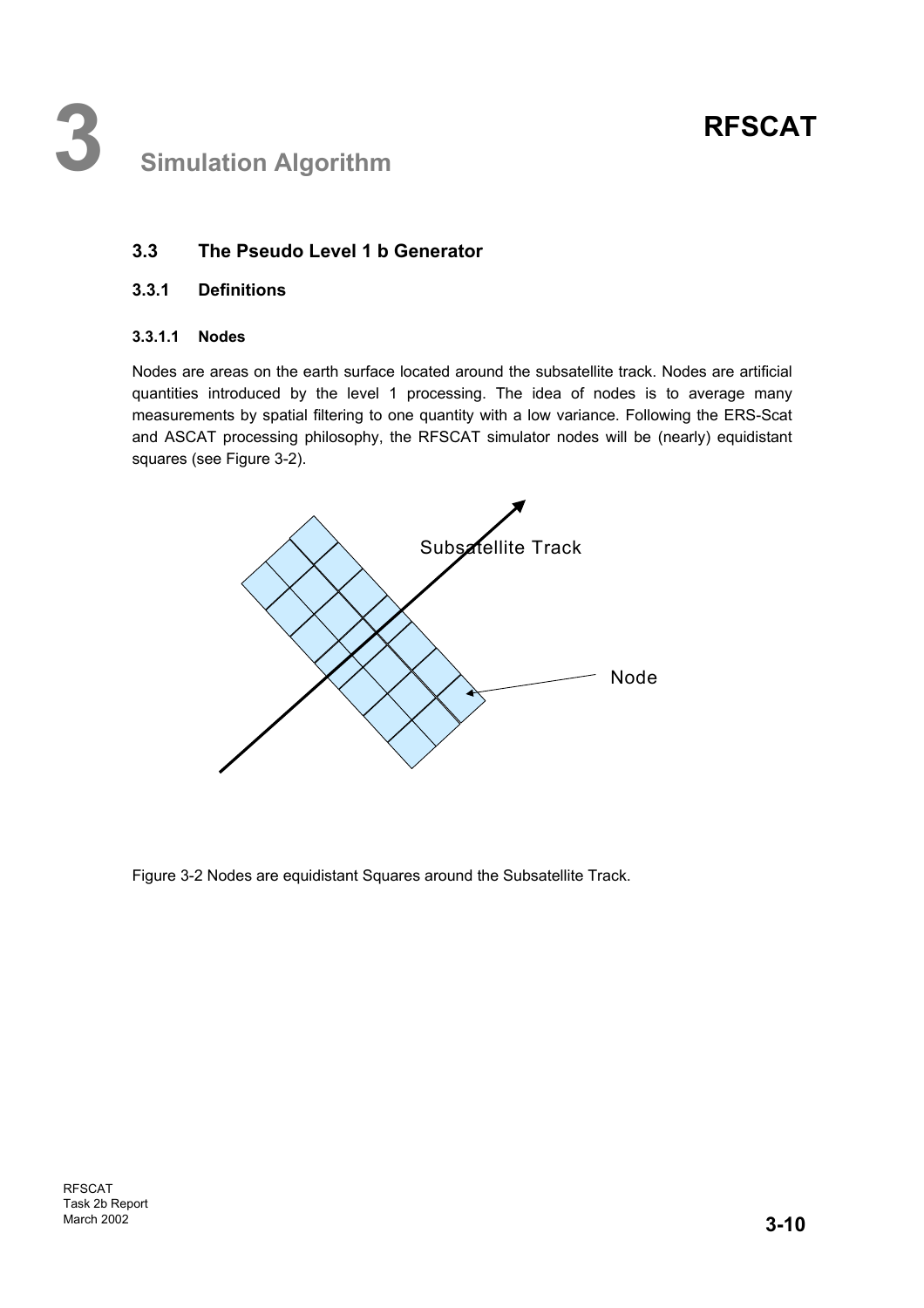## **3 Simulation Algorithm**

#### **3.3.1.2 Samples**

Samples represent measurements of the RFSCAT instrument (see Figure 3-3). The signal of each sample represents an area on ground of the size of the effective spatial resolution of the instrument. The effective spatial resolution in the plane perpendicular to the antenna beam axis (azimuth) is a function the antenna pattern and the measurement geometry.

The spatial resolution along the beam axis (range) is furthermore a function of pulse duration the chirp rate and the local Doppler rate. With baseline options (see Table 2-1) range processing of each pulse will result into approximately 2000 samples.



Figure 3-3 Samples are the output of range processing of the returned echo of a pulse.

#### **3.3.1.3 Views**

Views (see Figure 3-4) are a collection of samples with similar azimuth angle, belonging to one node. For each view, the level 1b processor will compute one sigma naught value by weighted averaging over its samples.



Figure 3-4 Views: The picture shows one node with two views.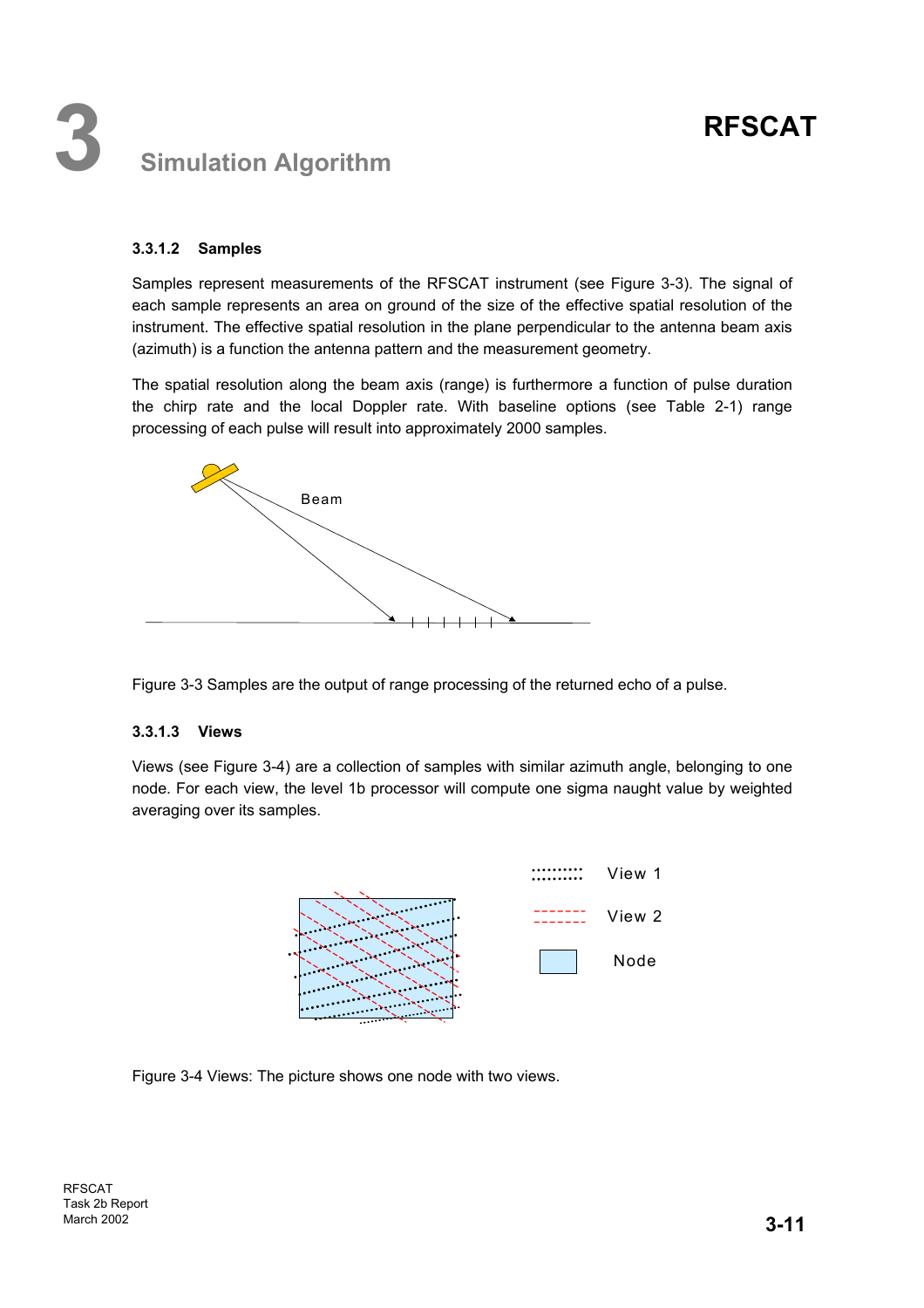#### **3.3.1.4 Co-ordinate Systems**

#### **True Inertia System**

The true inertia system is used by the orbit propagator. It is earth centred, but does not follow the earth rotation around the pole-axis. Note that the x-y-plane is in the equator plane of the earth.  $\overline{1}$ 

| <b>Centre</b> | Centre of Earth          |  |  |
|---------------|--------------------------|--|--|
| x             | to True Vernal Equinox   |  |  |
|               | Complete to Right System |  |  |
|               | to Celestial Pole        |  |  |

#### **Earth-Fixed co-ordinates**

This co-ordinate system is used in most parts of the algorithm. It is earth centred and rotates with the earth around the pole-axis:

| <b>Centre</b>    | Centre of Earth                                                                    |
|------------------|------------------------------------------------------------------------------------|
| $\boldsymbol{x}$ | from Earth Centre to Intersection between Equator and<br><b>Greenwich Meridian</b> |
|                  | Complete to Right System                                                           |
|                  | to Celestial Pole                                                                  |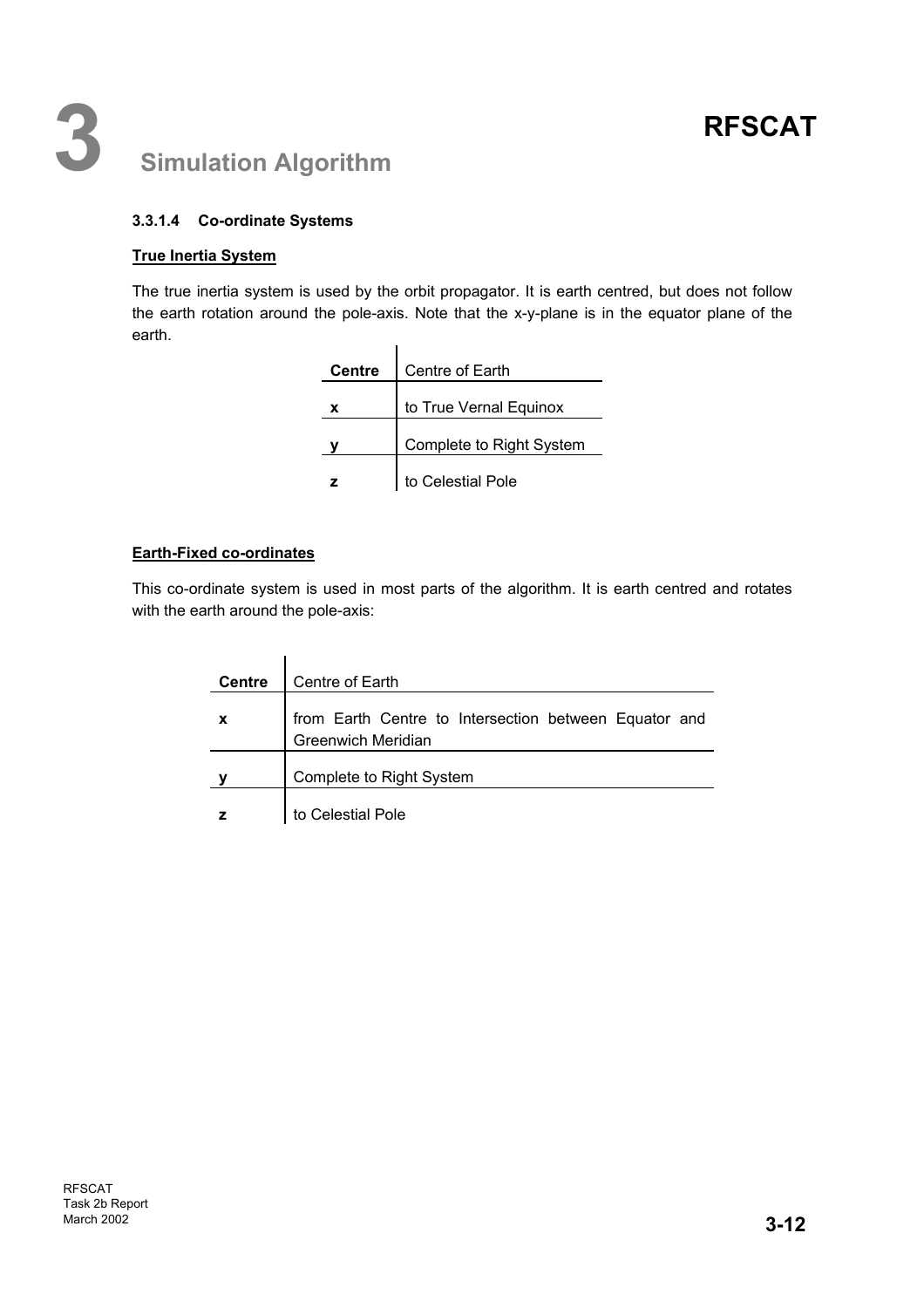## **3 Simulation Algorithm**

#### **Osculating Keplerian Elements**

The orbit propagator defines the satellites location in phase-space using the osculating Keplerian elements.



Figure 3-5 Visualisations of the Osculating Keplerian Elements

RFSCAT Task 2b Report **March 2002 3-13**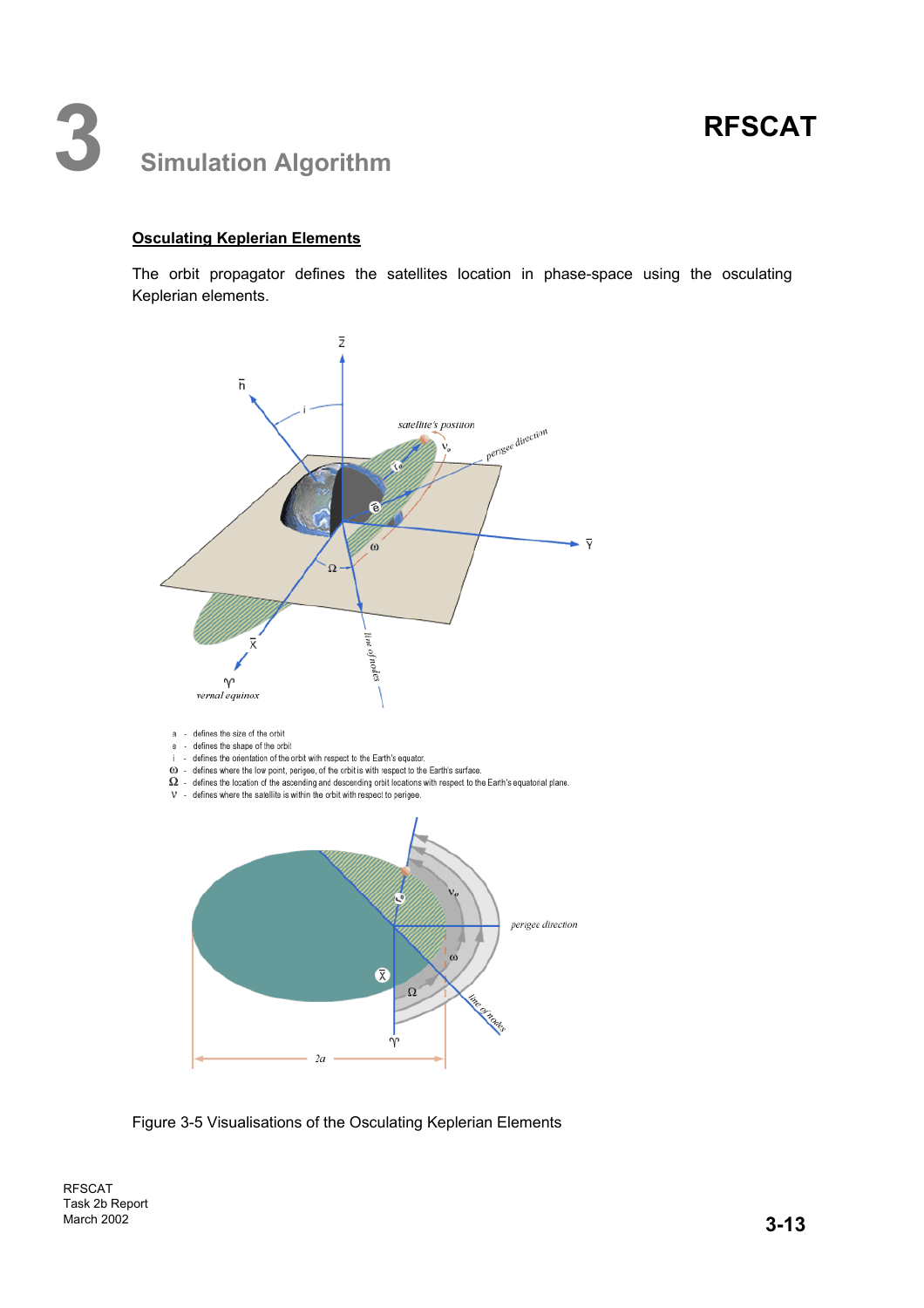## **3 Simulation Algorithm**

| a | Semi-major axis of the orbit ellipse                                                                                                                                                        |
|---|---------------------------------------------------------------------------------------------------------------------------------------------------------------------------------------------|
| е | Eccentricity of the orbit ellipse                                                                                                                                                           |
| v | True anomaly: The angle between the vector to the<br>spacecraft and the vector to the perigee                                                                                               |
| Ω | Right ascension of ascending node: The angle between the<br>intersection of the orbit plane with the equatorial plane<br>(ascending side of orbit) and the vector to true vernal<br>equinox |
| i | Inclination: The angle between the equatorial plane and the<br>orbit plane                                                                                                                  |
| ω | Argument of perigee: The angle between the intersection of<br>the orbit plane with the equatorial plane (ascending side of<br>orbit) and the vector to perigee                              |

#### **Satellite Fixed System**

The satellite fixed system is used to compute the position of the rotating antenna. Its x,y,z axis are defined relative to the satellite position. The expression "Nadir" is the point on earth surface, which has the satellite in direction of normal vector of the tangent plane. Note that in general the nadir is not the intersection of the vector to the satellite with the earth surface.

| <b>Centre</b> | <b>Centre of Satellite</b>                                                                                    |
|---------------|---------------------------------------------------------------------------------------------------------------|
| $\mathbf{x}$  | in the plane defined by the vector from satellite to nadir and<br>the ground speed vector, perpendicular to z |
|               | Complete to Right System                                                                                      |
|               | from Satellite to Nadir                                                                                       |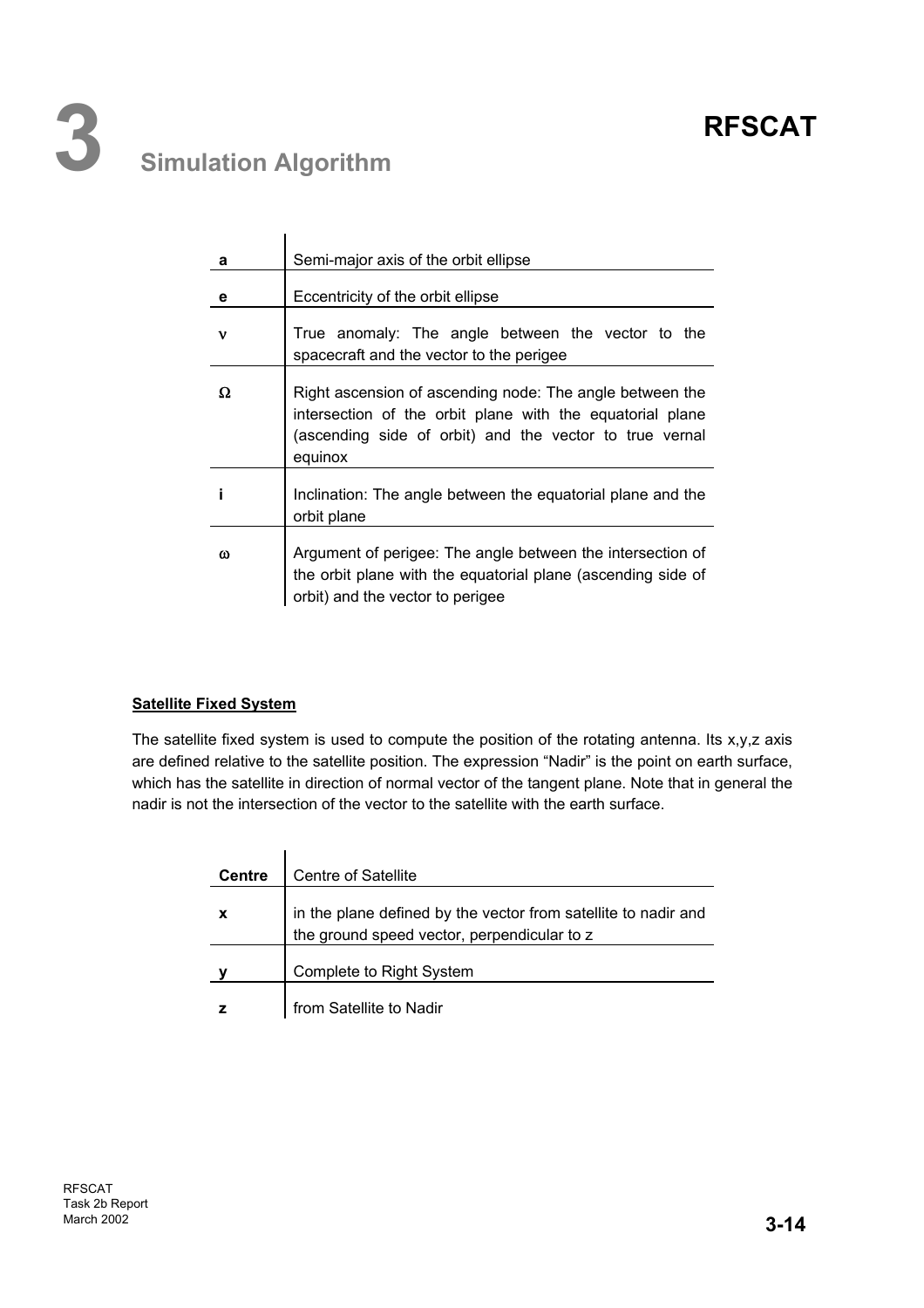## **3 Simulation Algorithm**

### **3.3.2 Top Level Control Flow**

For a given  $\sigma^0$  and view the standard deviation.  $k_p$  can be computed according to:

$$
K_p = \sqrt{\frac{1}{N^{eff}} \left( 1 + \frac{1}{SNR' \cdot \sigma^0} \right)^2 + \frac{1}{N^{noise}} \left( \frac{1}{SNR' \cdot \sigma^0} \right)^2}
$$
(3.3.2-1)

with  $\sigma^0$  being a function of wind-vector, look-angle and incidence-angle. As the pseudo Level 1b product processor shall be independent of windfield under investigation the output of the pseudo level 1b processor will be the quantities on right side of equation (3.3.2-1) for each view, except for  $\sigma^0$ . Furthermore, all geometrical quantities needed to compute  $\sigma^0$  for a given windfield will be reported.



Figure 3-6 Top Level Control Flow of the Pseudo Level 1 b Generator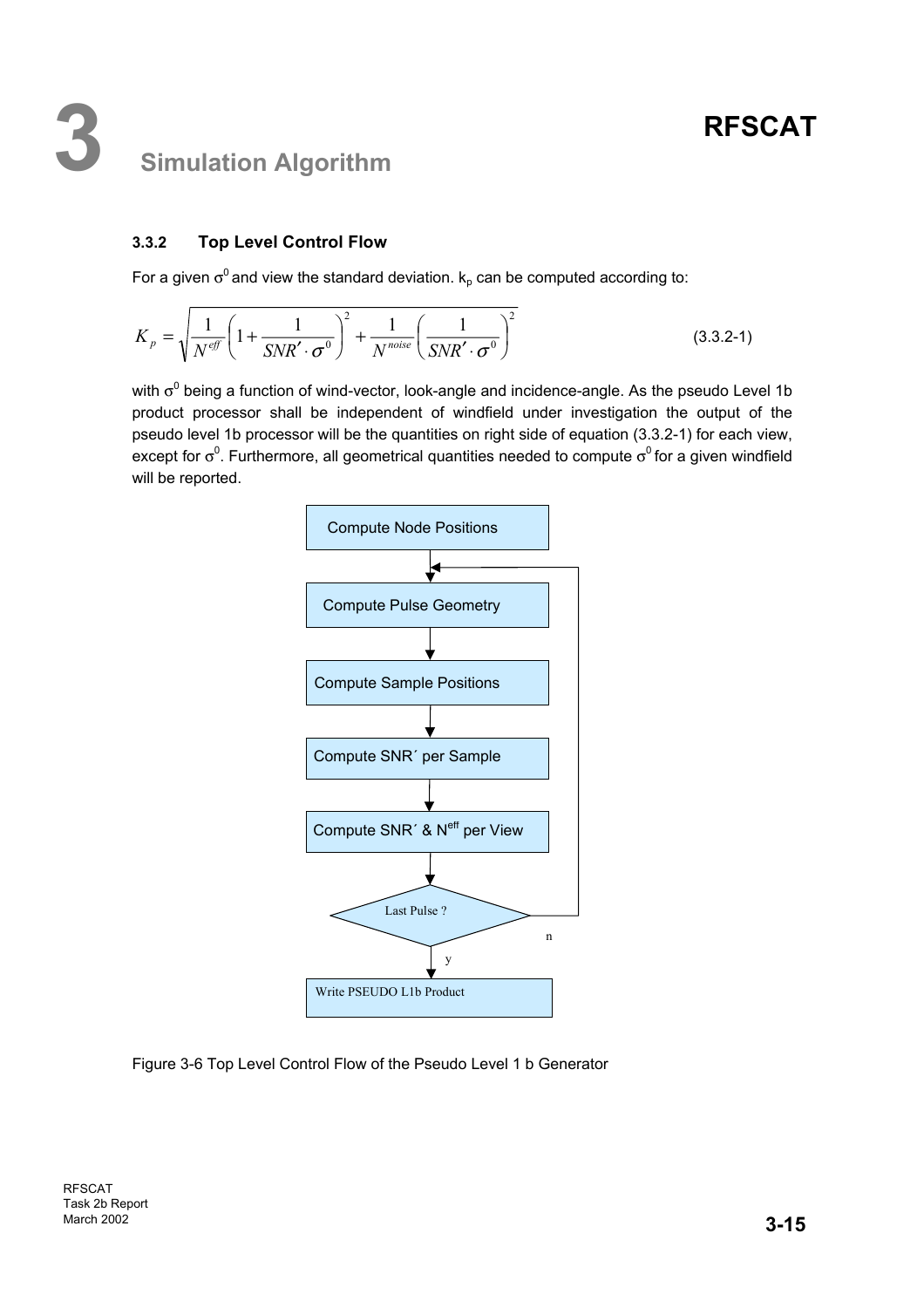To achieve this goal the Pseudo-Level 1 b processor performs the operations outlined in Figure 3-6).

First the positions of all nodes are computed. Then processor enters a loop over all pulses within the selected time interval. For each pulse the pulse specific quantities are computed (satellite position, antenna position, range resolution as function of the Doppler rate…). Using these quantities the position of each sample and its normalised signal to noise ratio  $SNR' = SNR/\sigma^0$  can be computed. Using the sample location and the corresponding pulse azimuth angle, it can be decided which view (or views) a sample belongs to. The view specific data SNR` and  $N^{\text{eff}}$  is updated accordingly. The view data is computed by weighted averaging over the corresponding sample quantities:

$$
X_{\text{view}} = \frac{\sum_{\text{samples}} w_{\text{sample}} X_{\text{sample}}}{\sum_{\text{samples}} w_{\text{sample}}}
$$

Storing the numerator and the denominator separately will allow continuous updates of the view within the loop over the pulses. After processing of the last pulse the pseudo level 1b product can be written.

### **3.3.3 Computation of Node Positions**

This algorithm computes a grid of nodes on the earth surface. The middle nodes are located (nearly) equidistant along the subsatellite track. The other nodes are located left and right of the middle nodes on the line perpendicular to the locale sub-satellite track velocity with the same distance such that the full swath is covered by nodes. The algorithm uses the orbit propagator to compute the sub satellite positions and the ground velocities. The line for the side nodes is computed as the intersection of the plane with normal to the ground-velocity vector and the earth ellipsoid. The intersection is an ellipse. The nodes are finally computed by variation of the angle between the ellipse semi-major axis and the vector to the nodes-centre position. The proposed algorithm assumes low eccentricity of the orbit.

#### **Input**

| ID      | Name            | Symbol             | Unit | Dim. | ™уре   | Description          |
|---------|-----------------|--------------------|------|------|--------|----------------------|
| PL1-380 | Dnode           | $\Box$ Node        | m    | 0    | double | Distance of Nodes    |
| PL1-390 | TotalSwath<br>D | d <sup>Swath</sup> | m    | 0    | double | Total width of swath |

All orbit parameters PL1-10 to PL1-130 and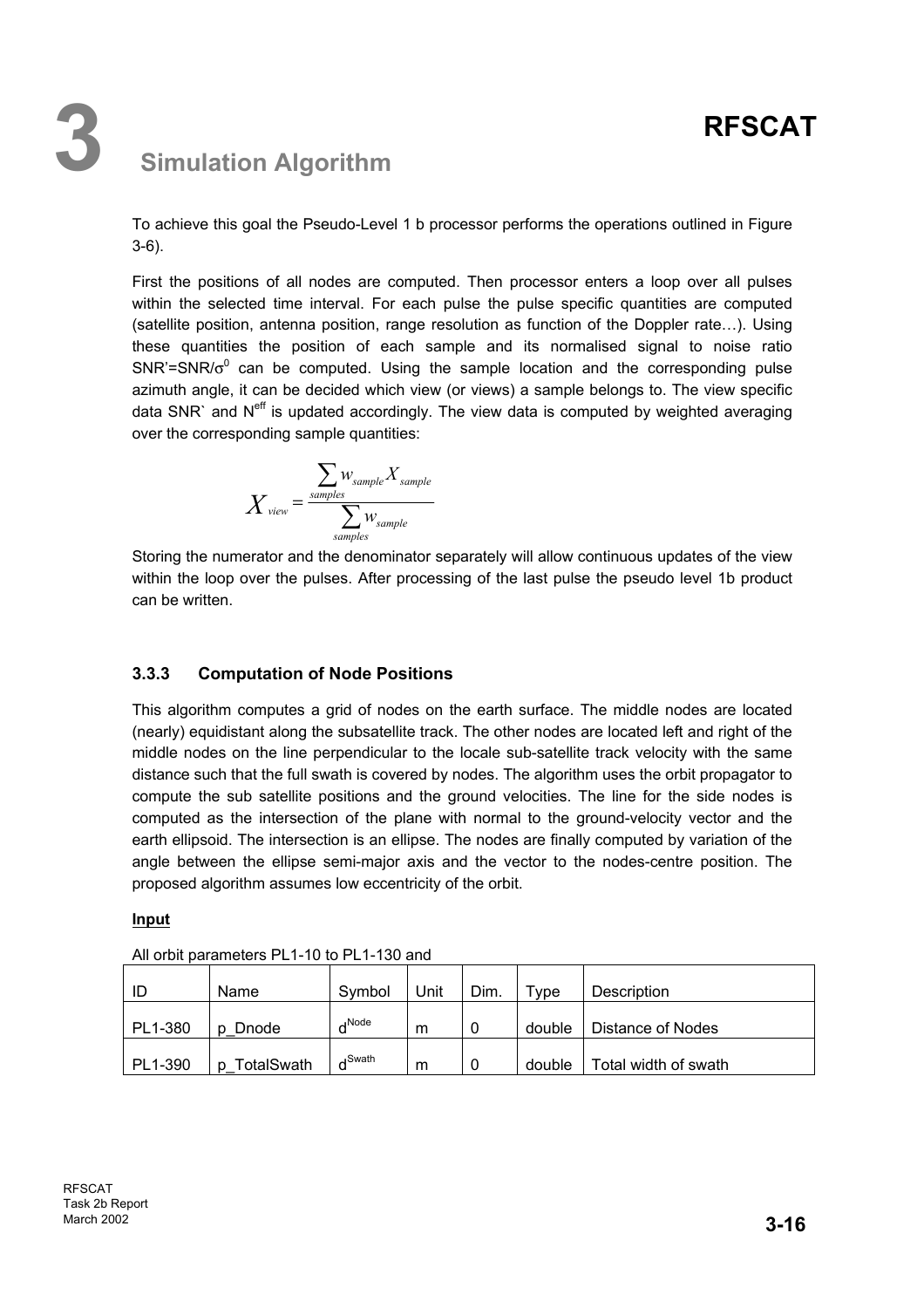### **Output**

| Symbol                   | Unit | Dim. | Type   | Description                                                                                                                                                                                                           |
|--------------------------|------|------|--------|-----------------------------------------------------------------------------------------------------------------------------------------------------------------------------------------------------------------------|
| N <sup>NodesPerRow</sup> | m    | 0    | double | Number of Nodes in on across-track line                                                                                                                                                                               |
|                          | m    | 0    | double | Position of centre of Nodes in earth fixed co-<br>ordinates. The first index increases with time (along<br>track) starting from 0, the second index is from the<br>left most node to the right most node across-track |

#### **Detailed Algorithm**

i. Compute the number of nodes in one across-track row :

$$
N^{NodePerRow} = \text{int}(\frac{d^{Swath}}{2 \cdot d^{Node}}) \cdot 2 + 1
$$

ii. Compute average ground speed  $|v^{avg}_{Ground}|$  using the orbit propagator

iii. Compute time increment 
$$
\Delta t = \frac{d^{Node}}{|\mathbf{v}_{Ground}^{avg}|}
$$

iv. Compute the time vector 
$$
t_i = \Delta t \cdot i
$$
 for  $i = 0.. \frac{T^{dur}}{\Delta t}$ 

- v.  $\,$  Compute the middle node position  $\, G_{i} \,$  $\overline{a}$ as the nadir (local normal) point of the satellite  $t_i$  for all i
- vi. Compute normal vector of the ground speed numerically  $\vec{v}_n^{\ \circ} = \frac{\vec{v}_i \vec{v}_{i+d}}{dt \cdot |\vec{v}_n^{\ \circ}|}$ *n*  $\sigma_{n}^{G} = \frac{\mathbf{G}_{i} - \mathbf{G}_{i+dt}}{dt \cdot |\vec{v}_{n}^{G}|}$  $\vec{v}_n^G = \frac{\vec{G}_i - \vec{G}}{dt}$  $\vec{G}$  r  $G$  i  $\vec{G}$  i  $-\vec{G}$ ⋅  $=\frac{G_{i}-G_{i+}}{G_{i+}}$
- vii. Compute for each  $t_i$  the vectors  $A_i$  $\overline{a}$  (semi-major axis), *Bi*  $\vec{p}$  (semi-minor axis) and *Ci*  $\vec{a}$ (centre) of the ellipse that is defined by the intersection of the earth ellipsoid and the plane with the normal vector  $\vec{v}_n^G$
- viii. Compute the vector from ellipse centre to the central node:  $\vec{N}^{\,C}_{\;\,i}=\vec{G}_i-\vec{C}_i$
- ix. Compute the angle  $\beta_i$  such that  $\vec{N}^C{}_i = \vec{A}_i \cos(\beta_i) + \vec{B}_i \sin(\beta_i) + \vec{C}_i$ , i.e.  $\arctan 2(\frac{B_i - N_i}{\vec{B}_i^2}, \frac{A_i - N_i}{\vec{A}^2_i})$ *C i i i C*  $\vec{B}_i$  = arctan  $2(\frac{B_i + N_i}{\vec{B}_i^2}, \frac{A_i}{\vec{A}})$  $A_i \cdot N$ *B*  $\frac{B_i \cdot N_i^C}{\vec{B}^2}, \frac{A_i \cdot \vec{B}}{\vec{B}^2}$  $\vec{r}$   $\vec{r}$  $\frac{1}{1}$  $\beta_i = \arctan 2(\frac{\vec{B}_i \cdot \vec{N}_i^C}{\vec{B}_i \cdot \vec{N}_i^C}, \vec{A}_i)$

RFSCAT Task 2b Report March 2002 **3-17**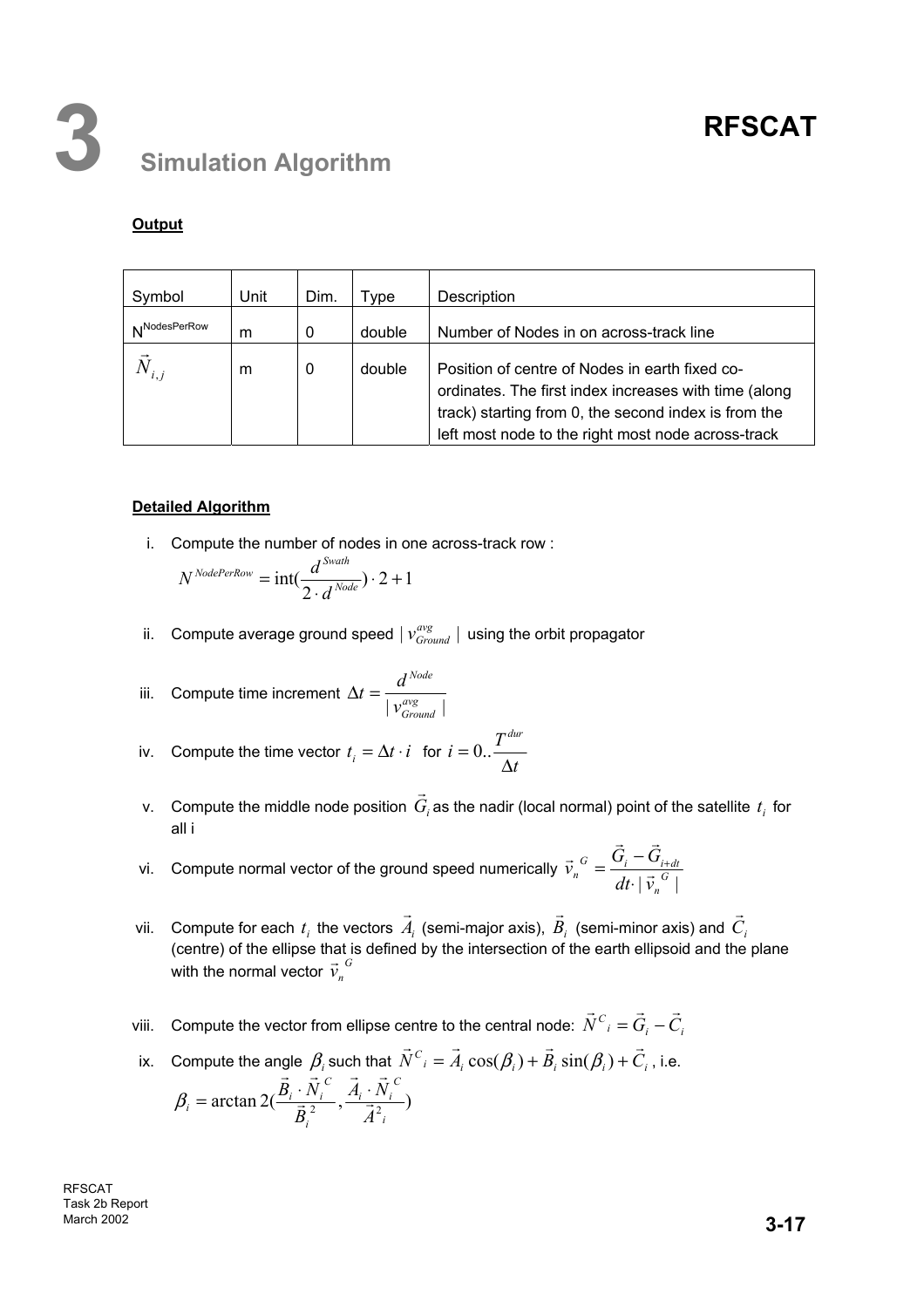x. Compute the ellipse angles to the side nodes:

$$
\alpha_{i,j} = \frac{(j - \frac{N^{NodesPerRow} - 1}{2}) \cdot d^{Node}}{\sqrt{\vec{A}^2 \cdot \cos^2 \beta_i + \vec{B}_i^2 \cdot \sin^2 \beta_i}}
$$
 with j=0..N<sup>NodesPerRow</sup>

xi. Compute the node positions as  $N_{i,j} = A_i \cos(\alpha_{i,j}) + B_i \sin(\alpha_{i,j}) + C_i$  $\vec{r}$   $\vec{r}$   $\vec{r}$   $\vec{r}$   $\vec{r}$   $\vec{r}$   $\vec{r}$   $\vec{r}$  $\alpha_{i,j} = A_i \cos(\alpha_{i,j}) + B_i \sin(\alpha_{i,j}) +$ 

### **3.3.4 Computation of the Intersection of a Plane with the Earth Ellipsoid**

This function computes the intersection of a plane with the earth ellipsoid. The plane is defined by one point that is on the earth surface and its normal vector. The result of the intersection is an ellipse.

### **Input**

| Symbol          | Unit | Dim. | Type   | Description                                                                                      |
|-----------------|------|------|--------|--------------------------------------------------------------------------------------------------|
| $\vec{G}_{E,g}$ | m    |      | double | Vector from Centre of earth to Nadir, <i>i.e.</i> one point<br>on the ellipsoid and in the plane |
| $\vec G_{E,g}$  | m    |      | double | Normal vector to the plane, here the normal vector<br>in direction of the ground track velocity  |

**Output** 

| Symbol                         | Unit | Dim. | <b>Type</b> | Description                 |
|--------------------------------|------|------|-------------|-----------------------------|
| $\ddot{C}_{E,g}$               | m    | 1    | double      | Vector to centre of ellipse |
|                                |      |      |             |                             |
|                                |      |      |             |                             |
| $\overline{A}_{E,g} \cdot a_E$ | m    | 1    | double      | Semi-major axis of ellipse  |
|                                |      |      |             |                             |
| $\vec{B}_{E,g} \cdot b_{E}$    | m    | 1    | double      | Semi-minor axis of ellipse  |
|                                |      |      |             |                             |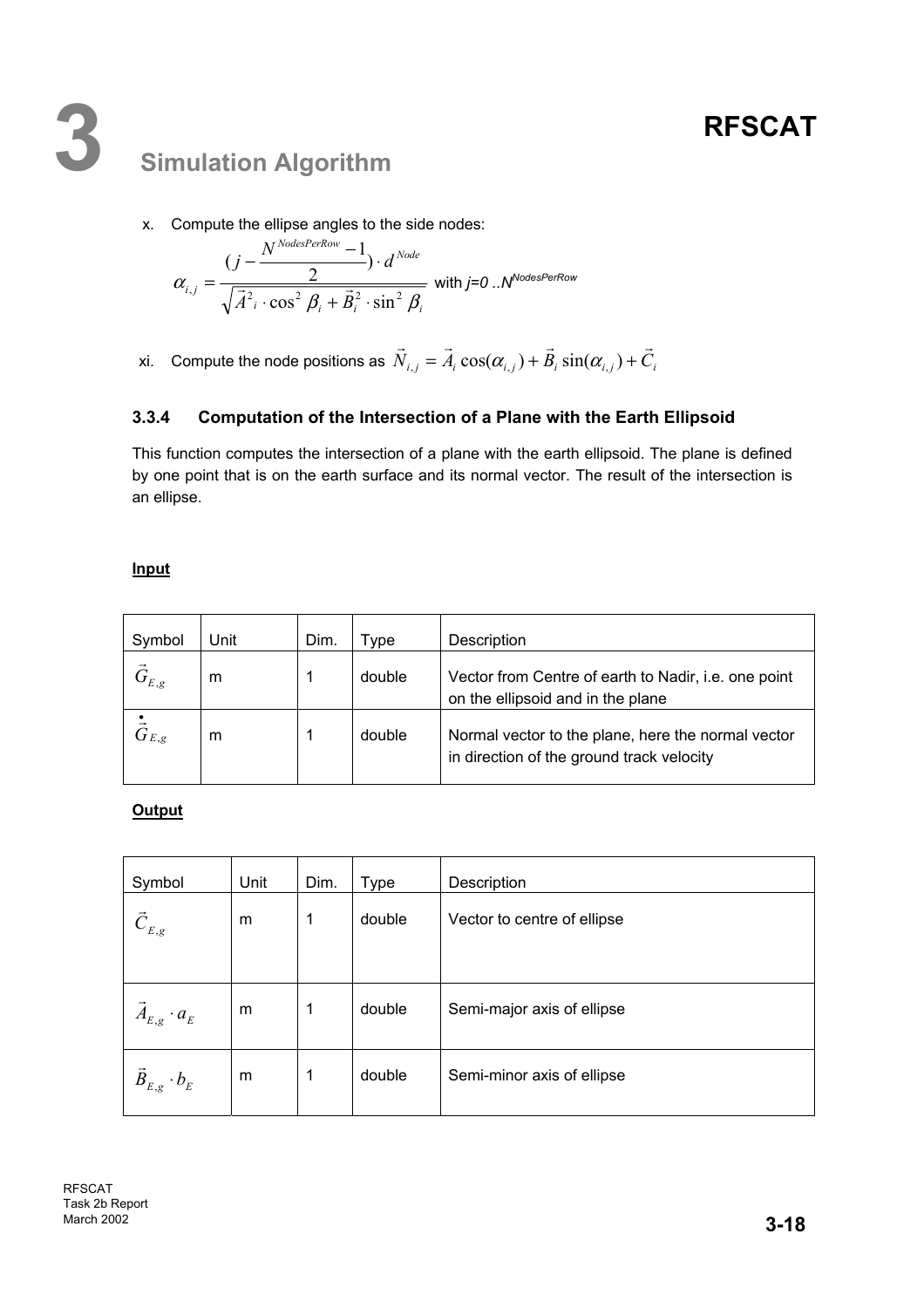## **3 Simulation Algorithm**

#### **Detailed Algorithm**

This result ellipse is determined by the following parameters:

- the centre  $C_{E,g}$  $\vec{r}$
- the unit vectors  $\vec{A}_{E,g}$ ,  $\vec{B}_{E,g}$  in the direction of the semi-major and semi-minor axis
- and the lengths  $a_E$  and  $b_E$  of the semi-major axis and semi-minor axis.

The ellipse centre  $\vec{C}_{E,g}^{\phantom{\dagger}}$  is given by:

$$
\vec{C}_{E,g} = \frac{x_{\bullet} \cdot x_{\vec{G}_g} + y_{\bullet} \cdot y_{\vec{G}_g} + z_{\bullet} \cdot z_{\vec{G}_g}}{A^{Earth^2} \cdot x_{\vec{G}_g}^2 + A^{Earth^2} \cdot y_{\vec{G}_g}^2 + B^{Earth^2} \cdot z_{\vec{G}_g}^2} \cdot \begin{pmatrix} A^{Earth^2} \cdot x_{\bullet} \\ A^{Earth^2} \cdot y_{\bullet} \\ A^{Earth^2} \cdot y_{\bullet} \\ B^{Earth^2} \cdot z_{\vec{G}_g} \end{pmatrix}
$$

The unit vectors  $\vec{A}_{E,g}$ ,  $\vec{B}_{E,g}$  in the direction of the semi-major and semi-minor axis are:

$$
\vec{A}_{E,g} = \frac{1}{\sqrt{x_{\vec{G}_g}^2 + y_{\vec{G}_g}^2}} \cdot \begin{pmatrix} y_{\cdot} \\ -x_{\cdot} \\ -x_{\cdot} \\ 0 \end{pmatrix}
$$

and

$$
\vec{B}_{E,g} = \frac{1}{|\vec{G}_g| \cdot \sqrt{x_{\vec{G}_g}^2 + y_{\vec{G}_g}^2}} \cdot \begin{pmatrix} x_{\bullet} \cdot z_{\bullet} \\ \vec{G}_g \cdot \vec{G}_g \\ y_{\bullet} \cdot z_{\bullet} \\ \vec{G}_g \cdot \vec{G}_g \\ -x_{\bullet}^2 - y_{\vec{G}_g}^2 \end{pmatrix}
$$

For the semi-major axis  $a_E$  we obtain

RFSCAT Task 2b Report **March 2002 3-19**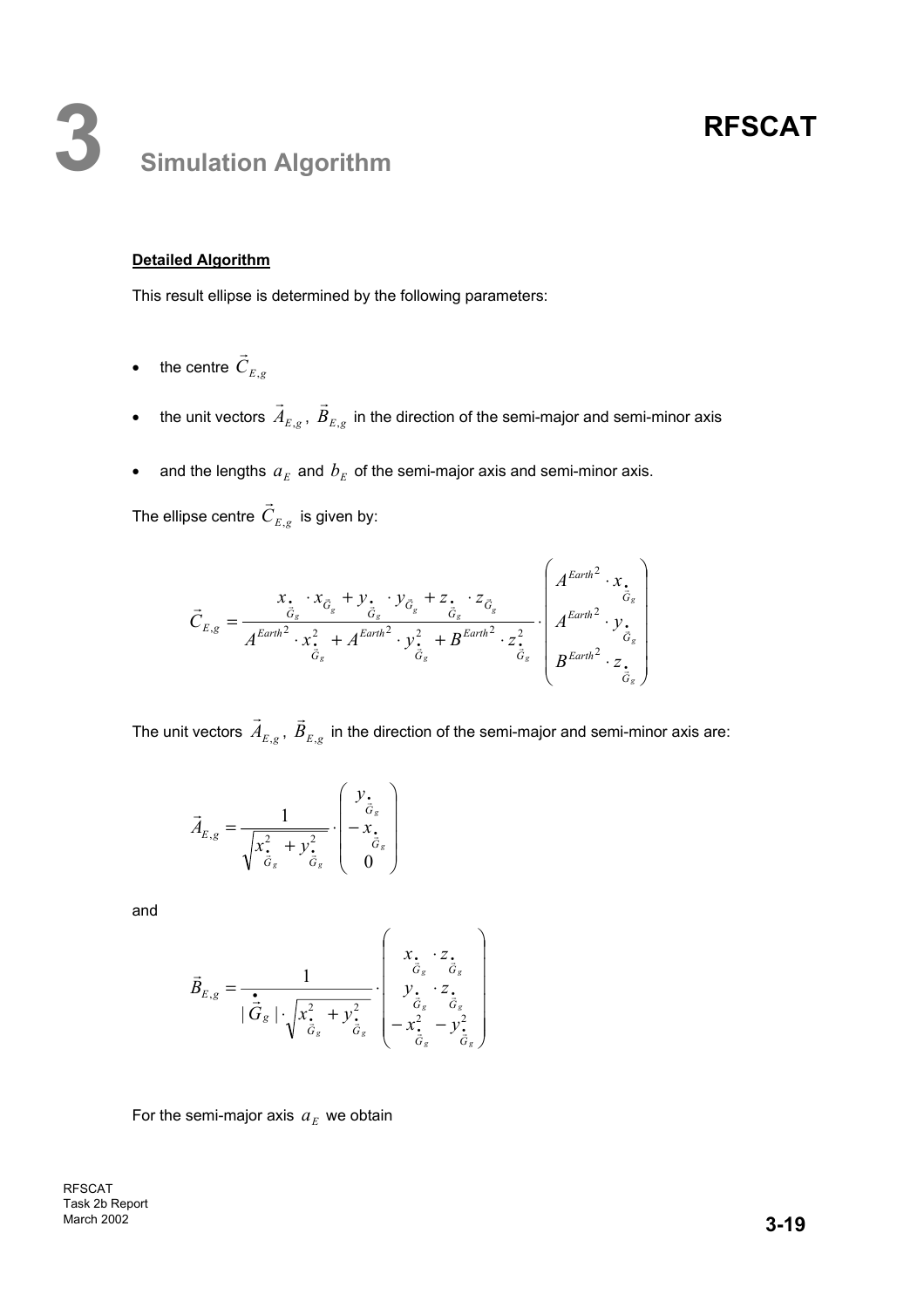# **3 Simulation Algorithm**

$$
a_E = \left| \frac{-B - \sqrt{B^2 - 4 \cdot A \cdot C}}{2 \cdot A} \right|
$$

where

$$
A = \frac{x_{\tilde{A}_{E,g}}^2 + y_{\tilde{A}_{E,g}}^2}{A^{Earth^2}} + \frac{z_{\tilde{A}_{E,g}}^2}{B^{Earth^2}},
$$
  
\n
$$
B = 0,
$$
  
\n
$$
C = \frac{x_{\tilde{C}_{E,g}}^2 + y_{\tilde{C}_{E,g}}^2}{A^{Earth^2}} + \frac{z_{\tilde{C}_{E,g}}^2}{B^{Earth^2}} - 1.
$$

For the semi-minor axis  $b_{E}$  we obtain

$$
b_E = \left| \frac{-B - \sqrt{B^2 - 4 \cdot A \cdot C}}{2 \cdot A} \right|
$$

where

$$
A = \frac{x_{\bar{B}_{E,g}}^2 + y_{\bar{B}_{E,g}}^2}{A^{Earth^2}} + \frac{z_{\bar{B}_{E,g}}^2}{B^{Earth^2}},
$$
  
\n
$$
B = 0,
$$
  
\n
$$
C = \frac{x_{\bar{C}_{E,g}}^2 + y_{\bar{C}_{E,g}}^2}{A^{Earth^2}} + \frac{z_{\bar{C}_{E,g}}^2}{B^{Earth^2}} - 1.
$$

RFSCAT Task 2b Report March 2002 **3-20**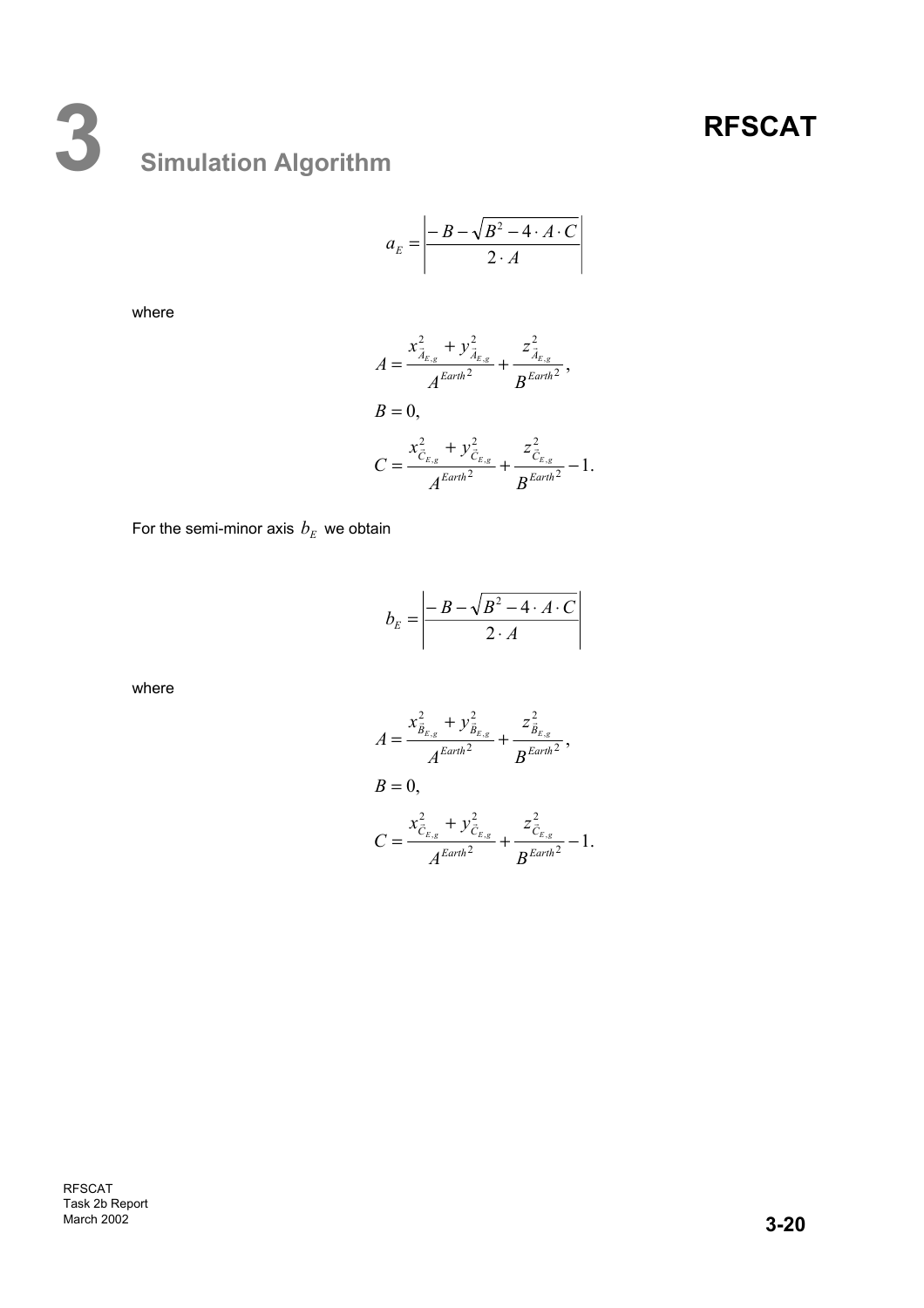### **3.3.5 Usage of the Orbit Propagator**

#### **Input**

**Output** 

All orbit parameters PL1-10 to PL1-130 and vector of times where the output shall be computed.

| Symbol            | Unit | Dim. | vpe    | Description                                                                                   |
|-------------------|------|------|--------|-----------------------------------------------------------------------------------------------|
| $\vec{G}_{E,g}$   | m    |      | double | Vector from centre of earth to nadir for all input time<br>points in earth-fixed co-ordinates |
| $\vec{r}_E^{Sat}$ | m    |      | double | Vector to spacecraft for each time point in earth<br>fixed co-ordinates                       |

#### **Detailed Algorithm**

Usage of the orbit propagator from the STARS library is performed in several steps:

- i. Compute Kepler elements for each time step t (STARS\_KeplerJ2Orbit)
- ii. Transform the osculating Kepler elements for each time step into Cartesian co-ordinates of the true inertia system (STARS\_Cartesian\_Kepler)
- iii. Compute the modified Julian date corresponding to each time step (STARS\_addModJulDat)
- iv. Compute the Greenwich Mean Sideral Time (Earth rotation angle) for each modified Julian date (STARS\_gmst)
- v. Compute the transformation matrix EI from true inertia to earth fixed co-ordinates for each time step (STARS\_EQ\_Matrix ).
- vi. Apply the matrix EI to compute the Satellite location in earth fixed co-ordinates  $\vec{r}_{E}^{Sat}$
- vii. Compute the local normal vector (from spacecraft to nadir)  $\vec{r}_{E}^{LN}$  for each spacecraft position (STARS\_localNormal)
- viii. Compute the vector from centre of earth to nadir :  $\vec{G}_{E,g} = \vec{r}_{E}^{Sat} + \vec{r}_{E}^{LN}$  $\vec{G}_{E,g} = \vec{r}_E^{Sat} + \vec{r}_E$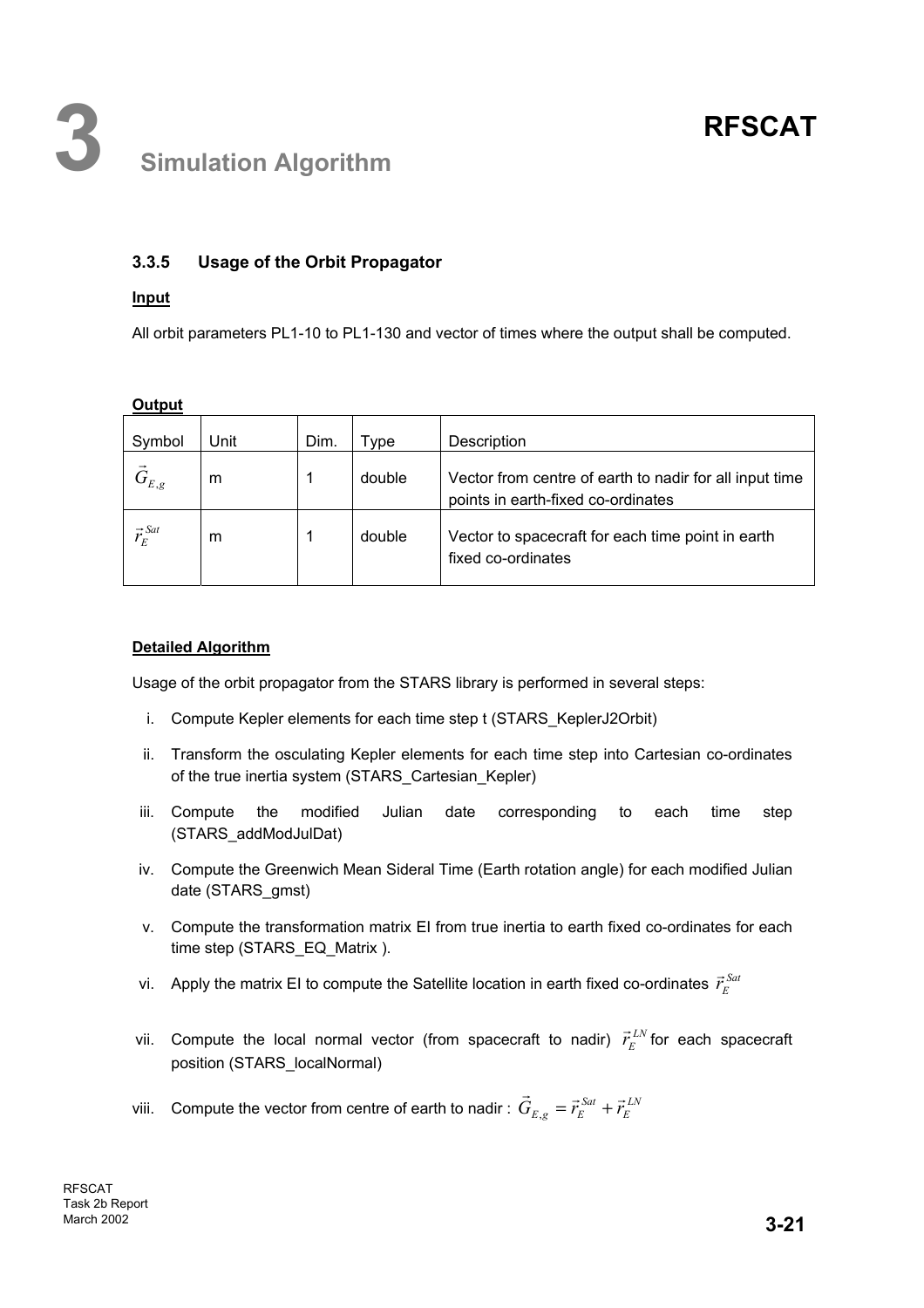### **3.3.6 Loop over all Pulses**

As displayed in Figure 3-6 the processing steps of pseudo level 1 generator after the computation of the node positions are performed in a loop over all pulses. This approach was selected, because it is not be feasible to store all pulse and sample specific data in RAM at the same time. With a pulse repetition frequency of 240 Hz and an orbit duration of 100 min the RFSCAT system will produce about 864000 Pulses per orbit, each with about 2000 samples.

The loop skips every  $f_{noise}$ -th. pulse, as the corresponding receive window is used for noise measurements.

#### **Input**

| ID      | Name         | Symbol             | Unit | Dim. | Type   | Description                                                                                                                                                                            |
|---------|--------------|--------------------|------|------|--------|----------------------------------------------------------------------------------------------------------------------------------------------------------------------------------------|
| PL1-70  | k duration   | $\tau$ Dur         | s    | 0    | int    | Duration of simulated period                                                                                                                                                           |
| PL1-170 | i prf        | $f$ pulse          | Hz   | 0    | double | <b>Pulse Repetition Frequency</b>                                                                                                                                                      |
| PL1-180 | i NoiseRatio | $f_{\text{noise}}$ |      | 0    | int    | Frequency of noise<br>measurements relative to the<br>pulse repetition frequency.<br>Every f <sub>noise</sub> -th, pulse is skipped<br>and a noise measurement<br>takes place instead. |

Input used by the called algorithms is listed there.

#### **Output**

| Symbol             | Unit | Dim. | vpe    | Description                                  |
|--------------------|------|------|--------|----------------------------------------------|
| N <sup>Pulse</sup> | -    | 0    | double | Number of pulses during the simulated period |
|                    | s    | 0    | double | Time of each pulse starting with t=0         |

The top-level output computed as the view specific data is listed in the corresponding algorithm definition.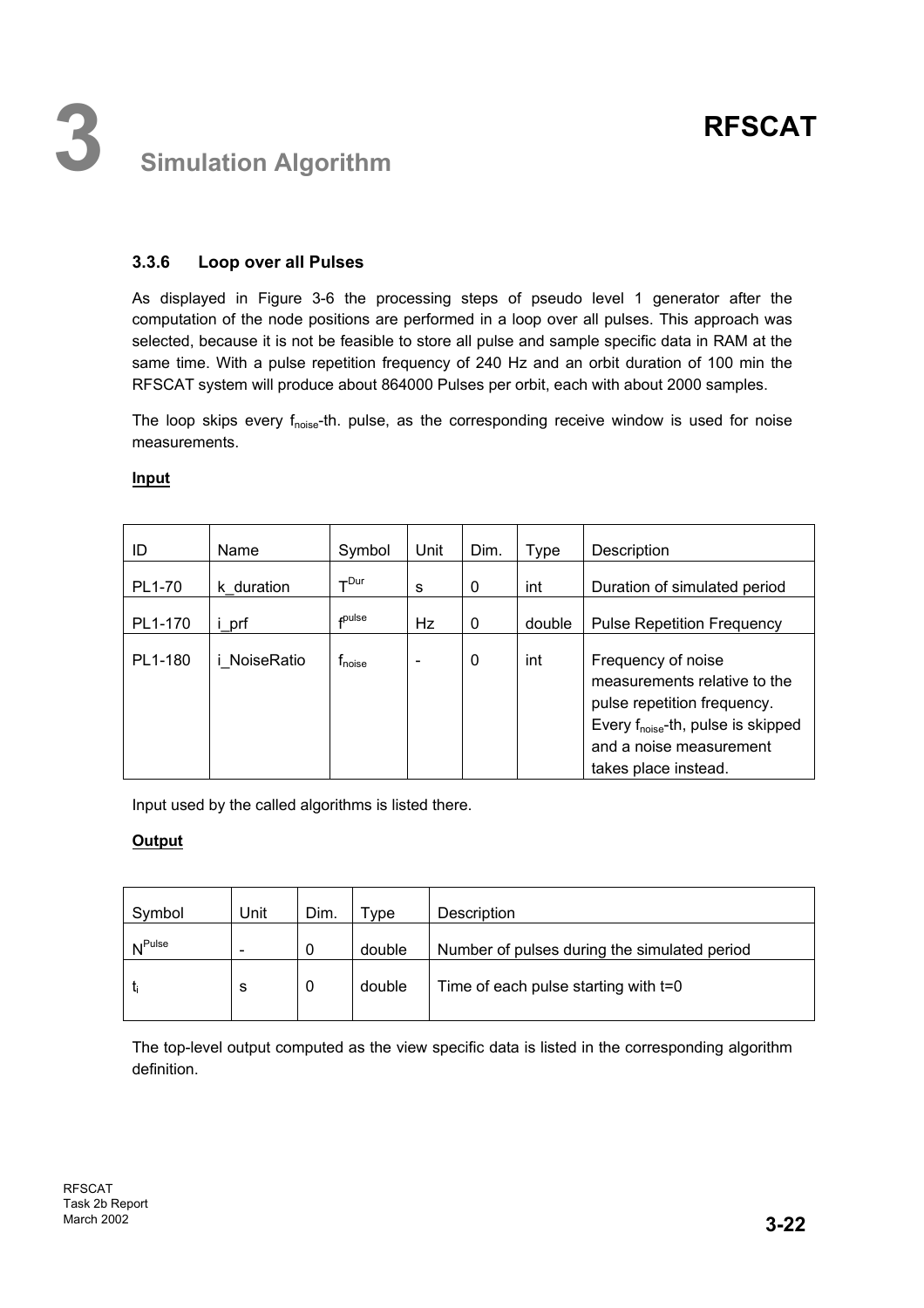## **3 Simulation Algorithm**

#### **Detailed Algorithm**

*i.* Compute the number of pulses  $N^{Pulse} = T^{Dur} \cdot f^{pulse}$ 

for  $i = 0$  to  $i = N^{Pulse} - 1$  do

if (i mod  $f_{noise} \neq 0$ ) then

ii. 
$$
t_i = \frac{i}{f^{pulse}}
$$

- iii. Compute the pulse specific geometrical quantities for  $t_i$
- iv. Compute sample positions for all samples of the current pulse
- v. Compute SNR´ for each sample
- vi. Update the view specific quantities for all affected views

end if not a noise measurement

end loop over all pulses

#### **3.3.7 Computation of Pulse Geometry**

This algorithm computes the position of the satellite and the rotating antenna for given time point t. For the satellite this is simple done by the usage of the orbit propagator, for the antenna a co-ordinate transformation has to applied. The antenna rotates with constant angular speed with respect to the satellite. The satellite is assumed to be nadir (local normal) pointing to avoid that swath moves relative to satellite. Furthermore, it is assumed that yaw steering is performed. This might not be strictly necessary, but it has the impact that a-cross track azimuth line will always have zero Doppler shift. The function may easily be modified to switch off yaw steering in order to evaluate the impact on system performance.

The transformation matrix from earth fixed co-ordinates to the satellite fixed co-ordinates can be computed by feeding the STARS\_IN\_Matrix routine with the vector from centre of earth to the satellite and the vector of ground speed velocity, both vectors in earth fixed co-ordinates. If no yaw-steering shall be assumed the same routine may be used, but it has to be fed with the nadir vector in the true inertia system and the satellite velocity in the true inertia system.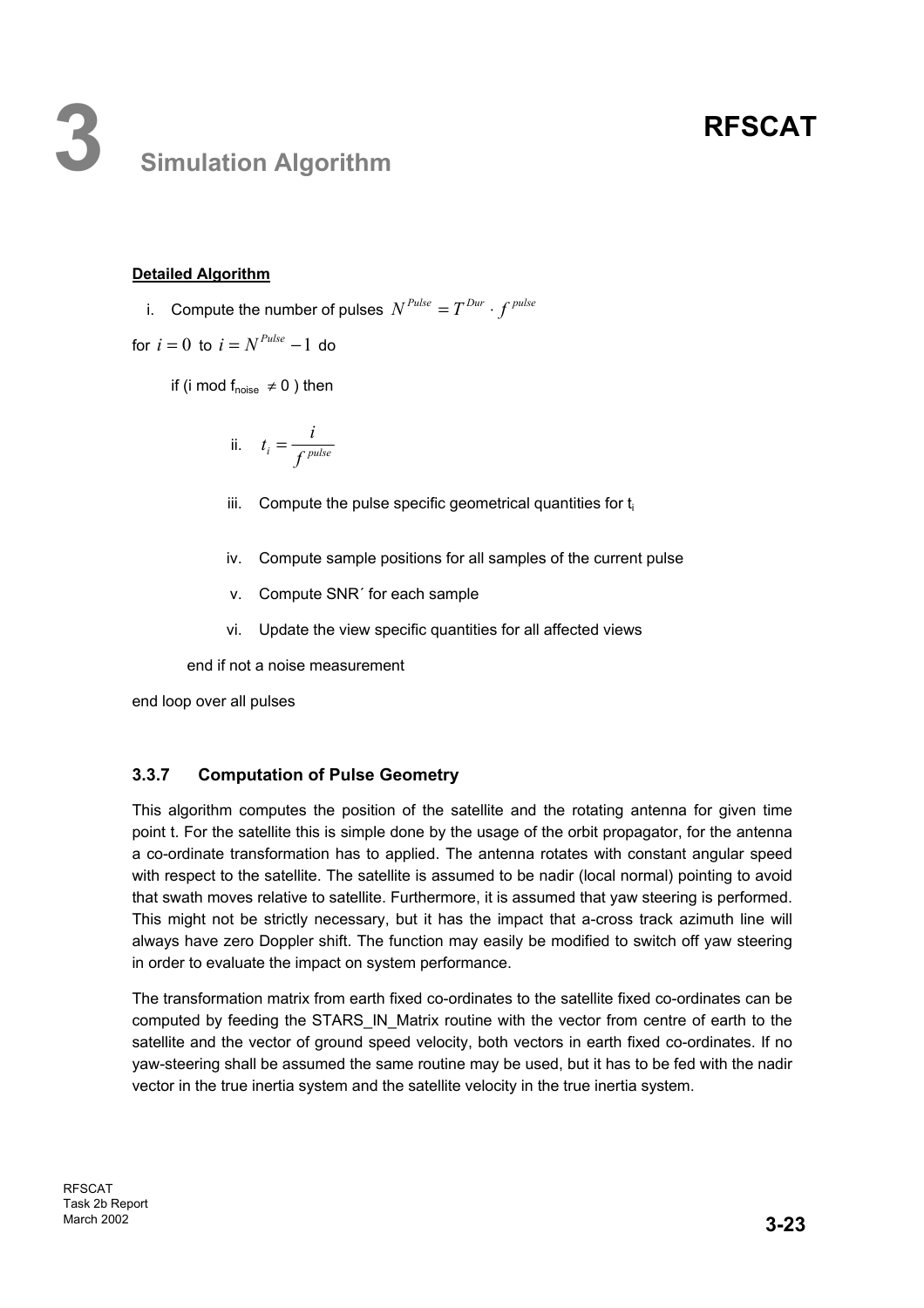

#### **Input**

| ID      | Name     | Symbol                              | Unit  | Dim.        | Type   | Description                                                         |
|---------|----------|-------------------------------------|-------|-------------|--------|---------------------------------------------------------------------|
| PL1-150 | phi0     | ant.<br>$\varphi$<br>$\overline{0}$ | rad   | 0           | double | Angle of antenna beam wrt.<br>satellite velocity at t=0             |
| PL1-160 | scanRate | $\omega$ <sup>scan</sup>            | rad/s | $\mathbf 0$ | double | Antenna scan rate                                                   |
|         |          | t <sub>i</sub>                      | S     | 0           | double | Time of the pulse, for which<br>the quantities shall be<br>computed |

#### **Output**

| Symbol                             | Unit | Dim. | Type   | Description                                                                                                                                                                                             |
|------------------------------------|------|------|--------|---------------------------------------------------------------------------------------------------------------------------------------------------------------------------------------------------------|
| $\vec{G}_{\scriptscriptstyle E,g}$ | m    | 1    | double | Vector from centre of earth to nadir for all input time<br>points in earth-fixed co-ordinates                                                                                                           |
| $\dot{\vec{G}}_{E,g}$              | m/s  | 1    | double | Ground velocity vector                                                                                                                                                                                  |
| $\vec{r}_E^{Sat}$                  | m    | 1    | double | Vector to spacecraft for each time point in earth<br>fixed co-ordinates                                                                                                                                 |
| $\vec{v}_E^{Sat}$                  | m    | 1    | double | Vector of spacecraft velocity for each time point in<br>earth fixed co-ordinates                                                                                                                        |
| $\vec{r}_E^{Ant}$                  | m    | 1    | double | Normal vector to of antenna axis in earth-fixed co-<br>ordinates                                                                                                                                        |
| $\vec{r}_E^{Beam}$                 | m    | 1    | double | Normal vector in direction of the antenna beam in<br>the rotation plane of the antenna. $\vec{r}_{E}^{Ant}$ and $\vec{r}_{E}^{Beam}$<br>are in the same plane, but with a phase shift of 90<br>degrees. |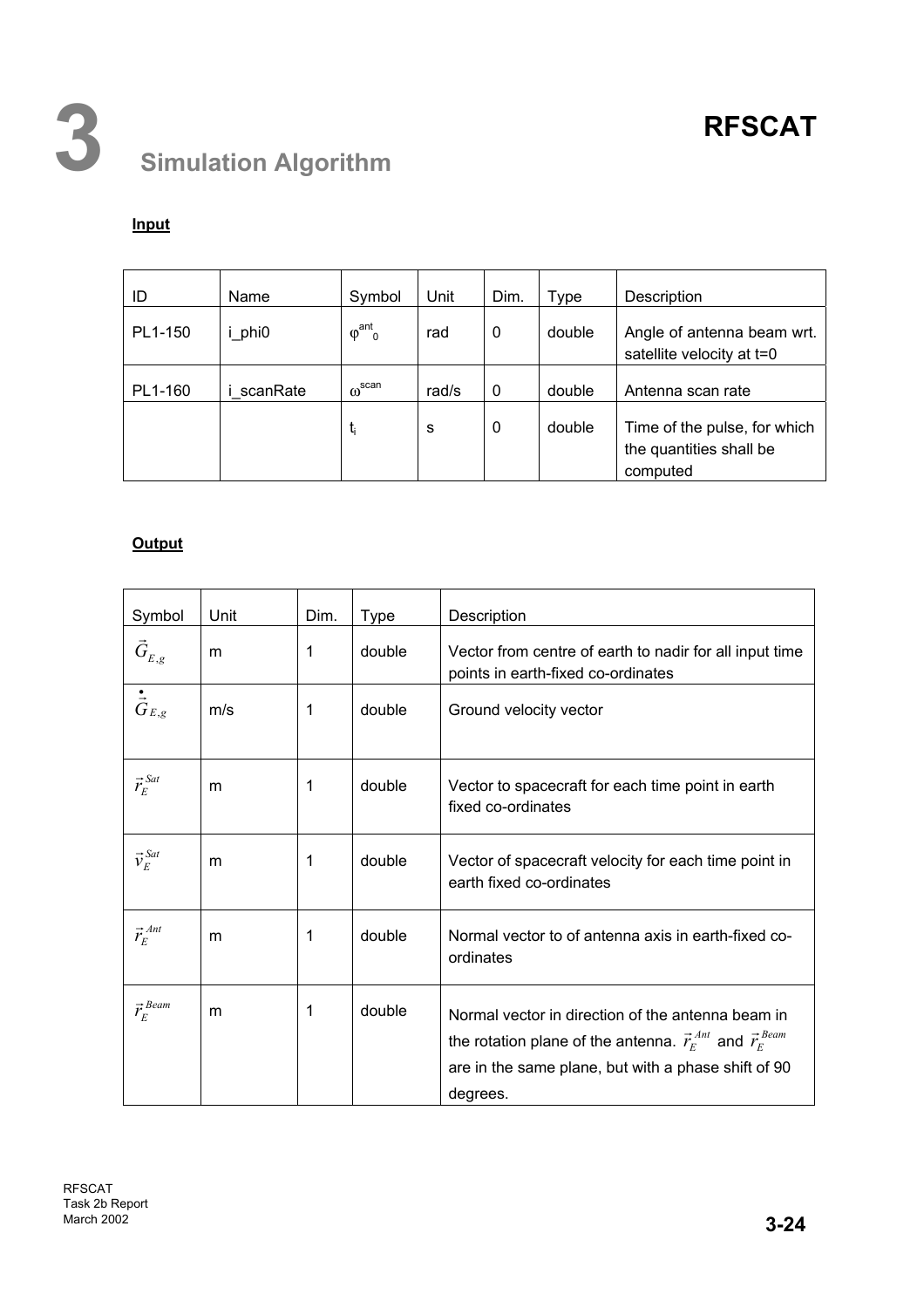## **3 Simulation Algorithm**

#### **Detailed Algorithm**

i. Compute the unit vector  $\vec{r}_{Sats}^{Ant}$  in antenna direction at time t<sub>i</sub> in the satellite fixed coordinates

$$
\varphi_i = \varphi_0 + \omega^{Scan} \cdot t_i
$$

$$
\vec{r}_{SasS}^{Ant} = \begin{pmatrix} \cos \varphi_i \\ \sin \varphi_i \\ 0 \end{pmatrix}
$$

ii. Compute the unit vector projection of the beam direction  $\vec{r}_{\scriptscriptstyle SatS}^{\scriptscriptstyle Bear}$  into the satellite system x-y plane. Without loss of generality this is assumed to be perpendicular to the antenna vector:

$$
\vec{r}_{Sats}^{Beam} = \begin{pmatrix} \sin \varphi_i \\ -\cos \varphi_i \\ 0 \end{pmatrix}
$$

- iii. Compute satellite position  $\vec{r}_{E}^{\, Sat}$  satellite velocity  $\vec{\nu}_{E}^{\, Sat}$ , nadir position  $\vec{G}_{E,g}$  and ground velocity  $\vec{G}_{E,g}$  at time t<sub>i</sub> in earth fixed co-ordinates using the orbit propagator. The velocities are computed numerically, by calling the orbit propagator for t'=t+dt.
- iv. Compute the transformation Matrix from satellite system to earth fixed system using the Stars\_IN\_Matrix function :

$$
\vec{u}_z = \frac{\vec{G}_{E,g} - \vec{r}^{Sat}}{|\vec{G}_{E,g} - \vec{r}^{Sat}|} \qquad \vec{u}_y = \frac{\vec{u}_z \times \dot{\vec{G}}_{E,g}}{|\vec{u}_z \times \dot{\vec{G}}_{E,g}|} \qquad \vec{u}_x = \vec{u}_y \times \vec{u}_z
$$

$$
IN = (\vec{u}_x, \vec{u}_y, \vec{u}_z)^T
$$

v. Apply the transformation matrix IN to obtain antenna and beam unit vectors  $\vec{r}_{E}^{\;Ant}$  ,  $\vec{r}_{E}^{\;Beam}$  in earth fixed co-ordinates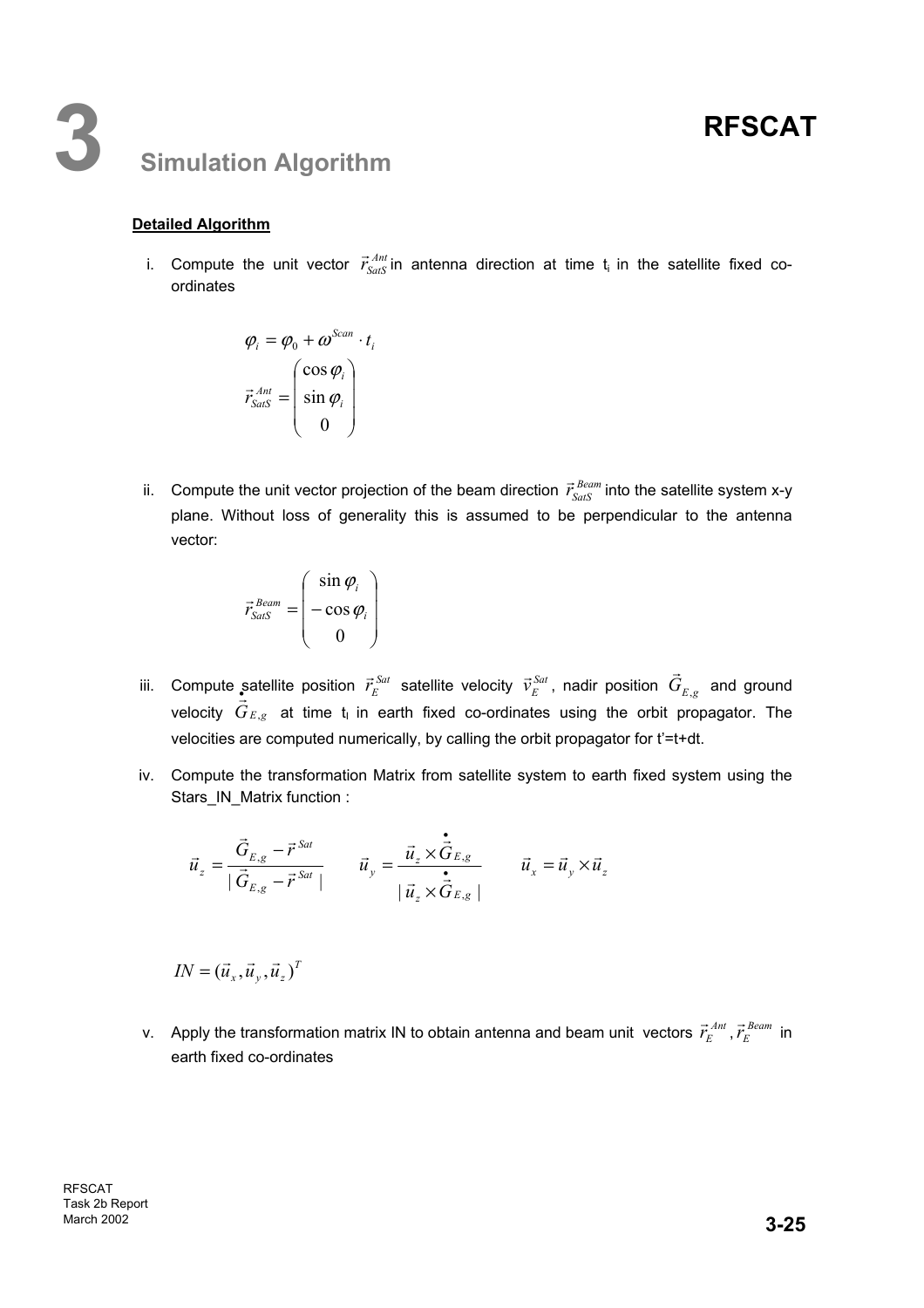### **3.3.8 Computation of the Position of one Sample**

This algorithm computes the position of one sample on the earth surface, which corresponds to a certain pulse and a receive time that is defined relative to time of transmit. The sample satisfied three conditions:

- It is on a sphere's surface around the satellite position. The radius of the sphere is defined by the time of reception. The signal has to travel the radius two times (forward and backward) until reception.
- It is on the earth-ellipsoid.
- It is in the plane defined by the antenna beam.

Hence, the sample position has to be computed as the intersection of sphere with a plane and an ellipsoid. As this algorithm is to be performed for every sample of every pulse special attention needs to be drawn on runtime efficiency.

| Symbol                      | Unit | Dim. | Type   | Description                                                                                        |
|-----------------------------|------|------|--------|----------------------------------------------------------------------------------------------------|
| $_{\textbf{+}}$ Rec         | S    | 1    | double | Receive time, relative to transmission of pulse                                                    |
| $\vec{r}_E^{Sat}$           | m    | 1    | double | Vector to spacecraft at time of transmit for in earth<br>fixed co-ordinates                        |
| $\vec{r}_{E}^{Ant}$         | m    | 1    | double | Normal vector to of antenna axis in earth-fixed co-<br>ordinates                                   |
| $\vec{r}_E^{\textit{Beam}}$ | m    | 1    | double | Normal vector in direction of the antenna beam<br>projected into the rotation plane of the antenna |

#### **Input**

#### **Output**

| Symbol               | Jnit | Dim. | vpe    | Description                                    |
|----------------------|------|------|--------|------------------------------------------------|
| $\Rightarrow$ Sample | m    |      | double | Position of Sample in earth fixed co-ordinates |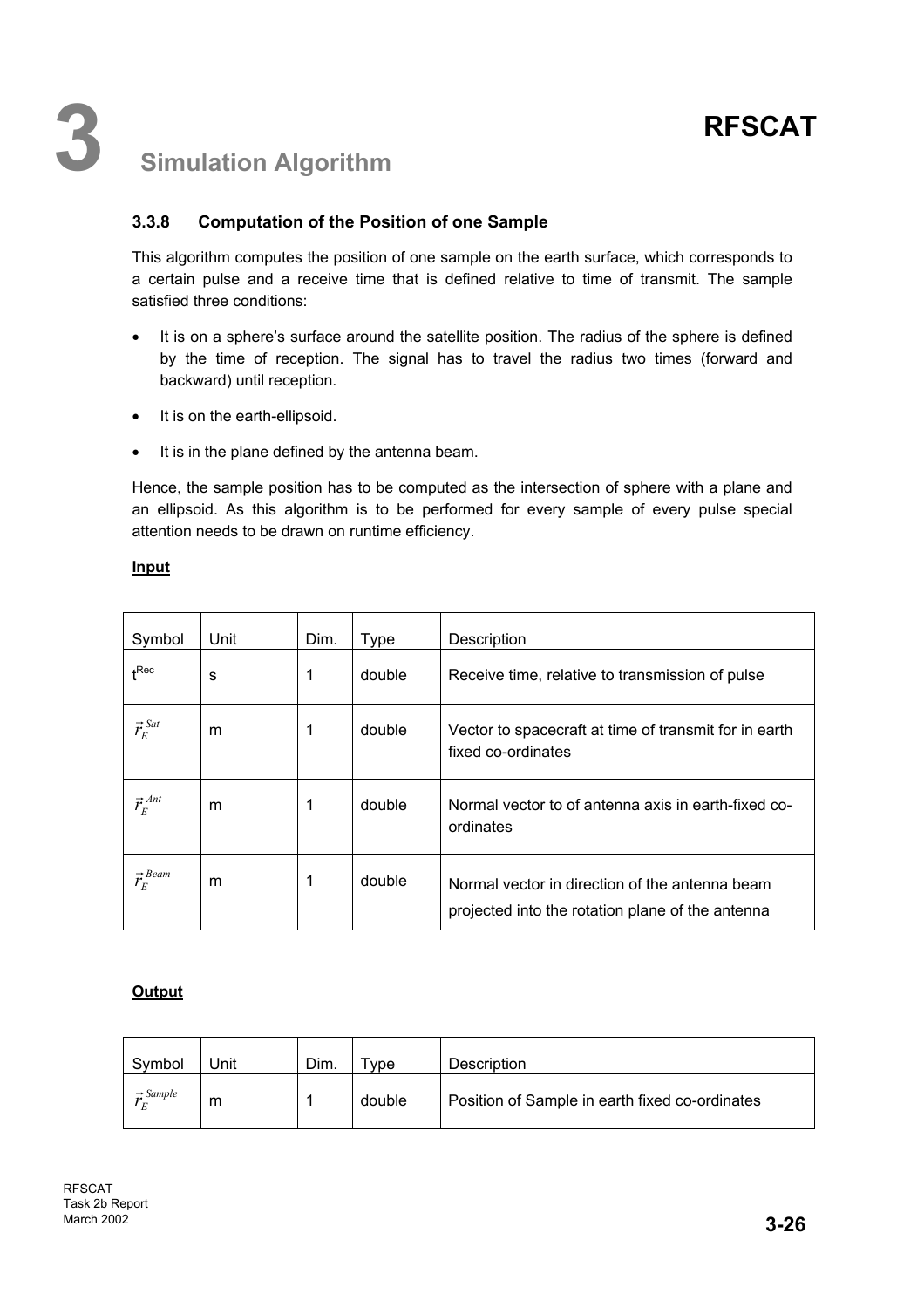## **3 Simulation Algorithm**

#### **Detailed Algorithm**

i. Compute the distance from sample to satellite  $d=\frac{2}{2}$  $d = \frac{c \cdot t^{\text{Rec}}}{2}$ 

ii. Solve the non-linear equation system:

(1) 
$$
(\vec{r}_E^{sample} - \vec{r}_E^{Sat})^2 - d^2 = 0
$$
  
\n(2) 
$$
\frac{x_E^{Sample^2}}{A^{Earth^2}} + \frac{y_E^{Sample^2}}{A^{Earth^2}} + \frac{z_E^{Sample^2}}{B^{Earth^2}} - 1 = 0
$$

(3) 
$$
(\vec{r}_{E}^{sample} - \vec{r}_{E}^{Sat}) \cdot \vec{r}_{E}^{Ant} = 0
$$

iii. Choice the real solution where projection on the beam direction  $(\vec{r}^{sample} - \vec{r}^{Sat}) \cdot \vec{r}^{Beam}$ has the bigger value.

The equation system can be solved iterative using Newton's method (as implemented in [RD9]). A good starting point for the iteration can be computed by replacing equation (2) with a sphere of earth radius at nadir:

(2') 
$$
\vec{r}_E^{Sample^2} = \vec{G}_{E,g}^2 = R_0^2
$$

The angle between the vector to the satellite and the sample can be computed using the law of cosine (see Figure 3-7)

$$
-\cos\vartheta = \frac{d^2 - \vec{r}_{E}^{Sat^2} - \vec{G}_{E,g}^2}{2 \cdot |\vec{G}_{E,g}| \cdot |\vec{r}_{E}^{Sat}|}
$$

RFSCAT Task 2b Report March 2002 **3-27**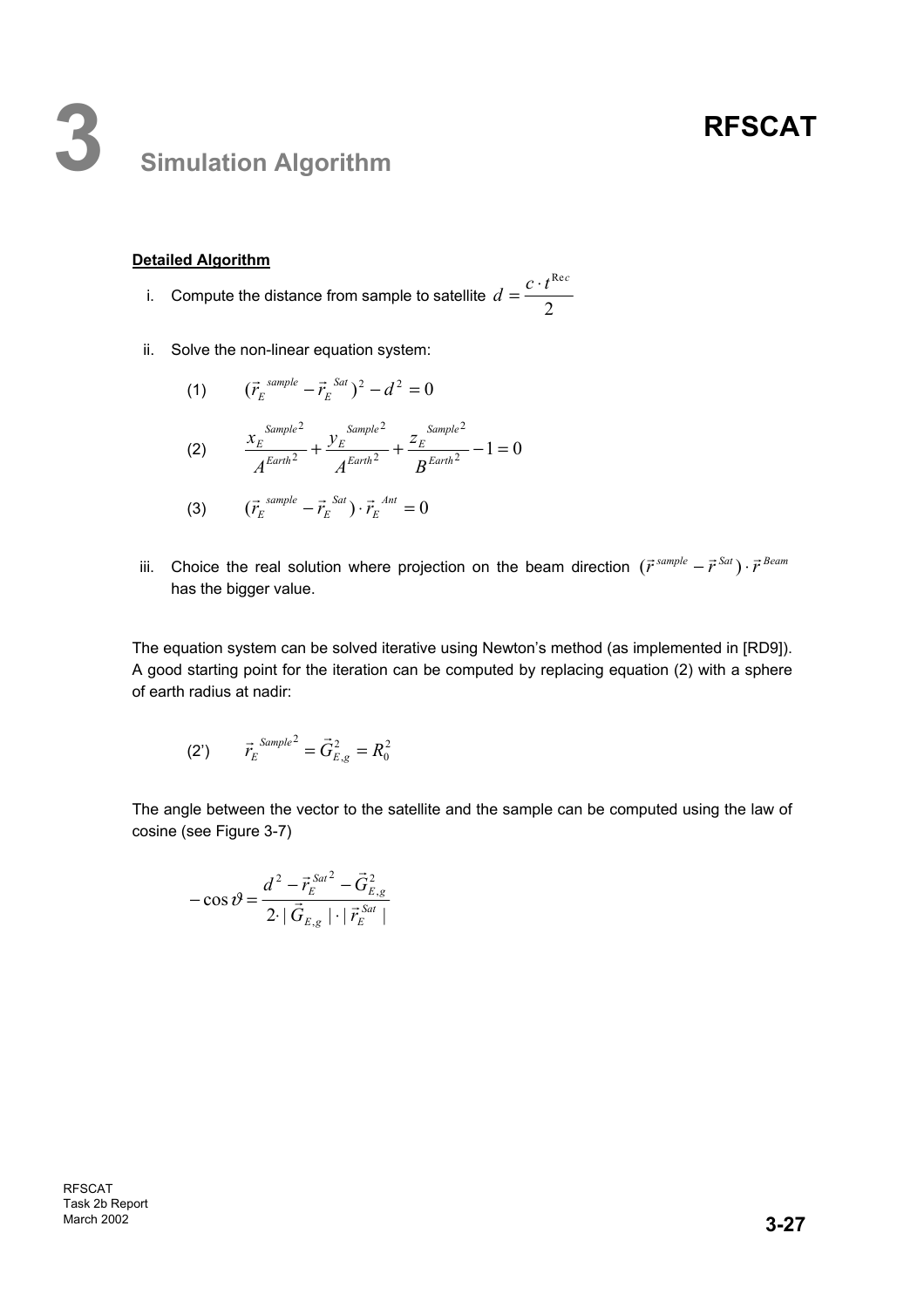## **3 Simulation Algorithm**



Figure 3-7 Geometry of Sample Measurements in Local Sphere Approximation.

With the approximation that  $\vec{r}^{\textit{Beam}}$  vector is perpendicular to the  $\vec{r}^{\textit{Sat}}$  (in reality it is with the approximation that  $r$  vector is perpendicular to the  $r$ <br>perpendicular to the nadir vector  $\vec{G}_{E,g}$ ) the starting point can be computed as:

$$
\vec{r}^{\text{sample}} \approx \left( \frac{\vec{r}_{E}^{\text{Sat}} \cdot \cos \vartheta}{\left| \vec{r}_{E}^{\text{Sat}} \right|} + \frac{\vec{r}_{E}^{\text{Beam}} \cdot \sin \vartheta}{\left| \vec{r}_{E}^{\text{Beam}} \right|} \right) \cdot |\vec{G}_{E,g}|
$$

Further runtime optimisations are possible when all samples of a pulse are to be computed, like using the preceding sample vector as starting point or linear interpolation between the first and the last sample vector.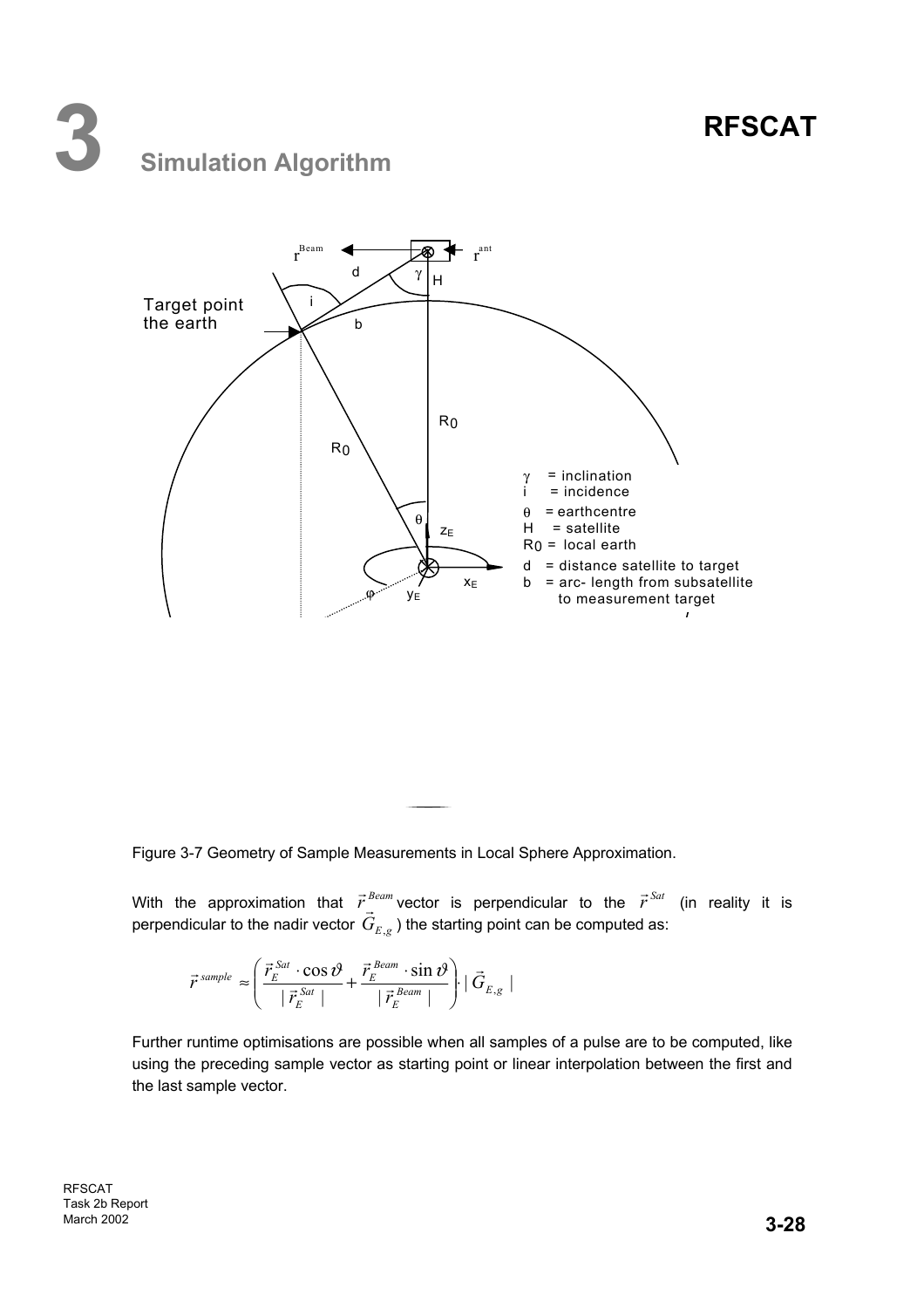## **3.3.9 Computation of the Doppler Shift for a Sample**

This algorithm defines how to compute the Doppler shift caused by the relative movement of the satellite wrt. the sample.

| Symbol               | Unit | Dim. | <b>Type</b> | Description                                                                                   |  |  |
|----------------------|------|------|-------------|-----------------------------------------------------------------------------------------------|--|--|
| $\vec{r}_E^{Sample}$ | m    | 1    | double      | Position of the sample in earth-fixed co-ordinates                                            |  |  |
| $\vec{r}_E^{Sat}$    | m    | 1    | double      | Position of spacecraft in earth fixed co-ordinates                                            |  |  |
| $\vec{v}_E^{Sat}$    | m/s  | 1    | double      | Velocity of spacecraft in earth fixed co-ordinates                                            |  |  |
| λ                    | m    | 0    | double      | Free space wavelength (c/ <rfscat centre="" freq.="">),<br/>parameter number PL1-230</rfscat> |  |  |

#### **Output**

| Symbol           | Unit | Dim. | $v_{\rm Vpe}$ | Description   |
|------------------|------|------|---------------|---------------|
| <b>I</b> Doppler | Hz   |      | double        | Doppler shift |

#### **Detailed Algorithm**

i. Compute the unit vector pointing from satellite to sample in earth fixed co-ordinates:

$$
\vec{u}_{E}^{target} = \frac{\vec{r}_{E}^{Sample} - \vec{r}_{E}^{Sat}}{|\vec{r}_{E}^{Sample} - \vec{r}_{E}^{Sat}|}
$$

RFSCAT Task 2b Report March 2002 **3-29**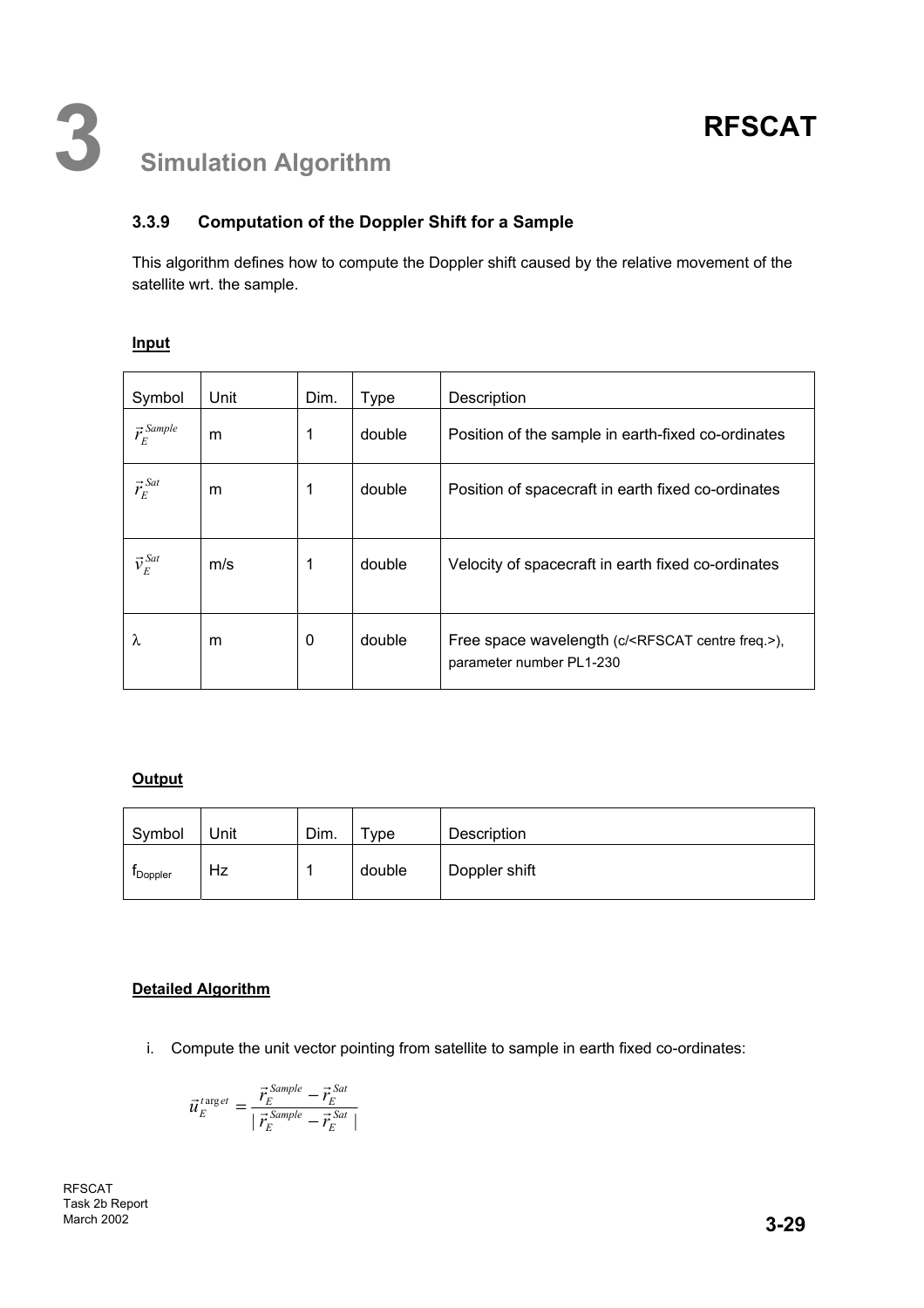## **3 Simulation Algorithm**

ii. Compute the relative velocity from satellite to the sample

*Sat E t et E*  $v^{rel} = \vec{u}_{E}^{target} \cdot \vec{v}_{E}^{Sat}$ 

iii. Compute the Doppler Shift corresponding to the relative velocity

$$
f_{Doppler} = \frac{2 \cdot v^{rel}}{\lambda}.
$$

### **3.3.10 Computation of Sample Positions**

This algorithm defines how the positions of the samples of a pulse are computed. For the correct performance estimation, the spatial resolution of measurement has to be used, which is inverse of the effective bandwidth. The Doppler spread modifies the effective bandwidth and hence the spatial resolution. If a real instrument would sample the received pulse with a higher resolution the variance would not decrease, therefore the real sampling rate of the instrument is not relevant for this algorithm, as long as it is sufficient.

**Input**

| ID      | Name        | Symbol                               | Unit    | Di<br>m.     | <b>Type</b> | Description                                                              |
|---------|-------------|--------------------------------------|---------|--------------|-------------|--------------------------------------------------------------------------|
| PL1-250 | i tauD      | $\tau_D$                             | s       | 0            | double      | Duration of Transmit Pulse                                               |
| PL1-260 | i_chirpRate | $\partial f_{Chirp}$<br>$\partial t$ | $1/s^2$ | $\mathbf{0}$ | double      | Chirp Rate                                                               |
| PL1-360 | p_Toffset   | $\tau$ offset                        | s       | $\mathbf{0}$ | double      | offset from<br>Time<br>sending<br>0t<br>pulse to begin of receive window |
| PL1-370 | p TauRec    | $\tau$ <sup>rec</sup>                | s       | $\mathbf{0}$ | double      | Length of receive window                                                 |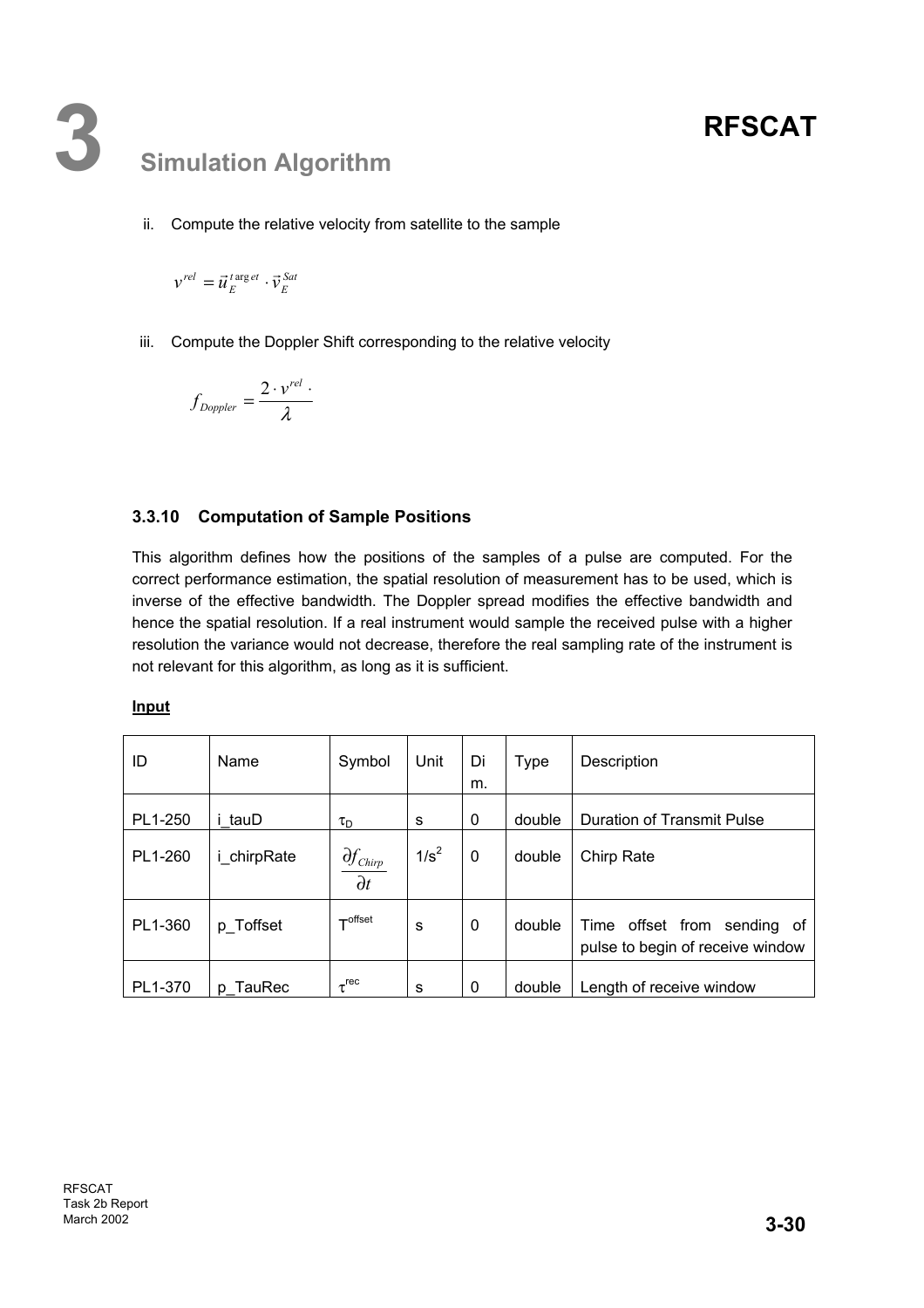### **Output**

| Symbol                   | Unit | Dim. | Type   | Description                                                                   |
|--------------------------|------|------|--------|-------------------------------------------------------------------------------|
| N <sup>Samples</sup>     |      | 0    | double | Number of samples of the current pulse                                        |
| B <sup>eff</sup>         | Hz   | 0    | double | Effective bandwidth for this pulse                                            |
| $\vec{r}_{E,j}^{Sample}$ | m    | 2    | double | Position of all samples j of the current pulse in earth<br>fixed co-ordinates |

#### **Detailed Algorithm**

- i. Compute the position of the first and the last sample of the receive window
- ii. Compute the Doppler shift for the first and the last sample of the receive window

iii. Compute Doppler Rate: 
$$
\frac{\partial f_{Doppler}}{\partial t} = \frac{f_{Doppler}(t^{Offset} + \tau^{rec}) - f_{Doppler}(t^{Offset})}{\tau^{rec}}
$$

iv. Compute the effective bandwidth for this pulse:

$$
B^\mathit{eff} = \left(\frac{\partial f_\mathit{Chirp}}{\partial t} + \frac{\partial f_\mathit{Doppler}}{\partial t}\right) \cdot \tau^D
$$

- v. Compute the number of samples of the current pulse  $N^{Samples} = round(B^{eff} \cdot \tau^{rec})$
- vi. Compute the samples positions for the times  $t_j = t^{O(1)}$ *<i>offset*  $\int \cdot \tau^{rec}$  $j - i$  *N*  $t_i = t^{Offset} + \frac{j \cdot \tau^{rec}}{r \cdot s_{samples}}$   $\forall j = 0..(N^{Samples})$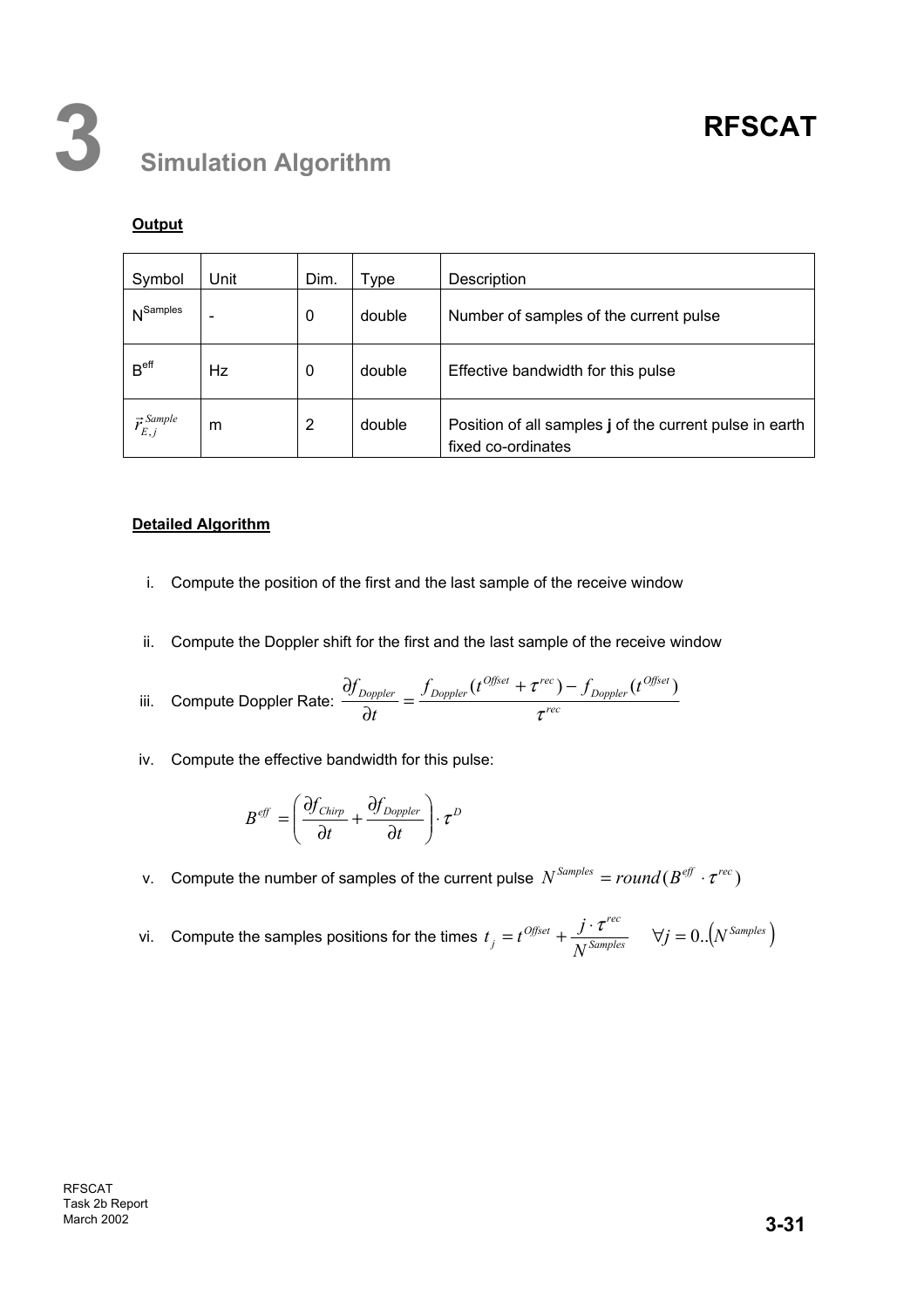## **3.3.11 Computation of SNR' for all Samples**

This algorithm computes the normalised signal to noise ration SNR' for each sample. The steps defined here are to be performed in a loop over all on samples of a pulse.

| Symbol                   | Unit | Dim. | <b>Type</b> | Description                                                                                                                      |
|--------------------------|------|------|-------------|----------------------------------------------------------------------------------------------------------------------------------|
| $N^{Samples}$            |      | 0    | double      | Number of samples of the current pulse                                                                                           |
| B <sup>eff</sup>         | Hz   | 0    | double      | Effective bandwidth for this pulse                                                                                               |
| $\vec{r}_E^{Sat}$        | m    | 1    | double      | Position of spacecraft in earth fixed co-ordinates                                                                               |
| $\vec{r}_E^{$ Beam       | m    | 1    | double      | Normal vector in direction of the antenna beam<br>projected into the rotation plane of the antenna<br>(earth-fixed co-ordinates) |
| $\vec{r}_{E,j}^{Sample}$ | m    | 2    | double      | Position of all samples j of the current pulse in earth<br>fixed co-ordinates                                                    |

#### **Input**

and the instrument parameters:

| ID      | Name                | Symbol                    | Unit                     | Dim.         | <b>Type</b> | Description                                                                                                                                                                                                             |
|---------|---------------------|---------------------------|--------------------------|--------------|-------------|-------------------------------------------------------------------------------------------------------------------------------------------------------------------------------------------------------------------------|
| PL1-180 | <i>i</i> NoiseRatio | <b>T</b> <sub>noise</sub> | $\overline{\phantom{a}}$ | $\mathbf{0}$ | int         | of<br><b>Noise</b><br>Frequency<br>relative<br>measurement<br>to<br>pulse<br>repetition<br>the<br>frequency. NoiseRatio= n<br>means:<br>Every n-th, Pulse is skipped<br>and a noise measurement<br>takes place instead. |
| PL1-190 | i_ptx               | $P_{TX}$                  | W                        | $\mathbf 0$  | double      | Transmit power at the HPA<br>output                                                                                                                                                                                     |
| PL1-200 | i nGain             | $N^{\text{Gain}}$         | $\overline{\phantom{0}}$ | 0            | int         | Number of elements<br>of<br>vector PL1-180                                                                                                                                                                              |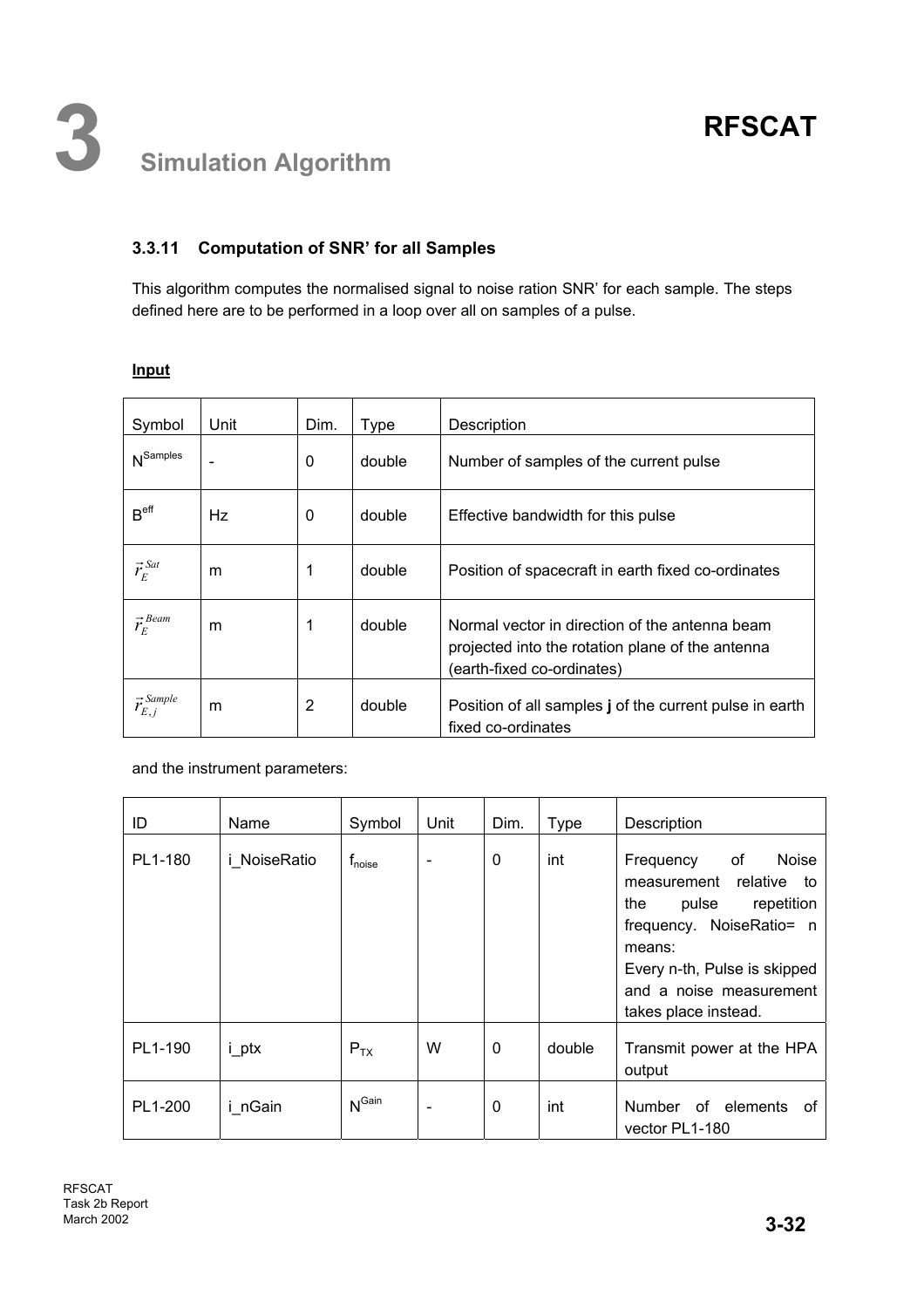| PL1-210 | i_gain2    | $G^2$ <sub>Ant</sub>         |                          | 1            | double | Vector containing the<br>tabulated product of<br>transmit and receive<br>antenna gain. The vector<br>index corresponds to an<br>inclination angle (angle<br>between z-axis of body<br>system (nadir) and antenna<br>beam line). |
|---------|------------|------------------------------|--------------------------|--------------|--------|---------------------------------------------------------------------------------------------------------------------------------------------------------------------------------------------------------------------------------|
| PL1-220 | i incGain  | ¡Gain                        | rad                      | $\mathbf{1}$ | double | Vector<br>the<br>containing<br>inclination<br>for<br>angles<br>PL1-210.                                                                                                                                                         |
| PL1-230 | i lamba    | λ                            | m                        | 0            | double | Free space wavelength.<br>(c/ <rfscat centre="" freq.="">)</rfscat>                                                                                                                                                             |
| PL1-240 | i LTxRx    | $L_{TxRx}$                   |                          | 0            | double | Losses within instrument                                                                                                                                                                                                        |
| PL1-250 | i tauD     | $\tau_D$                     | s                        | 0            | double | <b>Duration of Transmit Pulse</b>                                                                                                                                                                                               |
| PL1-270 | i aziWidth | $\theta^{\text{azi}}$ -1.5dB | rad                      | $\mathbf 0$  | double | -1.5 dB width in azimuth of<br>antenna pattern                                                                                                                                                                                  |
| PL1-280 | i frot     | f <sub>rotation</sub>        | $\overline{\phantom{0}}$ | $\mathbf{0}$ | double | Correction<br>factor<br>for<br>azimuth width of antenna<br>resolution,<br>to<br>consider<br>signal damping caused by<br>antenna rotation                                                                                        |
| PL1-290 | i_Latm     | $L_{atm/km}$                 | 1/km                     | 0            | double | Atmospheric loss per db/km                                                                                                                                                                                                      |
| PL1-300 | i Lrain    | $L_{\text{rain}}$            | 1/km                     | 0            | double | Rain loss per db/km                                                                                                                                                                                                             |
| PL1-310 | i_Hatm     | $H_{atm/km}$                 | km                       | 0            | double | Atmospheric height in km                                                                                                                                                                                                        |
| PL1-320 | i Hrain    | Hrain                        | km                       | 0            | double | Rain height in km                                                                                                                                                                                                               |
| PL1-330 | i_NoiseFig | $n_{f}$                      | Hz                       | 0            | double | Noise<br>figure,<br>used<br>to<br>compute the noise power                                                                                                                                                                       |
| PL1-340 | i_Tref     | $T_{ref}$                    | K                        | 0            | double | Reference<br>temperature<br>used to compute the noise<br>power                                                                                                                                                                  |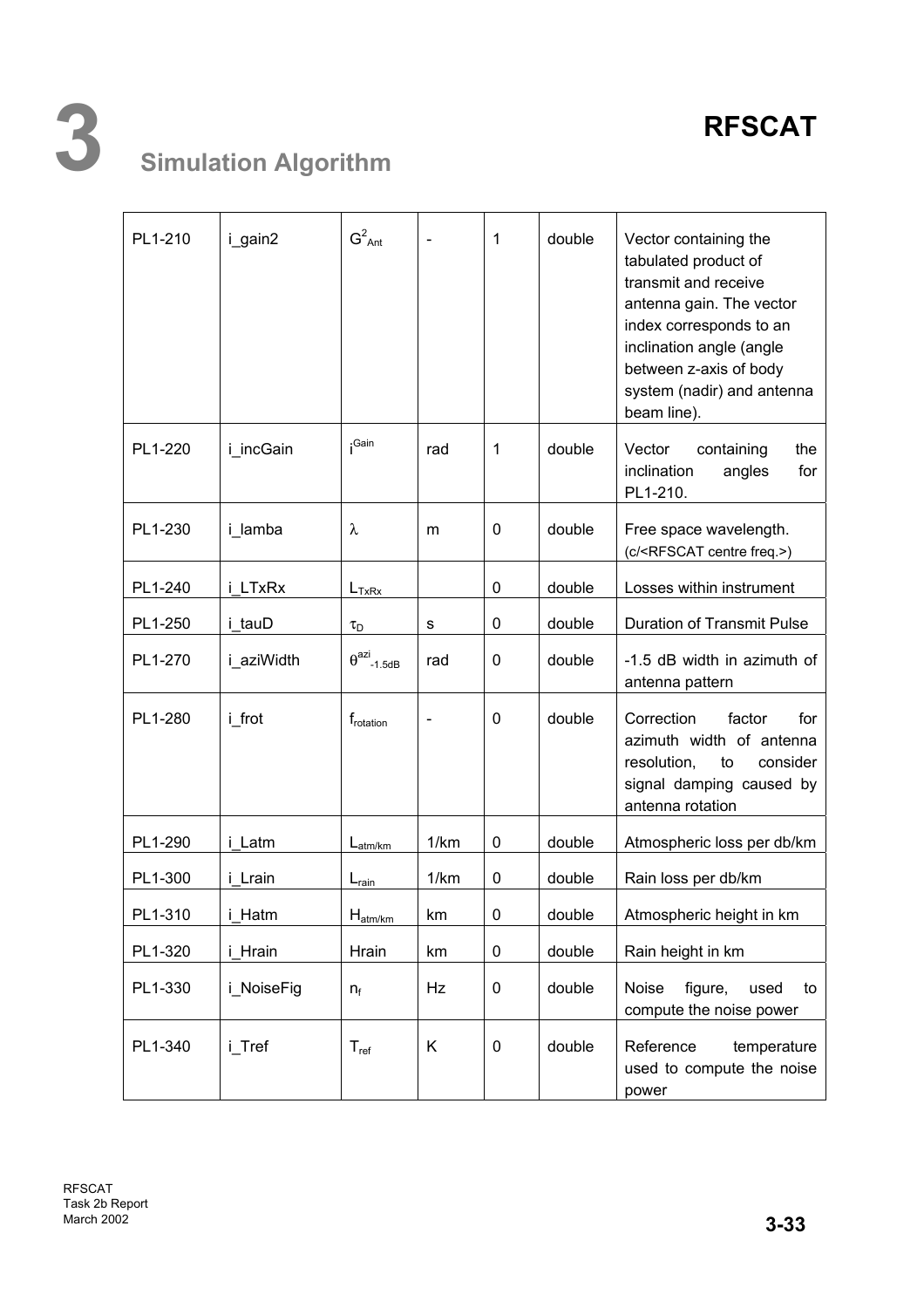### **Output**

| Symbol | Unit                     | Dim. | <b>vpe</b> | Description                                                               |
|--------|--------------------------|------|------------|---------------------------------------------------------------------------|
| SNR'   | $\overline{\phantom{0}}$ | 0    | double     | Normalised signal to noise power of all samples j of<br>the current pulse |
|        | [rad]                    | 0    | double     | Incidence angle of all samples j of the current pulse                     |

### **Detailed Algorithm**

for  $j=0$  ..  $N^{\text{sample}}$ -1 do

i. Compute the vector normal to the sample tangent plane  $\vec{N}^{Sample}$  (see section 3.3.15)

ii. Compute the incidence angle 
$$
i_j = \arccos\left(\frac{(\vec{r}_{E}^{Sat} - \vec{r}_{E,j}^{Sample}) \cdot \vec{N}^{Sample}}{|\vec{r}_{E}^{Sat} - \vec{r}_{E,j}^{Sample}| |\cdot |\vec{N}^{Sample}|}\right)
$$

iii. Compute the inclination angle 
$$
\gamma = \frac{\pi}{2} - \arccos\left(\frac{(\vec{r}_{E,j}^{Sample} - \vec{r}_{E}^{Sat}) \cdot \vec{r}_{E}^{Beam}}{|\vec{r}_{E,j}^{Sample} - \vec{r}_{E}^{Sat}| |\cdot|\vec{r}_{E}^{Beam}|}\right)
$$
  

$$
= \frac{2(L_{atm/km} + H_{atm} + L_{rain} + H_{rain})}{10}
$$

iv. Compute the Atmospheric Losses  $L_{\text{atm}} = \frac{160}{\cos(i,j)}$ 10 <sup>10</sup>  $L_{atm} = \frac{16 \text{ cos}(i_j)}{16 \text{ cos}(i_j)}$ 

v. Compute the measurement target length in along beam direction  $\Delta x = \frac{1}{2 \cdot B^{eff} \cdot \sin(i_j)}$  $\Delta x = \frac{c}{2 \cdot B^{eff}}$ 

- vi. Compute the distance d from sample to spacecraft  $d_{j} = \vec{r}_{E,j}^{Sample} \vec{r}_{E}^{Sat}$  | *E*  $d_j = \vec{r}_{E,j}^{Sample} - \vec{r}_j$
- vii. Compute the measurement target length in across beam direction *rotation*  $\Delta y = \theta_{-1.5db}^{azi} \cdot d \cdot f$
- viii. Compute the antenna transmit-receive gain  $G_{Ant}^2(\gamma)$  for inclination angle γ by linear interpolation from the setting PL1-200 and PL1-210.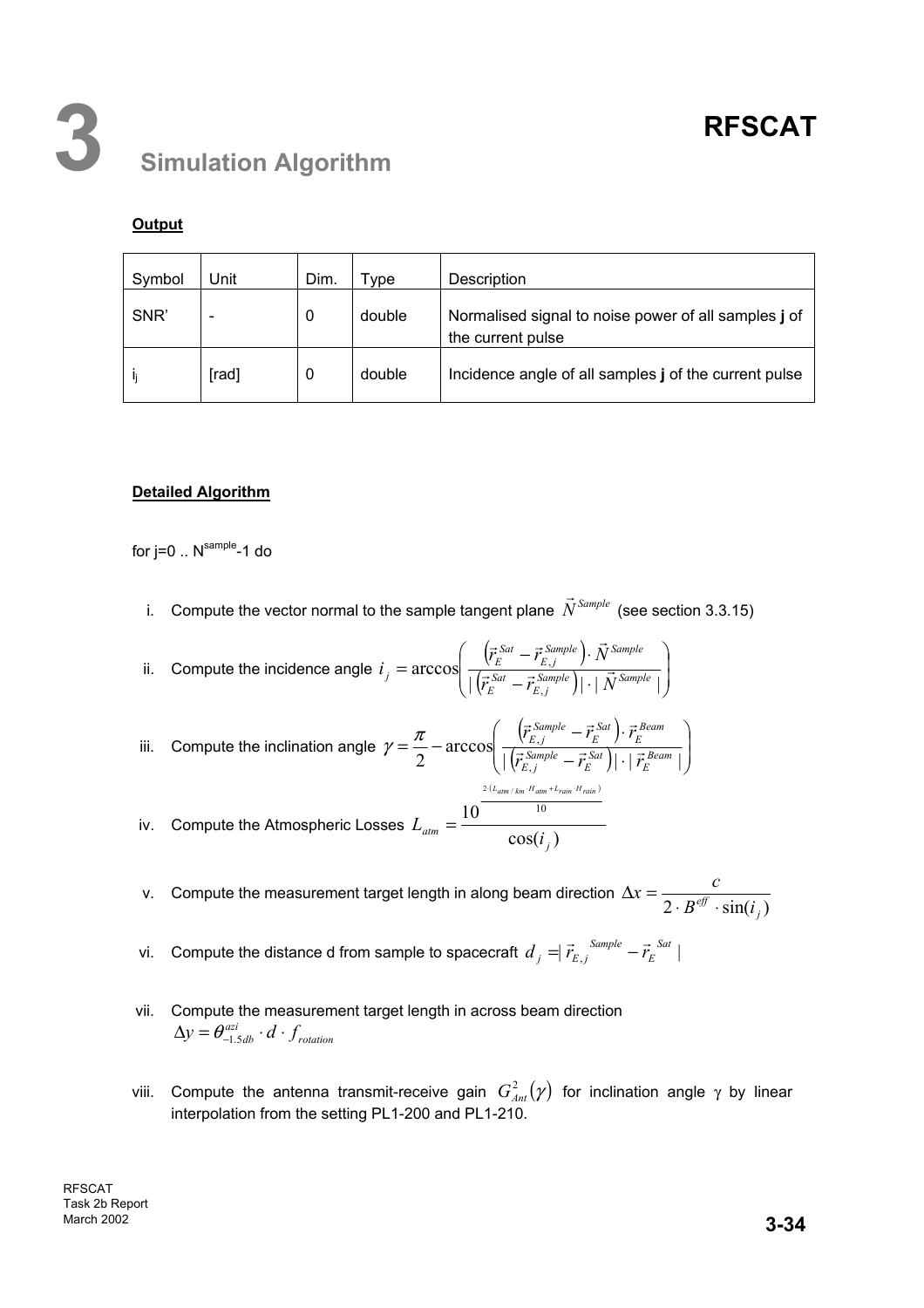## **3 Simulation Algorithm**

ix. Compute the normalised energy of the signal  $\frac{B}{\sigma^0} = \frac{I_{Tx} + J_{Ant}(y) + \lambda^2 + \Delta y + L_D}{(4\pi)^3 \cdot d_f^4 + L_{TxRx} \cdot L_{atm}^2}$  $d$   $_{i}$   $^{4}$   $\cdot$   $L_{\scriptscriptstyle T\!r\!R\!r}$   $\cdot$   $L$  $S$  *P*<sub>*Tx*</sub>  $\cdot$  *G*<sup>2</sup><sub>*Ant*</sub> ( $\gamma$ )  $\cdot$   $\lambda$ <sup>2</sup>  $\cdot$   $\Delta$ *x*  $\cdot$   $\Delta$ *y*  $3$   $1^4$   $1^2$ 2  $(a)$   $1^2$  $^{0}$  (4)  $(\gamma)$  $\cdot d_i^4 \cdot L_{\tau_{xRx}}$ .  $=\frac{P_{Tx}\cdot G_{Ant}^{2}(\gamma)\cdot \lambda^{2}\cdot \Delta x\cdot \Delta y\cdot}{(x^{2}-\lambda^{2})^{2}}$ π  $(\gamma)\cdot\lambda^2\cdot\Delta\mathrm{x}\cdot\Delta\mathrm{y}\cdot\tau$  $\frac{z}{\sigma^0} = \frac{-ix - 4nt}{(4\pi)^3 \cdot d^{-4} \cdot L_{\text{max}} \cdot L_{\text{atm}}^2}$ 

- x. Compute the noise energy  $N = k_B \cdot n_f \cdot T_{ref}$
- xi. Compute the normalised signal to noise ratio  $\left SNR^{\prime}\right /=\dfrac{S}{\sigma^{0} \cdot N}$

end loop over all samples

#### **3.3.12 Update of the View Specific Data**

This algorithm determines which samples shall be collected to a view and how the view specific data shall be computed. In order to avoid storage of the sample data until a view is completed the weighted averages

$$
X_{\text{view}} = \frac{\sum_{\text{samples}} W_{\text{sample}} X_{\text{sample}}}{\sum_{\text{samples}} W_{\text{sample}}}
$$

are computed by separate accumulation the numerator and the denominator. For the incidence angle and look angle associated with view several different algorithm options are possible:

- (a) Direct weighted averaging on the quantity
- (b) Weighted averaging over sample position vector and the corresponding satellite position vector and computation of the angles with resulting vectors
- (c) Computation of the angles from the sample next to the centre of node

The differences in results are expected to be small. Therefore option (c) is chosen, because it is the most efficient wrt. runtime.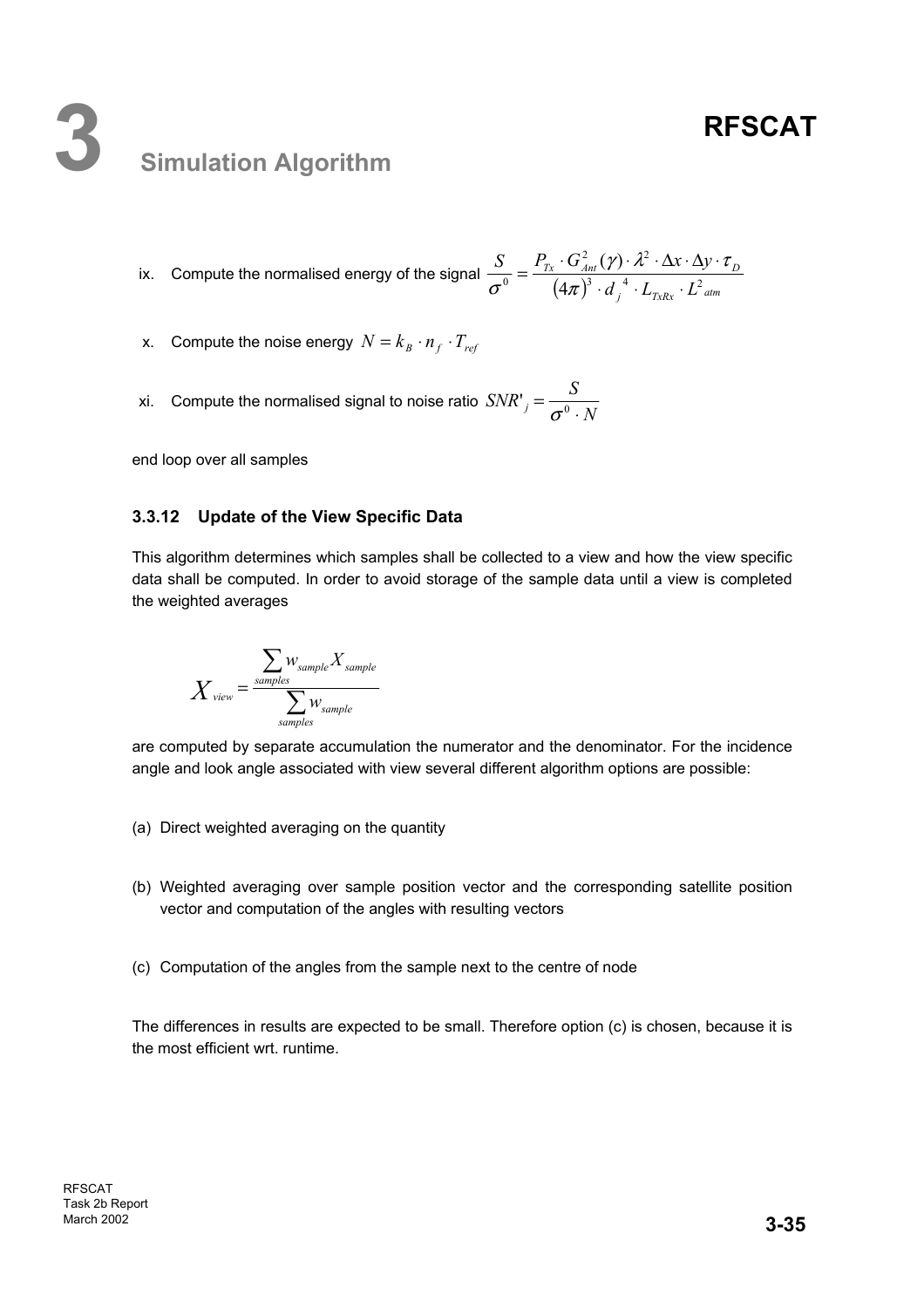## **Input**

| Symbol                      | Unit                         | Dim. | <b>Type</b> | Description                                                                                                                                                                                                           |
|-----------------------------|------------------------------|------|-------------|-----------------------------------------------------------------------------------------------------------------------------------------------------------------------------------------------------------------------|
| $\vec{r}_E^{Sat}$           | m                            | 1    | double      | Position of spacecraft in earth fixed co-ordinates                                                                                                                                                                    |
| $\vec{r}_E^{\textit{Beam}}$ | m                            | 1    | double      | Normal vector in direction of the antenna beam<br>projected into the rotation plane of the antenna<br>(earth-fixed co-ordinates)                                                                                      |
| $\vec{r}_{E,j}^{Sample}$    | m                            | 2    | double      | Position of all samples j of the current pulse in earth<br>fixed co-ordinates                                                                                                                                         |
| SNR'                        | $\qquad \qquad \blacksquare$ | 0    | double      | Normalised signal to noise power of all samples j of<br>the current pulse                                                                                                                                             |
| ı,                          | [rad]                        | 0    | double      | Incidence angle of all samples j of the current pulse                                                                                                                                                                 |
| $\vec{N}_{i,j}$             | m                            | 0    | double      | Position of centre of nodes in earth fixed co-<br>ordinates. The first index increases with time (along<br>track) starting from 0, the second index is from the<br>left most node to the right most node across-track |

and the processing parameters:

| ID      | Name      | Symbol                | Unit                         | Dim.        | <b>Type</b> | Description                                                                                               |
|---------|-----------|-----------------------|------------------------------|-------------|-------------|-----------------------------------------------------------------------------------------------------------|
| PL1-400 | p Nfilter | N <sup>filter</sup>   | $\qquad \qquad \blacksquare$ | $\mathbf 0$ | doubl<br>e  | Number of elements used for the<br>spatial filter vector                                                  |
| PL1-410 | p_dist    | filter.               | m                            |             | doubl<br>e  | x axis for tabulated spatial filter.<br>The values correspond to the<br>distance form the centre of node. |
| PL1-420 | p FLUT    | w <sup>filter</sup>   | $\overline{\phantom{a}}$     | 1           | doubl<br>e  | Tabulated spatial filter to be used<br>along axis defined by PL1-390                                      |
| PL1-430 | p dtview  | $\Delta t^{\sf View}$ | s                            | 0           | doubl<br>e  | Maximum allowed time difference<br>for samples to be collected to one<br>view                             |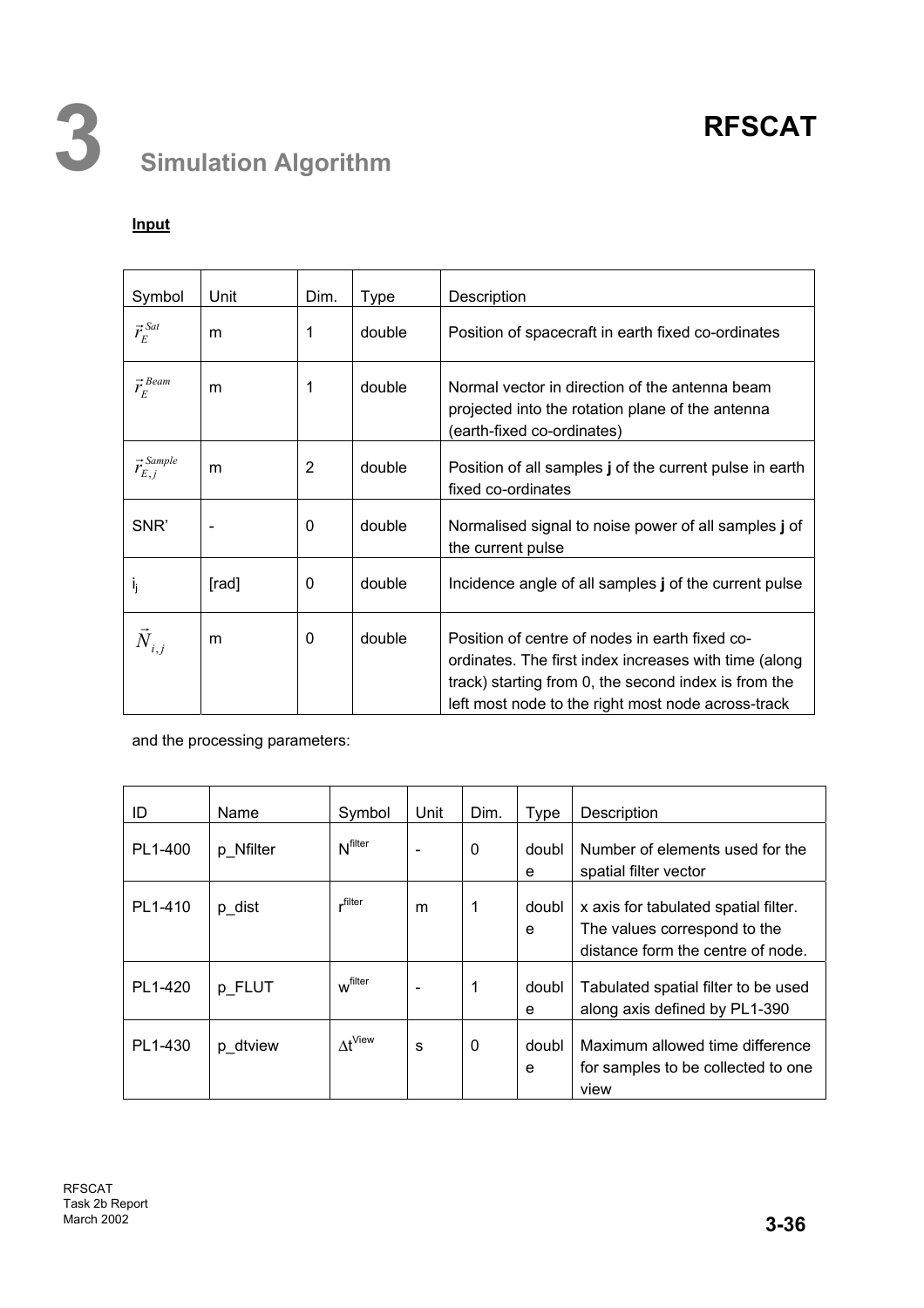## **Output**

All the output quantities are specific per view. The indices allowing the mapping of the data to a view are not shown for simplicity.

| Symbol                    | Unit                         | Dim. | <b>Type</b> | Description                                                                                                                                          |
|---------------------------|------------------------------|------|-------------|------------------------------------------------------------------------------------------------------------------------------------------------------|
| $w^{\text{Sum}}$          |                              | 0    | double      | Sum of all weights applied to the averaged data of<br>this view                                                                                      |
| $w2^{\text{Sum}}$         | $\qquad \qquad \blacksquare$ | 0    | double      | Sum of the squares of all weights applied to the<br>averaged data this view. This number will be used<br>to compute the number of effective samples. |
| $N^{Sum}$                 |                              | 0    | double      | Total number of samples associated this view.                                                                                                        |
| SNR <sup>Sum</sup>        |                              | 0    | double      | Sum of the normalised SNR of all samples<br>associated to this view                                                                                  |
| $\vec{r}_{\min}^{Sample}$ | m                            | 1    | double      | Vector of sample position of the sample nearest to<br>centre of node for this view                                                                   |
| $\vec{r}_{\min}^{Sat}$    | m                            | 1    | double      | Vector of satellite position corresponding to the<br>sample nearest to centre of node for this view                                                  |
| $t^{Sample}_{min}$        | s                            | 0    | double      | Time of the pulse of the sample nearest to centre of<br>node for this view                                                                           |

#### **Detailed Algorithm**

i. Find the nodes within the radius of the spatial filter (biggest element in LUT) of the first and the last sample of the pulse (using the time of the nodes and the time of the pulse allows to restrict the search to small number of nodes). All samples of the current pulse must be within the rectangle defined by the lowest and highest row and column indices of the found nodes.

for  $j=0$  ..  $N^{\text{sample}}$ -1 do

ii. Find the node(s) within the radius of the spatial filter for the current sample j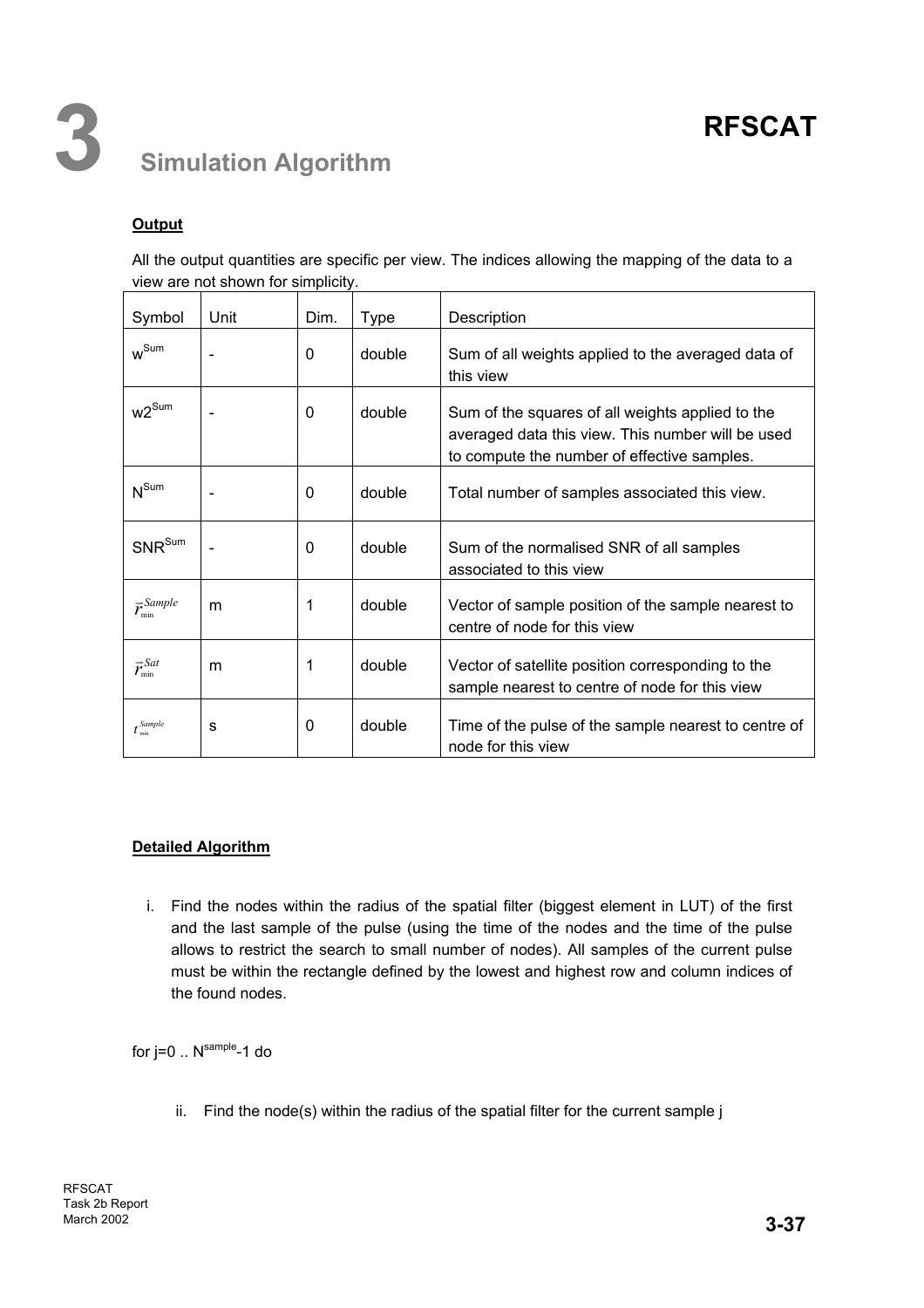## **3 Simulation Algorithm**

#### for all nodes found

if a view  $t_j \leq t_{\text{first}} + \Delta t^{\text{View}}$  exists

iii. make this view to the current view

#### endif else

- iv. create a new view and initialise it with the following view specific data
- v. set  $t_{first} = t_i$
- vi. set  $d^{min}$  = distance of current sample to centre of node
- vii. set  $\vec{r}_{min}^{Sat} = \vec{r}^{Sat}$
- viii. set  $\vec{r}_{min}^{Sample} = \vec{r}_{min}^{Sample}$
- ix. set  $t_{\min}^{Sample} = t_j$
- x. set  $w^{Sum} = w2^{Sum} = N^{Sum} = SNR^{Sum} = 0$

endelse

Accumulate the view specific data:

- $xi$ .  $w^{Sum} = w^{Sum} + w_i$
- xii. w2<sup>Sum</sup>=w2<sup>Sum</sup>+w<sub>j</sub><sup>2</sup>
- $xiii.$  SNR<sup>Sum</sup>=SNR<sup>Sum</sup>+w<sub>j</sub> SNR'<sub>i</sub>
- xiv.  $N^{Sum} = N^{Sum} + 1$

if the distance of the current sample to centre of node  $\leq d^{min}$ 

- xv. set  $d^{min}$  = distance of current sample to centre of node
- xvi. set  $\vec{r}_{\min}^{Sat} = \vec{r}_{E}^{Sat}$
- xvii. set  $\vec{r}_{min}^{Sample} = \vec{r}_{E,j}^{Sample}$

$$
xviii. \quad \text{set } t_{\min}^{Sample} = t_j
$$

endif

end loop over all nodes found

end loop over all samples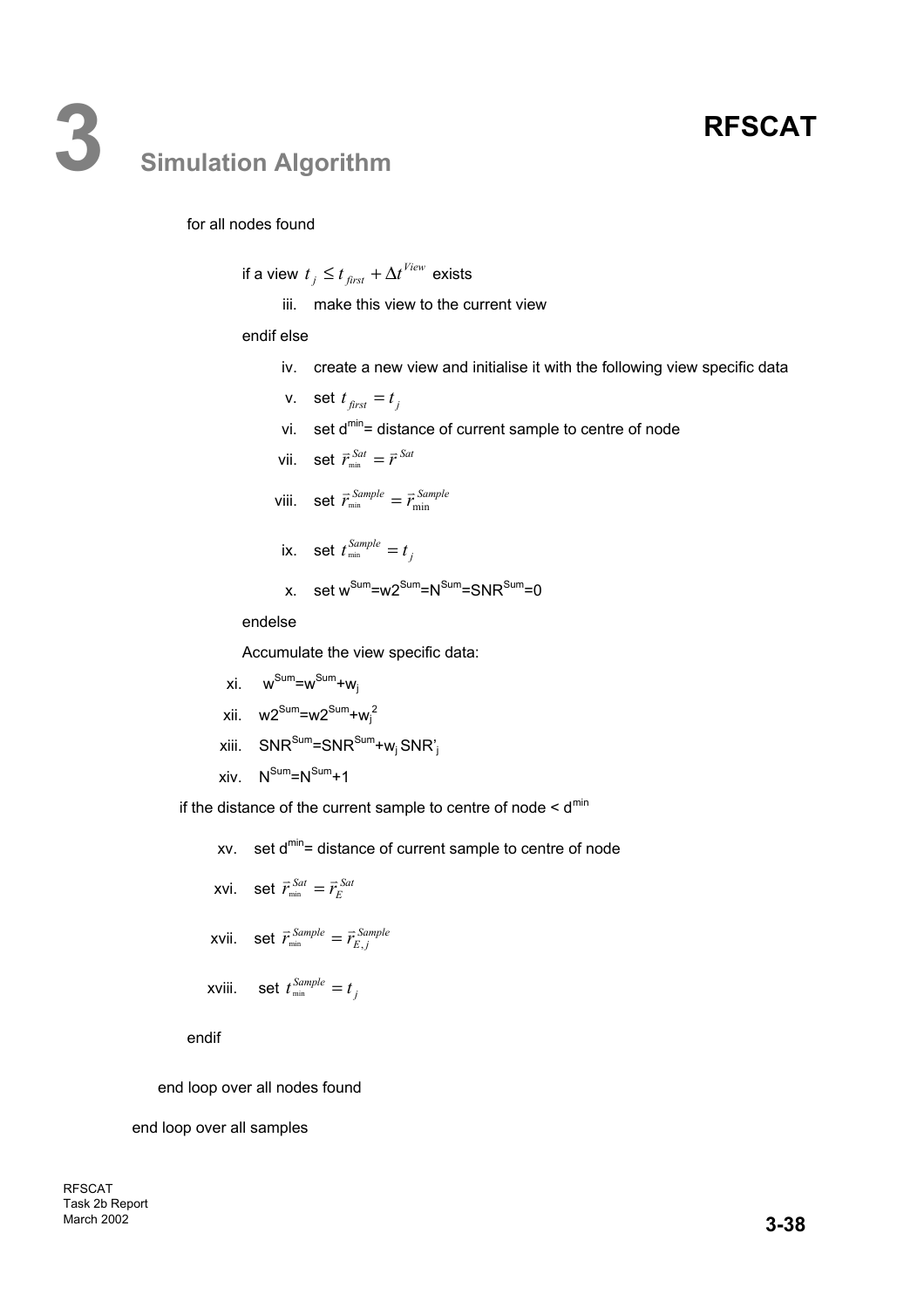## **3.3.13 Finalisation of View Specific Data**

This algorithm defines the final computations to be performed on the accumulated view specific data in order to obtain the averaged view specific data to be written in the pseudo level 1b product.

### **Input**

| Symbol                    | Unit | Dim.        | <b>Type</b> | Description                                                                                                                                          |  |  |  |  |
|---------------------------|------|-------------|-------------|------------------------------------------------------------------------------------------------------------------------------------------------------|--|--|--|--|
| $w^{\text{Sum}}$          |      | 0           | double      | Sum of all weights applied to the averaged data of<br>this view                                                                                      |  |  |  |  |
| $w2^{\text{Sum}}$         |      | 0           | double      | Sum of the squares of all weights applied to the<br>averaged data this view. This number will be used<br>to compute the number of effective samples. |  |  |  |  |
| $N^{Sum}$                 |      | 0           | double      | Total number of samples associated this view.                                                                                                        |  |  |  |  |
| SNR <sup>Sum</sup>        |      | $\mathbf 0$ | double      | Sum of the normalised SNR of all samples<br>associated to this view                                                                                  |  |  |  |  |
| $\vec{r}_{\min}^{Sample}$ | m    | 1           | double      | Vector of sample position of the sample nearest to<br>centre of node for this view                                                                   |  |  |  |  |
| $\vec{r}_{\min}^{Sat}$    | m    | 1           | double      | Vector of satellite position corresponding to the<br>sample nearest to centre of node for this view                                                  |  |  |  |  |

### **Output**

| Symbol           | Unit  | Dim. | Type   | Description                              |
|------------------|-------|------|--------|------------------------------------------|
| <i></i>          | [rad] | 0    | double | Incidence angle associated to this view  |
| $<\alpha$        | [rad] | 0    | double | Look-angle associated to this view       |
| N <sup>eff</sup> |       | 0    | double | Number of effective samples of this view |
| $<$ SNR $\ge$    |       | 0    | double | Averaged normalised SNR of this view     |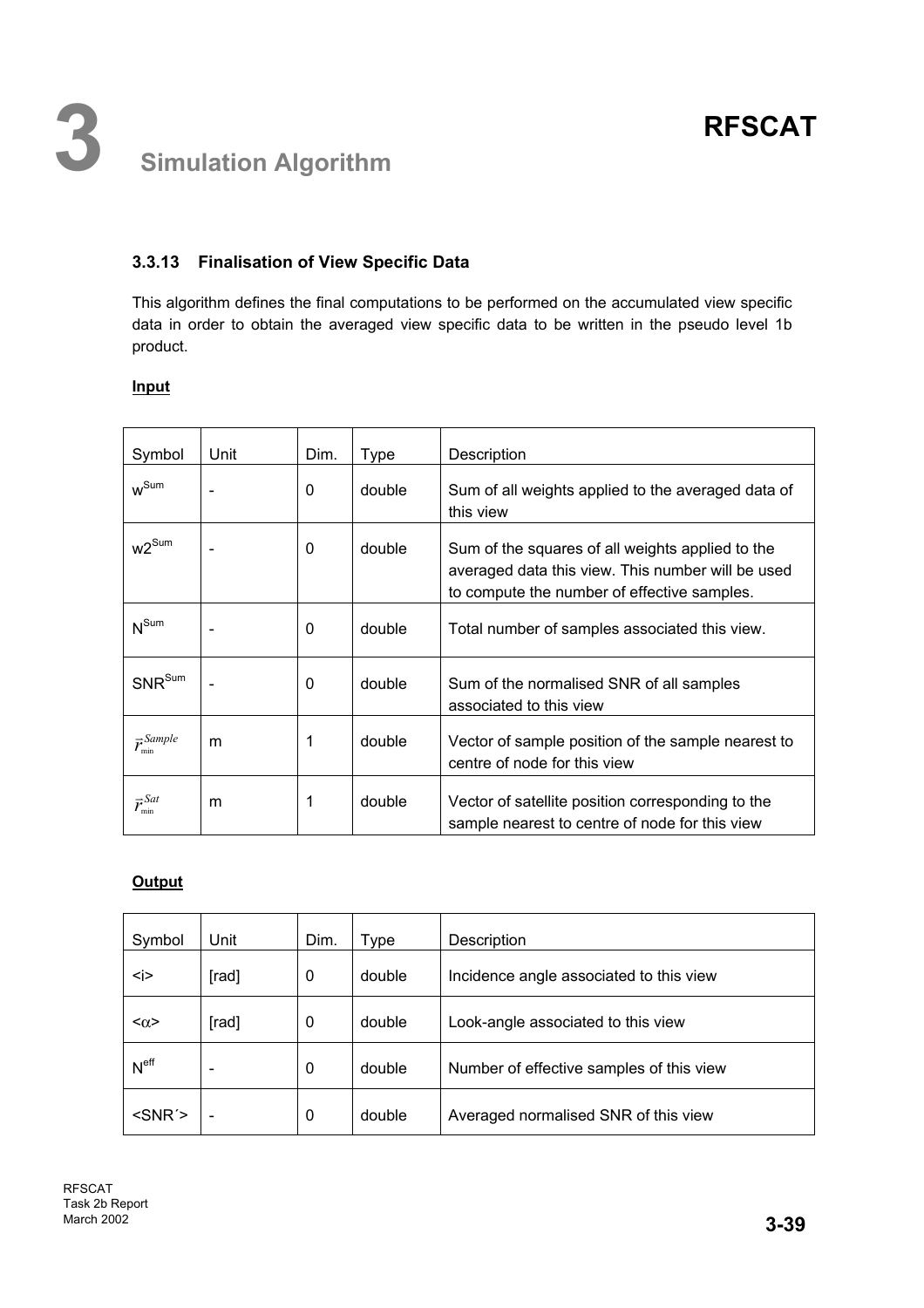## **3 Simulation Algorithm**

### **Detailed Algorithm**

#### for all nodes

for each view of the current node

- i. Compute the vector normal to the tangent plane at the sample  $\vec{N}^{\textit{Sample}}_{\text{min}}$
- ii. Compute the incidence angle of the view

$$
i>=arccos\left(\frac{(\vec{r}_{\min}^{Sat}-\vec{r}_{\min}^{Sample})\cdot \vec{N}_{\min}^{Sample}}{|\vec{r}_{\min}^{Sat}-\vec{r}_{\min}^{Sample}|| \cdot |\vec{N}_{\min}^{Sample}|}\right)
$$

- iii. Compute the look angle using  $\vec{r}_{min}^{Sat}$  and  $\vec{r}_{min}^{Sample}$  according to section 3.3.14.
- iv. Compute number of effective samples  $N^{eff} = \frac{WZ}{W^{Sum}} \cdot N^{Sum}$  $\frac{df}{df} = \frac{W2^{Sum}}{Sym} \cdot N$ *w*  $N^{ef\!f} = \frac{W2^{Sum}}{S_{um}}$ .
- v. Compute the normalised average  $\langle SNR' \rangle = \frac{SNR}{MS^{l}}$ *Sum w*  $\langle SNR' \rangle = \frac{SNR}{S}$

end loop over all views of a node

end loop over all nodes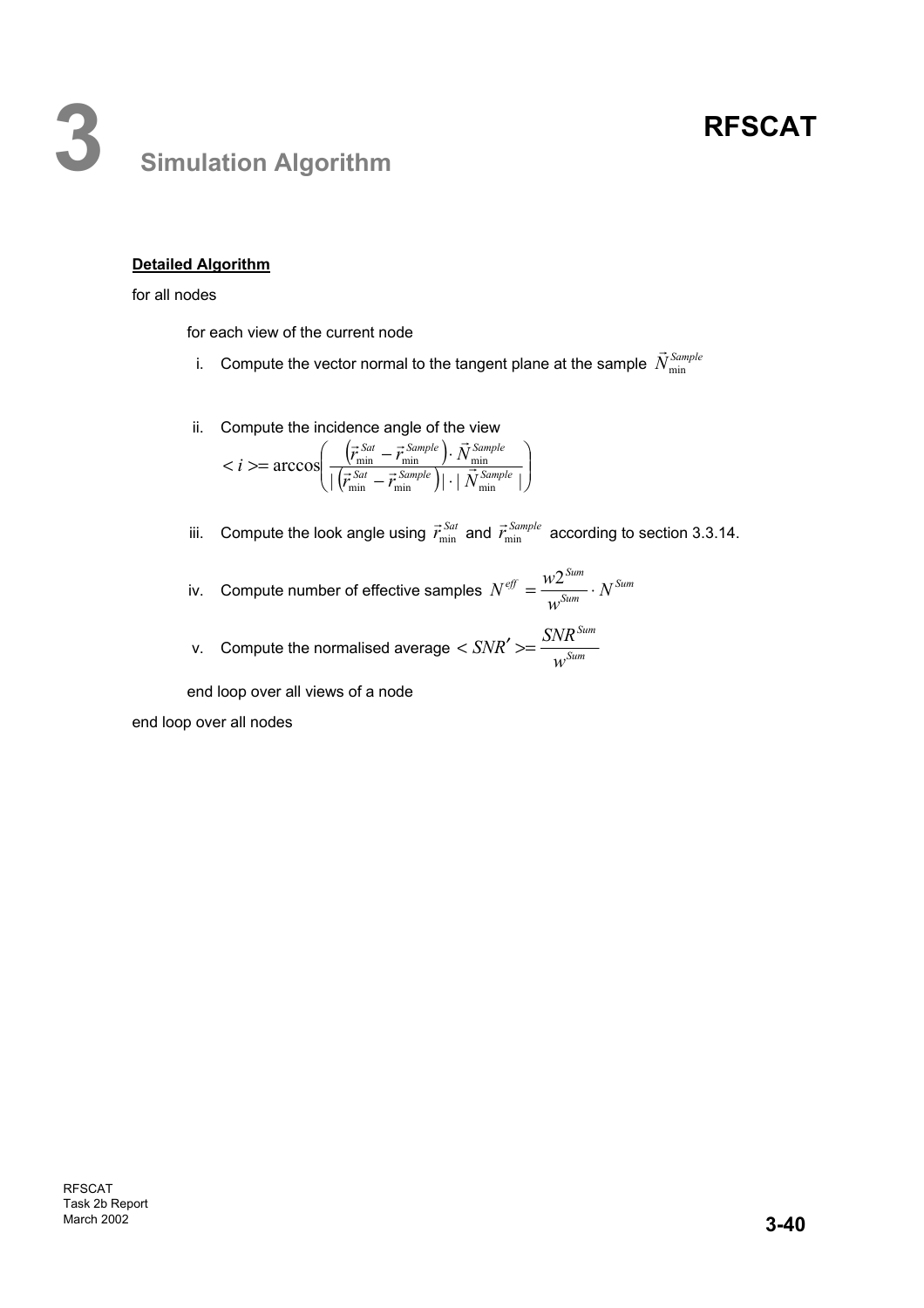## **3.3.14 Computation of the Look-Angle**

The look angle is defined as the angle between the projection of the vector from the satellite to a sample onto the tangent plane of the sample and the local north vector of the sample. The computation of the local north and west vector is defined in section 3.3.15.

#### **Input**

| Symbol                             | Unit | Dim. | vpe    | Description                                        |
|------------------------------------|------|------|--------|----------------------------------------------------|
| $\vec{r}_E^{Sat}$                  | m    |      | double | Position of spacecraft in earth fixed co-ordinates |
| $\vec{r}$ Sample<br>$\overline{F}$ | m    | 2    | double | Position of a sample on the earth ellipsoid        |

#### **Output**

| Symbol   | Jnit  | Dim. | <b>vpe</b> | Description                                                                                                                                                                              |
|----------|-------|------|------------|------------------------------------------------------------------------------------------------------------------------------------------------------------------------------------------|
| $\alpha$ | [rad] | 0    | double     | Look angle: Angle between the projection of the<br>vector from the satellite to a sample onto the<br>tangent plane of the sample and the local north<br>vector of the sample [-180, 180] |

#### **Detailed Algorithm**

Compute the local north unit vector at the position of the sample  $\vec{u}'_{north} = \frac{\vec{r}_{north}}{|\vec{r}_{north}|}$ *s*  $\frac{r_{north}}{|\vec{r}_{north}|}$  $\vec{u}'_{north} = \frac{\vec{r}_r}{|\vec{x}|}$  $\vec{u}'_{north} = \frac{\vec{r}_n}{\cdot}$ *s*

Compute the local west unit vector at the position of the sample  $\vec{u}'_{west} = \frac{\vec{v}_{west}}{|\vec{r}_{west}|}$ 

 $\frac{r}{west} = \frac{r_{west}}{\left| \vec{r}^s_{west} \right|}$  $\vec{u}'_{\text{west}} = \frac{\vec{r}_1}{|\vec{r}|}$  $\vec{u}'_{west} = \frac{\vec{r}_1}{\sqrt{r}}$ 

Compute the vector from the sample to the satellite  $\vec{r}_E^{look} = \vec{r}^{Sat} - \vec{r}_E^{Sample}$  $\vec{r}_E^{look} = \vec{r}^{Sat} - \vec{r}_E$ 

Compute the look angle  $\alpha = \arctan 2(\vec{r}_{E}^{look} \cdot \vec{u}_{west}, \vec{r}_{E}^{look} \cdot \vec{u}_{north})$  $\alpha = \arctan 2(\vec{r}_E^{look} \cdot \vec{u}_{west}, \vec{r}_E^{look} \cdot \vec{u})$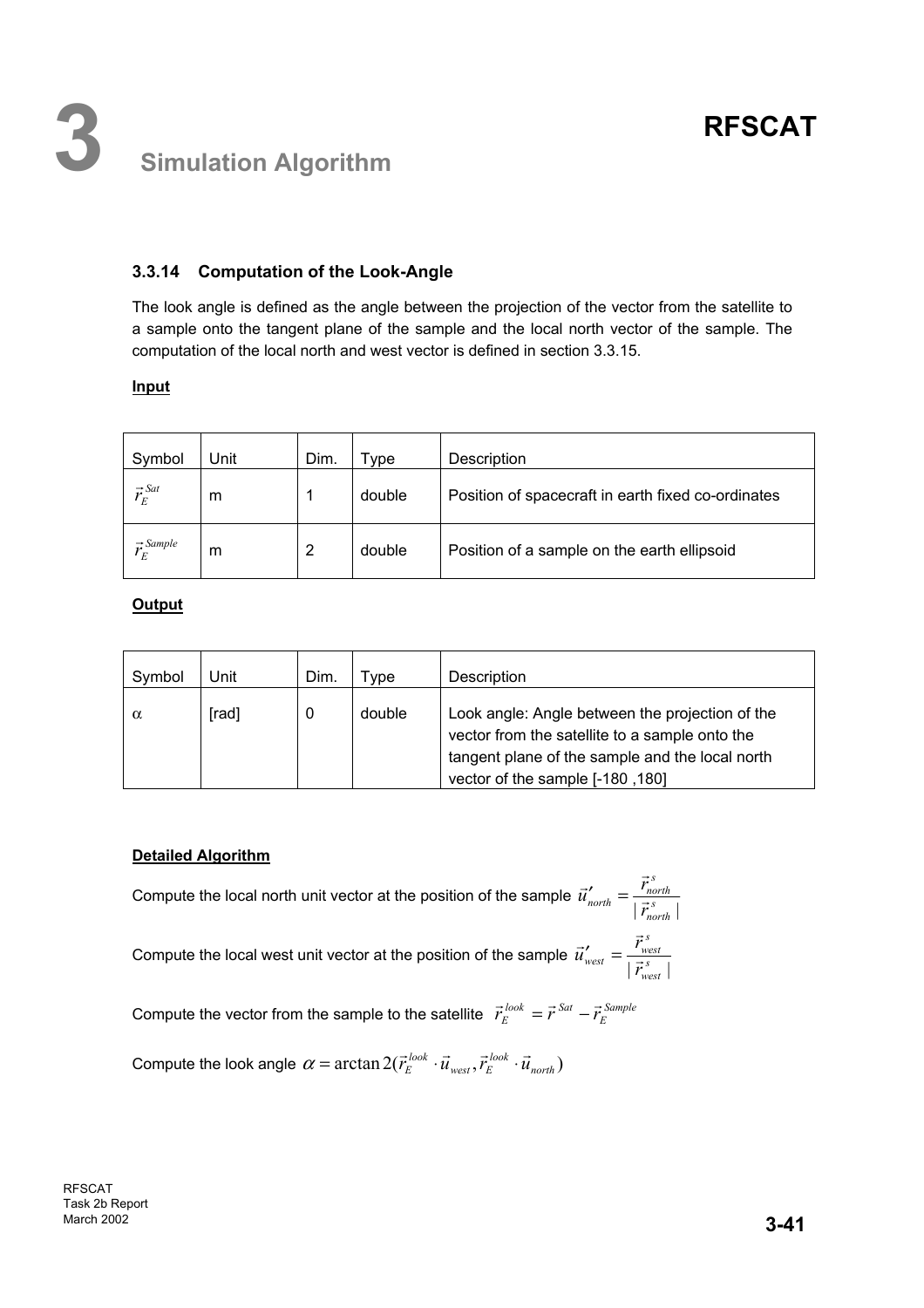## **3.3.15 Elementary Mathematics of the Ellipsoid**

The section does not correspond to a dedicated part of the algorithm, but defines some elementary formulas related to ellipsoids. They will be applied in various places of the RFSCAT algorithm.

### **Normal Vector at the a Point of the Earth Surface**

Let

$$
\vec{r}^S := \begin{pmatrix} x^S \\ y^S \\ z^S \end{pmatrix}
$$

be a point on the Earth ellipsoids surface in an equatorial right-handed co-ordinate system (i.e. z-axis pointing to north pole, x,y-axis in the equatorial plane).

All points  $\vec{r}^{\,S}$  satisfy the equation:

$$
f^{surface}(x, y, z) = \frac{x^2}{A^{Earth^2}} + \frac{y^2}{A^{Earth^2}} + \frac{z^2}{B^{Earth^2}} - 1 = 0
$$

The normal vector  $\vec{N}^{\scriptscriptstyle S}$  at the point  $\vec{r}^{\scriptscriptstyle S}$  is defined by:

$$
\vec{N}^{S} = \vec{\nabla} f^{surface}(x, y, z)\Big|_{\vec{r}^{S}} = \begin{pmatrix} \frac{2x^{S}}{A^{Earth^{2}}} \\ \frac{2y^{S}}{A^{Earth^{2}}} \\ \frac{2z^{S}}{B^{Earth^{2}}} \end{pmatrix}
$$

Of course, the common factor 2 may be neglected in RFSCAT as only the direction this vector is of interest.

#### **Local North Vector of a Point at Earth Surface**

The points on the earth ellipsoid may also be expressed through the parametric equation:

 $\overline{\phantom{a}}$  $\overline{\phantom{a}}$  $\overline{\phantom{a}}$ J  $\backslash$ I  $\mathbf{I}$  $\mathsf{I}$  $\setminus$ ſ =  $\vartheta$  $\vartheta$ sin  $\varphi$  $\vartheta$  cos  $\varphi$ cos  $\sin \vartheta \sin$  $\sin \vartheta \cos$ *Earth Earth Earth Surface B A A*  $\vec{r}^{Surface} = \left| A^{Earth} \sin \vartheta \sin \varphi \right|$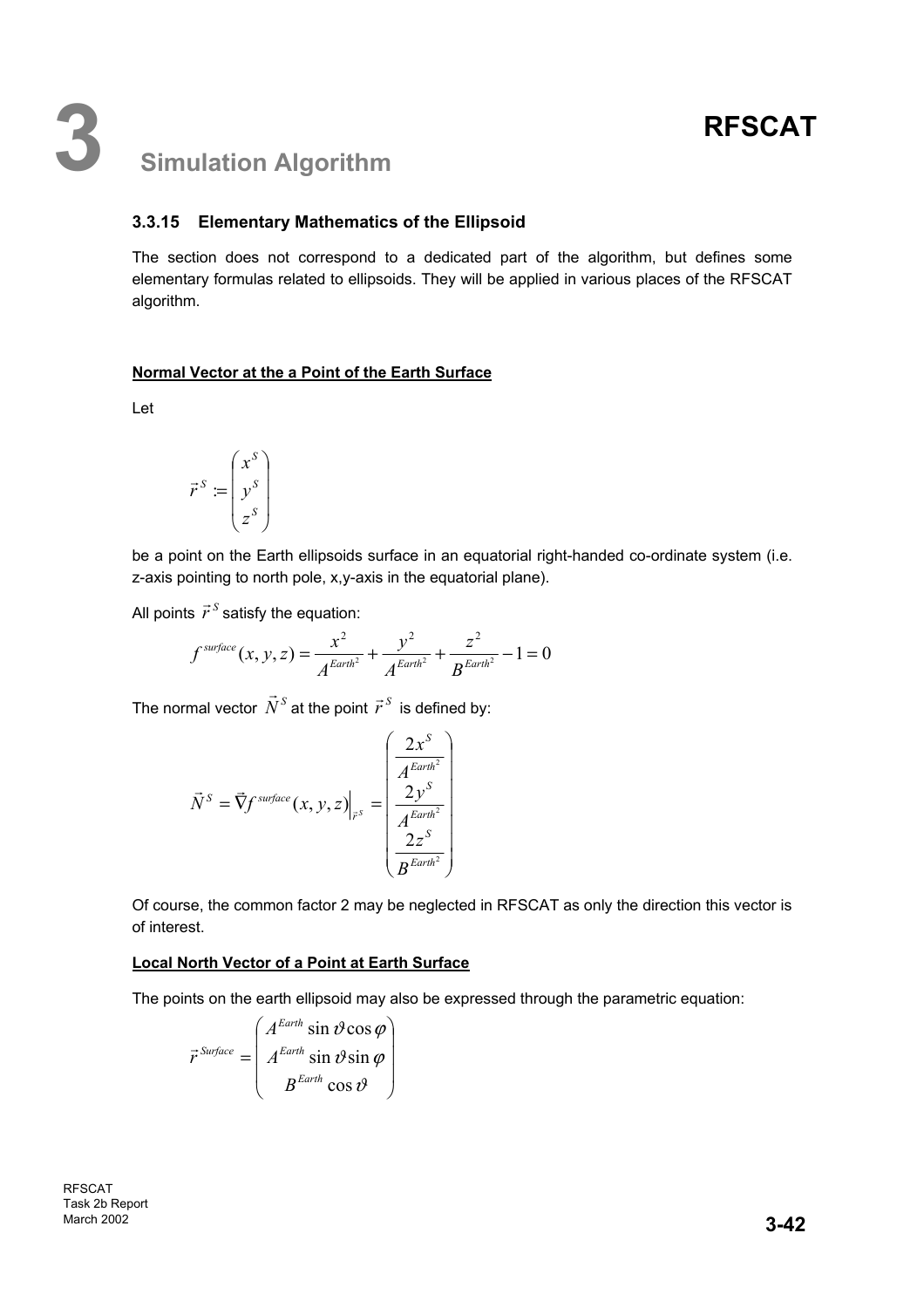## **3 Simulation Algorithm**

in spherical co-ordinates with  $\vartheta$  the angle towards the z-axis, and  $\varphi$  the azimuth angle in the xy-plane.

For a point  $\vec{r}^S$  the vector in the tangent plane pointing to the north pole is called the "local north" vector  $\vec{r}_{north}^S$ . It is defined as the direction of decreasing angle  $\vartheta$ 

$$
\vec{r}_{north}^s = -\frac{\partial \vec{r}^{Surface}}{\partial \vartheta}\Big|_{\vec{r}^s} = \begin{pmatrix} -A^{Earth} \cos \vartheta \cos \varphi \\ -A^{Earth} \cos \vartheta \sin \varphi \\ B^{Earth} \sin \vartheta \end{pmatrix}
$$

Multiplication with a factor  $\frac{\sin \theta}{B^{Earth}}$  $\frac{\sin \vartheta}{\sin \vartheta}$  and usage of the parametric ellipsoid equation leads to:

$$
\vec{r}_{north}^s = \begin{pmatrix}\n-\frac{x^S \cdot z^S}{B^{Earth^2}} \\
-\frac{y^S \cdot z^S}{B^{Earth^2}} \\
\frac{(x^S)^2 + (y^S)^2}{A^{Earth^2}}\n\end{pmatrix}
$$

For the north pole and the south pole  $\sin \vartheta = x^s = y^s = 0$ . Per definition the local north vector will be defined as the null-vector  $\overline{0}$  $\vec{0}$  .

#### **Local West Vector of a Point at Earth Surface**

The vector to local west is defined as the direction of decreasing azimuth angle:

$$
\vec{r}_{\text{west}}^s = \frac{\partial \vec{r}^{\text{ Surface}}}{\partial \varphi}\Big|_{\vec{r}^s} = \begin{pmatrix} A^{\text{Earth}} \sin \vartheta \sin \varphi \\ -A^{\text{Earth}} \sin \vartheta \cos \varphi \\ 0 \end{pmatrix} = \begin{pmatrix} y^s \\ -x^s \\ 0 \end{pmatrix}
$$

At the poles the local west vector is defined as the null-vector  $0$  $\vec{0}$  .

Note that

$$
\vec{u}'_x = \frac{\vec{r}_{north}^s}{|\vec{r}_{north}^s|}, \vec{u}'_y = \frac{\vec{r}_{west}^s}{|\vec{r}_{west}^s|}, \vec{u}'_y = \frac{\vec{N}^s}{|\vec{N}^s|}
$$

form an ortho-normal right-handed co-ordinate system.

RFSCAT Task 2b Report **March 2002 3-43**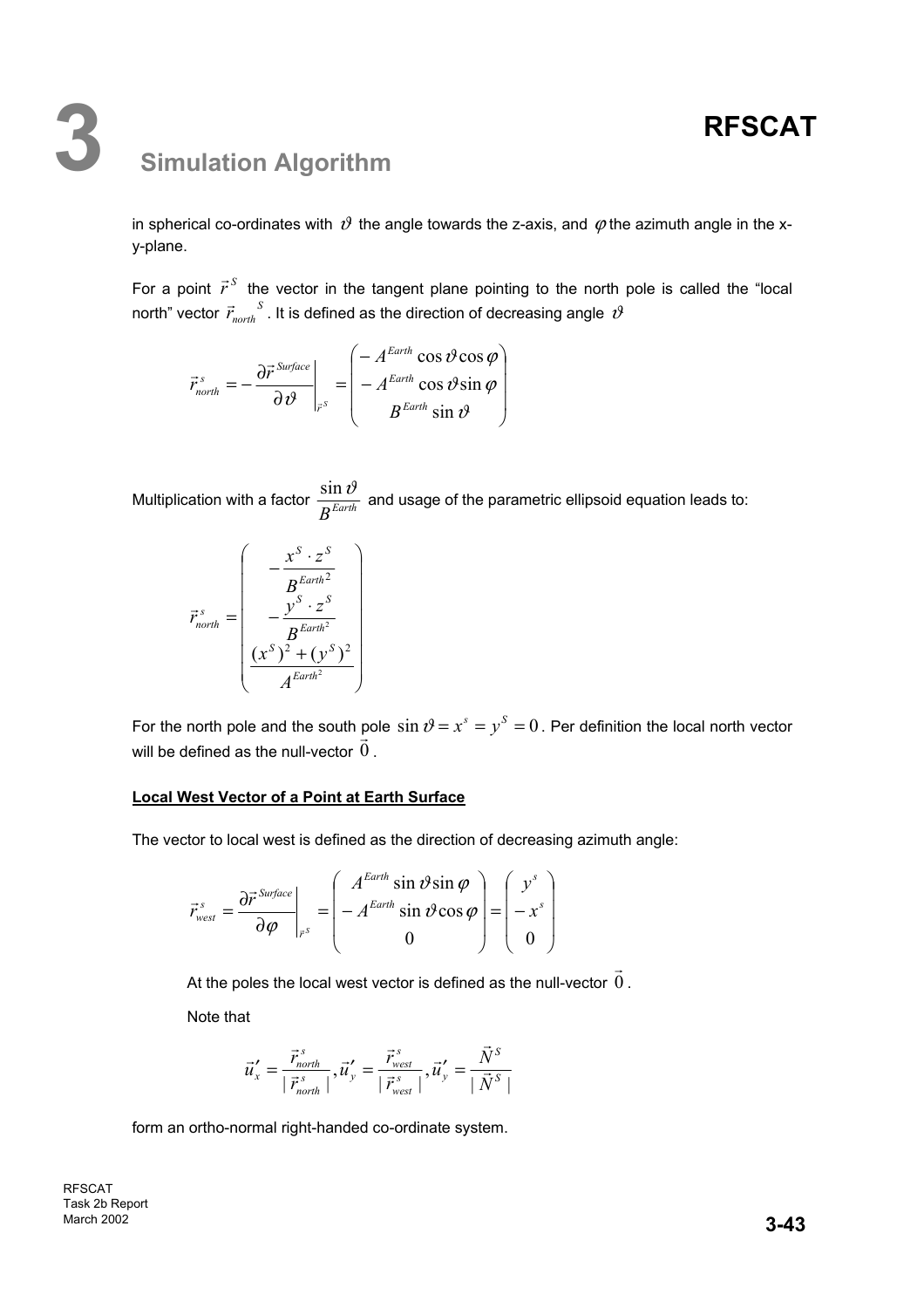## **3.4 The Level 1 b Generator**

This part of the programme takes the windvector in a given WVC and the geometry of the measurement of that WVC and calculates a set of  $\sigma^0$  values using the appropriate LUT.

Then the noise characteristics are used to randomly add some noise to the values of  $\sigma^0$ .

For this the  $K_p$  values provided by the pseudo level 1b generator are used (see section 3.3) combined with the geophysical noise (as described in the task 2a report [RD4]) and a Gaussian noise distribution is taken. Note that the  $\sigma^0$  per view are the result of averaging over many samples (spatial filtering). Hence central limit theorem justifies to assume Gaussian noise, even so the single sample measurement follows Raleigh distribution.

The Level 1 generator is able to use more than one Pseudo Level 1b file in order to simulated the multi beam or multi polarisation options as outlined in section 2.4, Figure 2-2 to 2-5. Each pseudo level 1b file will correspond to one beam and/or polarisation.

## **3.5 The Wind Retrieval Module**

Wind retrieval or inversion of the scatterometry data will be done by the well known algorithm that is used for the current and past scatterometer instruments as well (e.g. seawinds on quickscat).

A maximum likelyhood estimator (MLE) is calculated for a given geometry and simulated measurement using:

$$
MLE = \sum_{views} \frac{(\sigma_{\text{tried}}^{0} - \sigma_{\text{measured}}^{0})^{2}}{f^{norm}}
$$

with

- $\sigma_{measured}^0$  the measured backscatter coefficient  $\sigma^0$  of a view
- $\sigma_{\textit{measured}}^0$  the LUT value for the geometry of the current measurement, for the current wind speed and direction that is tried out.
	- f<sup>norm</sup> a weighting factor, usually a proportional to the instrument noise in the system, in order to let the more accurate measurements have more impact then the very noisy ones.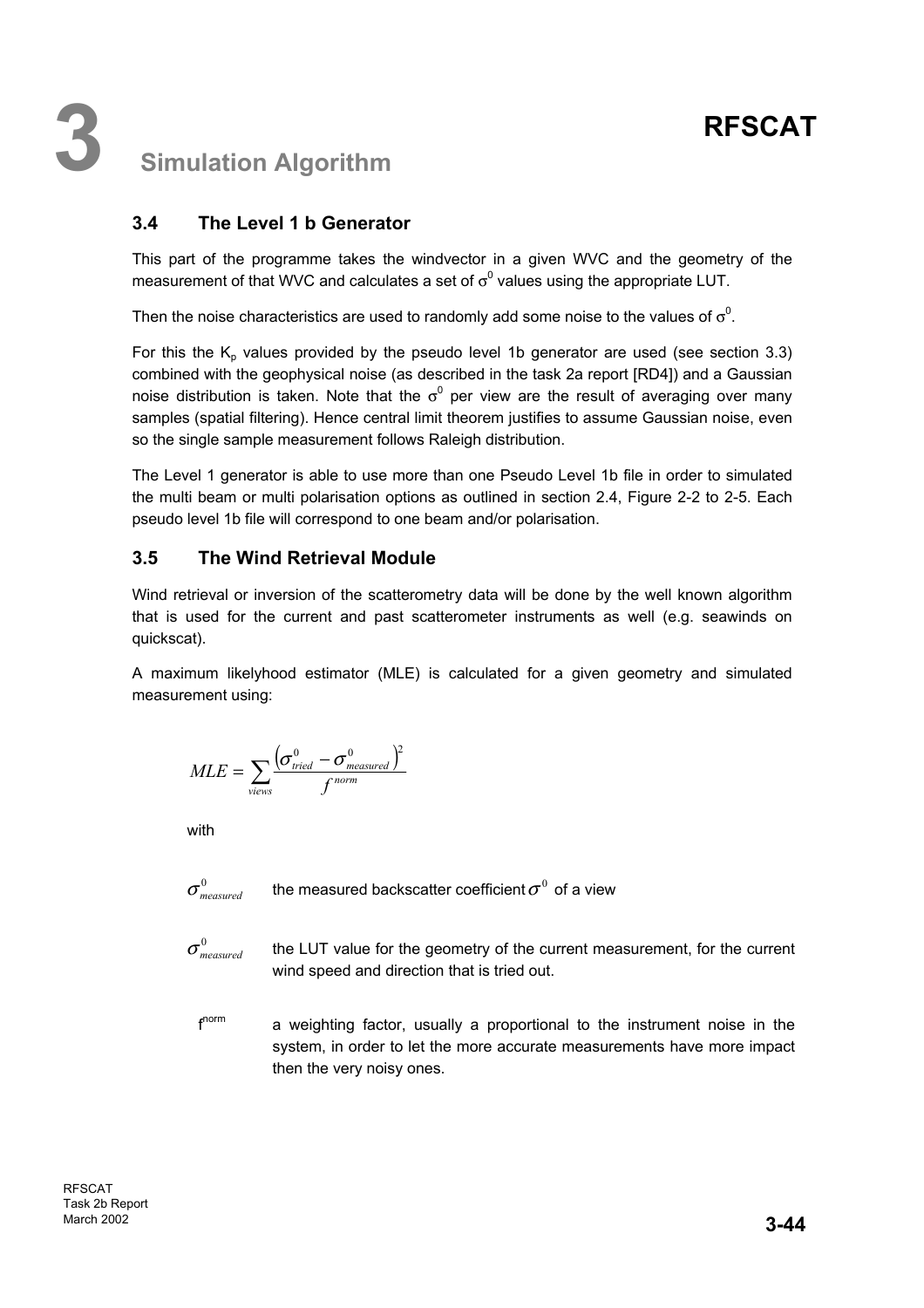The 2 dimensional wind-domain (speed and direction) is then scanned to find the local minima that are present in this plane. These should give the set of possible wind-vectors that give  $\sigma^0$ values that best coincide with the measured values.

More details on the way the wind retrieval is implemented and the minimum search is done are given in the task 2a report [RD4].

The wind retrieval returns a set of one or more possible wind-vectors for each WVC. In order to concentrate on the RFSCAT system properties no ambiguity removal will be included in the wind retrieval module for two reasons:

- Operational ambiguity removal algorithms are highly specialised, and hence would introduce many new simulation parameters. They would complicate the search for a parameter optimum without adding to much information about the RFSCAT system itself.
- Operational ambiguity removal algorithms often make use of the spatial coherency of the wind-vectors and/or the difference with a windfield produced by a numerical weather prediction code is taken into account. Since it is planed to run the simulator on randomly produced wind-vectors this would make it impossible to use this.

Ambiguity removal is replaced by finding the solution vector that has the smallest difference in direction to the input wind vector will have the highest rank. This approach corresponds to an optimal ambiguity removal algorithm.

Additionally the wind retrieval module will calculate the case in which ambiguity removal is not applied at all. In this case only the solution with the best MLE score or "first rank" is chosen as result of the wind retrieval.

Ambiguities still are a concrete complication in scatterometer optimisation. The closest solution to truth will deviate less from truth on average, in case the number of ambiguities increases. However, the more wind ambiguities, the less skilful is the scatterometer in providing a unique wind solution. The NRMS (Normalised RMS, as described in section 3.1 of [RD10]) takes account of the wind direction interval represented by the closest, and as such compensates for the number of solutions. Therefore, the NRMS is an improved measure of the wind direction skill.

Ranking of solutions can be affected by noise. The skill in MLE, or probability, ranking can vary from one scatterometer concept to another. In principle these MLE variations can be independent from the wind solution pattern. Statistics of the first rank wind solution reveal information on the wind solution selection skill in the MLE.

Thus output of the wind retrieval module will be the closest and first rank solutions as well as the input wind field to the simulator.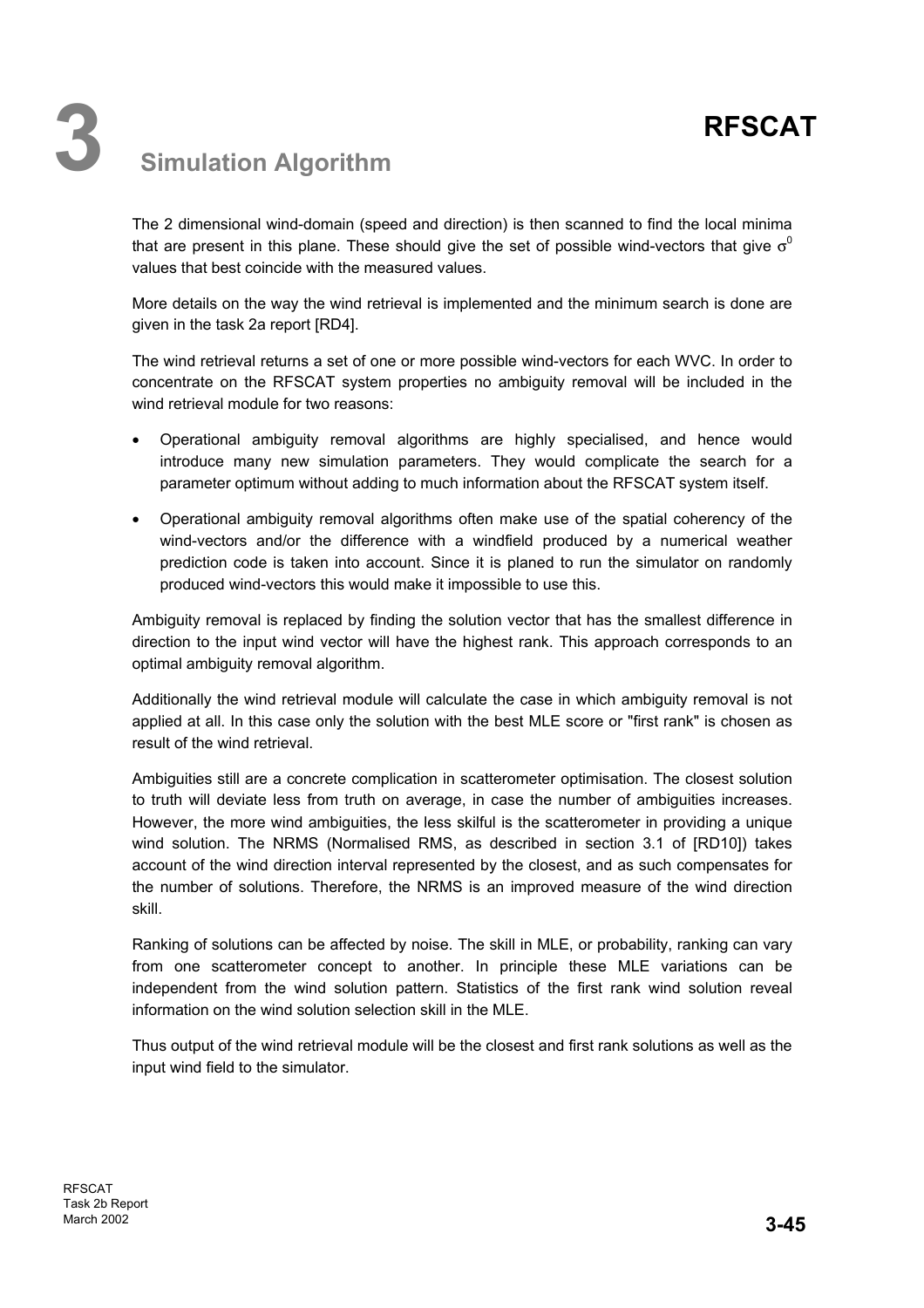## **3.6 The Wind Comparison Module**

The wind comparison module provides the tools for comparing the retrieved wind fields (the closest and the rank-1 solution) with the reference wind field, which was used for computing the NRCS in the simulation step. The parameters to be compared are wind speed, wind direction, and the two wind components. This results in values for the deviation, the root-mean-square (RMS) difference and the bias of the two parameters to be compared. Due to the complex nature of the GMF the wind retrieval performance will vary with measurement geometry across the instrument swath as well as with wind speed and satellite flight track with respect to wind direction. Therefore, in-depth analysis can be performed by interactively specifying ranges of these parameters as well as by plotting deviation, RMS-difference or bias as a function of wind speed or direction and node number.

From a suite of comparisons a figure of merit (FoM) will be calculated by combining the statistical measures to a representative quantity, which characterises the system performance within the overall optimisation process. To obtain a good enough sampling of the wind domain for the random wind vector approach a large number of vectors has to be calculated. From experience it is known that a number of 10.000 to 100.000 is usually sufficient.

The wind comparison module contains a variety of graphic routines for displaying results of the computer screen as well as for creating respective PostScript files.

The statistical results of the comparisons (this suite has still to be defined) together with all simulator parameters, will be stored in a database for further evaluation and intercomparison of different instrument configurations.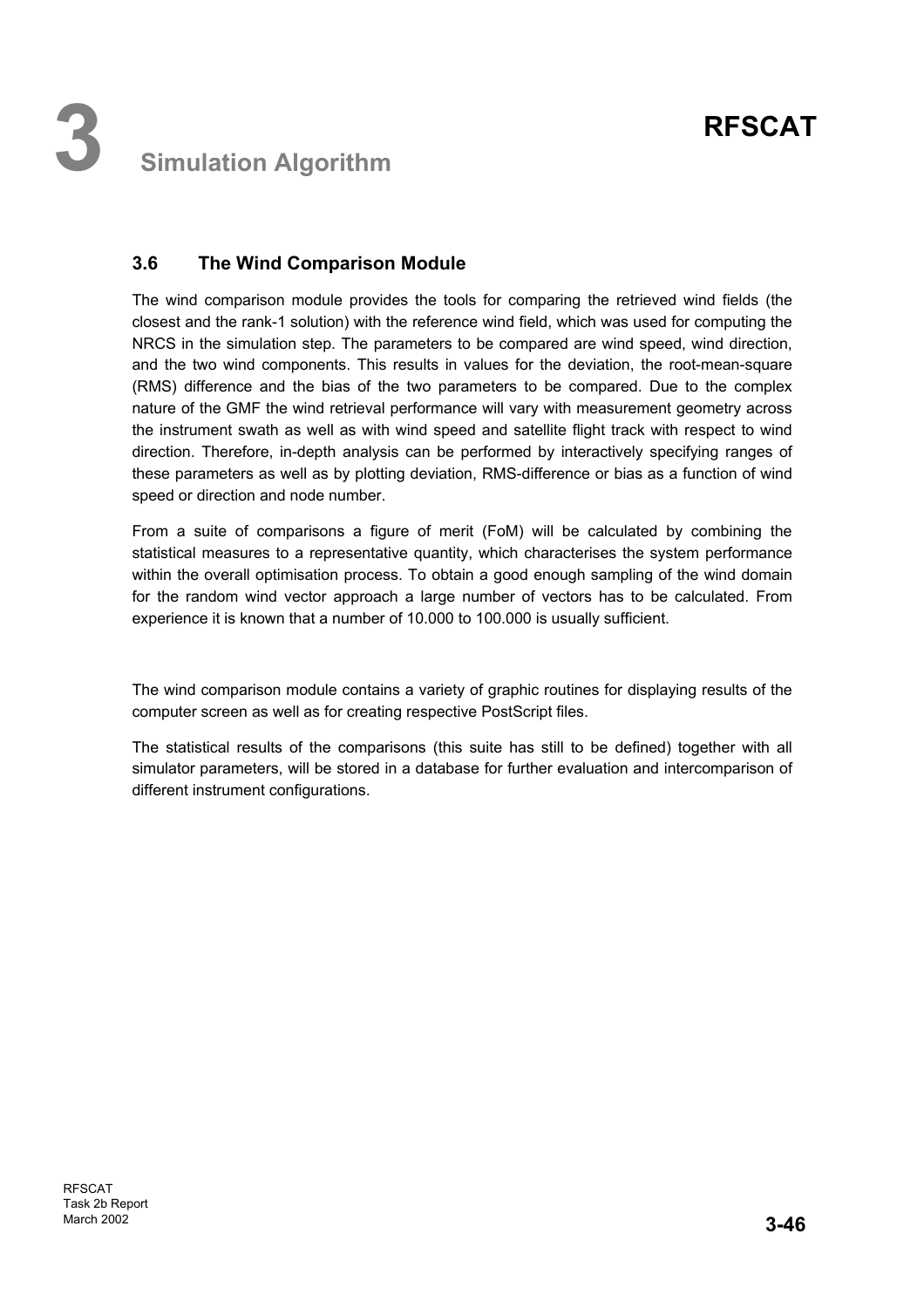**4** Architectural Software Design

## **4 Architectural Software Design**

## **4.1 Overall System Architecture**

The overall dataflow of the RFSCAT simulator system is shown in Figure 3-1. The Wind Field generator, Geophysical Model function, the Level 1 b generator and the Wind Retrieval module are combined to single Fortran 90 program, which will be addressed as the "Geophysical Module" in the following.

The Wind Field generator may have a file with ECMWF windfield data as input, or may create completely artificial wind-vectors.

The Geophysical Model function reads (a) binary file(s) containing the Look-Up-Tables(s) used.

The L1b-generator reads an ASCII file produced by the Pseudo L1b generator, containing the noise properties of the system.

The results from the Windfield retrieval module are written to an ASCII file at the end of the execution.

All communication between the 4 programme blocks forming the fortran90 programme is done by data-structures defined inside fortran90 style modules.

The ASCII file interface between the Geophysical Module, the Pseudo-Level 1b and the Windfield Comparison module will allow easy cross platform exchange of the data and easy visual inspection of intermediate results.

## **4.2 Windfield Generator Architecture**

The windfield generator is written in the form of a fortran90 module. The generator returns a single windvector on every call, which is taken from a certain distribution, as is described in the task 2a report [RD4]. Additionally it will be possible to let the routine read a windvector from a supplied file containing for example ECMWF data, or artificial. windfields with a spatial consistency in a given form, such as laminar, rotational, etc.

| <b>Programming Language</b> | FORTRAN 90                   |  |  |  |  |
|-----------------------------|------------------------------|--|--|--|--|
| <b>Compiler</b>             | MIPSpro version 7.2.1        |  |  |  |  |
| <b>Operating System</b>     | UNIX (IRIX Release 6.5 IP27) |  |  |  |  |

As no operating system specific calls are used, the S/W is expected to be portable to all platforms, where a Fortran 90 Compiler is available.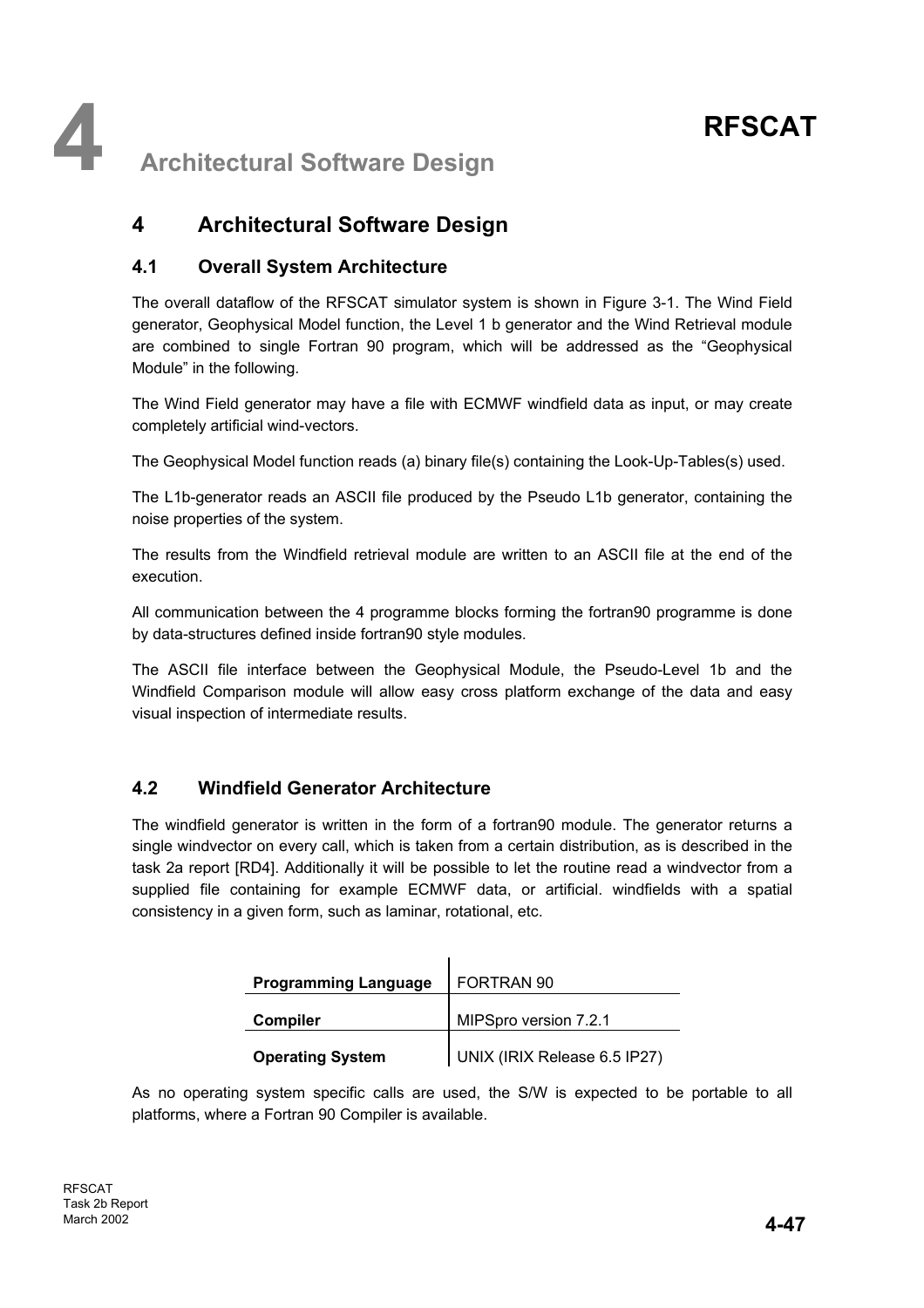## **4.3 Geophysical Modelling Function Architecture**

The Geophysical Model Function is also handled by a fortran90 function to be found inside the inversion module. It is called in the form of a function and returns a  $\sigma^0$  value for given windspeed, relative azimuth, incidence angle, and polarisation.

Inside the module the appropriate Look Up Table (LUT) needed to get the requested  $\sigma^0$  value, is automatically read from file at the first call of the function. When desired interpolation can be done in between the table elements of the LUT to obtain more accurate results.

However, this will also take more time for computing.

| <b>Programming Language</b> | FORTRAN 90                   |
|-----------------------------|------------------------------|
| <b>Compiler</b>             | MIPSpro version 7.2.1        |
| <b>Operating System</b>     | UNIX (IRIX Release 6.5 IP27) |

As no operating system specific calls are used, the S/W is expected to be portable to all platforms, where a Fortran 90 Compiler is available.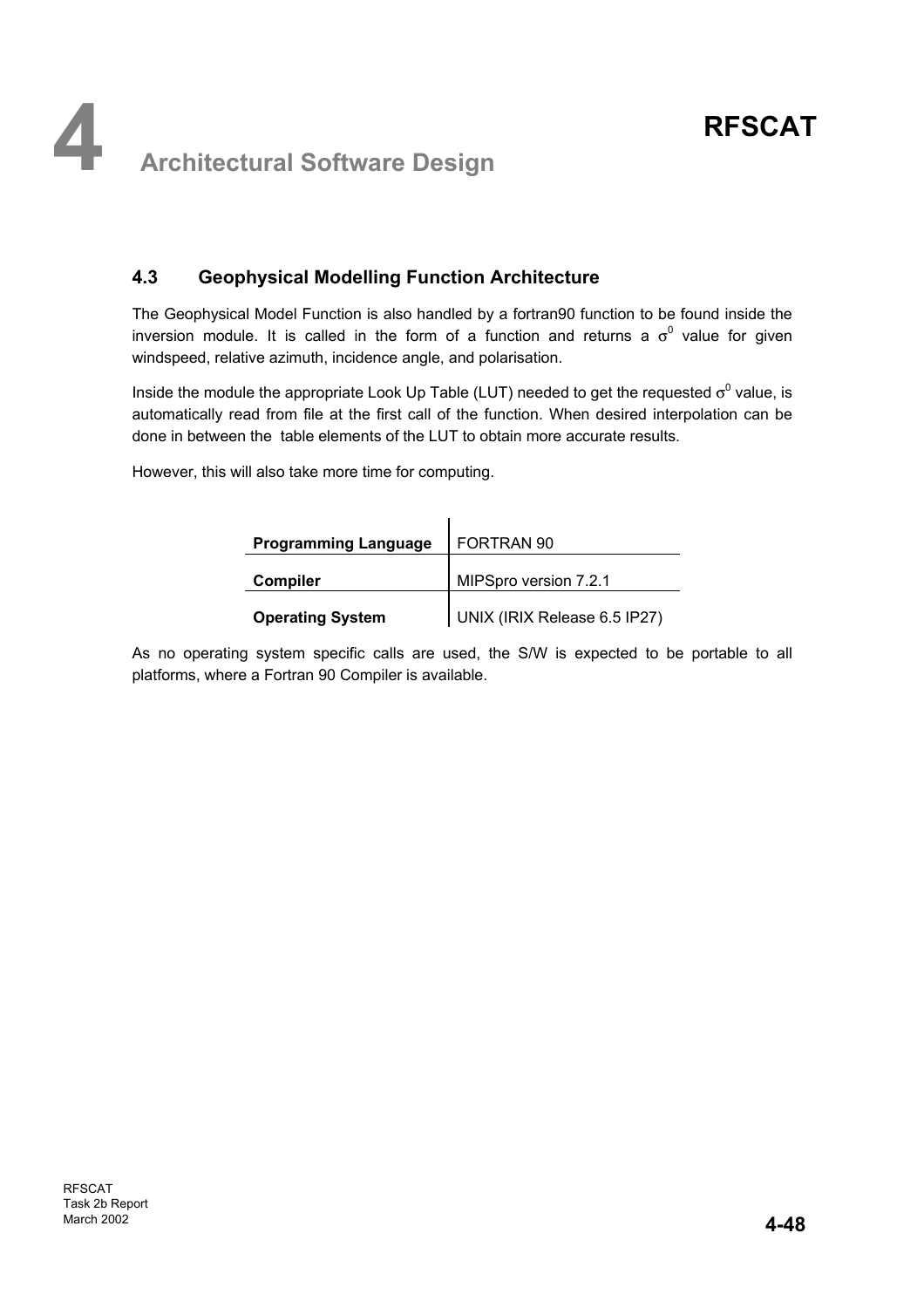## **4.4 Pseudo Level 1 Generator Architecture**

The Pseudo Level 1b Generator accepts simulation parameters characterising

- the RFSCAT antenna system,
- the RFSCAT satellite orbit
- and Level 1 processing parameters.

Output is the Pseudo Level 1 b file to be used by as input to the Level 1 b Generator.

### **4.4.1 Programming Languages**

The flow of control within the Pseudo Level 1 Generator is controlled by code written in interpreter language IDL (version 5.4) . This will allow

- easy modification of the code towards upcoming new ideas in course of the study
- easy visualisation of final and intermediate results
- easy unit level testing

Additionally the Pseudo Level 1b processor makes use of a C++ library called "STARS" developed by the Astrium department of "Simulation & Dynamics". The advantages of the usage of the STARS library are:

- reliable and fully verified code
- better runtime performance than IDL

The functions of the STARS library can be called directly from IDL through the IDL Dynamical Loadable Module (DLM) mechanism. The interface functions for the DLM layer are coded in C++ and linked with the STARS library to a common shared object. All C++ code will be compiled using the GNU C++ compiler gcc version 2.95.3 or newer.

### **4.4.2 Operating System**

The target and development platform is Linux (SuSE Distribution 7.3, kernel 2.4.10).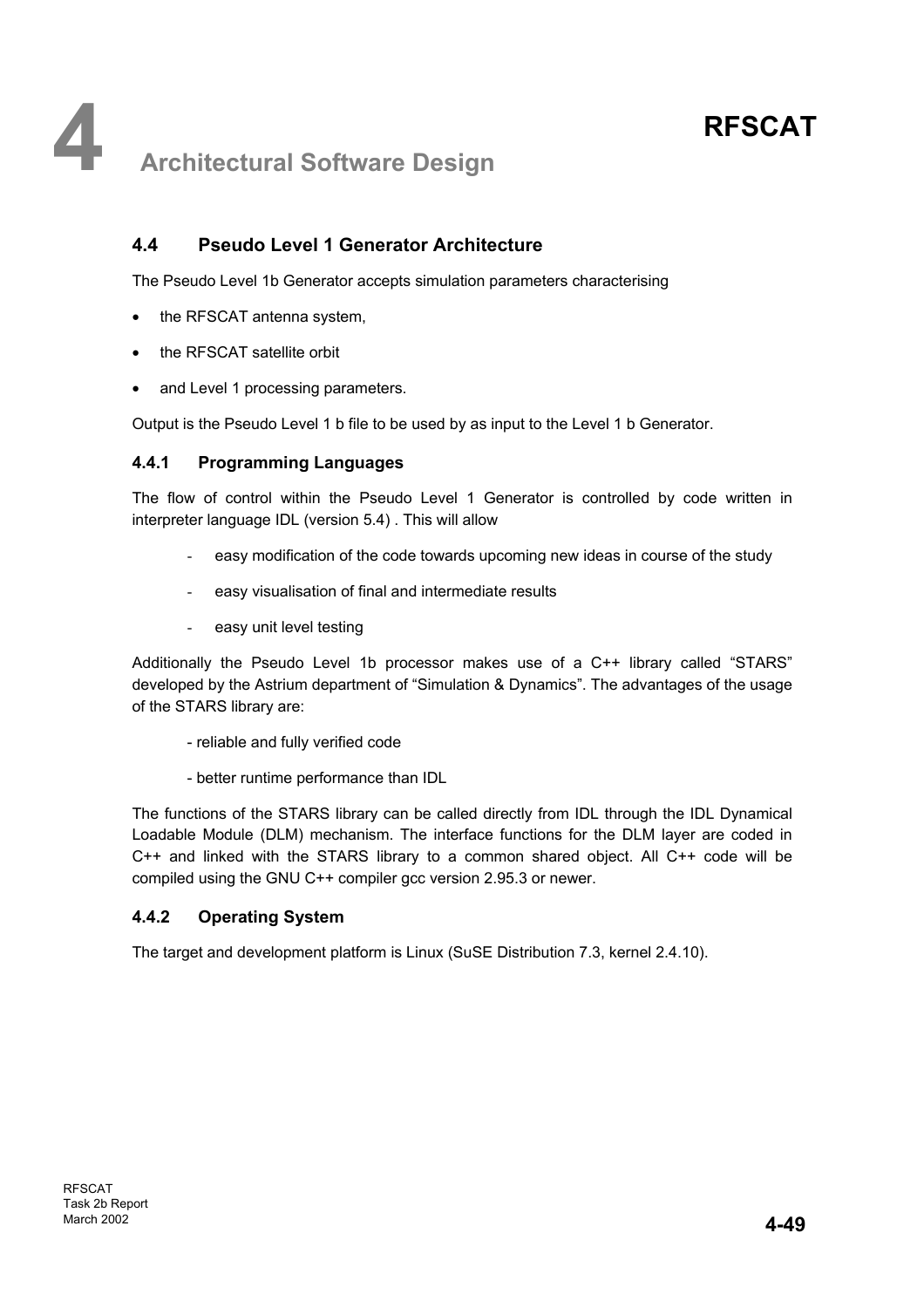## **4.4.3 Files**

The Pseudo Level 1b Generator consists of the following files:

| genpl1doc.pro    | Utility to generate on-line documentation and detailed design from the IDL<br>headers.                                                                                                               |
|------------------|------------------------------------------------------------------------------------------------------------------------------------------------------------------------------------------------------|
| libStarsIDL.dlm  | ASCII file used by the IDL interpreter to locate the modules of libStarsIDL.so                                                                                                                       |
| libStarsIDL.so   | Shared object containing the "STARS" library and its IDL interface.                                                                                                                                  |
| node_define.pro  | Definition of the "node data structure containing all node specific data.                                                                                                                            |
| nodepos.pro      | All IDL routines used to compute the location of nodes on the earth surface.                                                                                                                         |
| orbit.pro        | IDL routines interfacing the orbit propagator.                                                                                                                                                       |
| pl1.html         | On-line documentation of the pseudo level 1b generator.                                                                                                                                              |
| pl1.pro          | Main routine.                                                                                                                                                                                        |
| pl1simpars.pro   | Definition and initialisation of the common blocks containing the external<br>settings for the Pseudo Level1b generator.                                                                             |
| plotps.pro       | Utility routines to plot to configure post-script files and display environment for<br>coloured plotting                                                                                             |
| pulseloop.pro    | Main control of functions to be called within the loop over all pulses (see<br>Figure 3-6 Top Level Control Flow of the Pseudo Level 1 b Generator).                                                 |
| pulsepos.pro     | Computation of the satellite position at the time of given pulse and<br>computation of vector of the rotating antenna for a given pulse                                                              |
| samplepos.pro    | Computation of the geometrical quantities (incidence angle, position) for all<br>samples for a given pulse. This includes the computation of the range<br>resolution depending on Doppler-bandwidth. |
| snrcalc.pro      | Computation of SNR' per sample.                                                                                                                                                                      |
| starsdoc.pro     | IDL headers for the routines used from the STARS (C++) library.                                                                                                                                      |
| test_drivers.pro | Collection of routines used to for analysis of intermediate results or activation<br>of subroutines with special test conditions setup.                                                              |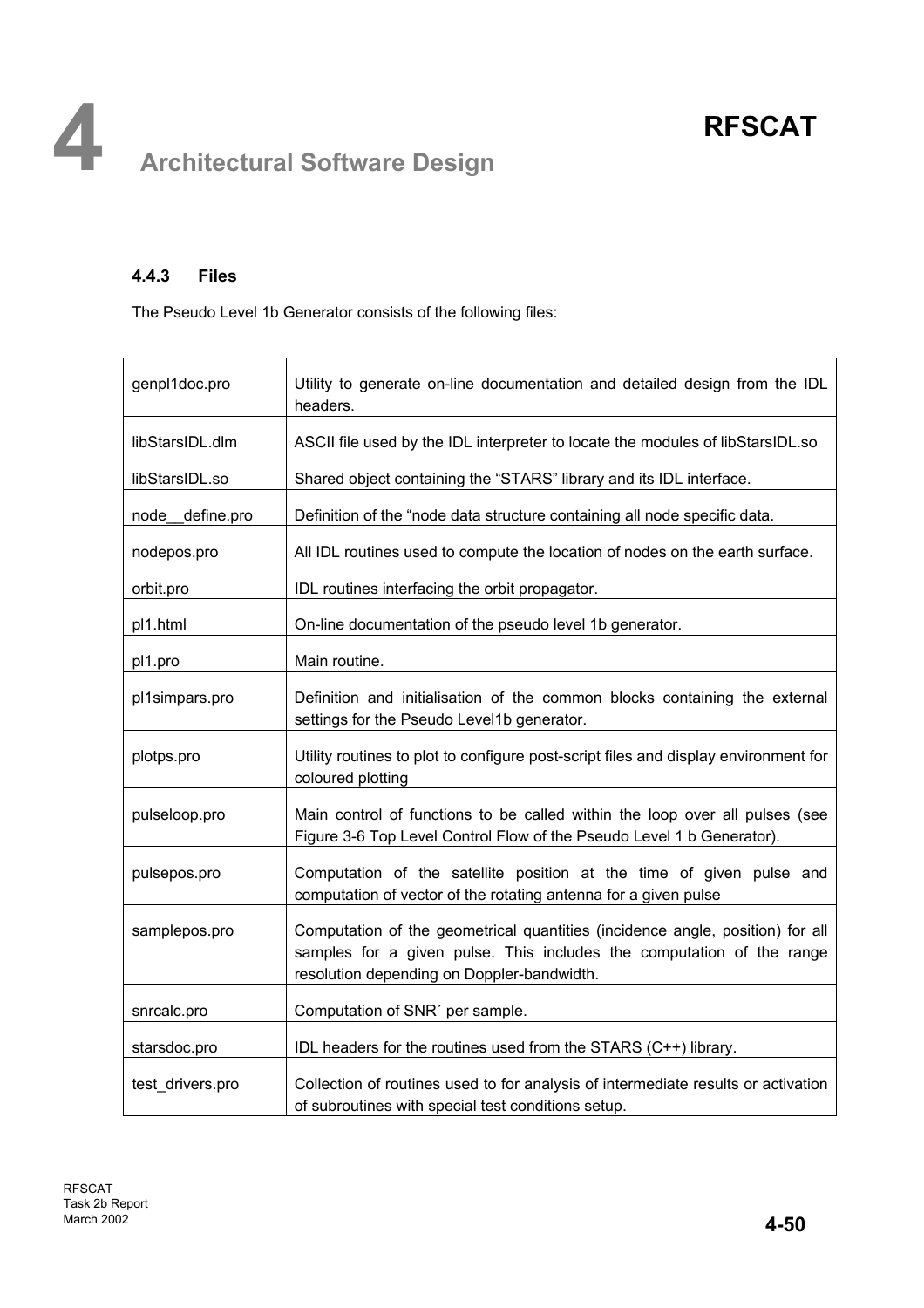

| viewcalc.pro | Routines to compute the view specific quantities. |
|--------------|---------------------------------------------------|
| writepl1.pro | Routines writing the Pseudo Level 1b file.        |

### **4.4.4 Control Flow Diagram and Data Flow Diagram**

The Pseudo Level 1 Generator top level control flow is shown in Figure 3-6. The detailed flow of control in corresponding algorithm sections. The data flow is defined through input output tables of the algorithm sections.

### **4.4.5 Calling Hierarchy**

This section gives an overview of the calling hierarchy in the Pseudo Level 1b Generator. All routines used from the STARS library have the prefix "STARS " in the function names. All of them are designed to accept vector input, because loop processing in C/C++ is much faster then in the IDL language interpreter. The interfaces to test-drivers are not shown.



Figure 4-1 Top Level Calling Hierarchy of the Pseudo Level 1 b Generator

Figure 4-1 shows the top-level calling hierarchy of the pseudo Level 1 generator. The "PL1Main" routine calls "InitPl1" to initialise all simulation parameters in common blocks. Then it calls "ComputeNodePos" to compute all node positions in earth fixed frame. The "PulseLoop" function computes in a loop over all pulses the data for all views. Finally, the "WritePL1b" routine writes the Pseudo Level 1b product.

Figure 4-2 Shows which functions are called by the "ComputeNodePos" subroutine. "ComputeTimeVector4Nodes" computes the appropriate times where the nadir is to be computed. "ProgateOrbit" computes the satellite position and the corresponding nadir. "ComputeVelocities" computes numerically the velocities of the nadir in earth fixed co-ordinates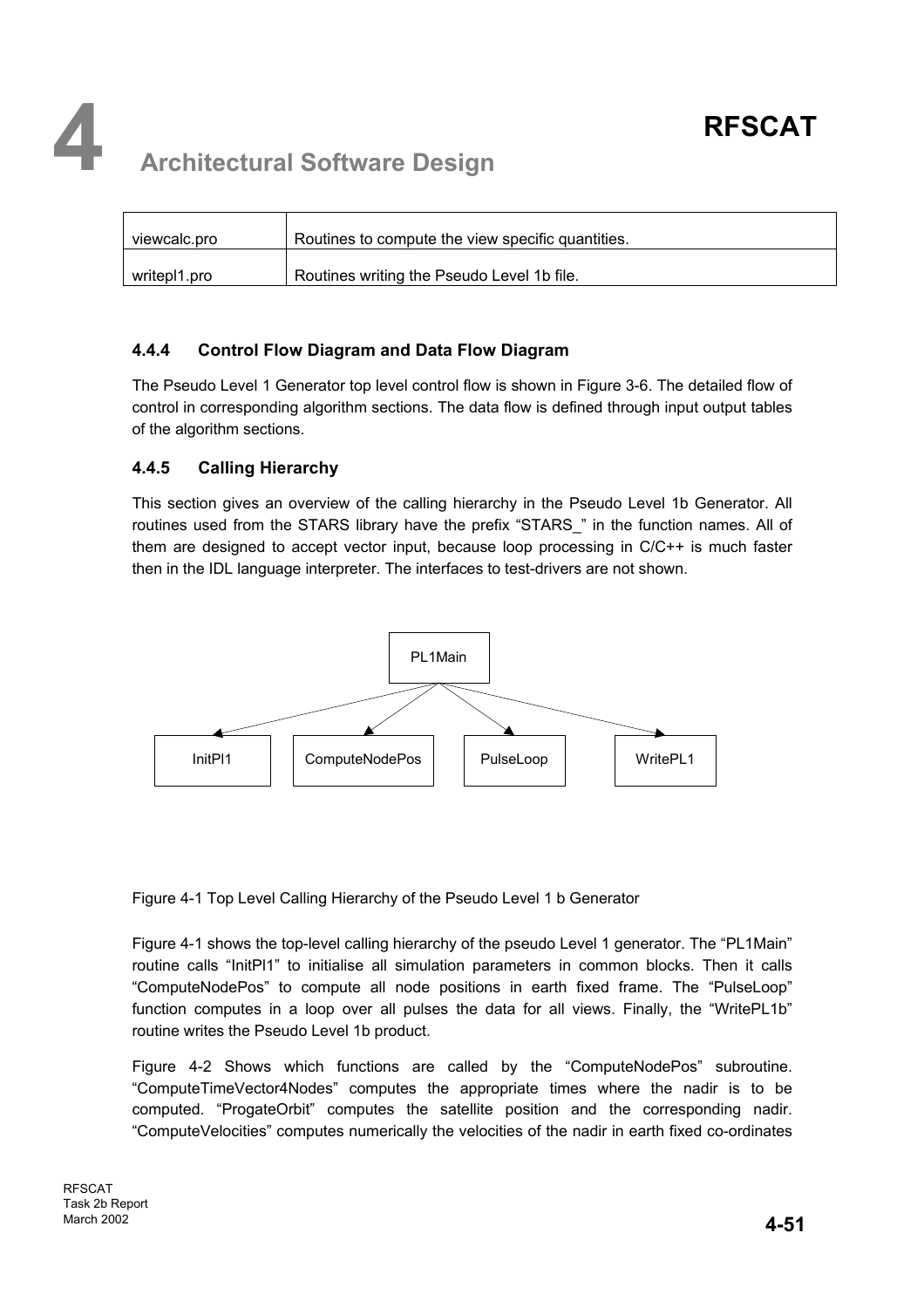by calling the "PropagateOrbit". The routine STARS\_IntersectionPlane\_Ellipsoid is used to compute the across track line where the nodes corresponding to one nadir a located. "ComputeNodeVectors" computes the position of the nodes along these across track lines, finally "ComputeNodeShere" computes the latitude and longitude for each node.



Figure 4-2 Calling Hierarchy for the "ComputeNodePos" Subroutine.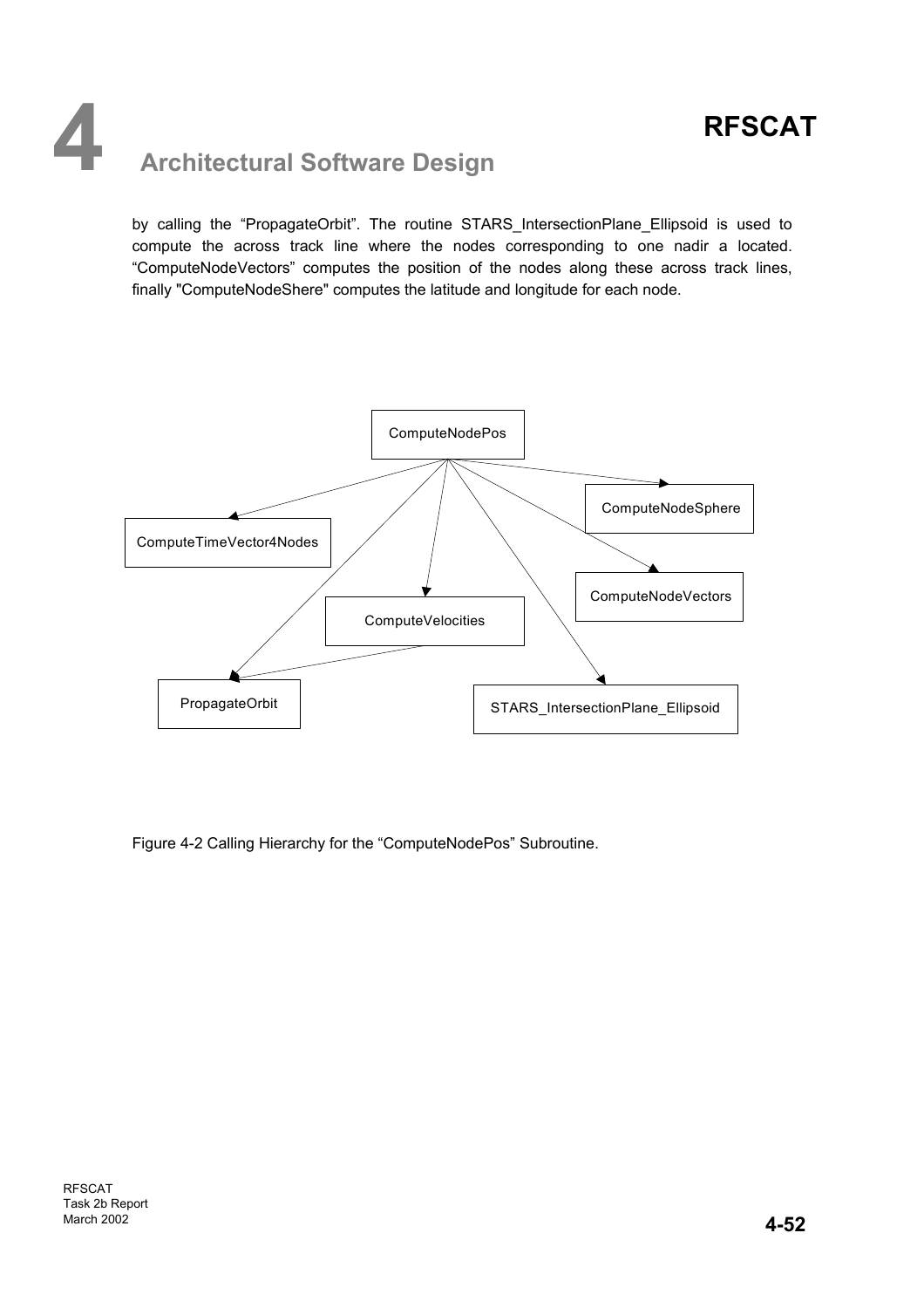## **4 Architectural Software Design**



Figure 4-3 Calling Hierarchy for the "PropagateOrbit" Subroutine.

Figure 4-3 shows the calling hierarchy of the "PropagateOrbit" subroutine. This IDL routine interface several routines from the STARS library:

- STARS KeplerJ2Orbit computes analytically the osculating Kepler elements, given the configuration at t=0 for any time-point t.
- STARS Cartesian Kepler performs the co-ordinate transformation for Kepler elements to Cartesian co-ordinates in the true inertia system
- STARS addModJulDat is utility routine to perform high precision addition of modified Julian date elements in vectorised fashion.
- STARS gmst computes the Greenwich Mean Sidereal Time for a given modified Julian date.
- STARS\_EQMatrix computes the transformation matrix from true inertia system to earth fixed system.
- STARS localNormal computes the vector from satellite to the nadir. This vector is perpendicular to the local tangent on the earth ellipsoid.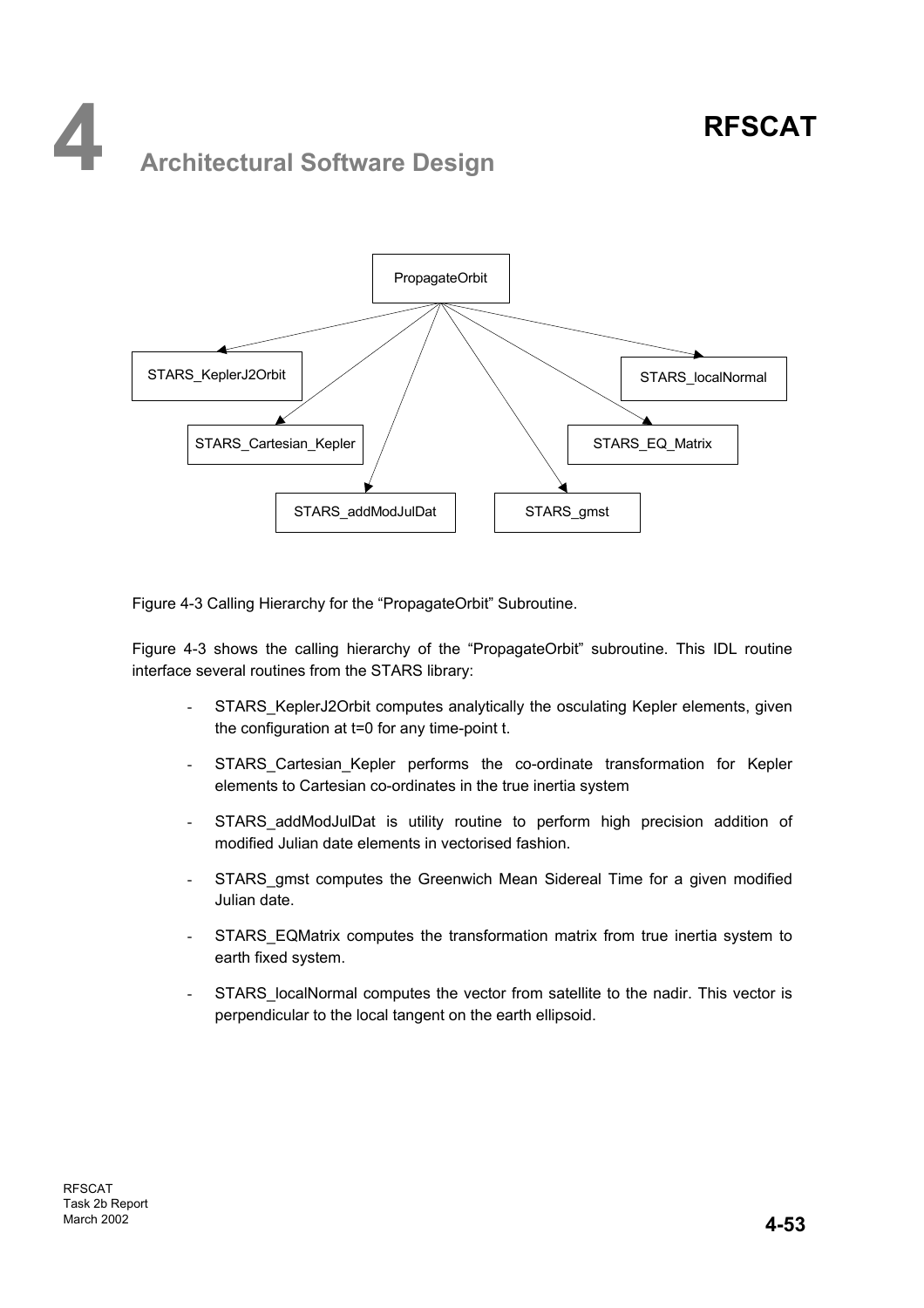# **4 Architectural Software Design**



Figure 4-4 Calling Hierarchy for the "PulseLoop" Subroutine

Figure 4-4 shows the calling hierarchy for "PulseLoop" routine. Before the actual loop is entered The routines "InitViewCalc", "ComputeTimeVector4Pulse" and "ComputefSNR" are called performing all computations, memory allocation and software initialisation that maybe performed independent of the pulse specific operations. The purpose of these routines is runtime optimisation. The routines "ComputePulseGeo" , "ComputeSamplePos", "ComputeSNR" and "UpdateView" are called inside the loop over all pulse, the correspond directly to the control flow diagram shown in Figure 3-6. After the pulse loop is left "STARS FreeSampleMem" is called the free dynamically allocated memory in the STARS library.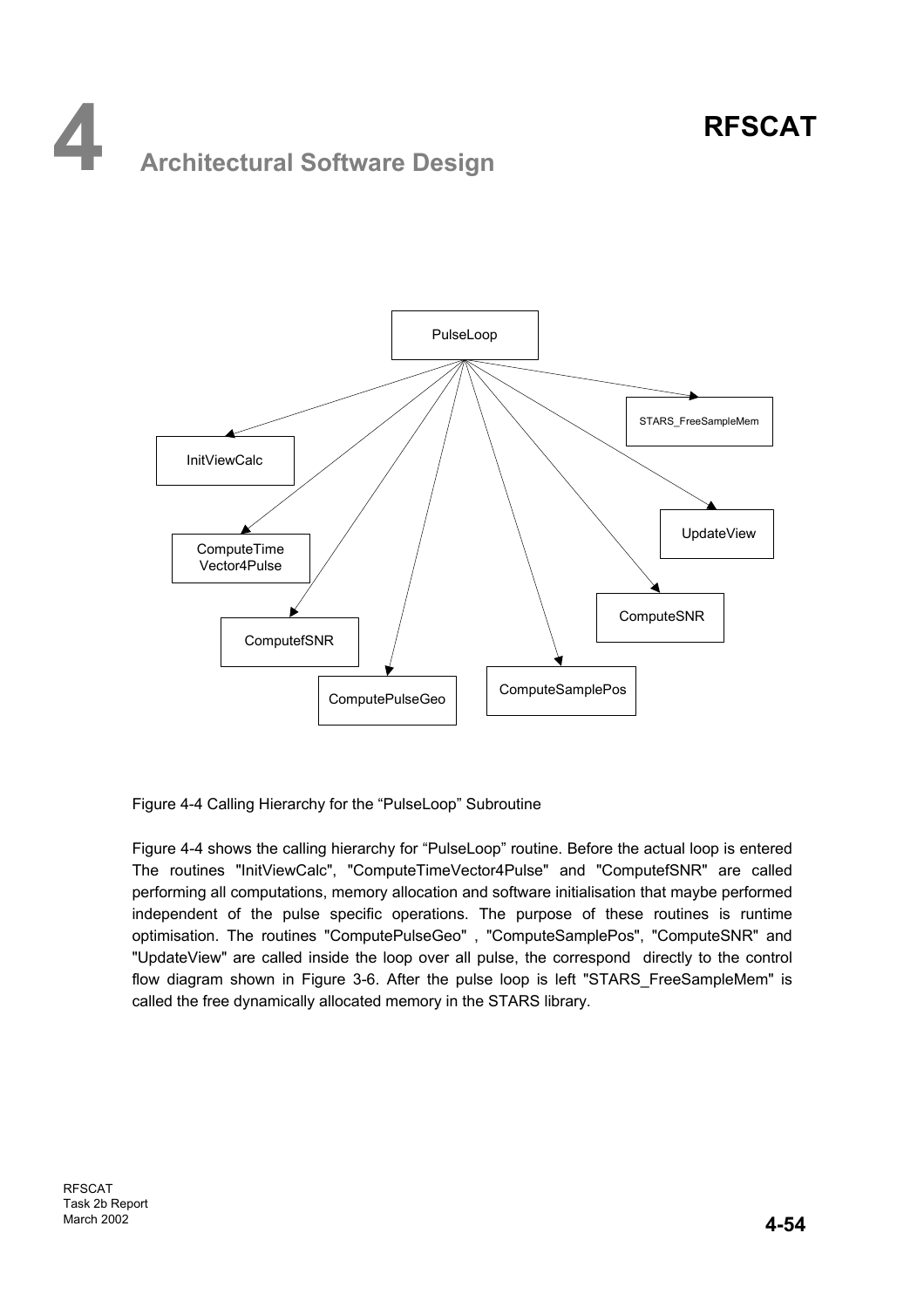## **4 Architectural Software Design**



Figure 4-5 Calling Hierarchy for the "ComputePulseGeo" Subroutine

The "ComputePulseGeo" routine performs the algorithm defined in section 3.3.7. Its work can be split into two logical blocks. The computation of the satellite position at each pulse time, performed by the routine "ComputeSatPos" and the computation of the antenna position, performed by the routine "ComputeAntennaVector". "ComputeSatPos" calls the orbit propagator and the "ComputeVelocities" routines similar, as done for the node position calculations. "ComputeAntennaPos" makes use of the STARS-IN-Matrix for transformation from satellite fixed co-ordinates to earth-fixed co-ordinates.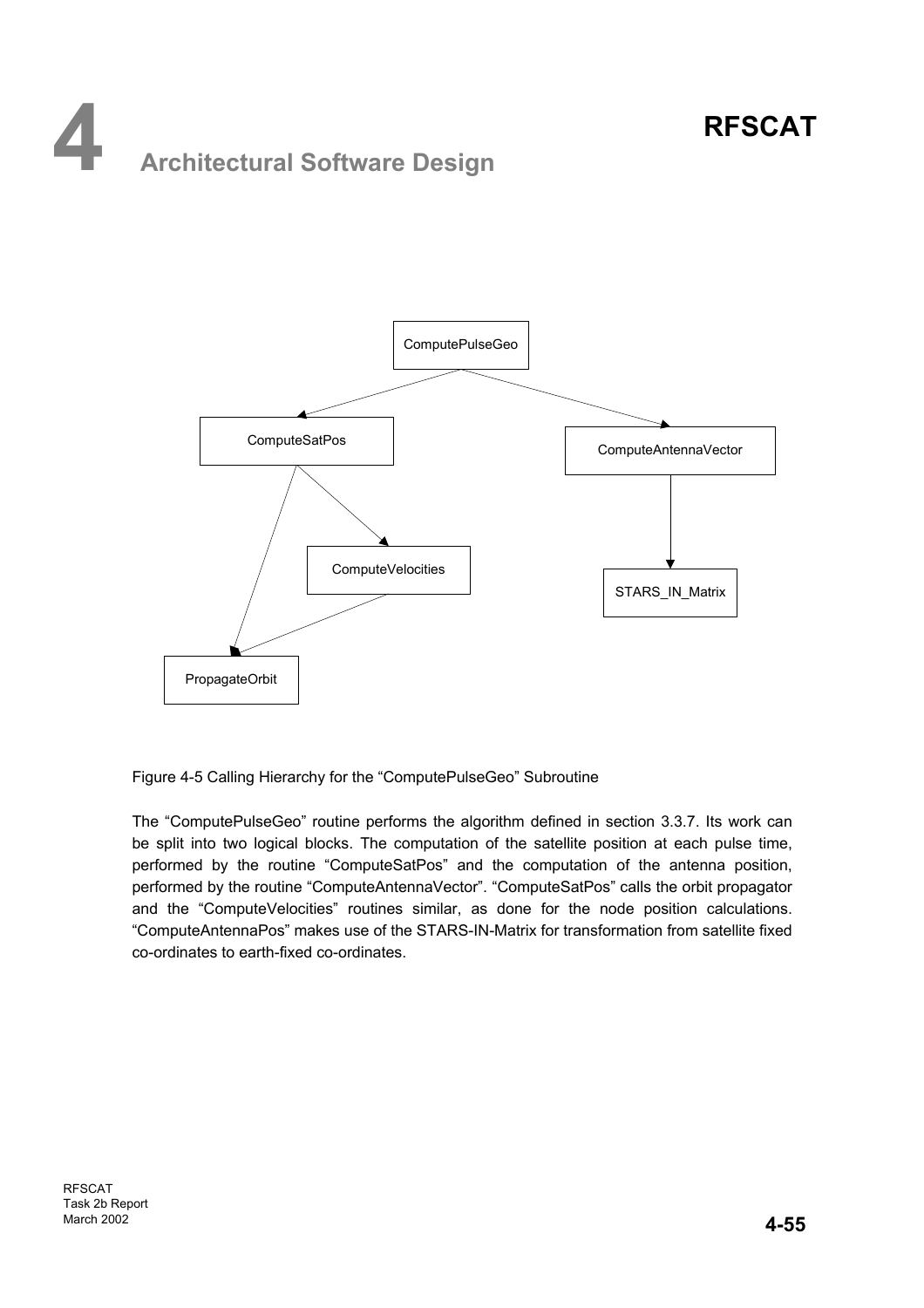## **4 Architectural Software Design**



Figure 4-6 Calling Hierarchy for the "ComputeSamplePos" Subroutine

As shown The "ComputeSamplePos" subroutine computes the positions of all samples of a pulse (see Figure 4-6) as defined in section 3.3.10. The first step is to compute a vector ranges where the samples are ("ComputeRangeVector"), which is a function of the local Doppler bandwidth ("ComputeDopplerBW", algorithm see section 3.3.9). The subroutine STARS\_RangePointIG and STARS\_RangePoint finds the position of one sample on the earth surface in a certain range and in the beam direction (see section 3.3.8, STARS\_RangePointIG is used to compute the initial guess for the Newton iteration). Then position of all samples are computed using in runtime optimized fashion using the STARS\_RangePointIG and STARS\_LoopRangePoint routines.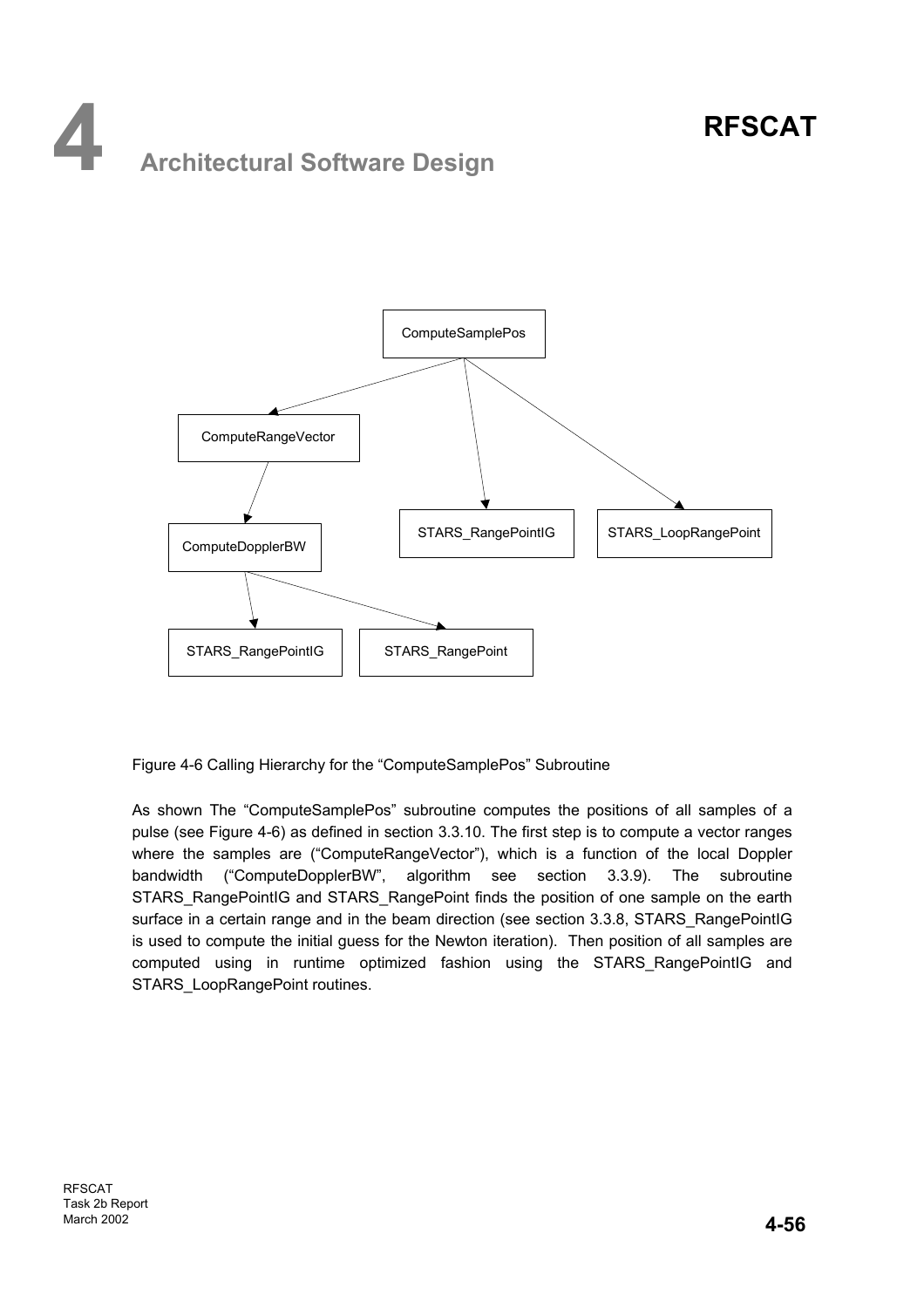# **4 Architectural Software Design**



Figure 4-7 Calling Hierachie for the "ComputeSNR" subroutine

The "ComputeSNR subroutine, computes SNR´ for each sample of a pulse. The operations which are "expensive" wrt. to runtime (e.g. computation of inclination angle and incidence angle) are performed in the external C++ routine "STARS\_InclidenceInclination".



Figure 4-8 Calling Hierachie for the "UpdateView" subroutine

The "UpdateView" subroutine (see Figure 4-8) makes use of the STARS\_Sample2Node routine to find all nodes affected by each sample and the "STARS\_FillView" routines to update the corresponding views of each affected node. The STARS\_Sample2Node operation is the most time consuming part of the pseudo level 1b generator, which justifies the implementation in  $C++$ .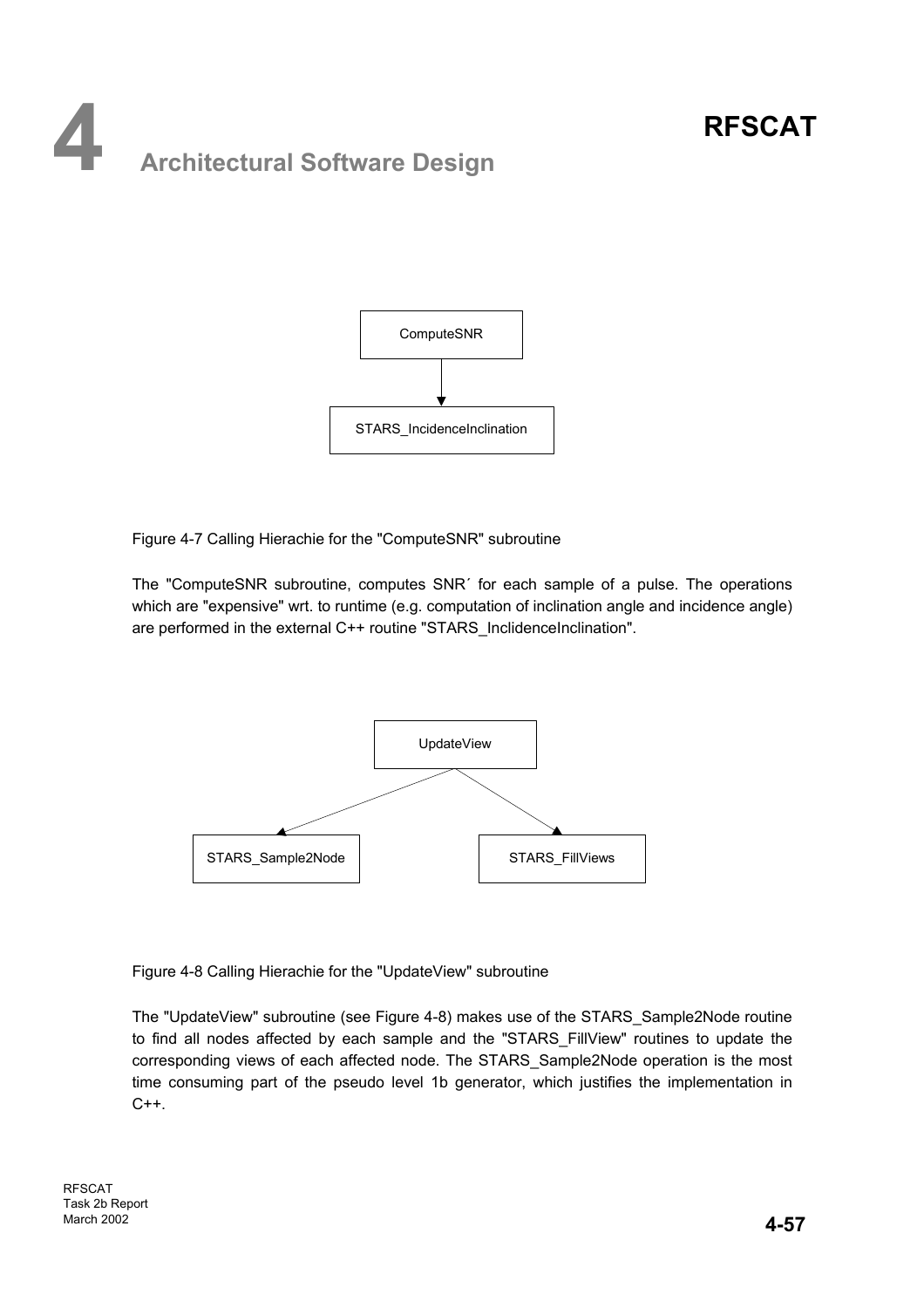## **4 Architectural Software Design**

Figure 4-9 shows the calling hierarchy for the "WritePL1" subroutine. It calls the "FinaliseViews" function in order to compute the final view specific data from the intermediate accumulated view data. One of the tasks to do be performed in the frame of the view finalisation is to compute the look angle. This is done by the "ComputeLookAngle" subroutine. After writing the header of the pseudo-level 1 product calling "WritePL1header" a loop over all nodes is entered and all views of the nodes are written by "WriteView". "WriteView" calls "ProgateOrbit" to determine if the view was taken from the ascending or descending part of the satellites orbit.



Figure 4-9 Calling Hierarchy for the "WritePL1" Subroutine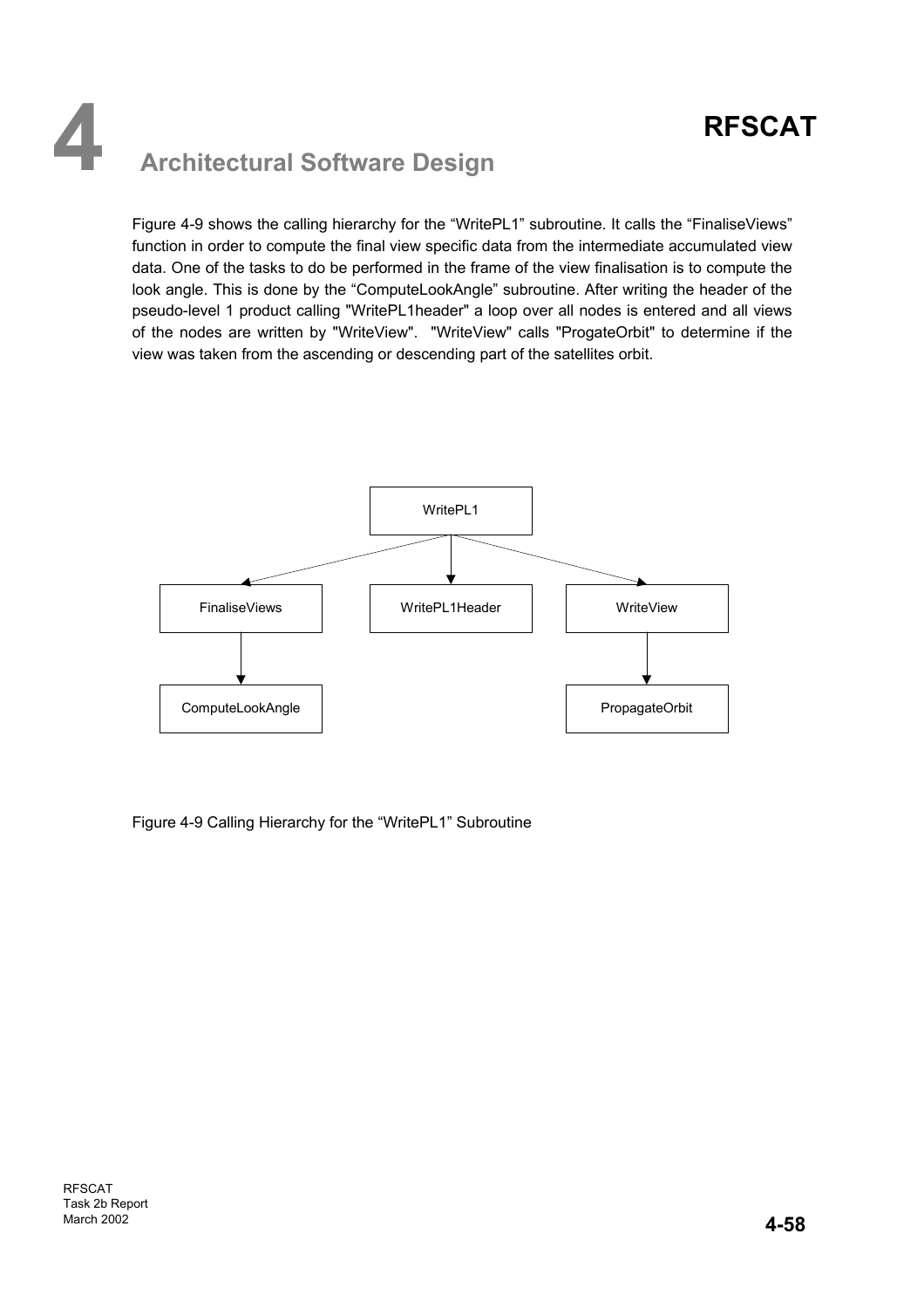## **4.5 Level 1 b Generator Architecture**

The implementation of this part of the programme is very simple. It only consists of some fortran90 function calls to be done in the main fortran programme. First a subroutine named calc\_nrcs\_values() is called to calculate the  $\sigma^0$  values for all views of the current WVC. Then the  $k<sub>p</sub>$  values are calculated including geophysical noise and, using these kp values, noise is added to the already calculated  $\sigma^0$  values by calling the subroutine add instr and geo noise to nrcs().

## **4.6 Wind Retrieval Module Architecture**

This is a single fortran90 subroutine, that performs one inversion at a time for one WVC.

The internal actions of this routine are described in the task 2a report [RD4].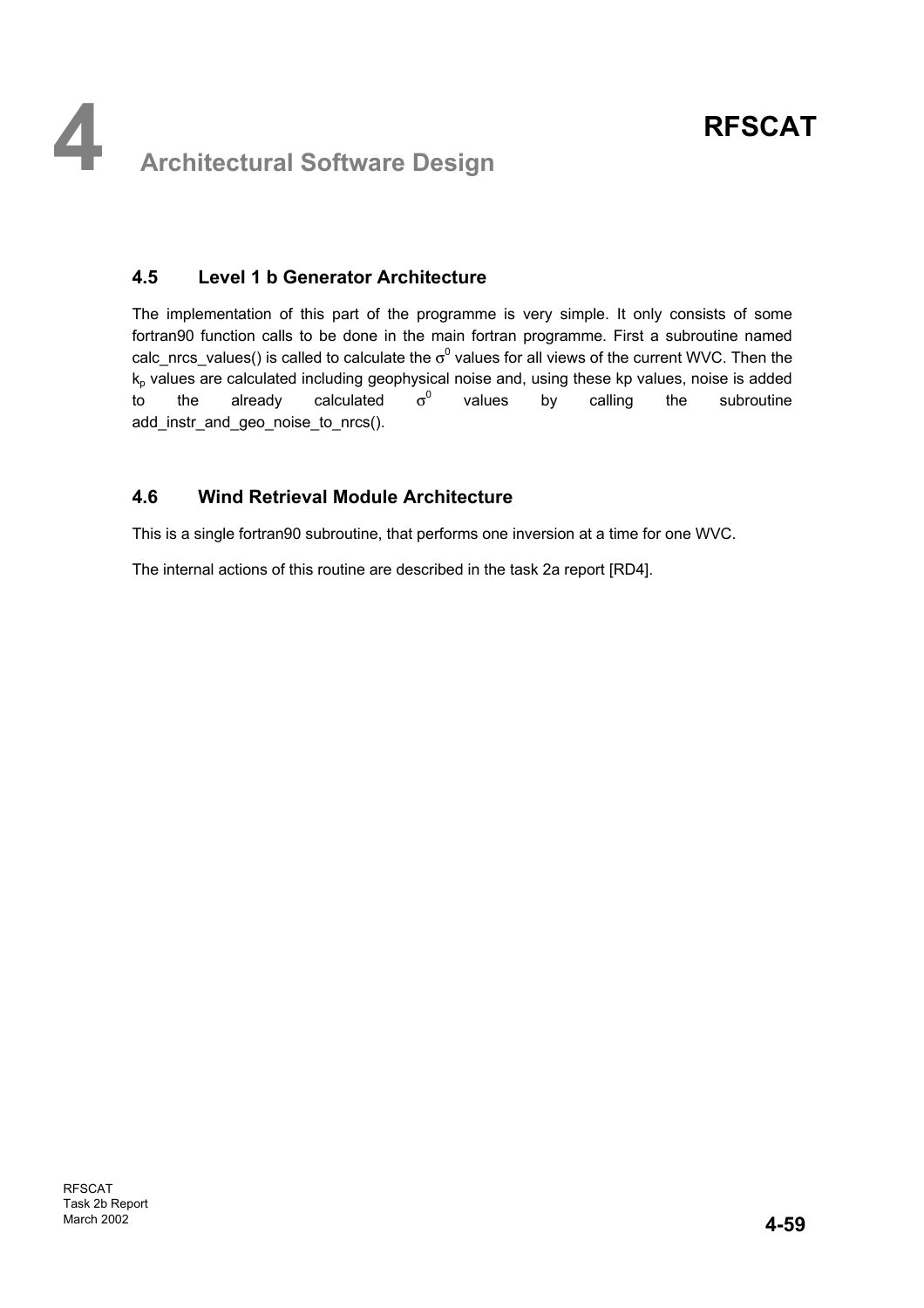## **4.7 Wind Comparison Module Architecture**

The wind comparison module is at the bottom end of the simulator. It presents the main results of the simulation process to the user and allows an in depth analysis of the retrieval performance. This functionality is achieve by five components:

- i. Input Routine for reading the files resulting from the wind retrieval module. This covers all header information provided by the simulator, the reference wind field which has been used in the simulation, the closed solution wind field, and the rank-1 solution wind field. A menu allows to choose from all simulation runs which have been performed and which data are stored in the RFSCAT database.
- ii. Statistics Routine A suite of comparisons will be performed in order to derive a figure-ofmerit (FoM). The components entering this FoM will be biases and RMS-deviations computed from comparisons between the reference wind field and closest solution as well as rank-1 solution. The combination will be done with a weighting function for wind speed and direction dependence of the retrieval and for the node location across the swath. The later is important since a retrieval error at the far end of the swath with only one NRCS estimate entering the wind retrieval must not have the same weight as an error in a region of the swath were best performance can be expected. The components of the FoM as well as the weighting function are not defined yet. All results of the statistical analysis will be stored in the database.
- iii. Analysis Routine An interactive and menu-driven interface allows the user to perform indepth analysis of the wind retrieval. At least the following components will be available :
	- (a) Scatterplots and the respective PDF isoline plots for comparison of wind speed, wind direction, and wind components. Parameters not being plotted, e.g. node number, can set to selectable ranges.
	- (b) Regression analysis for the comparisons under a)
	- (c) Plots of deviation, bias, and RMS as a function of wind speed, wind direction, and node number. Parameters not being plotted can set to selectable ranges.
- iv. Graphical output is provided on screen as well as in PostScript files.
- v. Statistical output is stored in the database of the RFSCAT simulator.

This module will be written entirely in IDL using the actual Version 5.4, however it will be tested to run also under Versions 5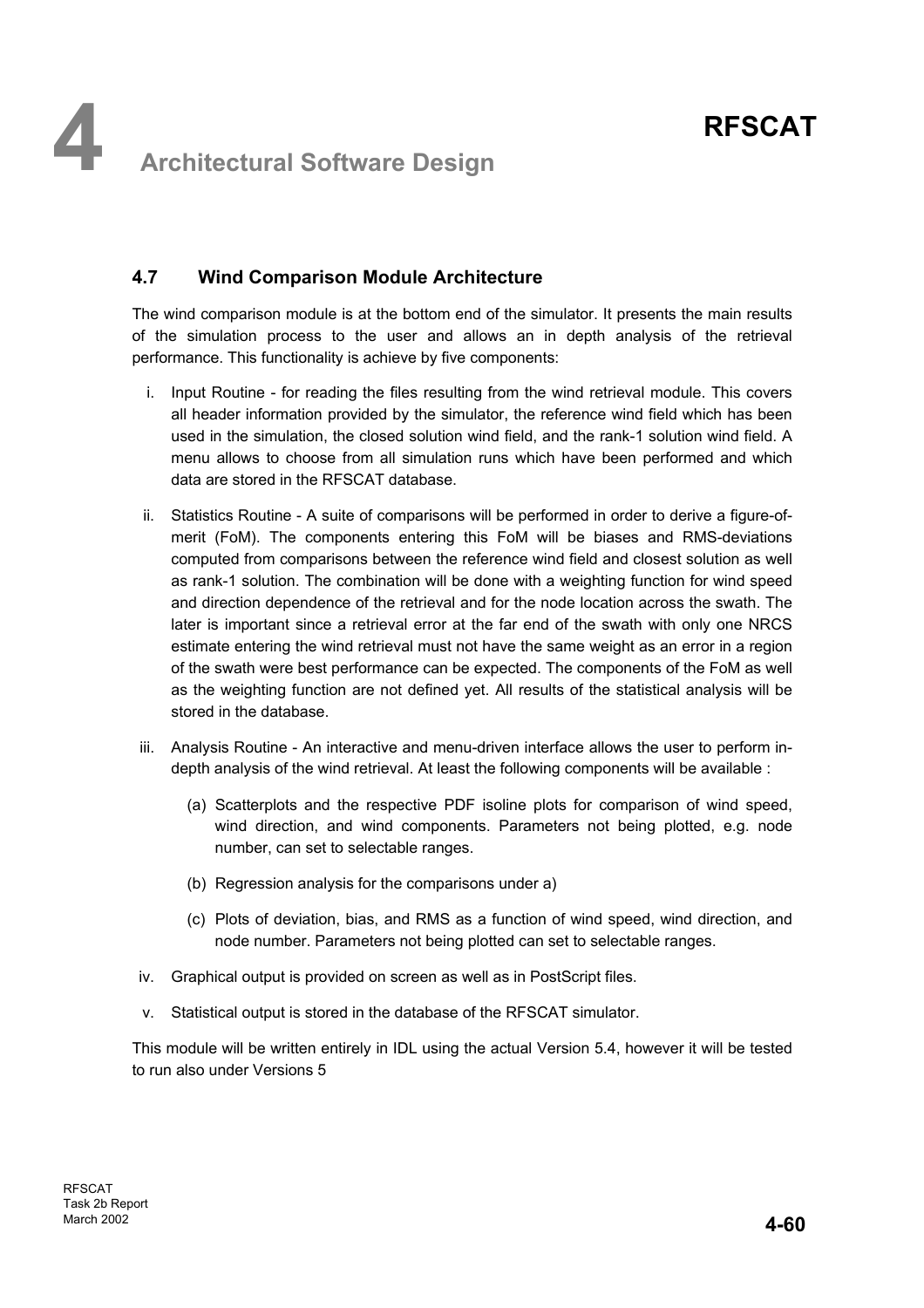**5** Software Verification Approach

## **5 Software Verification Approach**

#### **Pseudo L1b Generator**

The subroutines used from the STARS library are reused from fully verified Astrium S/W projects. No dedicated verification will take place.

The interface from IDL to the STARS library is a new development in the frame of RFSCAT project, but an identical layer from the STARS library to MatLab exists. The IDL-STARS layer will be verified by systematic comparison of results achieved with the MatLab–STARS S/W combination and results achieved with IDL-STARS S/W combination on subroutine level.

The IDL routines used in the Pseudo-Level 1b S/W will be verified on unit and integration level, by analysis of intermediate results. This will usually be achieved by a call to dedicated testroutines that performs crosscheck computations and visualisation of intermediate results. All test routines will be collected in the module test plots.pro. The calls to test-routines will be left at the appropriate places of the main S/W, but deactivated through the comment token ";".

Additionally test-routines that explicitly activate the subroutine under test may be necessary. These routines will then replace the "PL1Main routine" and initialise the used common blocks and calling parameters as needed. They will as well be collected in the file test\_drivers.pro

#### **Fortan 90 modules**

The produced windfields are output together with the inverted windvectors in the produced result file. So these can be easily plotted and verified (e.g. for zero noize).

The Windfield Retrieval (inversion) routine has been extensively tested using real data.

This was done using measurements from seawinds on quikscat and comparing the result by the Windfield Retrieval routine to the routine, which is used in the operational use of this data.

The Level 1b Generator has been tested by simulating measurements without noise. This gave perfect results (for the retrieved closest windvector) without any bias, and only minimal rms (caused by the finite steps in the Look Up Table of the GMF).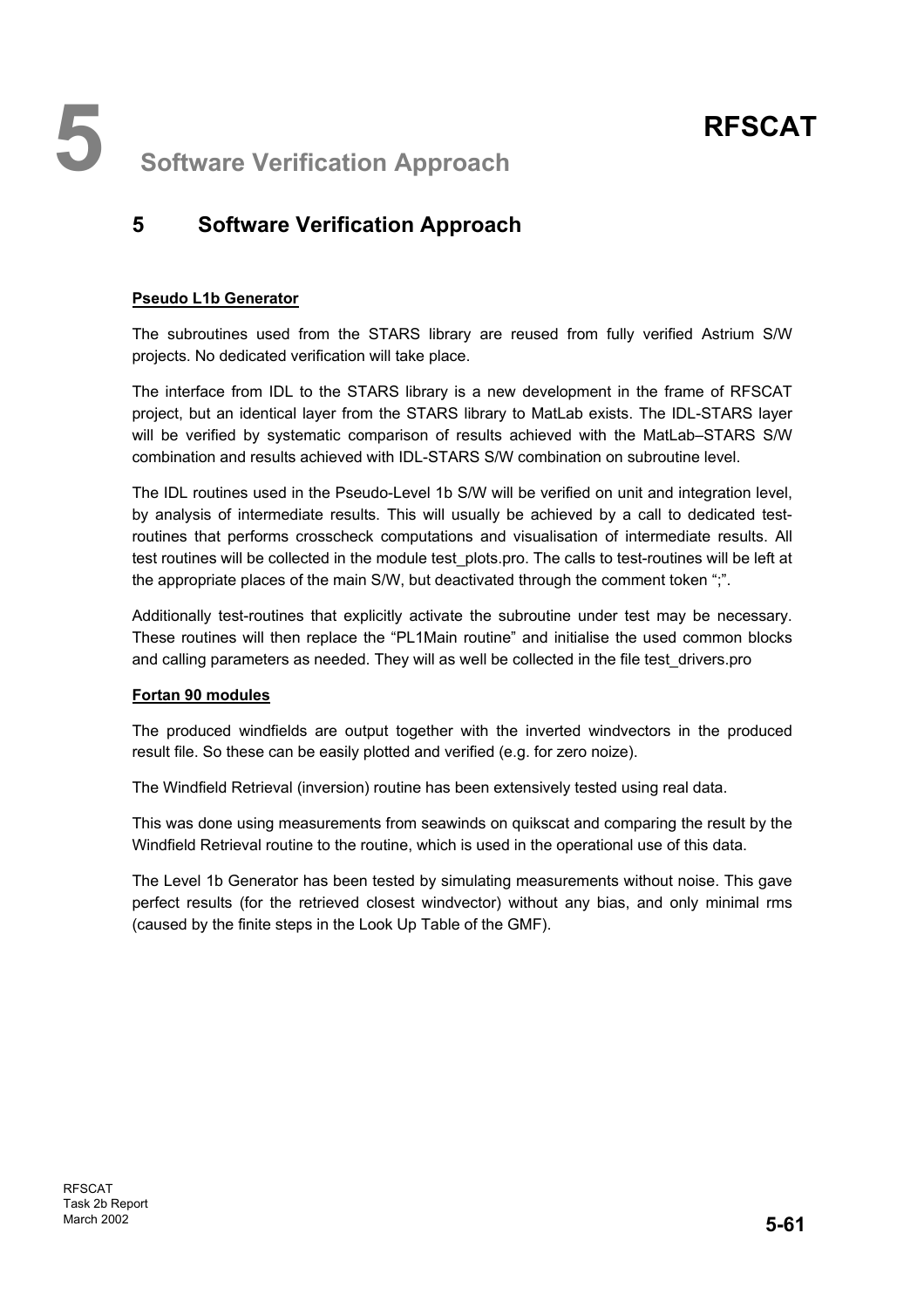## **6 Simulator Parameters**

## **6 Simulator Parameters**

## **6.1 Settings of the Geophysical Module**

The following choices are the most important ones that can be made at compile time:

- radar frequency: C-band or Ku-band.
- interpolation type in the LUT (1,2 or 3 dimensional)
- apply a parabolic fit around the minimum to get a more precise position of the MLE minimum in the wind-domain.
- choose how to step through the LUT, what steps to take.

Further settings are:

- switch to save all results or save binned results.
- limit the windspeed to a certain interval (for example exclude very low windspeeds below 1 m/s)
- selection of windfield scenario

Note: The settings described in this section and are not in a data-file, but are defined in two header-files that are included in the program at compile time. This was necessary for reasons of calculating efficiency.

The files are inversion.h for the settings in the wind retrieval module and simulate.h for the additional FORTRAN settings.

## **6.2 Pseudo Level 1b Generator**

### **6.2.1 Orbit Parameters**

| ID     | Name                 | Symbol                   | Unit                     | Dim. | Type | Description                          |
|--------|----------------------|--------------------------|--------------------------|------|------|--------------------------------------|
| PL1-10 | k_year0              | $\overline{\phantom{a}}$ | -                        | 0    | int  | Year at t=0<br>(start of simulation) |
| PL1-20 | k month <sub>0</sub> | $\overline{\phantom{a}}$ | $\overline{\phantom{a}}$ | 0    | int  | Month at t=0                         |
| PL1-30 | k_day0               | $\overline{\phantom{a}}$ | $\overline{\phantom{a}}$ | 0    | int  | Day at $t=0$                         |
| PL1-40 | k hour <sub>0</sub>  | $\overline{\phantom{a}}$ | $\overline{\phantom{0}}$ | 0    | int  | Hour at t=0                          |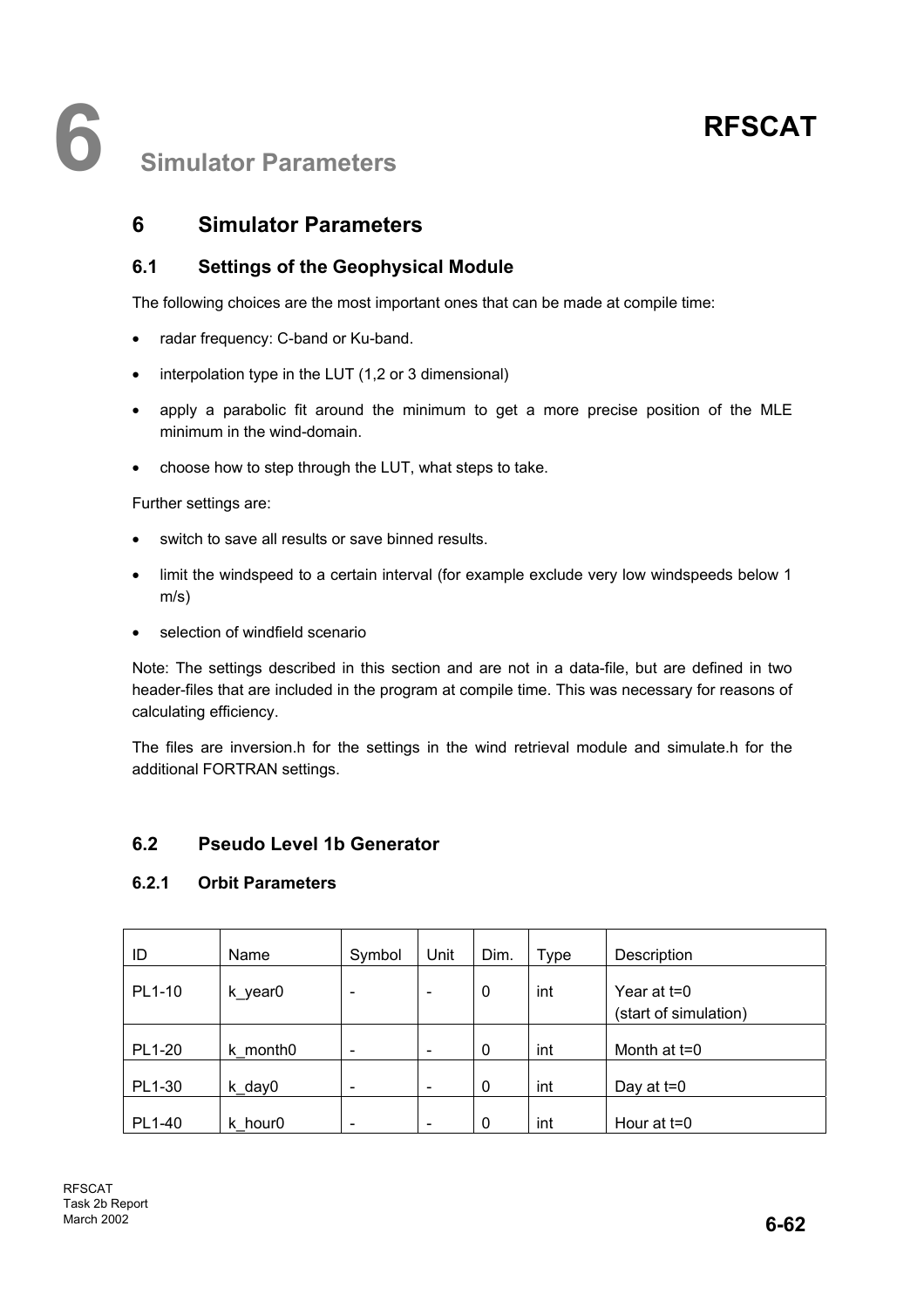# **6 Simulator Parameters**

| PL1-50  | $k_{min}$   | $\overline{\phantom{a}}$ | $\blacksquare$               | 0            | int    | Minute at t=0                                                                                                                     |
|---------|-------------|--------------------------|------------------------------|--------------|--------|-----------------------------------------------------------------------------------------------------------------------------------|
| PL1-60  | k sec0      | $\blacksquare$           | $\frac{1}{2}$                | 0            | int    | Second at t=0                                                                                                                     |
| PL1-70  | k duration  | $T^{Dur}$                | s                            | 0            | int    | Duration of simulated period                                                                                                      |
| PL1-80  | $k$ _a0     | a <sub>0</sub>           | m                            | 0            | double | Semimajor axis of orbit                                                                                                           |
| PL1-90  | $k_e0$      | $e_0$                    | $\qquad \qquad \blacksquare$ | 0            | double | Eccentricity of orbit                                                                                                             |
| PL1-100 | k ta0       | $V_0$                    | rad                          | 0            | double | True anomaly of orbit at t=0                                                                                                      |
| PL1-110 | k raan0     | $\Omega_0$               | rad                          | $\mathbf{0}$ | double | Ωf<br>Right<br>ascension<br>ascending node of orbit at<br>$t=0$                                                                   |
| PL1-120 | $k$ _i0     | $i_0$                    | rad                          | 0            | double | Inclination of orbit                                                                                                              |
| PL1-130 | k_aop0      | $\omega_0$               | rad                          | $\mathbf{0}$ | double | Argument of perigee of orbit<br>at $t=0$                                                                                          |
| PL1-140 | k_IsSunSync | $\overline{\phantom{a}}$ | 0/1                          | $\mathbf{0}$ | bool   | If set to TRUE $(=1)$ , $k$ <sup>10</sup> will<br>be overwritten, such that the<br>resulting<br>orbit<br>is<br>sun<br>synchronous |

Table 6-1 Orbit Parameters

### **6.2.2 Instrument Parameters**

| ID      | Name                | Symbol                    | Unit                     | Dim.         | Type   | Description                                                                                                                                                                                                       |
|---------|---------------------|---------------------------|--------------------------|--------------|--------|-------------------------------------------------------------------------------------------------------------------------------------------------------------------------------------------------------------------|
| PL1-150 | <i>i</i> phi0       | $\varphi^{ant}$           | rad                      | $\mathbf 0$  | double | Angle of antenna beam wrt.<br>satellite velocity at t=0                                                                                                                                                           |
| PL1-160 | <i>i</i> scanRate   | $\omega^\text{scan}$      | rad/s                    | $\mathbf 0$  | double | Antenna scan rate                                                                                                                                                                                                 |
| PL1-170 | <i>i</i> prf        | <b>f</b> pulse            | Hz                       | $\mathbf{0}$ | double | <b>Pulse Repetition Frequency</b>                                                                                                                                                                                 |
| PL1-180 | <i>i</i> NoiseRatio | <b>T</b> <sub>noise</sub> | $\overline{\phantom{0}}$ | 0            | int    | 0f<br><b>Noise</b><br>Frequency<br>relative<br>measurement<br>to<br>pulse<br>repetition<br>the<br>frequency. Every f <sub>noise</sub> -th,<br>pulse is skipped and a<br>noise measurement takes<br>place instead. |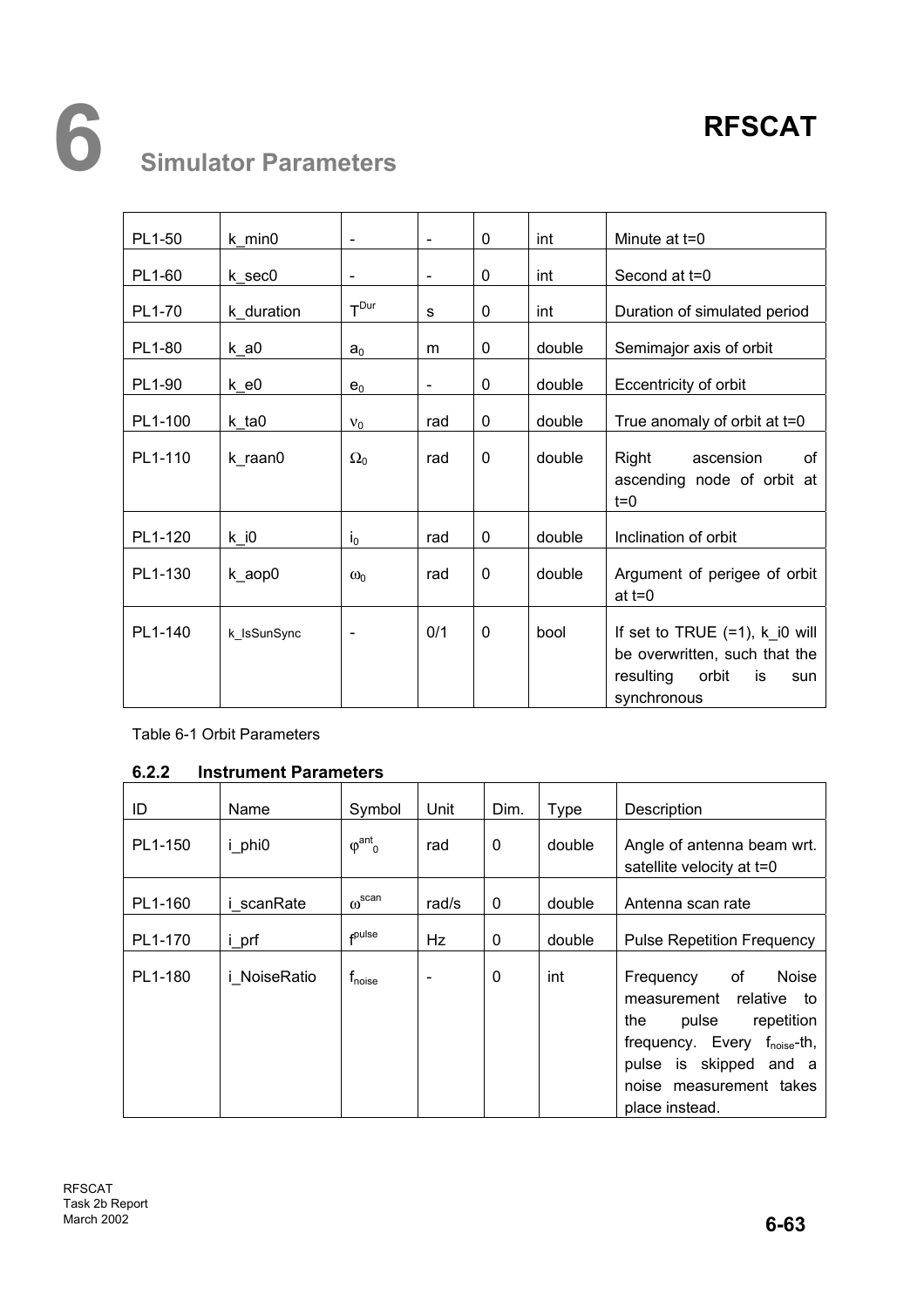# **6 Simulator Parameters**

| PL1-190 | i_ptx       | $P_{TX}$                             | W                        | $\mathbf 0$  | double | Transmit power at the HPA<br>output                                                                                                                                                                                             |
|---------|-------------|--------------------------------------|--------------------------|--------------|--------|---------------------------------------------------------------------------------------------------------------------------------------------------------------------------------------------------------------------------------|
| PL1-200 | i_nGain     | $N^{\text{Gain}}$                    | ÷,                       | 0            | int    | Number of elements<br>οf<br>vector PL1-180                                                                                                                                                                                      |
| PL1-210 | i_gain2     | $G^2$ <sub>Ant</sub>                 | $\overline{\phantom{0}}$ | $\mathbf{1}$ | double | Vector containing the<br>tabulated product of<br>transmit and receive<br>antenna gain. The vector<br>index corresponds to an<br>inclination angle (angle<br>between z-axis of body<br>system (nadir) and antenna<br>beam line). |
| PL1-220 | i incGain   | i <sup>Gain</sup>                    | rad                      | $\mathbf 1$  | double | Vector<br>containing<br>the<br>inclination<br>for<br>angles<br>PL1-210.                                                                                                                                                         |
| PL1-230 | i lamba     | λ                                    | m                        | 0            | double | Free space wavelength.<br>(c/ <rfscat centre="" freq.="">)</rfscat>                                                                                                                                                             |
| PL1-240 | i LTxRx     | $L_{TxRx}$                           |                          | $\mathbf 0$  | double | Losses within instrument                                                                                                                                                                                                        |
| PL1-250 | i tauD      | $\tau_{\text{D}}$                    | $\mathbf S$              | 0            | double | <b>Duration of Transmit Pulse</b>                                                                                                                                                                                               |
| PL1-260 | i_chirpRate | $\partial f_{Chirp}$<br>$\partial t$ | $1/s^2$                  | $\mathbf{0}$ | double | Chirp Rate                                                                                                                                                                                                                      |
| PL1-270 | i aziWidth  | $\theta^{\text{azi}}$ -1.5dB         | rad                      | 0            | double | -1.5 dB width in azimuth of<br>antenna pattern                                                                                                                                                                                  |
| PL1-280 | i frot      | $f_{rotation}$                       |                          | 0            | double | Correction<br>factor<br>for<br>azimuth width of antenna<br>resolution,<br>consider<br>to<br>signal damping caused by<br>antenna rotation                                                                                        |
| PL1-290 | i_Latm      | $L_{atm/km}$                         | 1/km                     | $\mathbf 0$  | double | Atmospheric loss (db) per<br>km                                                                                                                                                                                                 |
| PL1-300 | i Lrain     | $L_{\text{rain}}$                    | 1/km                     | 0            | double | Rain loss (db) per km                                                                                                                                                                                                           |
| PL1-310 | i_Hatm      | $H_{atm/km}$                         | km                       | $\pmb{0}$    | double | Atmospheric height in km                                                                                                                                                                                                        |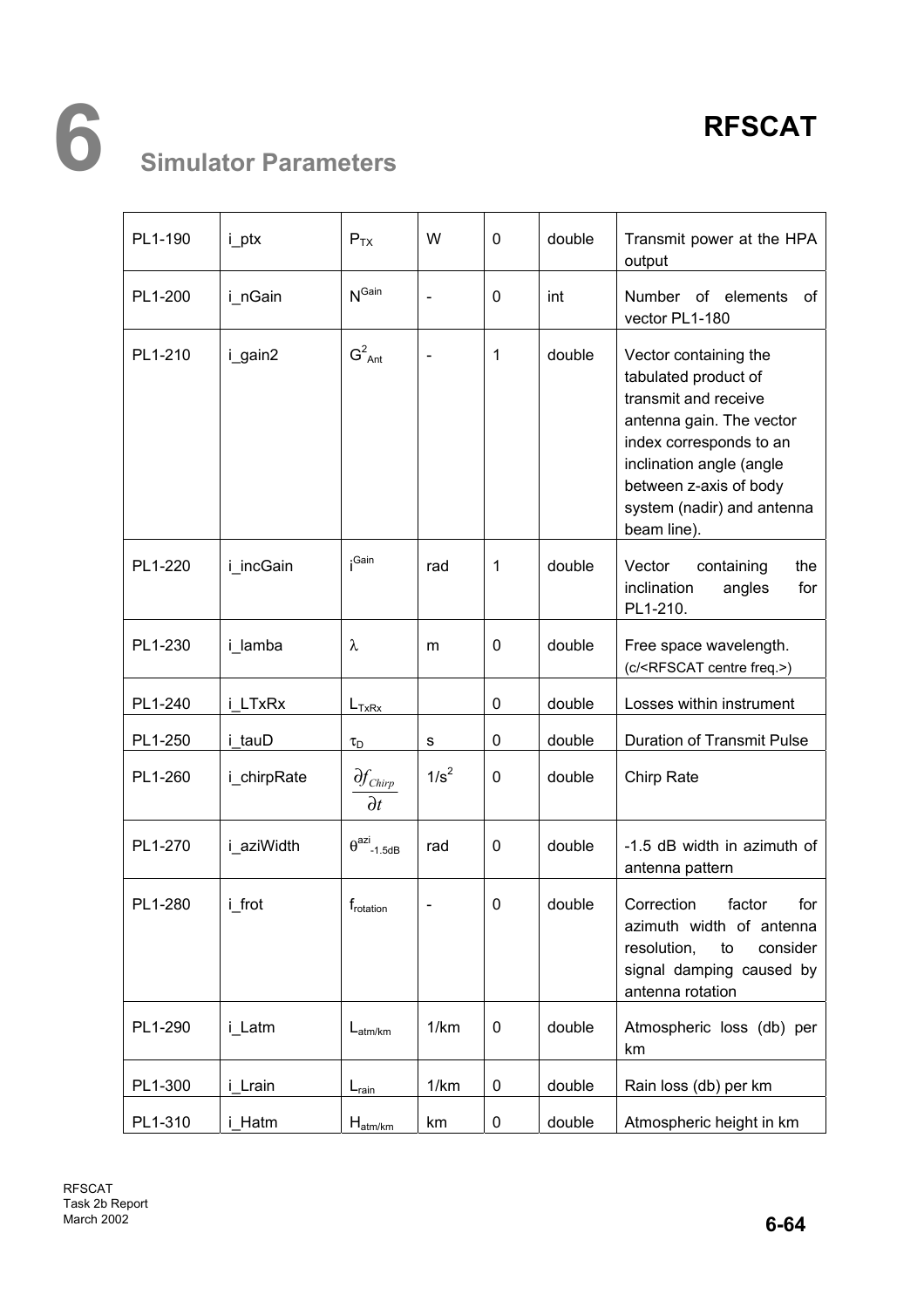# **6 Simulator Parameters**

| PL1-320 | i Hrain    | Hrain                       | km                       | 0           | double | Rain height in km                                              |
|---------|------------|-----------------------------|--------------------------|-------------|--------|----------------------------------------------------------------|
| PL1-330 | i NoiseFig | $n_{\rm f}$                 | Hz.                      | 0           | double | Noise<br>figure,<br>used<br>to<br>compute the noise power      |
| PL1-340 | i Tref     | $\mathsf{T}_{\mathsf{ref}}$ | K                        | $\mathbf 0$ | double | Reference<br>temperature<br>used to compute the noise<br>power |
| PL1-350 | i Pol      | $\overline{\phantom{0}}$    | $\overline{\phantom{a}}$ | $\mathbf 0$ | string | "VV" or "VH" or "HH"                                           |

Table 6-2 Instrument Parameters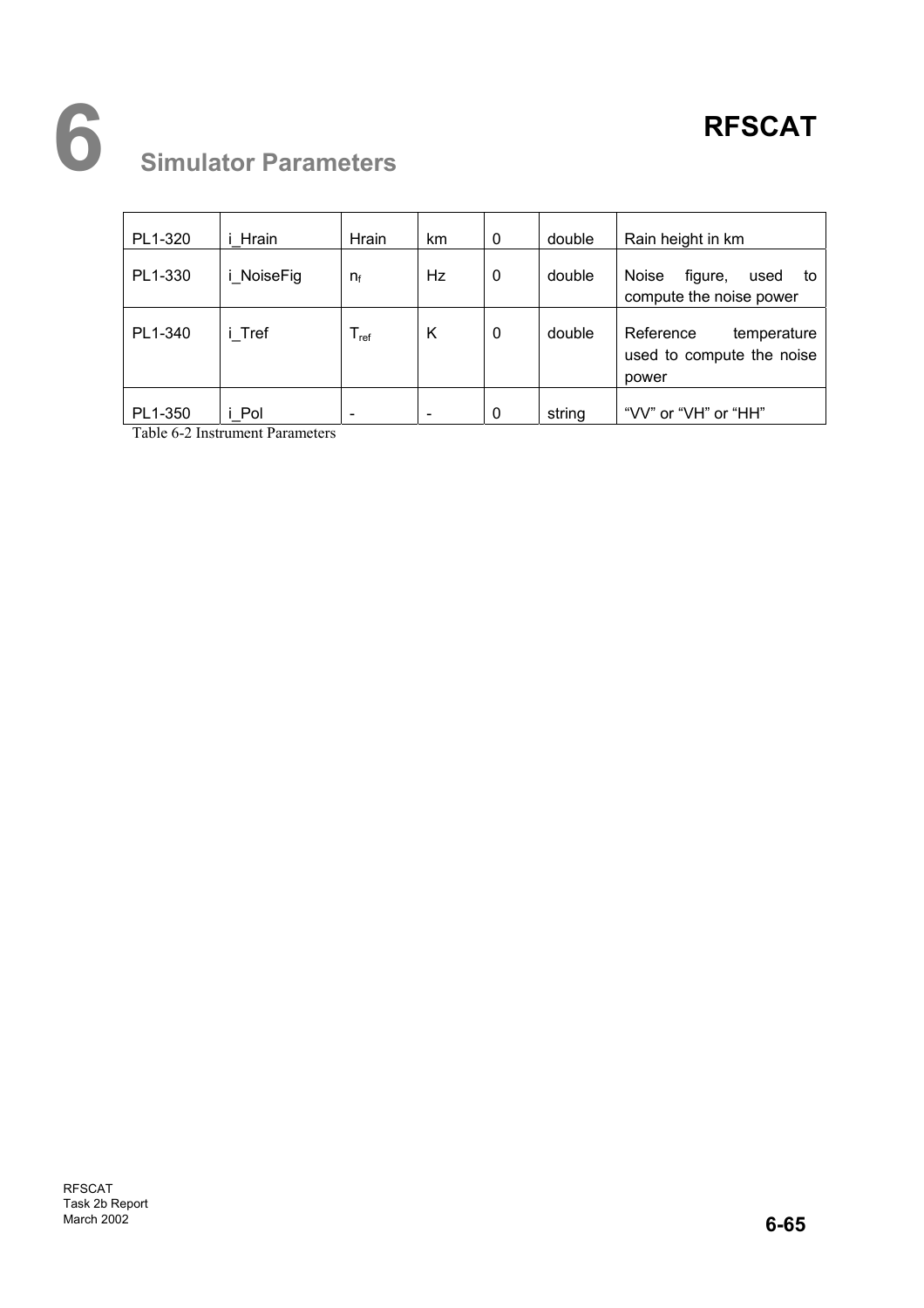#### **6.2.3 Processing Parameters**

| ID      | Name         | Symbol                     | Unit           | Di<br>m. | Type   | Description                                                                                                  |
|---------|--------------|----------------------------|----------------|----------|--------|--------------------------------------------------------------------------------------------------------------|
| PL1-360 | p Toffset    | T <sup>offset</sup>        | S              | 0        | double | Time offset from sending<br>0f<br>pulse to begin of receive window                                           |
| PL1-370 | p TauRec     | $\tau$ <sup>rec</sup>      | s              | 0        | double | Length of receive window                                                                                     |
| PL1-380 | p_Dnode      | $d^{\text{Node}}$          | m              | 0        | double | Distance of Nodes                                                                                            |
| PL1-390 | p_TotalSwath | $d^{\text{Swath}}$         | m              | 0        | double | Total width of swath. The<br>number of nodes will be<br>computed such that this width<br>fully covered.      |
| PL1-400 | p Nfilter    | <b>N</b> <sup>filter</sup> | $\blacksquare$ | 0        | double | Number of elements used for<br>the spatial filter vector                                                     |
| PL1-410 | p_dist       | rfilter                    | m              | 1        | double | x axis for tabulated spatial filter.<br>The values correspond to the<br>distance form the centre of<br>node. |
| PL1-420 | p_FLUT       | W <sup>filter</sup>        |                | 1        | double | Tabulated spatial filter to be<br>used along axis defined by PL1-<br>390                                     |
| PL1-430 | p_dtview     | $\Delta t^{\text{View}}$   | s              | 0        | double | Maximum allowed time<br>difference for samples to be<br>collected to one view                                |
| PL1-440 | p_BNoise     | $R^{\text{Noise}}$         | Hz             | 0        | double | Bandwidth for noise<br>measurement                                                                           |
| PL1-450 | p_nNoiseInt  | N <sup>Integration</sup>   |                | 0        | double | Number of receive windows<br>used for noise integration                                                      |

Table 6-3 Processing parameters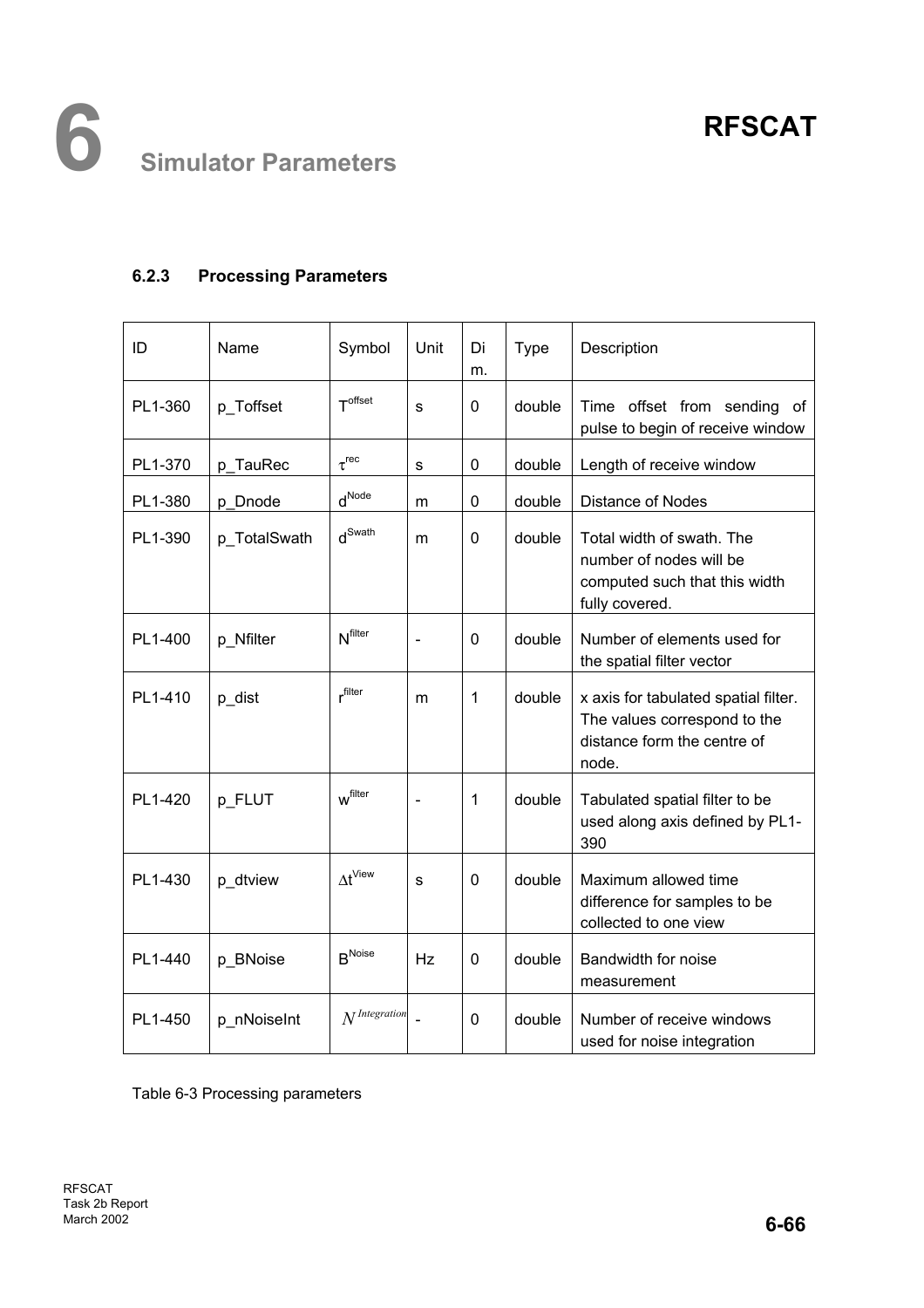#### **6.2.4 Software Settings**

The software settings serve the purpose to optimize runtime and memory allocation of the pseudo level 1b processor.

| ID      | Name              | Unit | <b>Type</b> | Description                                                                                                                                                                                                                                                                                           |
|---------|-------------------|------|-------------|-------------------------------------------------------------------------------------------------------------------------------------------------------------------------------------------------------------------------------------------------------------------------------------------------------|
| PL1-460 | s MaxViews        |      | integer     | Maximum number of view per<br>node. Used to allocate memory                                                                                                                                                                                                                                           |
| PL1-470 | s_RangeSkipFactor |      | integer     | If this parameter is $> 1$ only<br>every "s_RangeSkipFactor"<br>sample will be computed. The<br>number of effective samples is<br>then finally multiplied with this<br>factor. This setting allows a<br>rough estimation of simulation<br>results with a significant speed<br>up of computation time. |
| PL1-480 | s PulseSkipFactor |      | integer     | If this parameter is $> 1$ only<br>every "s_PulseSkipFactor" pulse<br>will be computed. The number of<br>effective samples is then finally<br>multiplied with this factor. This<br>setting allows a rough estimation<br>of simulation results with a<br>significant speed up of<br>computation time.  |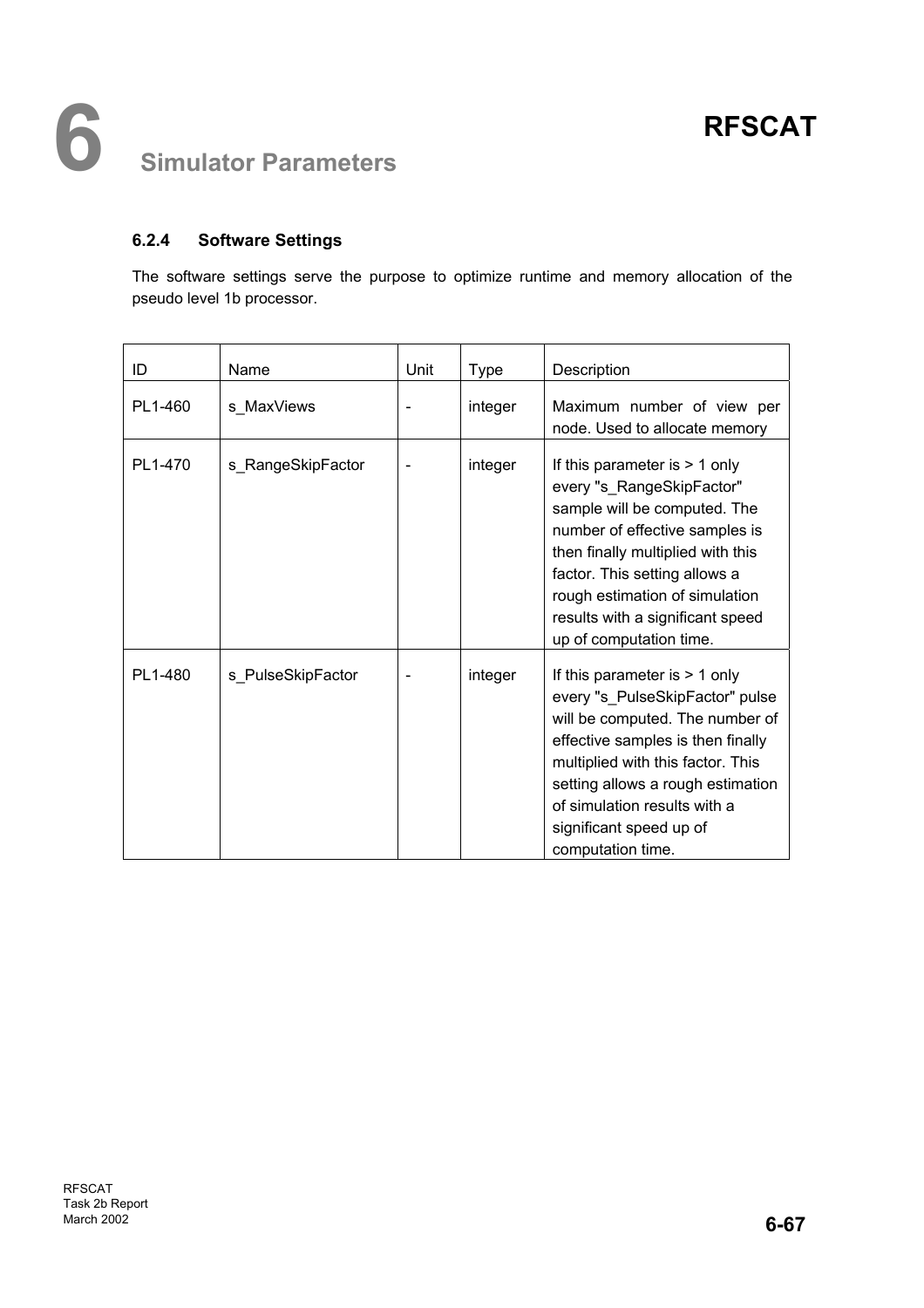#### **6.2.5 Constants**

| ID             | Name           | Symbol               | Unit                         | <b>Type</b> | Description                                                       |
|----------------|----------------|----------------------|------------------------------|-------------|-------------------------------------------------------------------|
| <b>CPL1-10</b> | A EARTH        | A <sup>Earth</sup>   | m                            | double      | Semi-major axis of earth ellipsoid<br>6378137                     |
| <b>CPL1-20</b> | <b>B EARTH</b> | $R$ <sup>Earth</sup> | m                            | double      | Semi minor axis of earth:                                         |
|                |                |                      |                              |             | $B^{Earth} = A^{Earth} \cdot \sqrt{1 - \left(e^{Earth}\right)^2}$ |
| CPL1-30        | E_EARTH        | $e^{Earth}$          | $\qquad \qquad \blacksquare$ | double      | Eccentricity of Earth: 0.08181919                                 |
| CPL1-30        | <b>F EARTH</b> | $f$ Earth            |                              | double      | Flattening of Earth:                                              |
|                |                |                      |                              |             | $f^{Earth} = 1 - \sqrt{1 - \left(e^{Earth}\right)^2}$             |
|                |                |                      |                              |             |                                                                   |
| <b>CPL1-40</b> | R EARTH        | $R^{\text{Earth}}$   | m                            | double      | Mean Earth Radius: 6378000                                        |
| CPL1-50        | C LIGHT        | C                    | m/s                          | double      | Vacuum Speed of Light:<br>2.99792458 108                          |
| <b>CPL1-60</b> | K_BOLTZ        | $k_{B}$              | J/K                          | double      | Boltzmann Constant: 1.380662<br>$10^{-23}$                        |
| <b>CPL1-70</b> | !DPI           | π                    | $\blacksquare$               | double      | $\pi$ = 3.1415927                                                 |

Table 6-4 Constants used by the Pseudo Level 1 Processor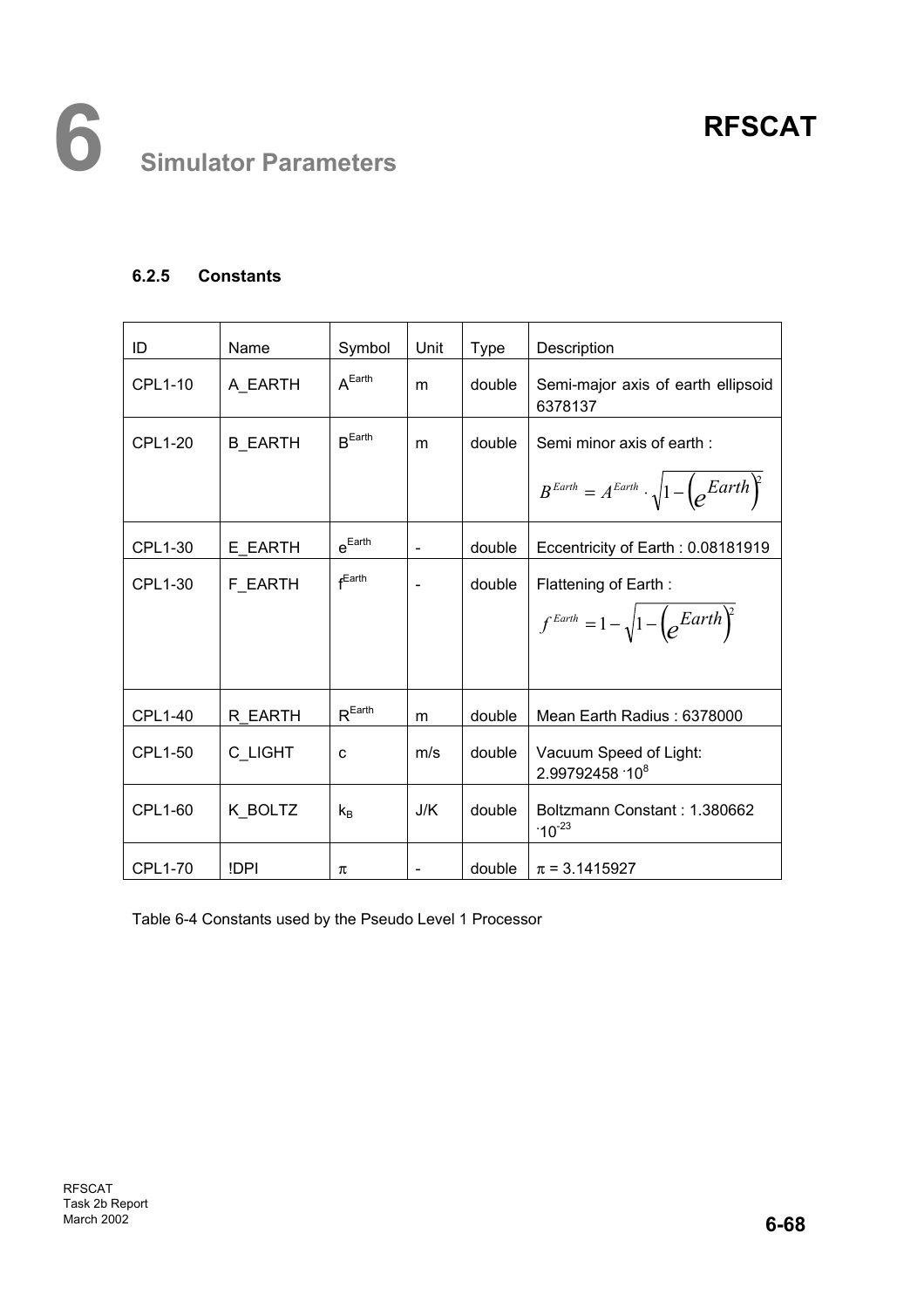**7 File Formats** 

### **7 File Formats**

#### **7.1 Pseudo-L1b File**

The Pseudo L1b File is in ASCII format, all field are separated by at least one space character, the field length may vary.

The File consists of three types of data "The General Data Block" at the beginning of the file, followed by the "Node Data Blocks". Each Node Data Block contains several "View Data Blocks".

#### **7.1.1 Detailed Description of the General Data Block**

Each line of the general data block ends with a "#" symbol followed by a description of the corresponding line, except for vectors Those are preceeded by one line comment starting with a "#", then the values are listed with five values per line.

| Line Number | <b>Type</b> | Description                                                                   |
|-------------|-------------|-------------------------------------------------------------------------------|
| 1           | int         | File version                                                                  |
| 2           | int         | Number of lines of the General Data Block                                     |
| 3           | int         | Number of lines of a Node Data Block excluding its<br><b>View Data Blocks</b> |
| 4           | int         | Number of Node Data Blocks in this file                                       |
| 6           | int         | Number of lines of a View Data Block                                          |
| 7           | int         | Number of View Data Blocks in this file                                       |
| 8           | long        | Time of creation of this file in seconds since 1. Jan. 1970                   |
| 9           | int         | Number of Noise Samples: = $B^{Noise} \cdot \tau^{rec} \cdot N^{Integration}$ |
| 10          | string      | Start date in format yyyymmdd                                                 |
| 11          | string      | Start time in format hhmmss                                                   |
| 12          | int         | Duration of simulated period in seconds                                       |
| $13-XXX$    |             | Parameters PL1-80 to PL1-480 (in that order).                                 |
| $XXX+1$     |             | "#End of General Data Block#" - line                                          |

Table 7-1 Pseudo Level 1b File: Definition of the General Data Block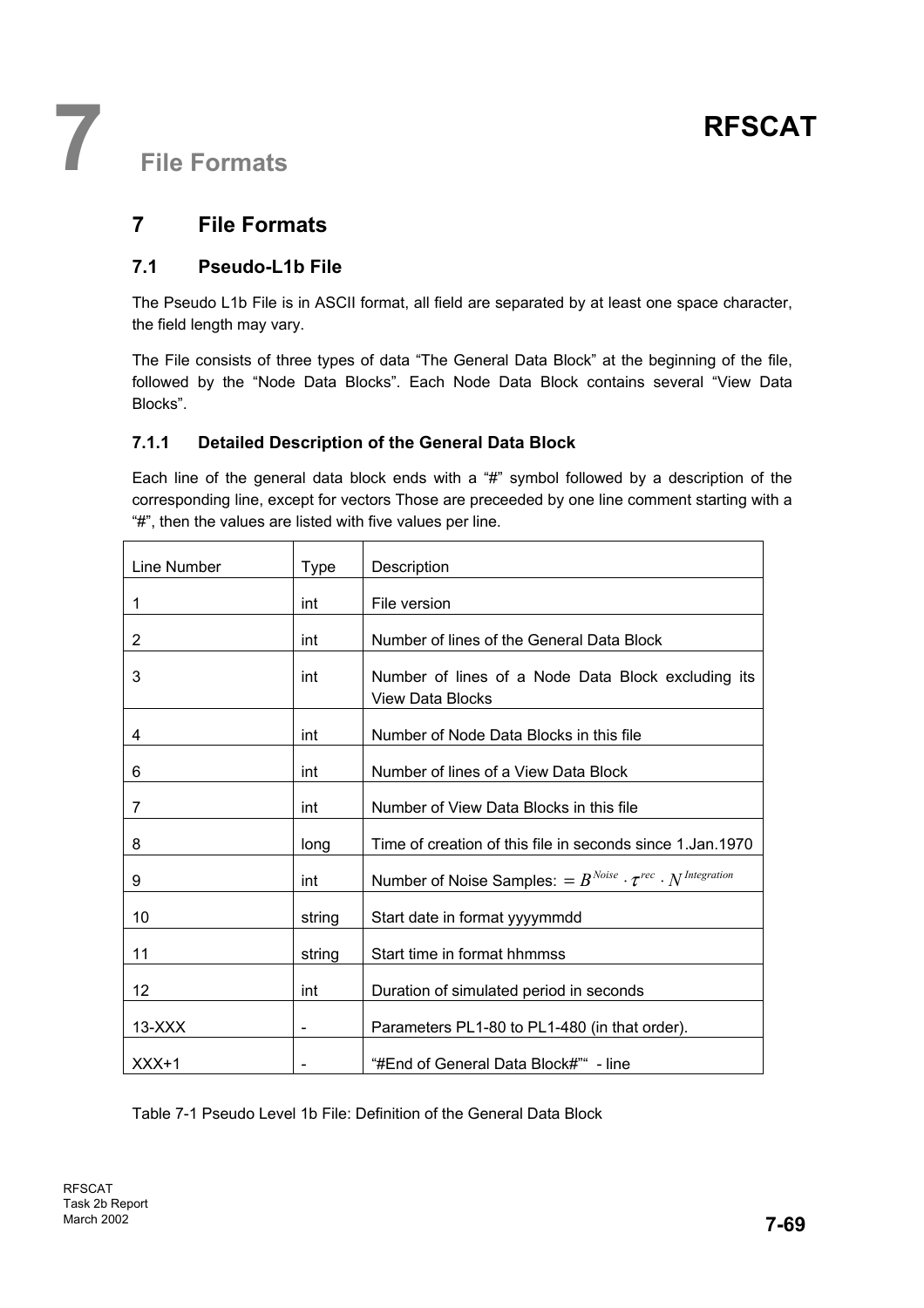#### **7.1.2 Detailed Description of the Node Data Blocks**

Each Node Data Block is preceded by one blank line, simplifying visual inspection of the file. This blank line is considered part of the Node Data Block:

The Node Data itself is written in one line with the fields separated by space characters. Each Node data block is followed directly by the corresponding View Data Blocks. In general case the Number of View Data Block of a Node Data Block might be 0.

| Number within<br>Field<br>Node Data Block Line | Type   | Description                                                                                                                                                                      |
|------------------------------------------------|--------|----------------------------------------------------------------------------------------------------------------------------------------------------------------------------------|
|                                                | int    | Row number of this node. The row counts the nodes in<br>across track direction starting with row index 0.                                                                        |
| 2                                              | int    | Column number of this node. The column counts the nodes<br>in across-track direction starting with number 0 for the left<br>most (looking in flight direction) node in each row. |
| 3                                              | double | Geodetical latitude of this node in degrees [-90.0 to 90.0]                                                                                                                      |
| 4                                              | double | Longitude of this node in degrees [-180.0 to 180.0]                                                                                                                              |
| 5,6,7                                          | double | x, y, z - component of along track unit vector of center node                                                                                                                    |
| 8,9,10                                         | double | x,y,z-component of across track unit vector of center node                                                                                                                       |
| 11                                             | int    | Number of Views of this Node                                                                                                                                                     |

Table 7-2 Pseudo Level 1b File: Definition of the Node Data Block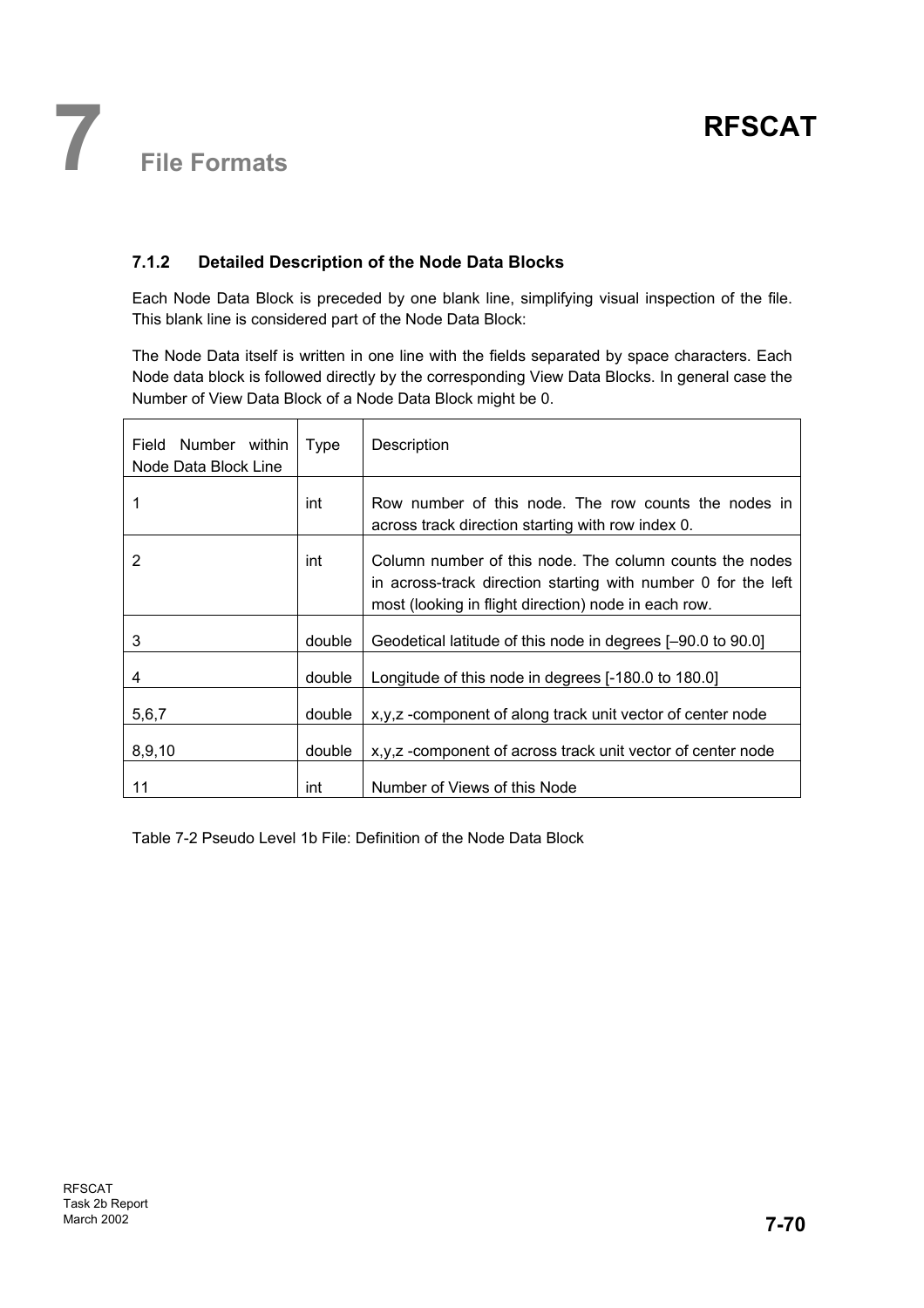#### **7.1.3 Detailed Description of View Data Blocks**

Each View Data Block is written into one line with the fields separated by space characters.

| Field Number within<br>View Data Block Line | Type   | Description                                                                                                                                                                                                                     |
|---------------------------------------------|--------|---------------------------------------------------------------------------------------------------------------------------------------------------------------------------------------------------------------------------------|
| 1                                           | int    | View counter, starting with 0 for each node.                                                                                                                                                                                    |
| 2                                           | double | Time of pulse of sample nearest to center of<br>node [sec]                                                                                                                                                                      |
| 3                                           | char   | ascending/descending flag<br>a: ascending<br>d: descending                                                                                                                                                                      |
| 4                                           | double | Azimuth angle of antenna beam wrt geographic<br>north in degrees [-180,180]. Positive look angles<br>correspond to a transmit pulse traveling<br>eastwards. The angle is compute using the<br>sample nearest to center of node. |
| 5                                           | double | Incidence angle in degrees. The incidence angle<br>is computed using the sample nearest to center<br>of node.                                                                                                                   |
| 6                                           | double | Number of effective Samples N <sup>eff</sup>                                                                                                                                                                                    |
| 7                                           | double | Average SNR'. Averaging is performed using<br>the spatial filter.                                                                                                                                                               |
| 8                                           | string | Polarisation "VV" or "VH" or "HH"                                                                                                                                                                                               |

Table 7-3 Pseudo Level 1b File: Definition of the View Data Block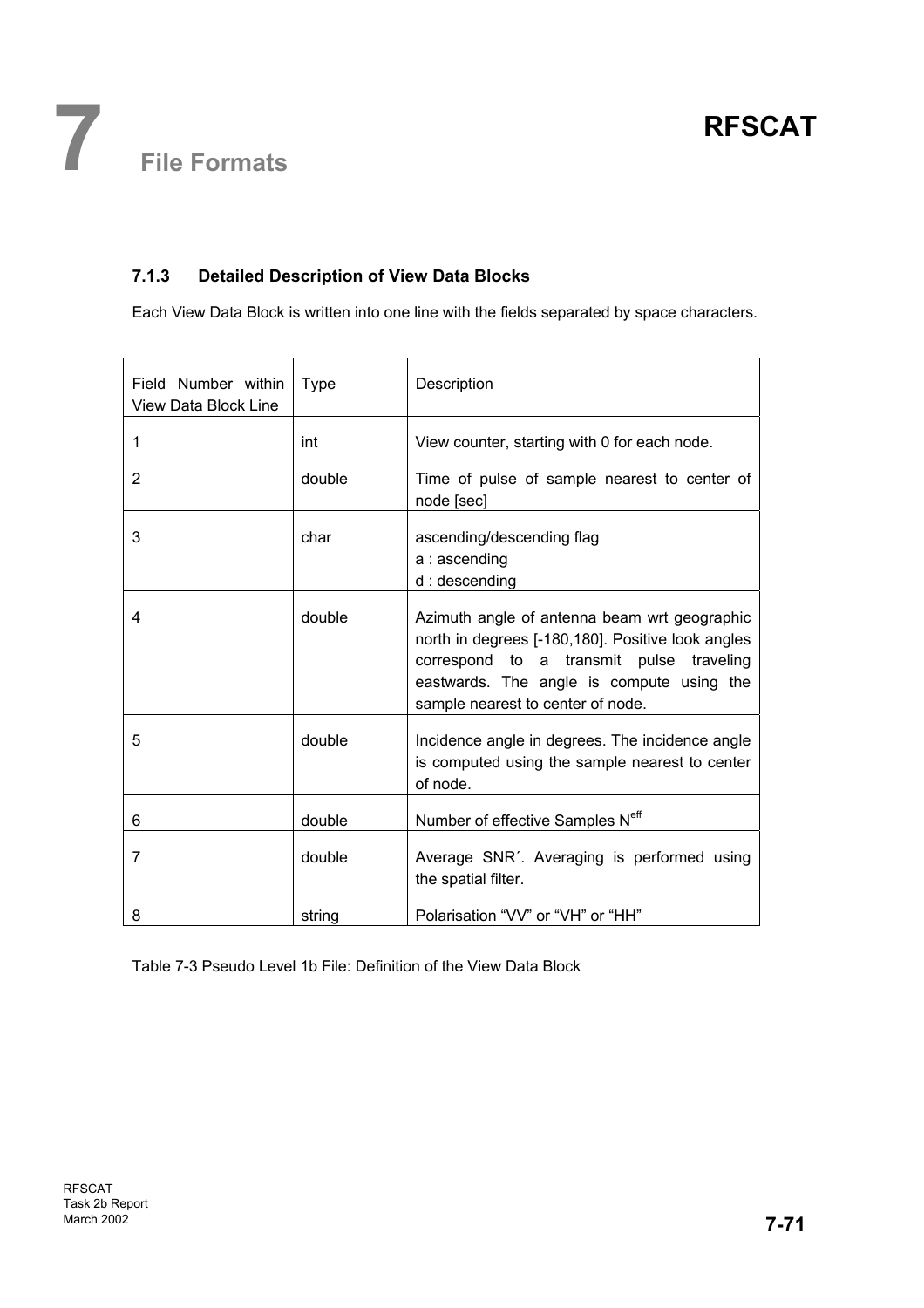#### **7.2 Retrieved Windfield in All Data Format**

This file is in ASCII format. It contains

- -4 text lines describing the layout of the file
- -2 integers giving the number of windvectors and the number of windvector cells in this file.

Then for each windvector cell:

-2 reals, 1 integer, 1 real, 2 integers

giving:

- -the two components of the input windvector of the simulation
- -the WVC number
- -the across track position of the wind vector cell
- -the number of wind-solutions
- -a wind quality code, specifying if the wind retrieval was
- successful or not, and if not, what was the problem.

Then for each found solution:

(the solutions are sorted on MLE, in such a way, that the

first rank comes first, etc.) 1 integer, 3 reals and 3 dummy zeros integers

- -the first integer contains a count of the solutions
- -then 2 reals giving the found windspeed and found wind-direction
- for this solution the 3rd real gives the MLE
- for this solution. the 3 dummy zeros are for future extensions and are not used here.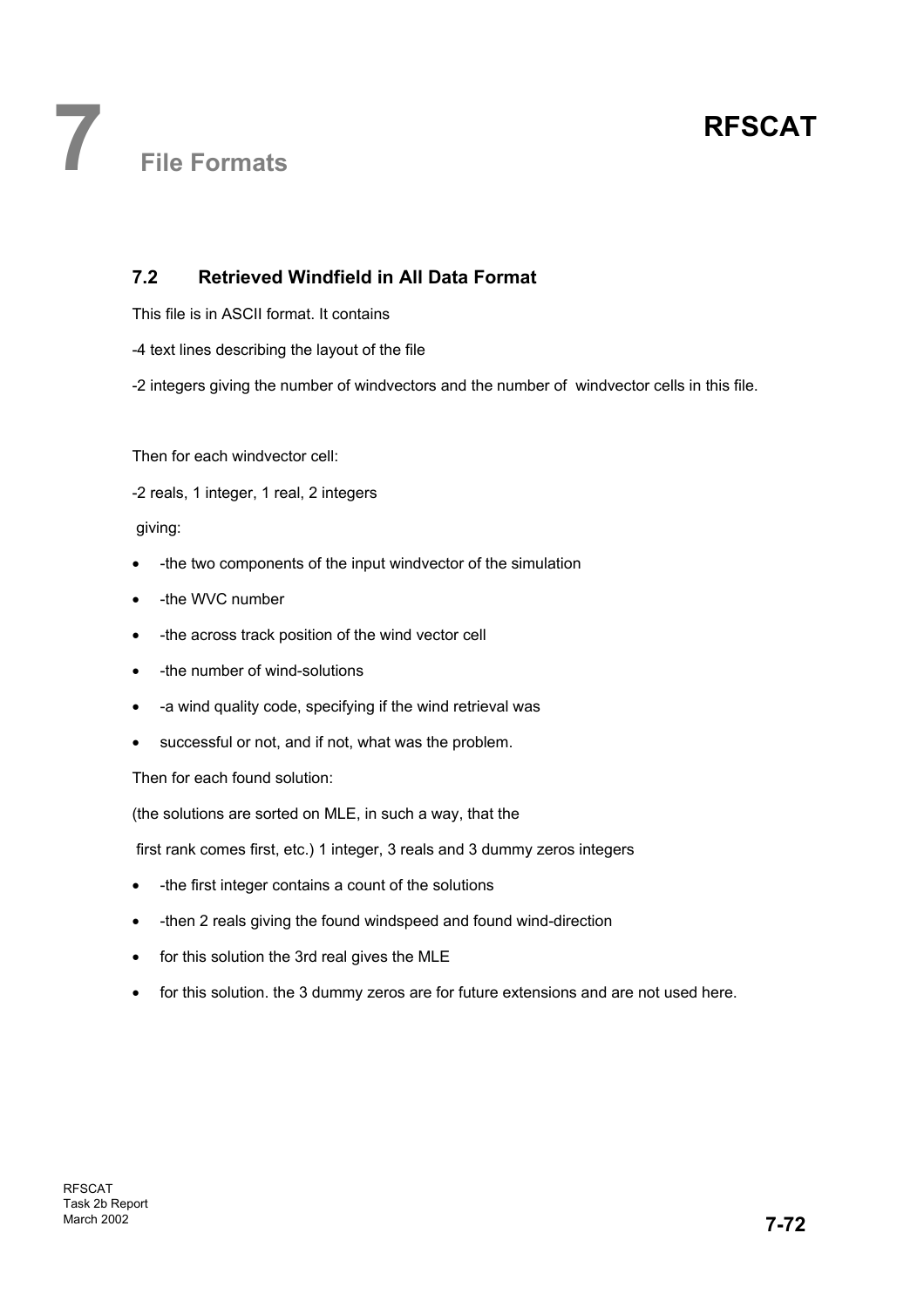**7 File Formats** 

#### **7.3 Retrieved Wind Field in Binned Format**

This is an ASCII file containing:

-4 text lines describing the layout of the file

-1 integer describing the number of bin arrays that are written to this file. Usually that will be 8. Wind-direction, Windspeed, Wind u-component and wind v-component, each for closest and first rank.

 A bin array is a 2D array. One dimension is defined by the input windvector, the other dimension is defined by the output wind-vector. Each array element contains a count describing how often this output-wind-vector was found for this input-wind-vector.

Then for each array:

-3 integers, dimension of the arrays, start-value and step-value of the bins

-dim^2 integers being the contents of the array

#### **7.4 GMF Look Up Table File**

This is a binary file containing 4 byte reals in a 3 dimensional array.

The first index runs over the windspeed, starting at 0.2 m/s for the first element and stepping with 0.2 m/s per step. The size of this dimension is 250 steps, so the largest value in the table is 50.0 m/s.

The second index runs over the relative azimuth (wind-direction), starting at 0 degrees and stepping with 2.5 degrees per step. The size of this dimension is 73 steps, so the largest value in the table is 180 degrees. Using the geometry of the problem also the range 180-360 degrees is described by the same table.

The third index runs over the incidence angle theta, starting at 16.0 degrees and stepping with 1.0 degree per step. The size of this dimension is 51 steps, so the largest value is 66 degrees.

If the simulation would require it, these settings may be adapted.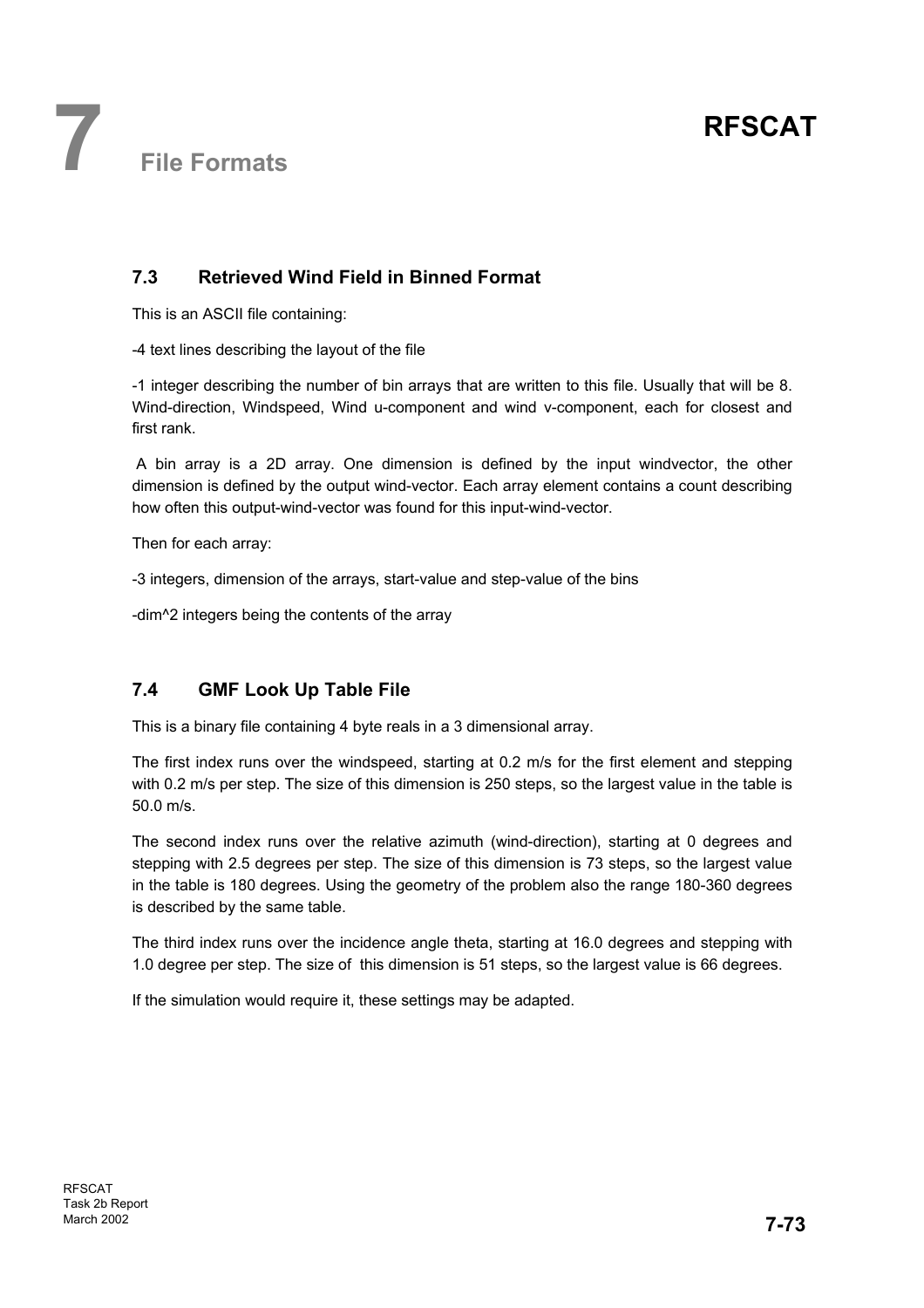**7 File Formats** 

#### **7.5 Windfield Map**

This is an ASCII file containing:

- -1 integer describing the number of wind vectors
- -1 text line giving the start date and time of the windfield in the format yyyymmdd:hh:mm:ss

Then for each wind-vector 1 line containing:

- -2 reals, giving the u,v component of the wind-vector
- -2 reals, giving the lat, lon position of this wind

-1 integer, giving the time offset in seconds compared to the start date and time in the fileheader, for which this wind-vector is valid

Note: Not all fields need to be used, for example for an artificial constant rotational windfield the time tag is of no importance.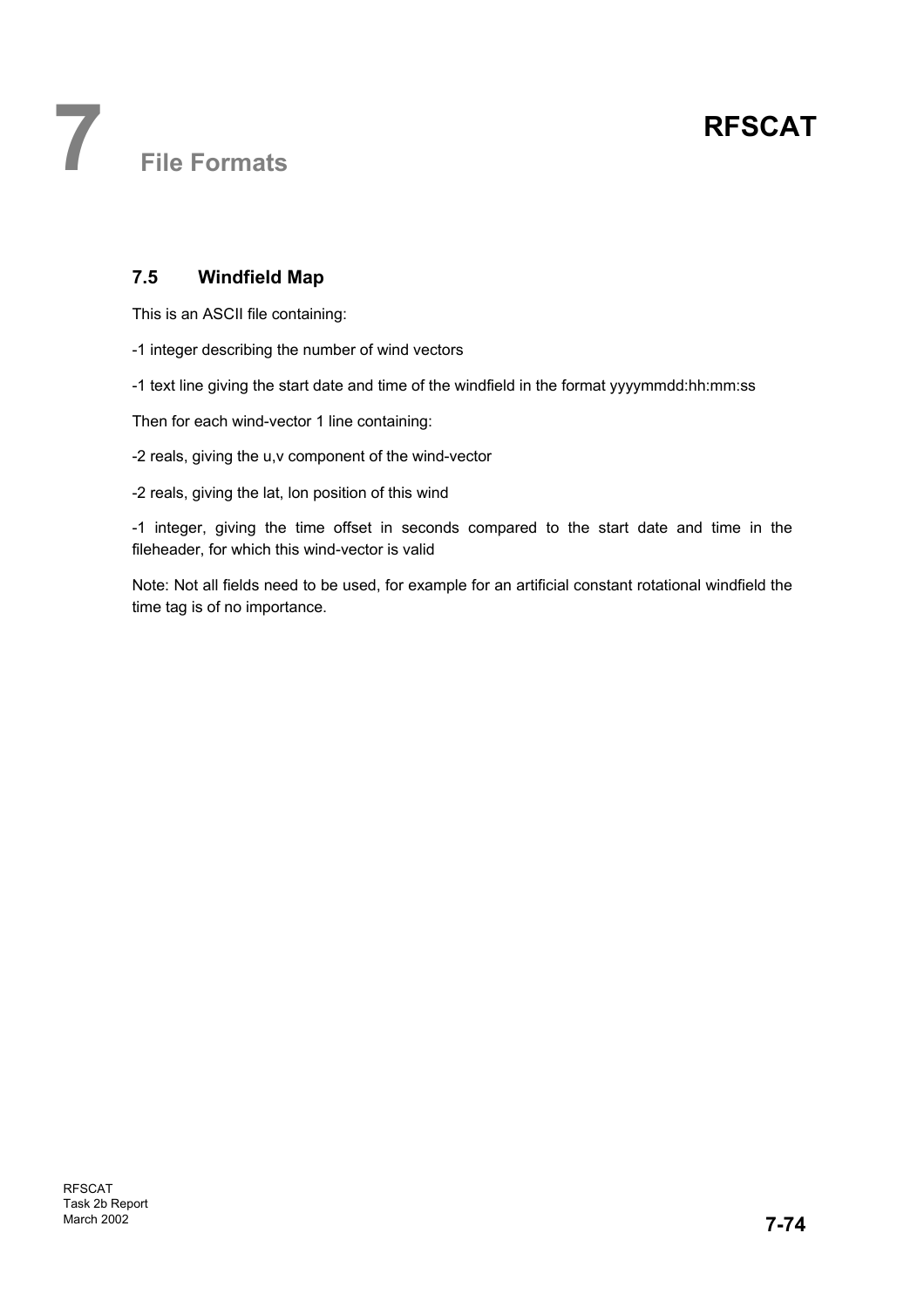### **8 Acronymns**

| <b>ADEOS</b>     | <b>Advanced Earth Observation Satellite</b>                                                    |
|------------------|------------------------------------------------------------------------------------------------|
| <b>ASCAT</b>     | Advanced ESA C-band scatterometer                                                              |
| C-band           | Radar wavelength at about 5 cm                                                                 |
| <b>ECMWF</b>     | European Centre for Medium-range Weather Forecasts                                             |
| <b>ERS</b>       | European Remote-sensing Satellite                                                              |
| <b>ESA</b>       | European Space Agency                                                                          |
| <b>FoM</b>       | <b>Figure of Merit</b>                                                                         |
| <b>GMF</b>       | <b>Geophysical Model Function</b>                                                              |
| GOS              | <b>Global Observing System</b>                                                                 |
| GOOS             | Global Ocean Observing System                                                                  |
| <b>GUI</b>       | <b>Graphical User Interface</b>                                                                |
| <b>GPP</b>       | <b>Ground Processing Prototype</b>                                                             |
| <b>HPA</b>       | <b>High Power Amplifier</b>                                                                    |
| <b>HR</b>        | <b>High Resolution</b>                                                                         |
| <b>IDL</b>       | Interactive Development Language                                                               |
| <b>IFARS</b>     | Institut für angewandte Fernerkundung                                                          |
| <b>KNMI</b>      | Koninklijk Nederlands Meteorologisch Instituut<br>(Royal Netherlands Meteorological Institute) |
| Ku-band          | Radar wavelength at about 2 cm                                                                 |
| L <sub>1</sub> b | Level 1 b product (geo-located, calibrated data in physical units)                             |
| <b>LNA</b>       | Low Noise Amplifier                                                                            |
| <b>LOS</b>       | Line Of Sight                                                                                  |
| <b>METOP</b>     | Future European meteorological polar orbiting satellite                                        |
| <b>NSCAT</b>     | NASA fan-beam Ku-band scatterometer on ADEOS-I                                                 |
| <b>NWP</b>       | <b>Numerical Weather Prediction</b>                                                            |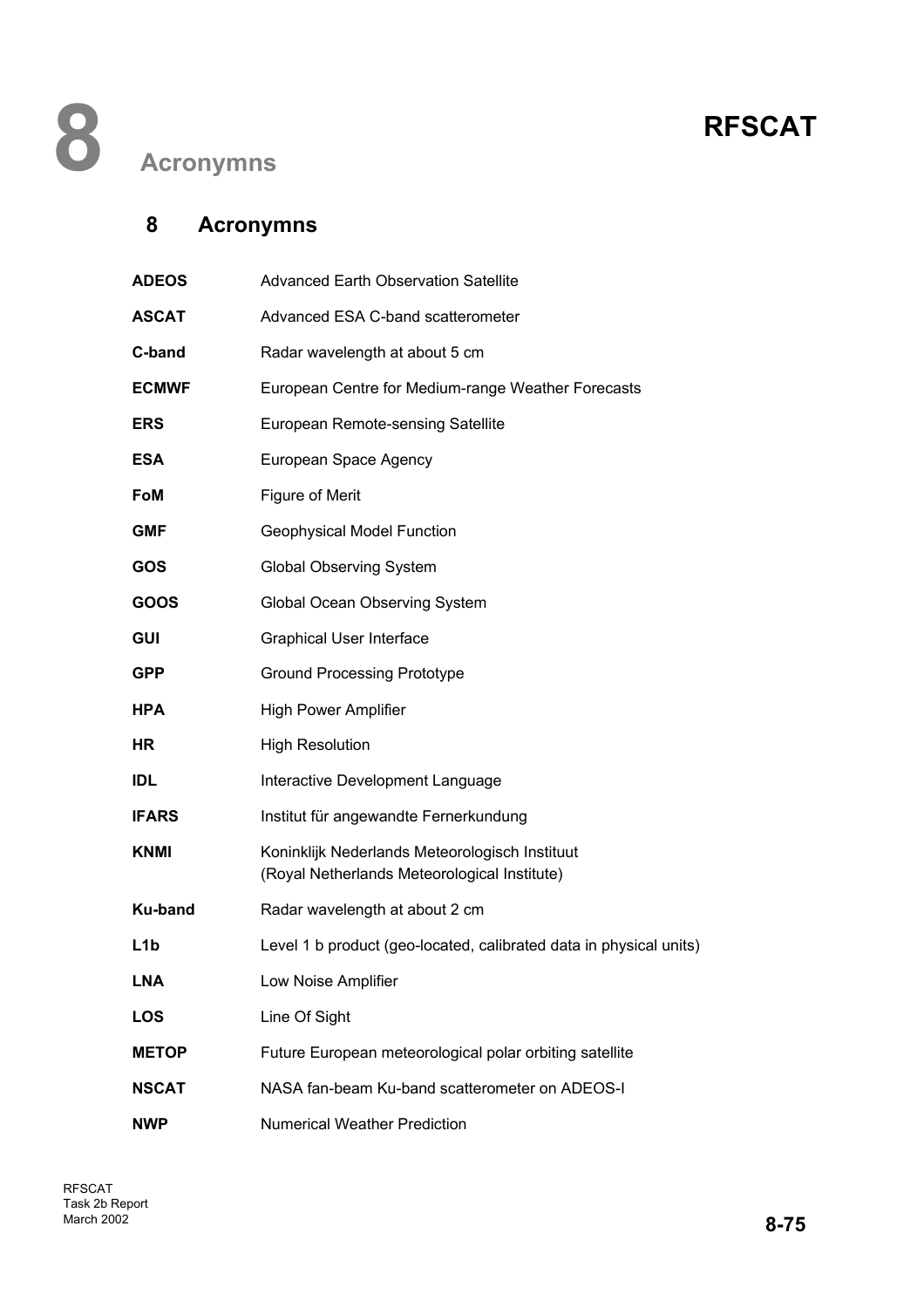| QC              | <b>Quality Control</b>                                    |
|-----------------|-----------------------------------------------------------|
| <b>QuikSCAT</b> | NASA dedicated SeaWinds scatterometer mission             |
| <b>RF</b>       | Radio Frequency                                           |
| <b>RFSCAT</b>   | Rotating Fan Beam Scatterometer                           |
| <b>RMS</b>      | Root Mean Square                                          |
| <b>SCAT</b>     | ESA C-band scatterometer on ERS                           |
| <b>SeaWinds</b> | NASA conical pencil-beam Ku-band scatterometer            |
| <b>SNR</b>      | Signal to Noise Ratio                                     |
| <b>SOW</b>      | <b>Statement of Work</b>                                  |
| S/W             | Software                                                  |
| <b>WVC</b>      | Wind Vector Cell, used as a synonym to node in this study |
| <b>WMO</b>      | World Meteorological Organisation                         |
| 4D-var          | Four dimensional variational assimilation                 |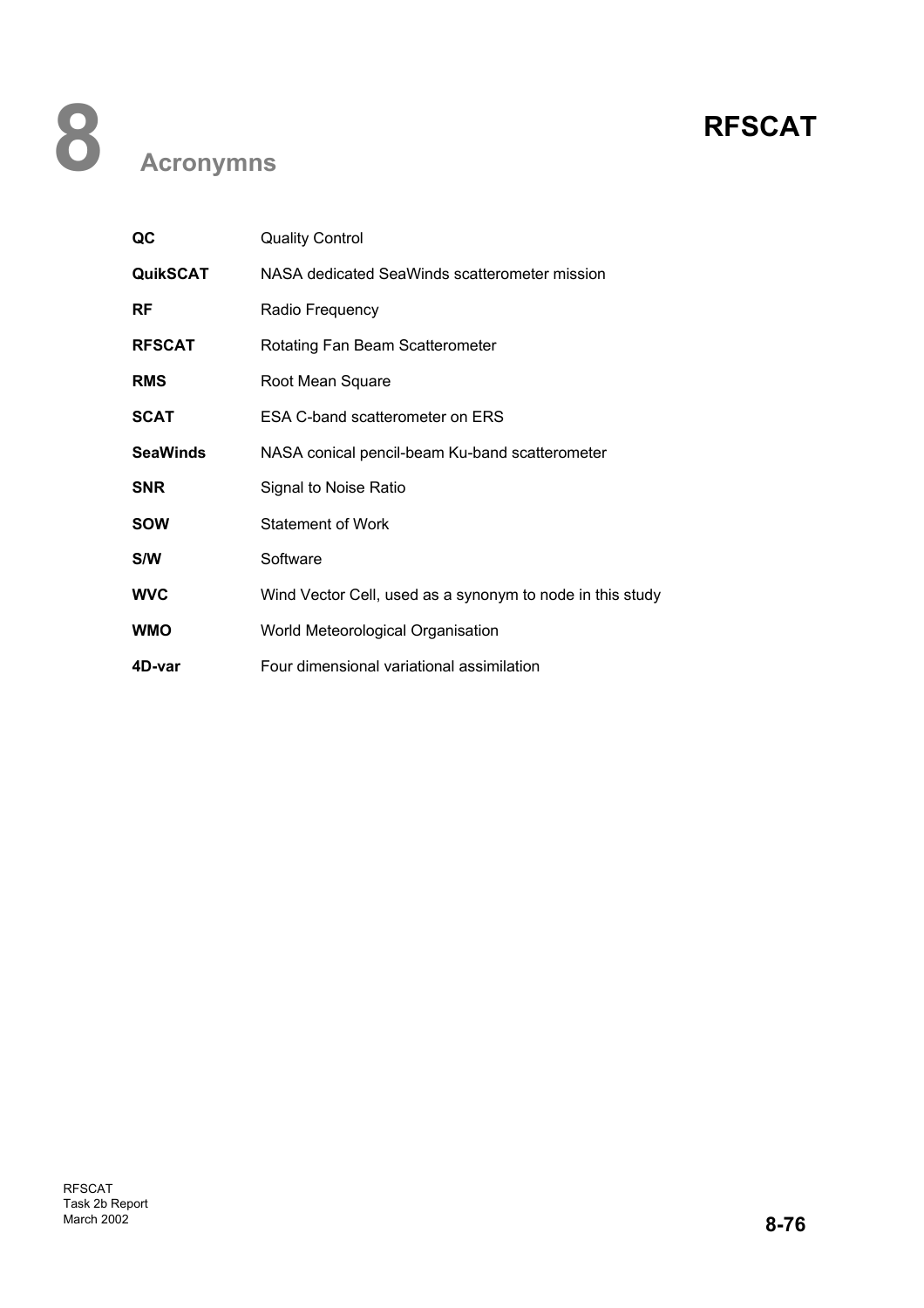#### **9.1 List of Routines**

- CLOSE\_PS
- COMPUTEANTENNAVECTOR
- COMPUTEDEPENDENTPARAMETERS
- COMPUTEDOPPLERBW
- COMPUTEFSNR
- COMPUTELOOKANGLE
- COMPUTENODEPOS
- COMPUTENODESPHERE
- COMPUTENODEVECTORS
- COMPUTEPULSEGEO
- COMPUTERANGEVECTOR
- COMPUTESAMPLEPOS
- COMPUTESATPOS
- COMPUTESNR
- COMPUTETIMEVECTOR4NODES
- COMPUTETIMEVECTOR4PULSE
- COMPUTEVELOCITIES
- DEFINECOMMONINPUT
- DEFINENODEVIEWCOMMONBLOCKS
- FINALISEVIEW
- GENERATEPL1DOC
- GETCOLOR
- INITANTENNAGAIN
- INITCOLORINDEX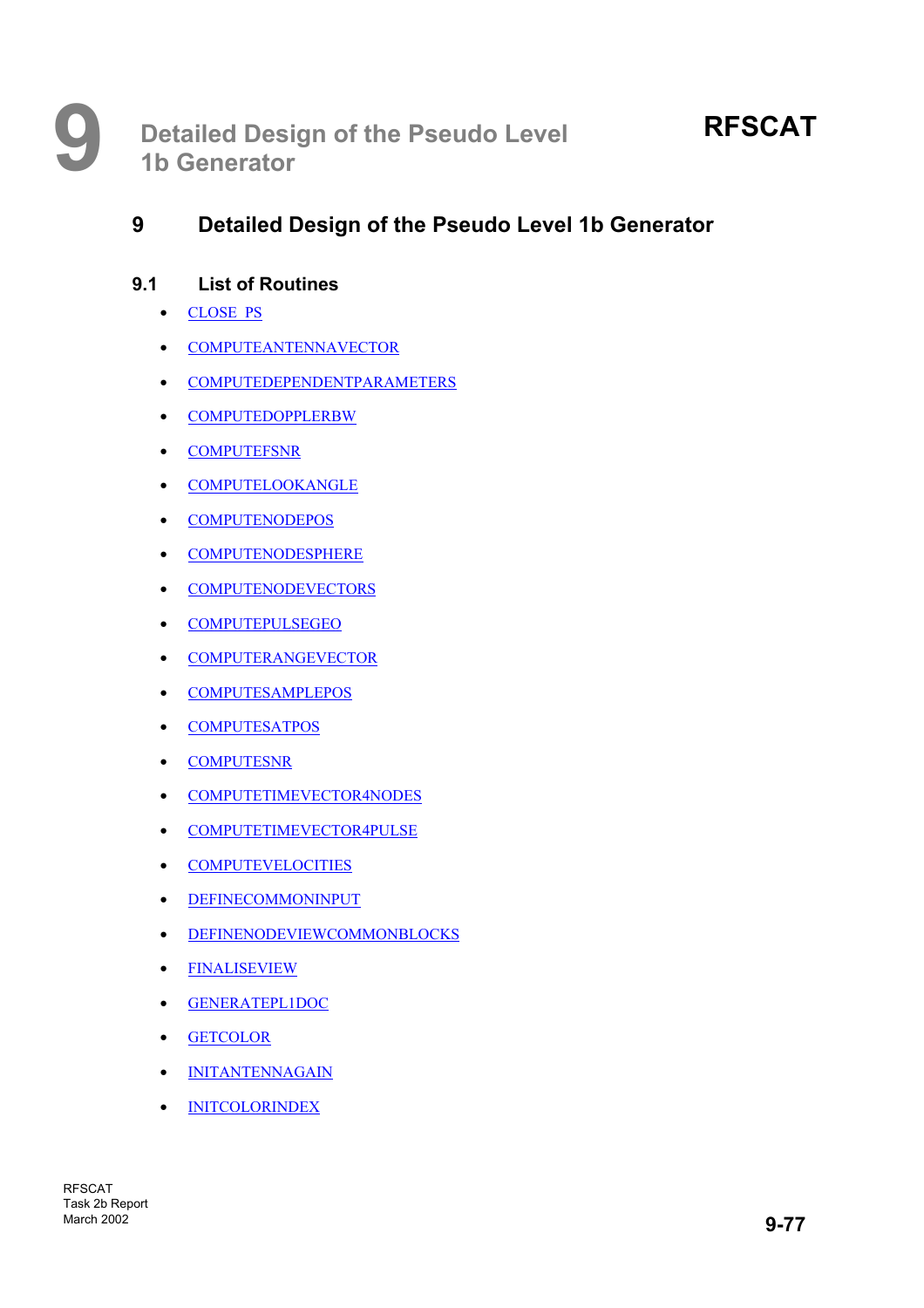# **RFSCAT**

- INITCONSTANTS
- INITDISPLAY
- INITINSTRUMENTPARS
- INITORBITPARS
- INITPARAMETERS
- INITPL1
- INITPROCESSINGPARS
- INITSIMULATIONPARS
- INITVIEWCALC
- NODE
- OPEN PS
- PL1MAIN
- PROPAGATEORBIT
- PULSELOOP
- STARS\_ADDMODJULDAT
- STARS\_ANOMALISTICPERIOD
- STARS CARTESIAN KEPLER
- **STARS EQ MATRIX**
- STARS\_FILLVIEWS
- STARS\_FREESAMPLEMEM
- STARS\_GEODETIC\_GEOCENTRIC
- STARS\_GMST
- STARS\_INCIDENCEINCLINATION
- STARS\_INITFILLVIEWS
- STARS\_INTERSECTIONPLANE\_ELLIPSOID
- **STARS IN MATRIX**
- STARS\_KEPLERJ2ORBIT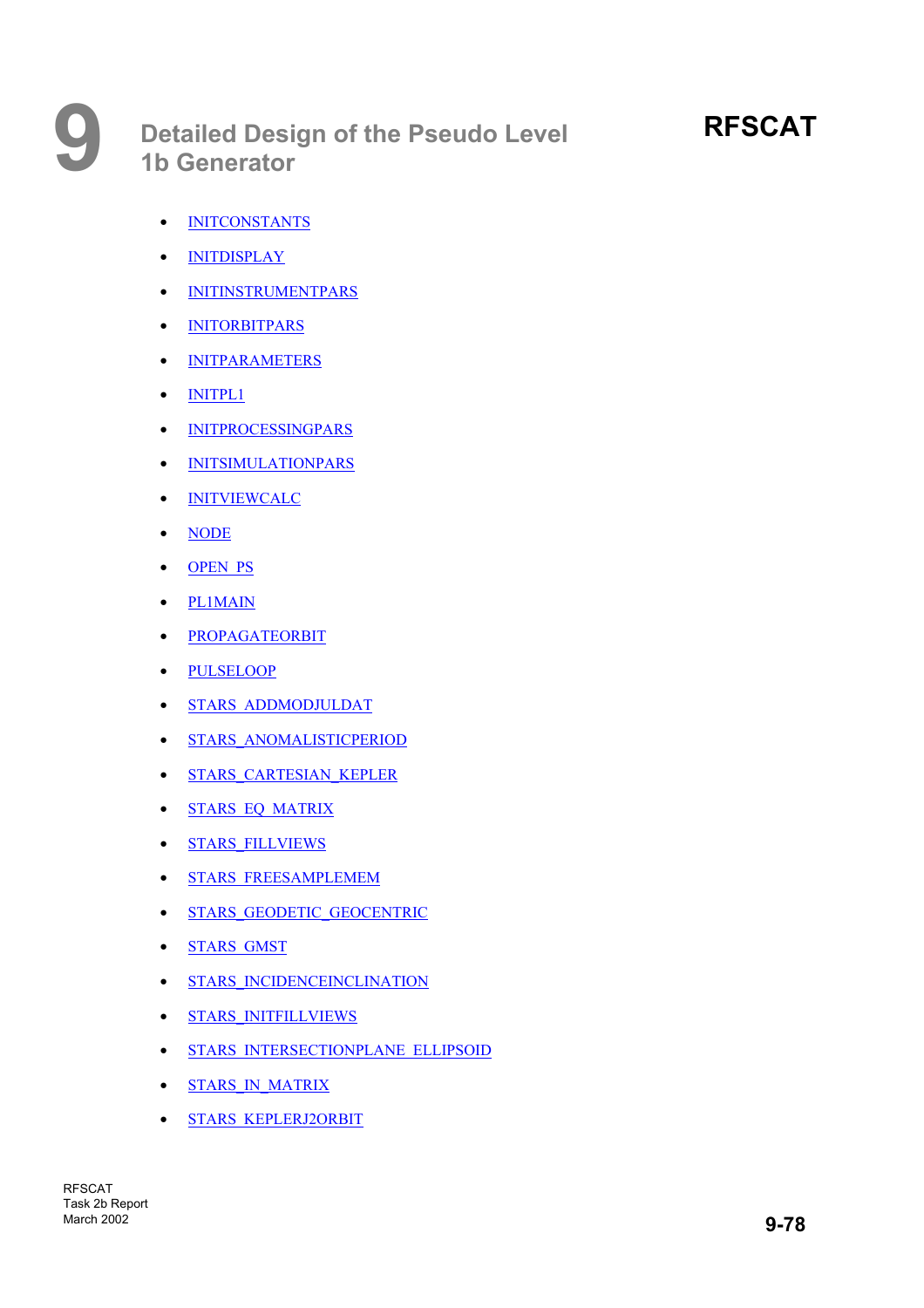# **RFSCAT**

- STARS\_LOCALNORMAL
- STARS\_LOOPRANGEPOINT
- STARS MODJULDAT CALDAT
- STARS RANGEPOINT
- STARS\_RANGEPOINTIG
- STARS\_SAMPLE2NODE
- STARS SUNSYNCINCLINATION
- TEST\_COMPUTEPULSEGEO
- **TEST COMPUTERANGEVECTOR**
- TEST\_COMPUTESNR
- TEST\_PLOTLN
- TEST PLOTNODEMAP
- TEST\_PLOTNODES
- TEST\_PLOTSEARTH
- TEST\_PLOTSELLIPSE
- TEST\_PULSELOOPSAMPLES
- TEST\_RANGEIG
- TEST\_SAMPLE2NODES
- TEST\_SETUPEARTHBOX
- UPDATEVIEW
- WAITKBRD
- WRITEPL1
- WRITEPL1HEADER
- WRITEPL1VECTOR
- WRITEVIEW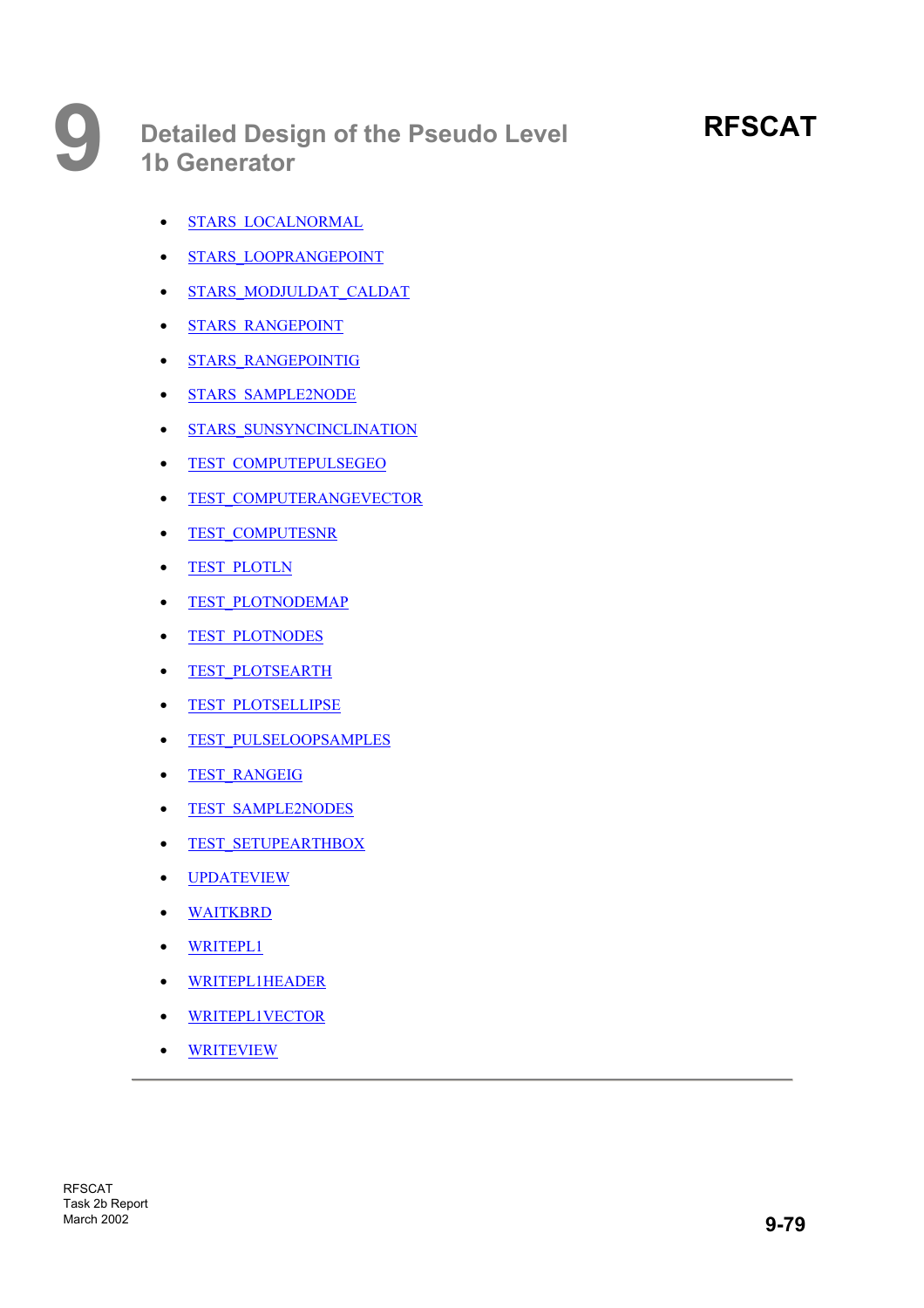#### **9.2 Routine Descriptions**

#### **9.2.1 CLOSE\_PS**

[Next Routine] [List of Routines]

NAME:

close\_ps

PURPOSE:

Set the device from postscript back to monitor and load corresponding color table

INPUT:

common block display

OUTPUT:

Modified display environment

**(See plotps.pro)**

#### **9.2.2 COMPUTEANTENNAVECTOR**

[Previous Routine] [Next Routine] [List of Routines]

NAME:

ComputeAntennaVector

PURPOSE:

Compute the vector in direction of the antenna and the pulse for a given time and satellite position/velocity

```
INPUT:
```
common block InstrumentPars t time where the quantities shall be computed rSat E : position of the satellite rG\_E : nadir vnSat : unit vector in direction of satellite velocity vnG E : unit vector in direction of ground track vel.

OUTPUT:

rAnt E : unit vector in antenna direction rBeam\_E : unit vector in Beam direction projected into the plane of antenna rotation

all input/output is in earth fixed coordinates

#### **(See pulsepos.pro)**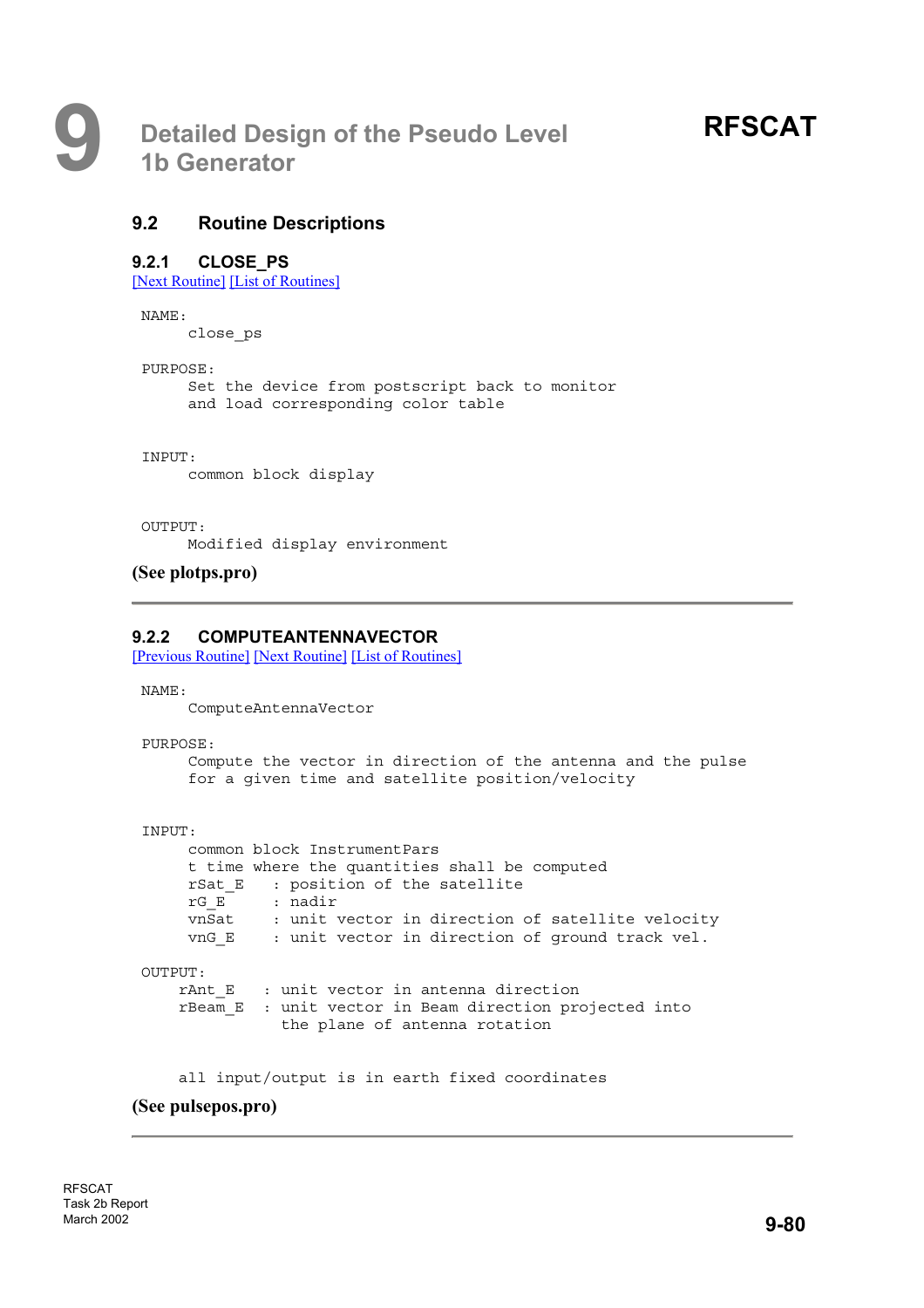#### **9.2.3 COMPUTEDEPENDENTPARAMETERS**

[Previous Routine] [Next Routine] [List of Routines]

NAME:

ComputeDependentParameters

PURPOSE:

Compute the parameters, which depend on the input settings

INPUT:

common block constants, OrbitPars, InstrumentPars, SimulationPars

OUTPUT:

#### **(See pl1simpars.pro)**

#### **9.2.4 COMPUTEDOPPLERBW**

[Previous Routine] [Next Routine] [List of Routines]

NAME:

ComputeDopplerBW

PURPOSE: Compute the local Doppler Bandwidth

```
INPUT:
    rSample_E : where the samples on earth are located [m]
    rSat E : position of satellite [m]
    vSat_E : vector of satellite velocity [m]
```
OUTPUT

Doppler bandwidth [Hz]

all input is in earth fixed coordinates

#### **(See samplepos.pro)**

#### **9.2.5 COMPUTEFSNR**

[Previous Routine] [Next Routine] [List of Routines]

NAME:

ComputefSNR

PURPOSE:

```
Compute the quantities in the SNR-prime formula, which depend
only on the settings
```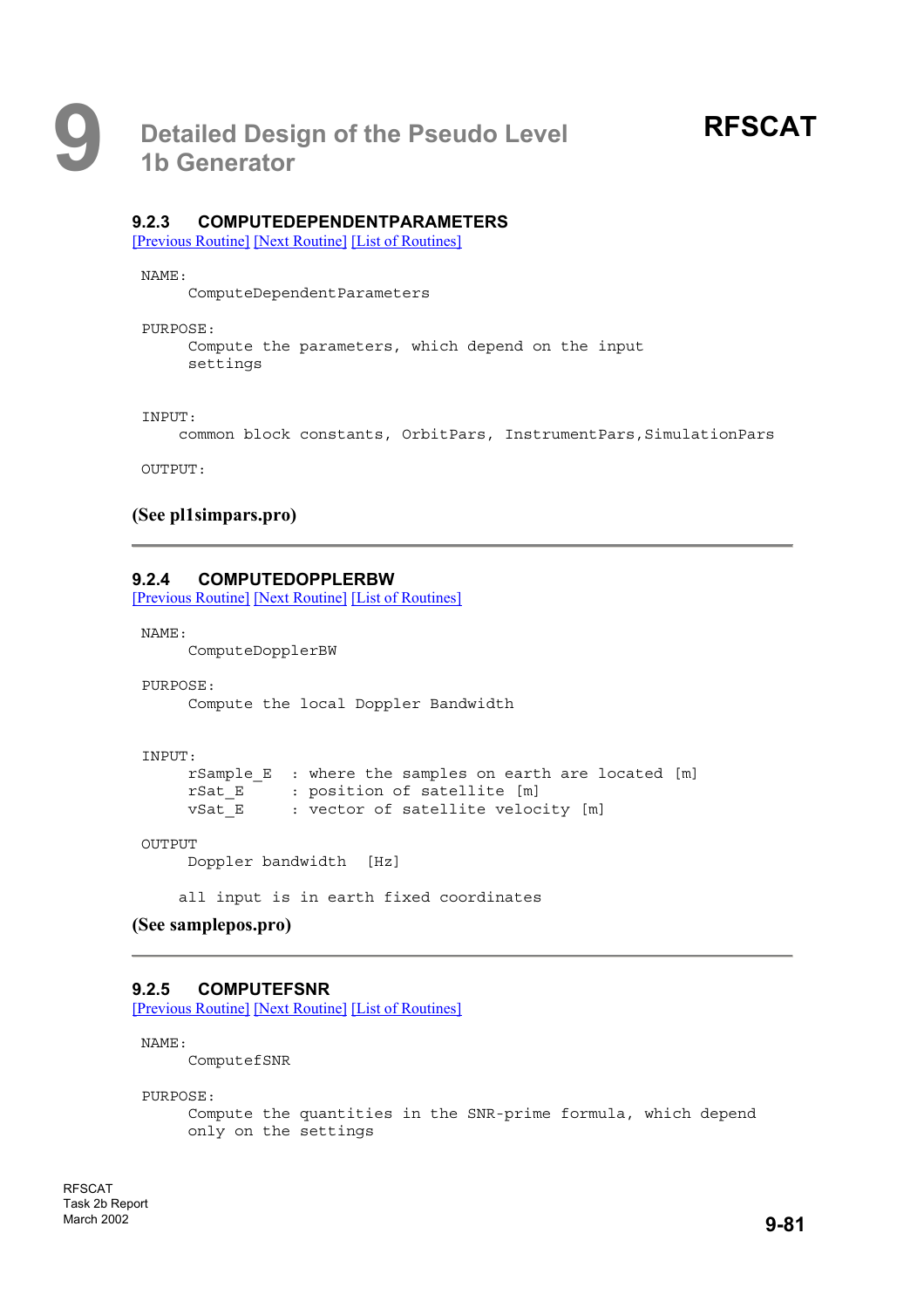# **9 Detailed Design of the Pseudo Level 1b Generator**

INPUT:

```
common block constants
      common block InstrumentPars
     common block ProcessingPars
OUTPUT
      fSNR , fAtm factors such that
      SNR-prime = fSNR* G^2/( Beff sin(incidence) *range^3 *
10^(fAtm/(cos(incidence))) )
```
#### **(See snrcalc.pro)**

#### **9.2.6 COMPUTELOOKANGLE**

[Previous Routine] [Next Routine] [List of Routines]

NAME:

ComputeLookAngle

PURPOSE: Compute the look angle to view

INPUT:

```
XS,YS,ZS components of the sample position on earth surface
    Beam X, Y, Z components of the vector from sample to satellite
rSat-rSample
```
OUTPUT

look angle

#### **(See viewcalc.pro)**

#### **9.2.7 COMPUTENODEPOS**

[Previous Routine] [Next Routine] [List of Routines]

NAME:

ComputeNodePos

PURPOSE:

Compute the Positions of Nodes

INPUT: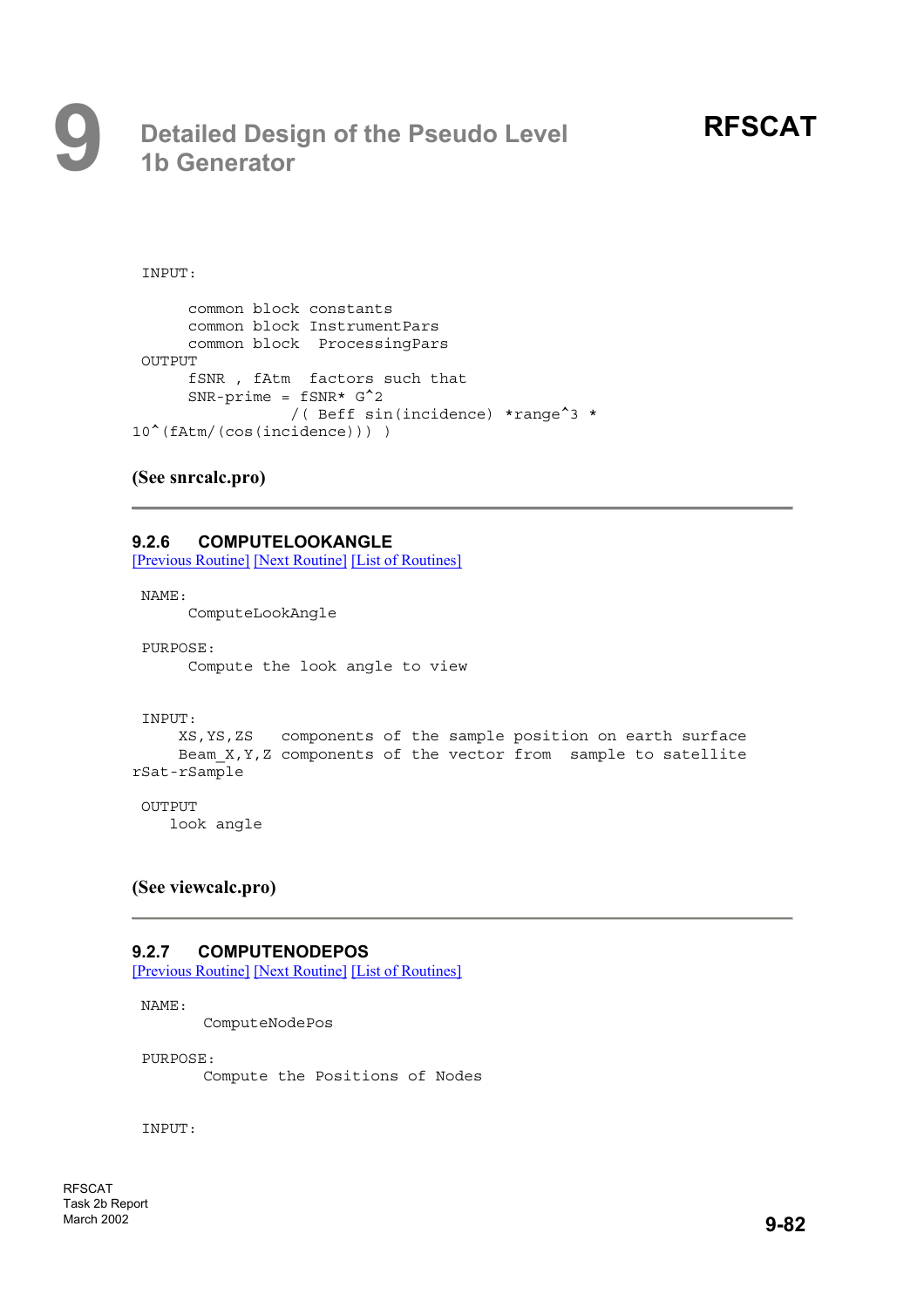# **9 Detailed Design of the Pseudo Level 1b Generator**

```
None,indirectly the settings are passed through the common
blocks
       to the called subroutines
OUTPUT:
      r nodes vectors to the position of the nodes
               (dim = 3 x N_Along_Track x N_Across_Track )
     nodes Two dimensional array of nodes structures. First index
is along
              track (row) second index across track (column)
      dtNodes Time increment use for of center node position
```
#### **(See nodepos.pro)**

#### **9.2.8 COMPUTENODESPHERE**

[Previous Routine] [Next Routine] [List of Routines]

NAME:

ComputeNodeSphere

#### PURPOSE:

Transform the vectors to nodes into spherical coordinates

#### INPUT:

r nodes Vectors to the nodes as compute by ComputeNodeVectors

#### OUTPUT:

| nodes.lon  | Longitude | [rad]                       |
|------------|-----------|-----------------------------|
| nodes.latc |           | qeocentrical Latidude [rad] |
| node.r     |           | length of node vector [m]   |
| node.latd  |           | qeodetical Latitude [rad]   |

#### **(See nodepos.pro)**

#### **9.2.9 COMPUTENODEVECTORS**

[Previous Routine] [Next Routine] [List of Routines]

NAME:

ComputeNodeVectors

PURPOSE:

Compute the vectors to the nodes in earth fixed co-ordinates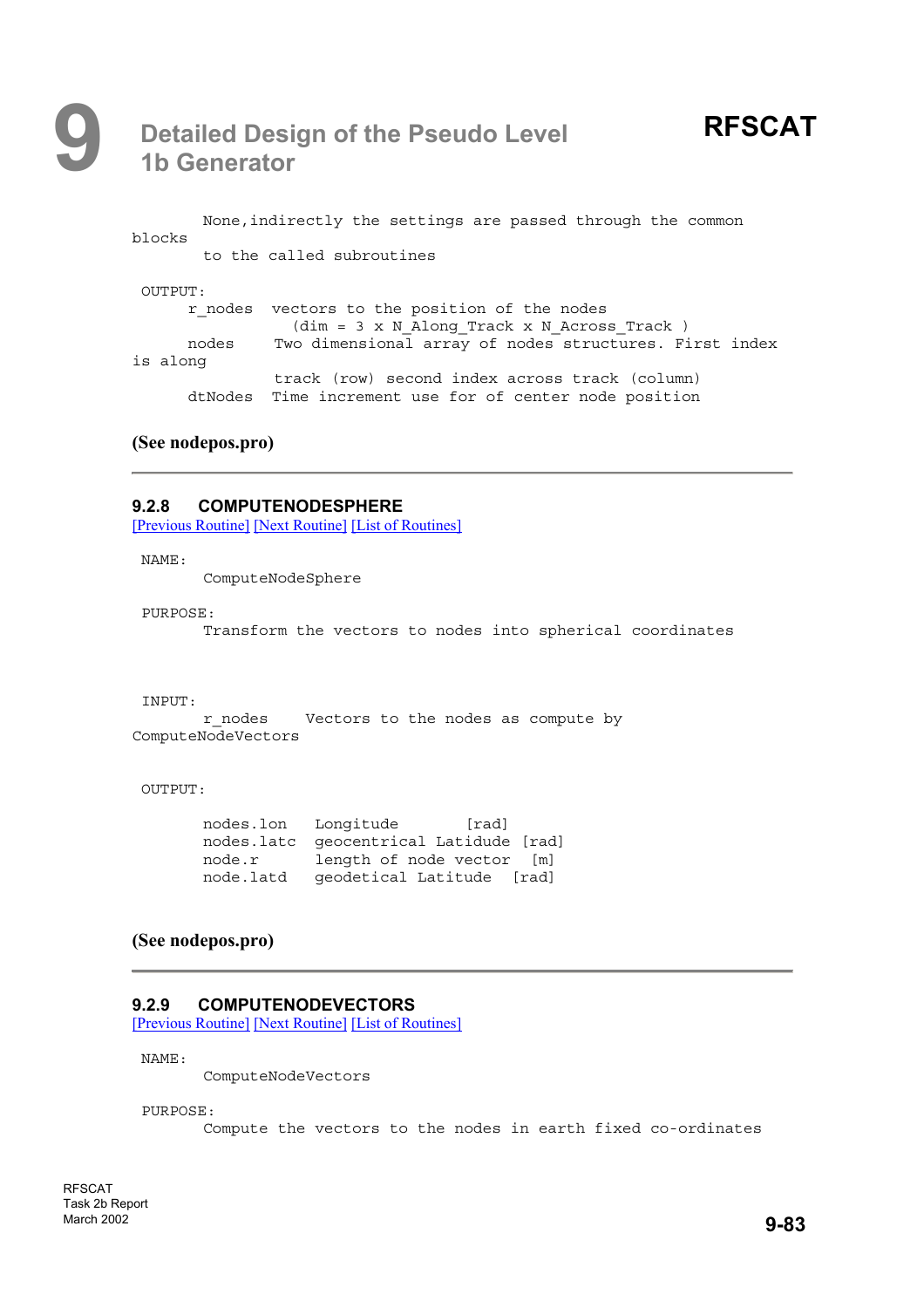such that they are on input ellipse, equidistant around the Nadir (which is the center node)

```
INPUT:
      ISEllipse: vector containing AE,BE and CE of an ellipse in
                     3D space
              - AE vector of semi-major axis
                     - BE vector of semi-minor axis
              - CE vector to center of ellipse
                     - N vector to the point on the ellipse
```
#### OUTPUT:

```
r_node[3][N_alongTrack][N_across_Track]
```
#### **(See nodepos.pro)**

#### **9.2.10 COMPUTEPULSEGEO**

[Previous Routine] [Next Routine] [List of Routines]

NAME:

ComputePulseGeo

PURPOSE:

Compute the pulse specific geometrical quantities

INPUT:

t time where the geometrie shall be computed

OUTPUT:

```
rSat E : position of the satellite
rG_E : nadir
vSat : vector of satellite velocity
rAnt E : unit vector in antenna direction
rBeam_E : unit vector in Beam direction projected into
          the plane of antenna rotation
```
all output is in earth fixed coordinates

```
(See pulsepos.pro)
```
#### **9.2.11 COMPUTERANGEVECTOR**

[Previous Routine] [Next Routine] [List of Routines]

NAME:

ComputeRangeVector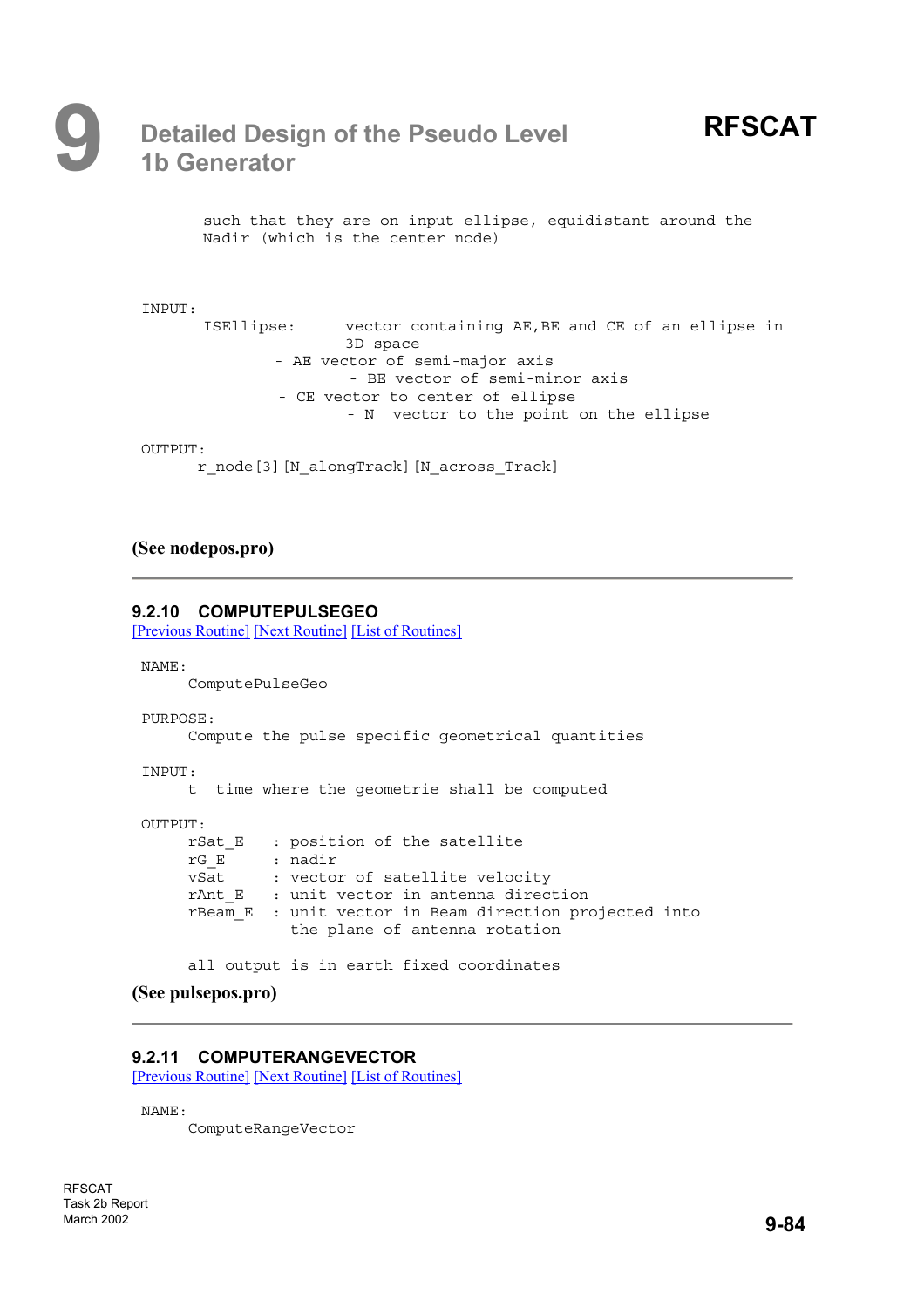# **9 Detailed Design of the Pseudo Level 1b Generator**

```
PURPOSE:
     Compute the vector of ranges where the samples are to be
computed
INPUT:
     rSat E : position of the satellite
     rG_E : nadir
     vSat E : vector of satellite velocity
     rAnt E : unit vector in antenna direction
     rBeam_E : unit vector in Beam direction projected into
                the plane of antenna rotation
     localRadius : length of rG_E = lokal radius of the earth
     common block ProcessingPars to find out the start and end of
                 receive window
OUTPUT
    range : vector with range positions [m]
    Beff : effective Bandwidth of the pulse
    all input is in earth fixed coordinates
(See samplepos.pro)
```
#### **9.2.12 COMPUTESAMPLEPOS**

[Previous Routine] [Next Routine] [List of Routines]

NAME:

ComputeSamplePos

PURPOSE:

Compute the sample positions on earth surface

```
INPUT:
```
rSat E : position of the satellite  $rG E$  : nadir  $v$ Sat E : vector of satellite velocity  $rAnt\bar{E}$  : unit vector in antenna direction rBeam\_E : unit vector in Beam direction projected into the plane of antenna rotation

```
OUTPUT
```
rSample\_E : vector of position of all samples on the earth surface Beff : effective Bandwidth of this pulse [Hz] all input/output is in earth fixed coordinates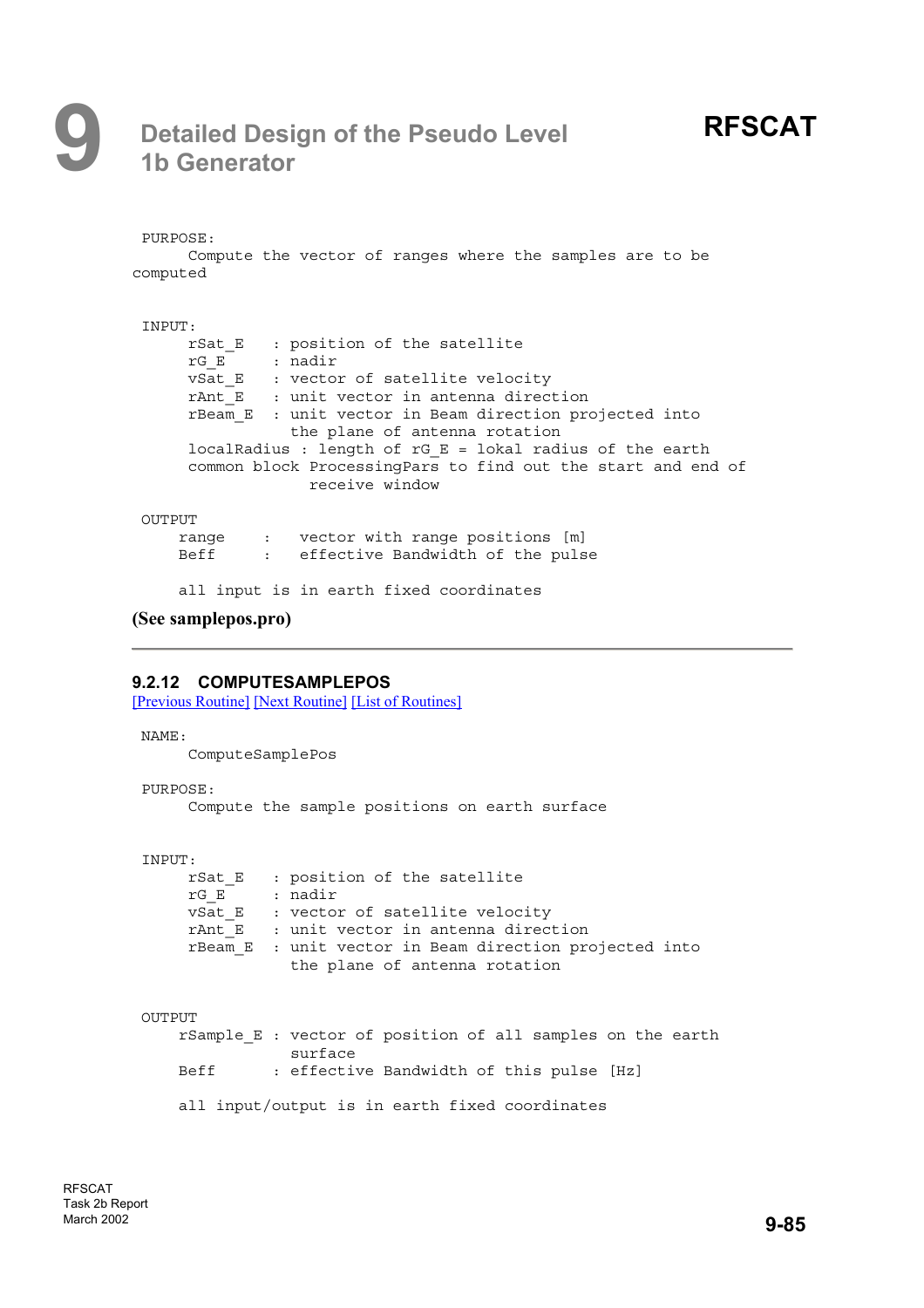#### **(See samplepos.pro)**

#### **9.2.13 COMPUTESATPOS**

[Previous Routine] [Next Routine] [List of Routines]

```
NAME:
```
ComputeSatPos

```
PURPOSE:
```
Compute the Satellite Positions at pulse transmit

INPUT:

t time where the quantities shall be computed

OUTPUT:

```
rSat E : position of the satellite
rG_E : nadir
vSat : vector of satellite velocity
vG E : vector of ground track vel.
```
all output is in earth fixed coordinates

```
(See pulsepos.pro)
```
#### **9.2.14 COMPUTESNR**

[Previous Routine] [Next Routine] [List of Routines]

```
NAME:
     ComputeSNR
PURPOSE:
     Compute the SNR per sample
INPUT:
     Beff : effiective Bandwidth of this pulse
     rSat E : position of satellite
     rBeam_E : unit vector in Beam direction projected into
                the plane of antenna rotation
     rSample_E : located of samples on earth
     fSNR : precomputed factor for SNR computation
     fAtm : precomputed factor for Atmospheric losses
compuation
     common block constants
OUTPUT
    SNR : SNR-prime per sample
```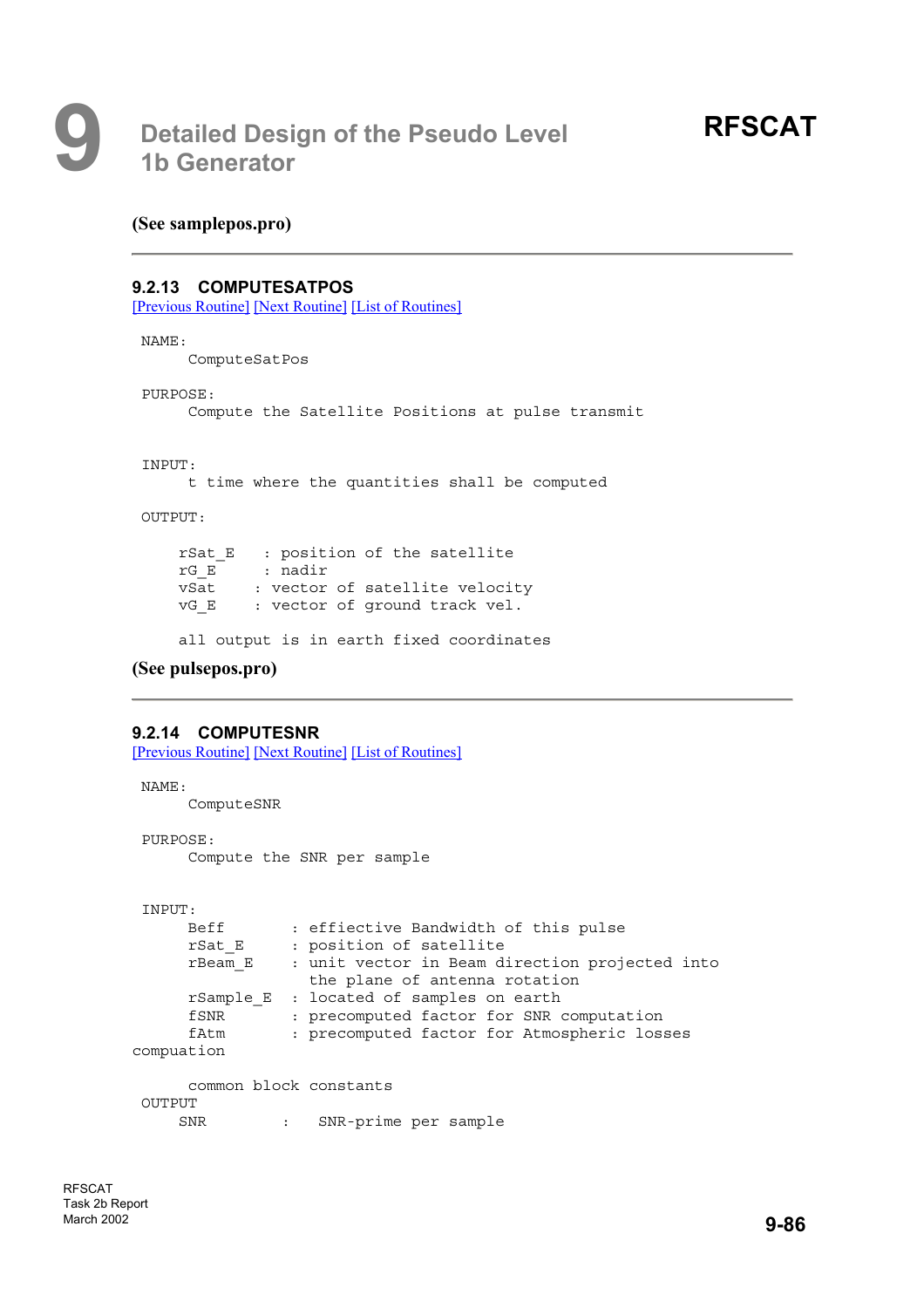all input is in earth fixed coordinates

#### **(See snrcalc.pro)**

#### **9.2.15 COMPUTETIMEVECTOR4NODES**

[Previous Routine] [Next Routine] [List of Routines]

NAME:

ComputeTimeVector4Nodes

#### PURPOSE:

Compute the time vector for the node positions

#### INPUT:

common block constants common block OrbitPars common block ProcessingPars

#### $O$ UTPUT:

Array with times where the orbit propagator shall compute the subsatellite location

#### **(See nodepos.pro)**

#### **9.2.16 COMPUTETIMEVECTOR4PULSE**

[Previous Routine] [Next Routine] [List of Routines]

NAME:

ComputeTimeVector4Pulse

PURPOSE:

Compute the TimeVector for the Satellite positions at pulsetransmit

INPUT:

common block OrbitPars common block InstrumentPars

OUTPUT:

Array with times where the orbit propagator shall compute the subsatellite location

#### **(See pulseloop.pro)**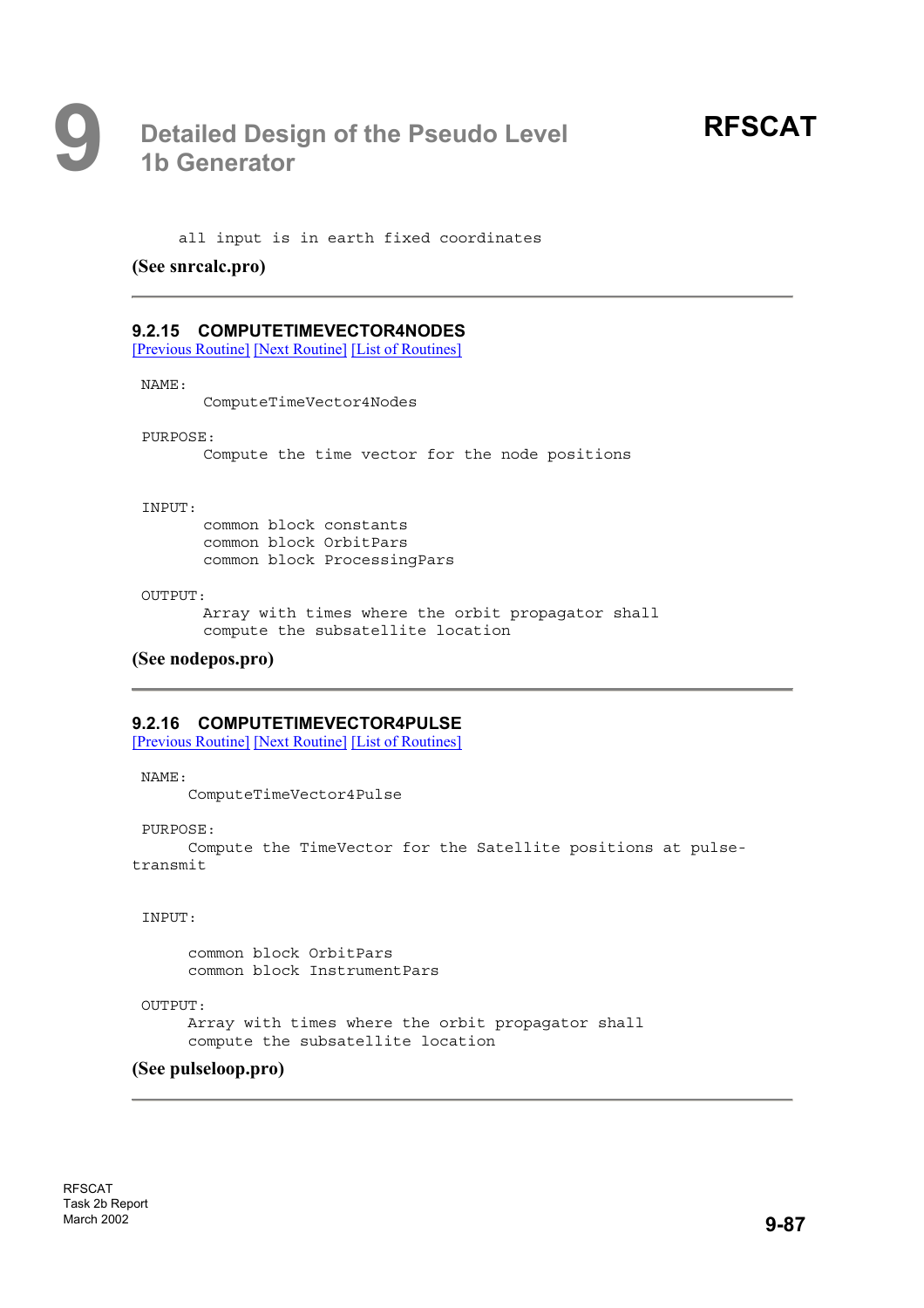#### **9.2.17 COMPUTEVELOCITIES**

[Previous Routine] [Next Routine] [List of Routines]

NAME:

ComputeVelocities

#### PURPOSE:

```
Compute the velocities of satellite and ground track
numerically
```
#### INPUT:

| t t  | Vector of time points corresponding to rSat E, rG E   |
|------|-------------------------------------------------------|
|      | rSat E Satellite position for each time step in earth |
|      | fixed co-ordinates                                    |
| rG E | position of Nadir point (local normal) in earth       |
|      | fixed co-ordinates                                    |

#### OUTPUT:

- vSat\_E Vector of satellite velocities in earth fixed co-ordinates
- vG\_E Vector of Nadir velocities in earth fixed co-ordinates

#### KEYWORDS :

NORMALIZE if set the output vectors are normalized

#### **(See orbit.pro)**

#### **9.2.18 DEFINECOMMONINPUT**

[Previous Routine] [Next Routine] [List of Routines]

```
NAME:
```
DefineCommonInput

PURPOSE:

Define the common blocks which hold simulation settings for the pseudo l1 generator.

INPUT: None

OUTPUT: None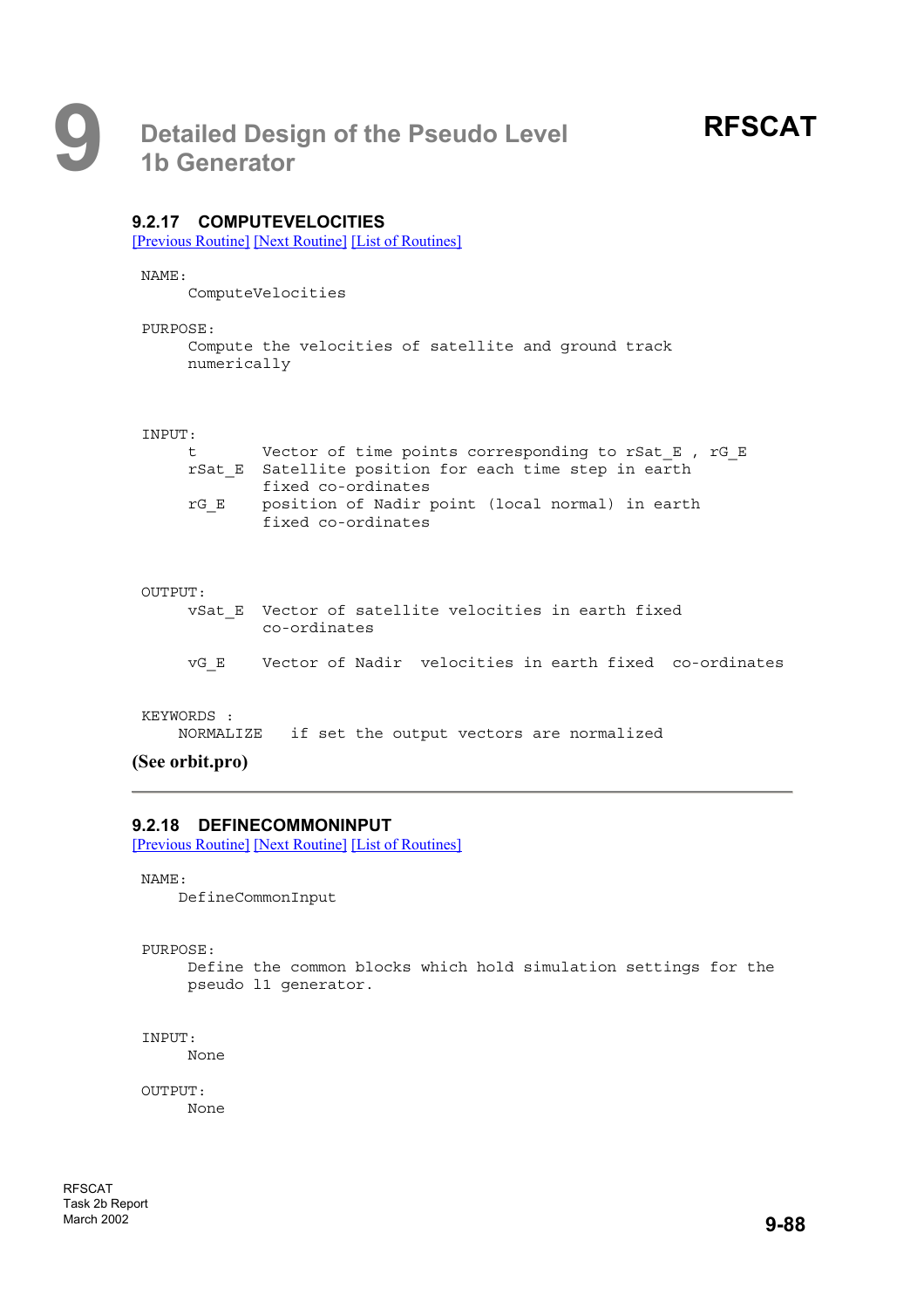#### **(See pl1simpars.pro)**

#### **9.2.19 DEFINENODEVIEWCOMMONBLOCKS**

[Previous Routine] [Next Routine] [List of Routines]

#### NAME:

DefineNodeViewCommonBlocks

PURPOSE:

Define the common blocks ViewInfo and NodeInfo

INPUT:

None

OUTPUT: common block

#### **(See nodepos.pro)**

#### **9.2.20 FINALISEVIEW**

[Previous Routine] [Next Routine] [List of Routines]

NAME:

FinaliseView

PURPOSE:

Compute derived view specific quantities

INPUT:

common Block ViewInfo

OUTPUT common Block ViewInfo

#### **(See viewcalc.pro)**

#### **9.2.21 GENERATEPL1DOC**

[Previous Routine] [Next Routine] [List of Routines]

NAME:

GeneratePL1Doc

PURPOSE:

RFSCAT Task 2b Report March 2002 **9-89**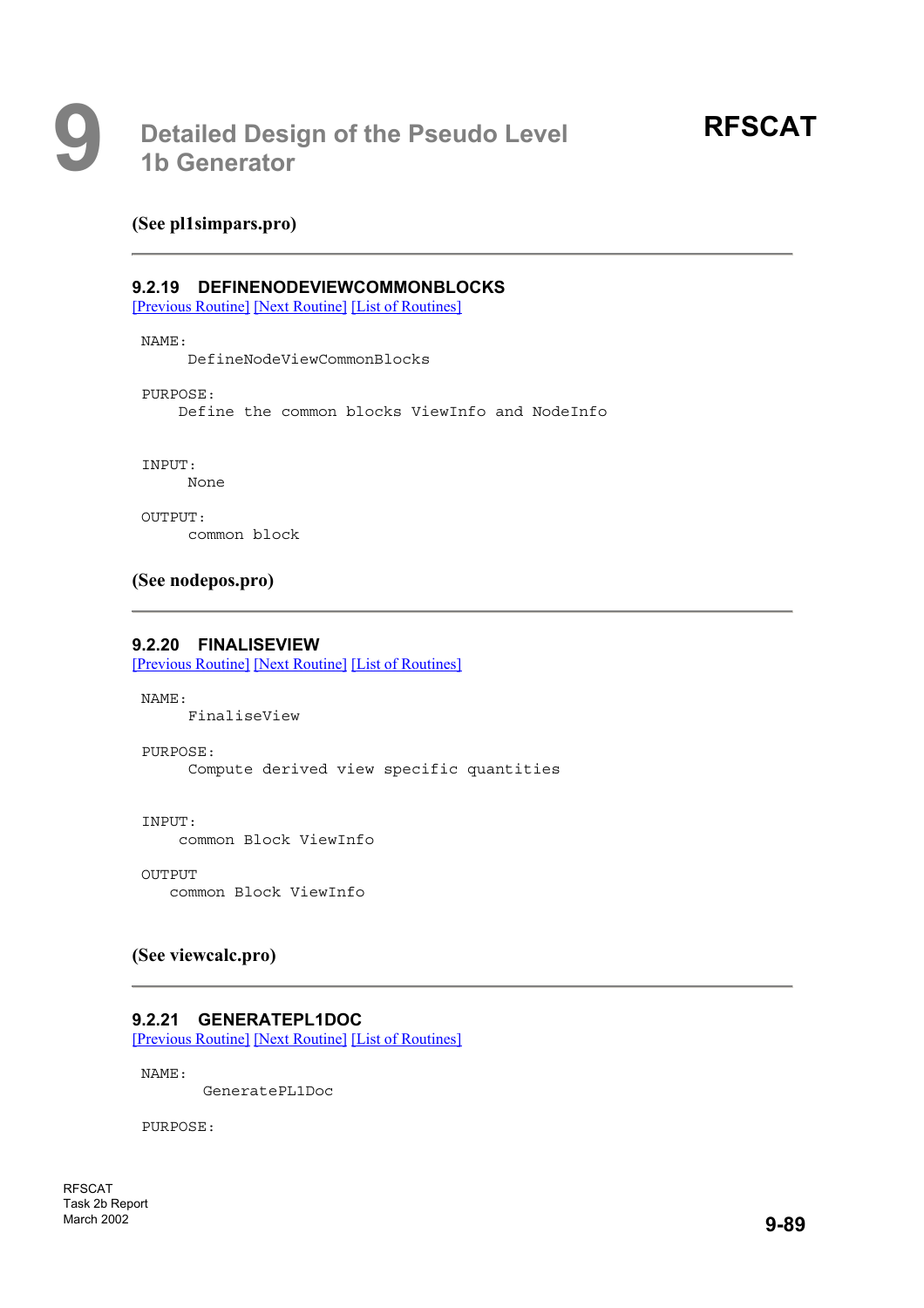

Generate the online html documentation using the routine headers Usage : compile with IDL and call GeneratePL1Doc

INPUT:

OUTPUT: file pl1.html

**(See genpl1doc.pro)**

**9.2.22 GETCOLOR**  [Previous Routine] [Next Routine] [List of Routines]

NAME: GetColor

PURPOSE: Return the color index for a color, depending on TRUE color (Monitor ) or not (e.g. Postscript)

INPUT:

common block colors

OUTPUT:

Modified display environment

**(See plotps.pro)**

#### **9.2.23 INITANTENNAGAIN**

[Previous Routine] [Next Routine] [List of Routines]

NAME: InitAntennaGain

PURPOSE: Initialise the two way antenna gain parameters

INPUT:

None

OUTPUT: common block

RFSCAT Task 2b Report March 2002 **9-90**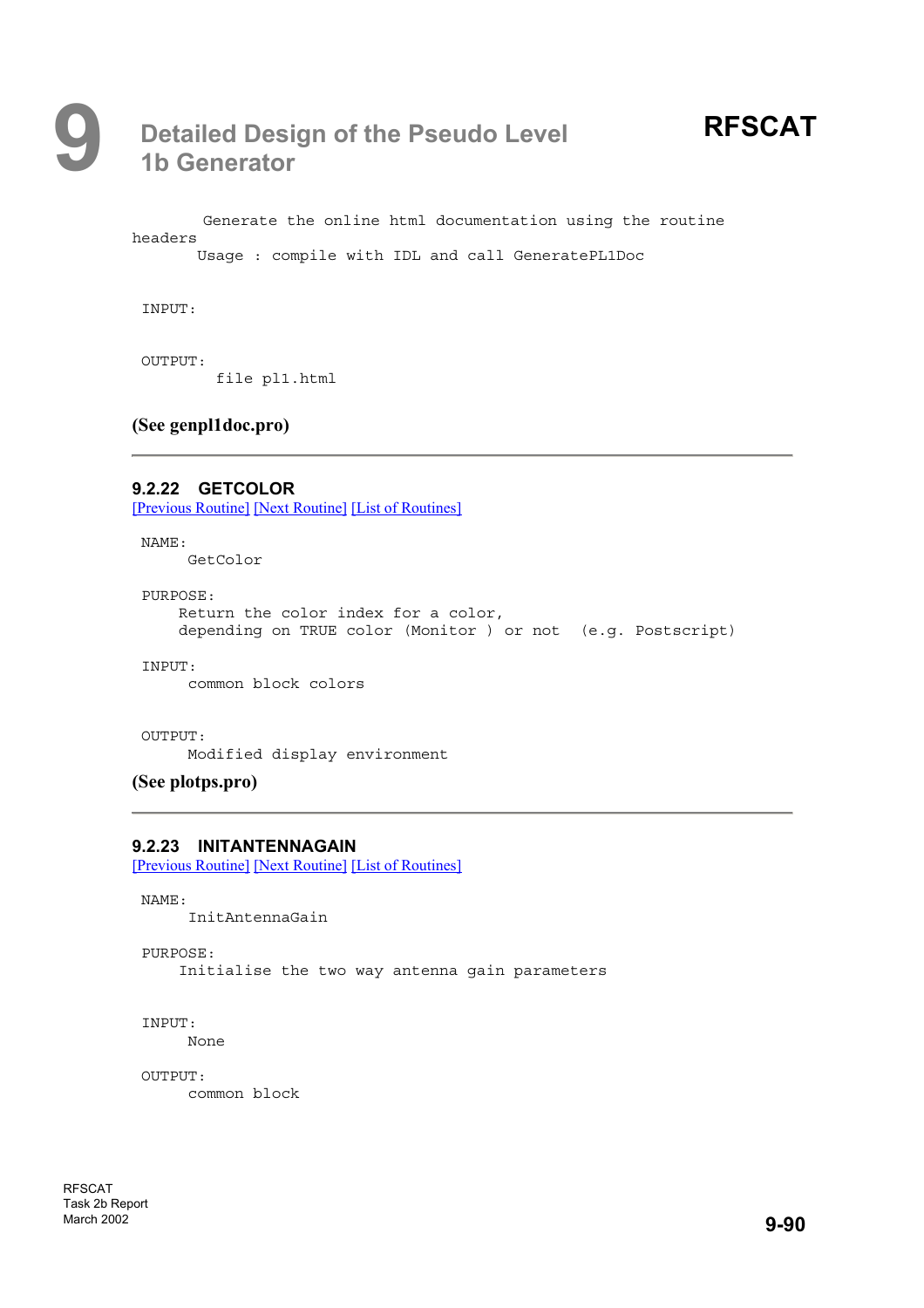#### **(See pl1simpars.pro)**

#### **9.2.24 INITCOLORINDEX**

[Previous Routine] [Next Routine] [List of Routines]

#### NAME:

InitColorIndex

PURPOSE:

Initialise common color Index correctly such that True-color and Non-True-Color is treated correctly

INPUT:

none

OUTPUT:

common block ColorIndex

#### **(See plotps.pro)**

#### **9.2.25 INITCONSTANTS**

[Previous Routine] [Next Routine] [List of Routines]

NAME:

InitConstants

PURPOSE:

Define and initialise common block constants

INPUT:

None

```
OUTPUT:
```

```
R_EARTH [m] Mean Earth Radius
A_EARTH [m] Semi-Major Axis of Earth
E_EARTH [-] Eccentricity of Earth
C_LIGHT [m/s] Vacuum Speed of Light
K BOLTZ [J/K] Boltzmann constant
derived constants
B EARTH [m] Geocentric Pole Distance (computed from A and E)
F EARTH [-] Flattening of Earth (MP) (computed from E )
P_EARTH [-] b<sup>^2</sup>/a
```
#### **(See pl1simpars.pro)**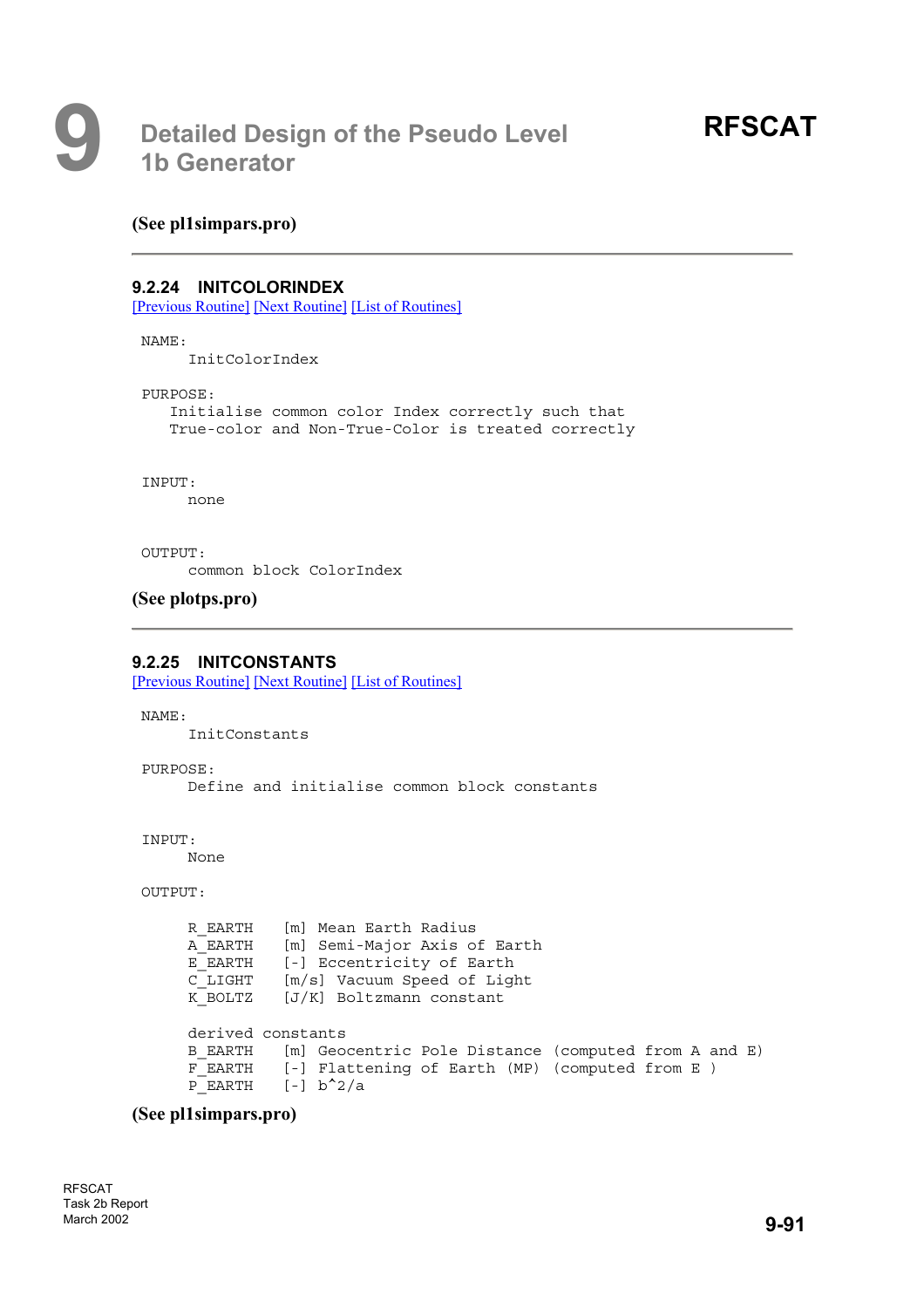#### **9.2.26 INITDISPLAY**

[Previous Routine] [Next Routine] [List of Routines]

NAME:

InitDisplay

PURPOSE:

```
Initialise common block display correctly for
True-color and Non-True-color monitors
activate backing store
```
INPUT:

common block display

#### OUTPUT:

modified display environment

```
(See plotps.pro)
```
#### **9.2.27 INITINSTRUMENTPARS**

[Previous Routine] [Next Routine] [List of Routines]

NAME:

InitInstrumentPars

PURPOSE:

Initialise common block InstrumentPars

```
INPUT:
```
None

```
OUTPUT:
```

| i phi0       | [rad]             | Angle of antenna beam wrt satellite v  |
|--------------|-------------------|----------------------------------------|
| at $t=0$     |                   |                                        |
| i scanRate   |                   | [rad/s] Rotation speed of antenna      |
| i prf        | [Hz]              | Pulse repitition frequency             |
| i NoiseRatio | $[-1]$            | Every i NoiseRations pulse is used for |
|              |                   | Noise measurements                     |
| i ptx        | $\lceil W \rceil$ | Transmit power at the HPA              |
| i nGain      | $[-1]$            | # of elements of the Gain2 vector      |
| i gain2      | $[-1]$            | two way antenna gain vector            |
| i incGain    | [rad]             | vector of inclination angles for       |
|              |                   | i gain2                                |
| i lambda     | $\lceil m \rceil$ | Wavelength of instruments              |
| i LTxRx      | $[-1]$            | Losses within the instrument           |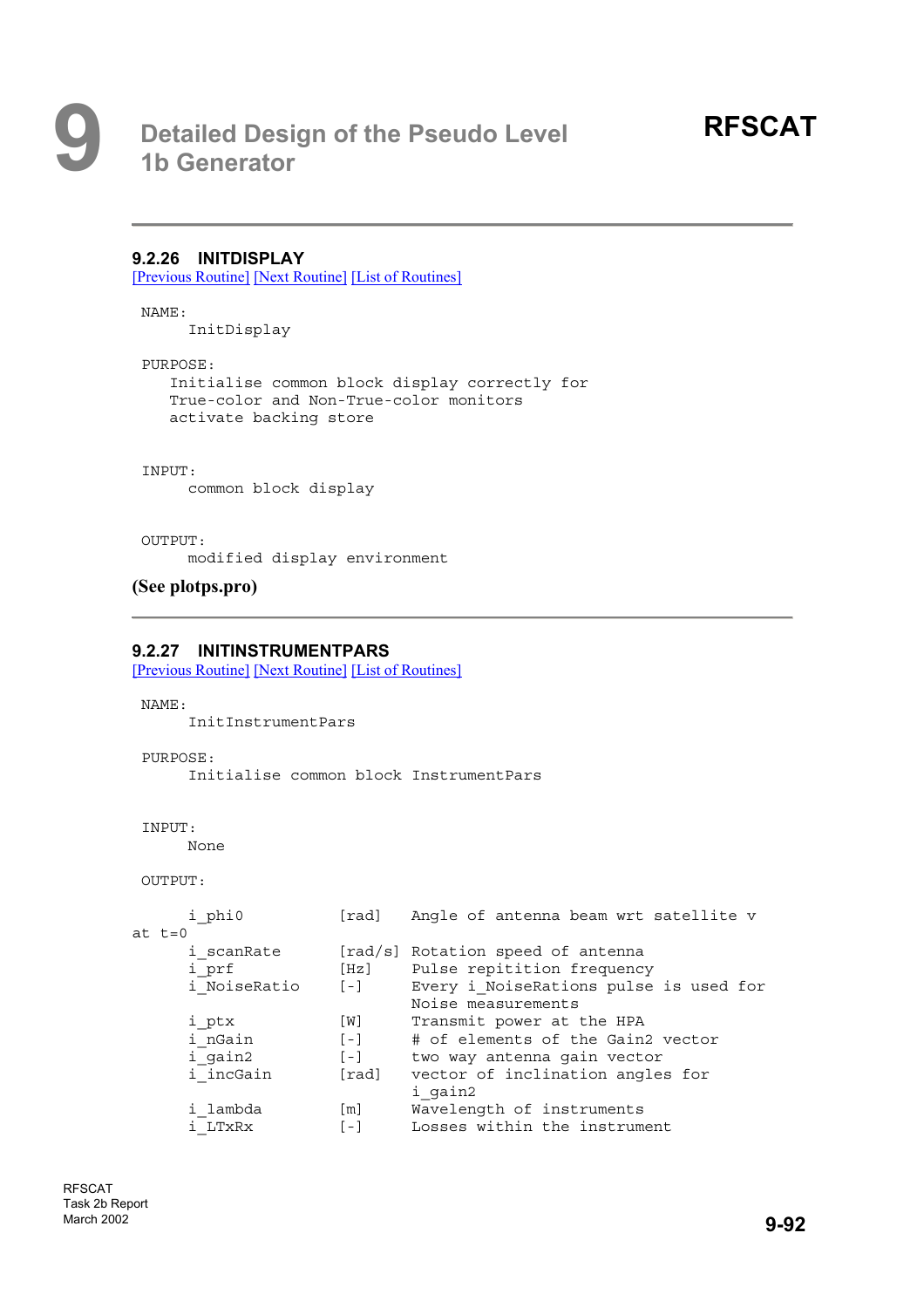| Duration of transmit pulse               |
|------------------------------------------|
| Chirp Rate                               |
| [rad] -1.5 db width of beam in azimuth   |
| Correction factor for azimuth width of   |
| antenna cause by rotation of the antenna |
| [dB/km] Atmospheric loss per km          |
| [dB/km] Rain loss per km                 |
| Atmospheric height in km                 |
| Rain height in km                        |
| Noise figure for Noise Power             |
| Reference Temperature for Noise Power    |
| String to flag Polarisation              |
|                                          |

#### **(See pl1simpars.pro)**

#### **9.2.28 INITORBITPARS**

[Previous Routine] [Next Routine] [List of Routines]

#### NAME:

InitOrbitPars

#### PURPOSE:

```
Initialise common block kepler with defaults
for the starting time t=0
```
#### INPUT:

IsSunSync Boolean TRUE for Sun synchronous orbits if set to TRUE the inclination is computed to force a sun-synchronous orbit

#### OUTPUT:

| k year0            | year of $t=0$                                     |                   |
|--------------------|---------------------------------------------------|-------------------|
|                    | k month $0$ month of $t=0$                        |                   |
| k day0             | day of t=0                                        |                   |
|                    | $k$ hour of $t=0$                                 |                   |
| k min0             | minute of t=0                                     |                   |
|                    | $k \text{ sec0}$ second of $t=0$                  |                   |
|                    | k duration duration of simulation in seconds      |                   |
| k a0               | Semimajor axis of orbit                           | $\lceil m \rceil$ |
| k e0               | Eccentricity of orbit                             | $[-1]$            |
| k ta0              | True anomaly                                      | [rad]             |
| k raan0            | Right ascension of ascending node [rad]           |                   |
| k i0               | Inclination                                       | [rad]             |
| k aop0             | Arqument of perigee                               | [rad]             |
| derived parameters |                                                   |                   |
| k mjd0             | Modified julian date computed from k year0 k sec0 |                   |
| k k0               | Array containing the elements k a0 k aop0         |                   |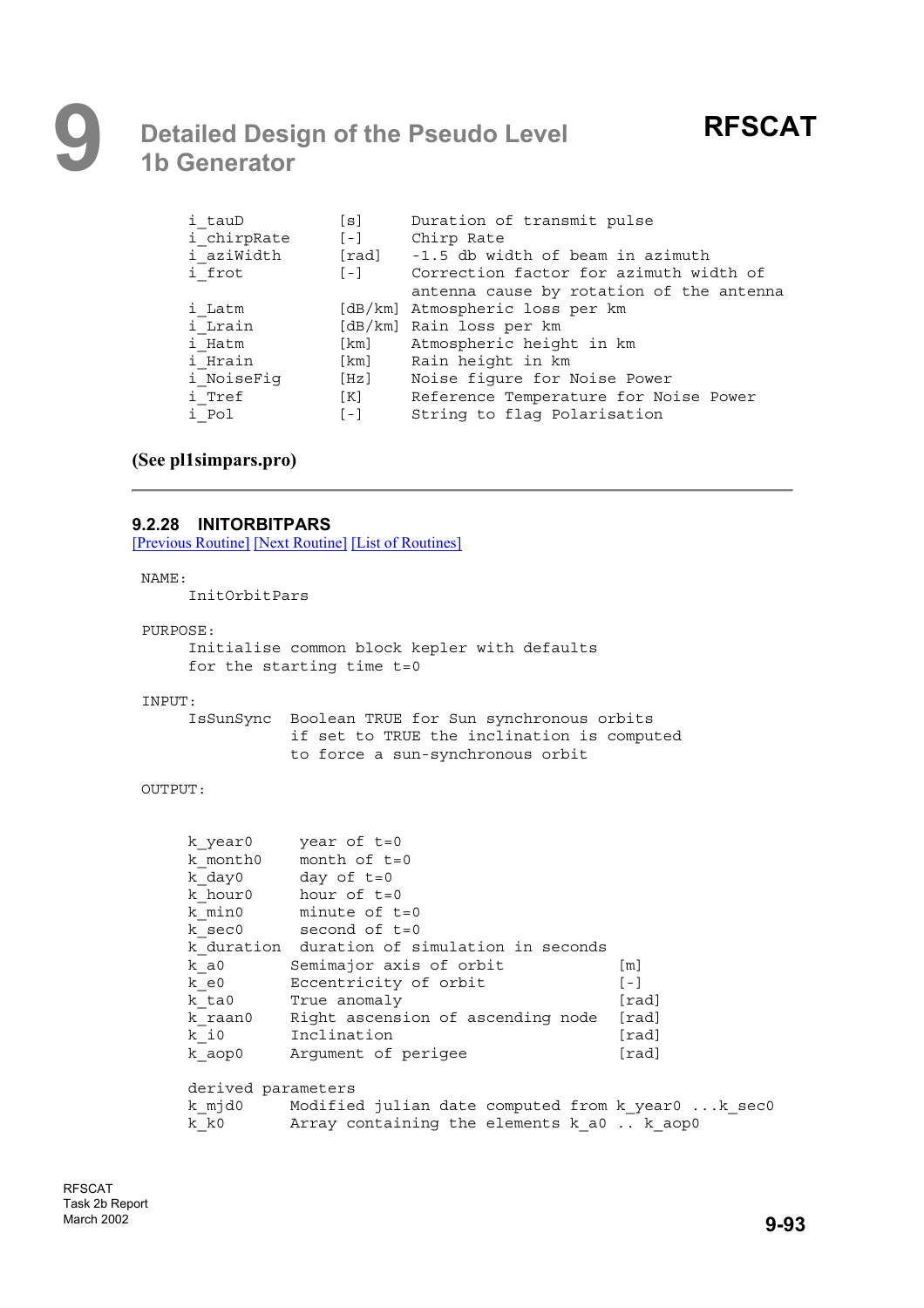#### **(See pl1simpars.pro)**

#### **9.2.29 INITPARAMETERS**

[Previous Routine] [Next Routine] [List of Routines]

#### NAME:

InitParameters

PURPOSE:

Call Routines to Initialise Simulation Parameters

INPUT:

None

OUTPUT:

Defined and with consistent defaults initialized common blocks constants, OrbitPars, InstrumentPars, ProcessingPars

#### **(See pl1simpars.pro)**

#### **9.2.30 INITPL1**

[Previous Routine] [Next Routine] [List of Routines]

NAME:

InitPl1

PURPOSE: Routine to initialise the pseudo level 1 generator

INPUT:

None

OUTPUT: Defined and initialise common blocks

**(See pl1.pro)**

#### **9.2.31 INITPROCESSINGPARS**

[Previous Routine] [Next Routine] [List of Routines]

NAME: InitProcessingPars

PURPOSE: Initialise common block ProcessingPars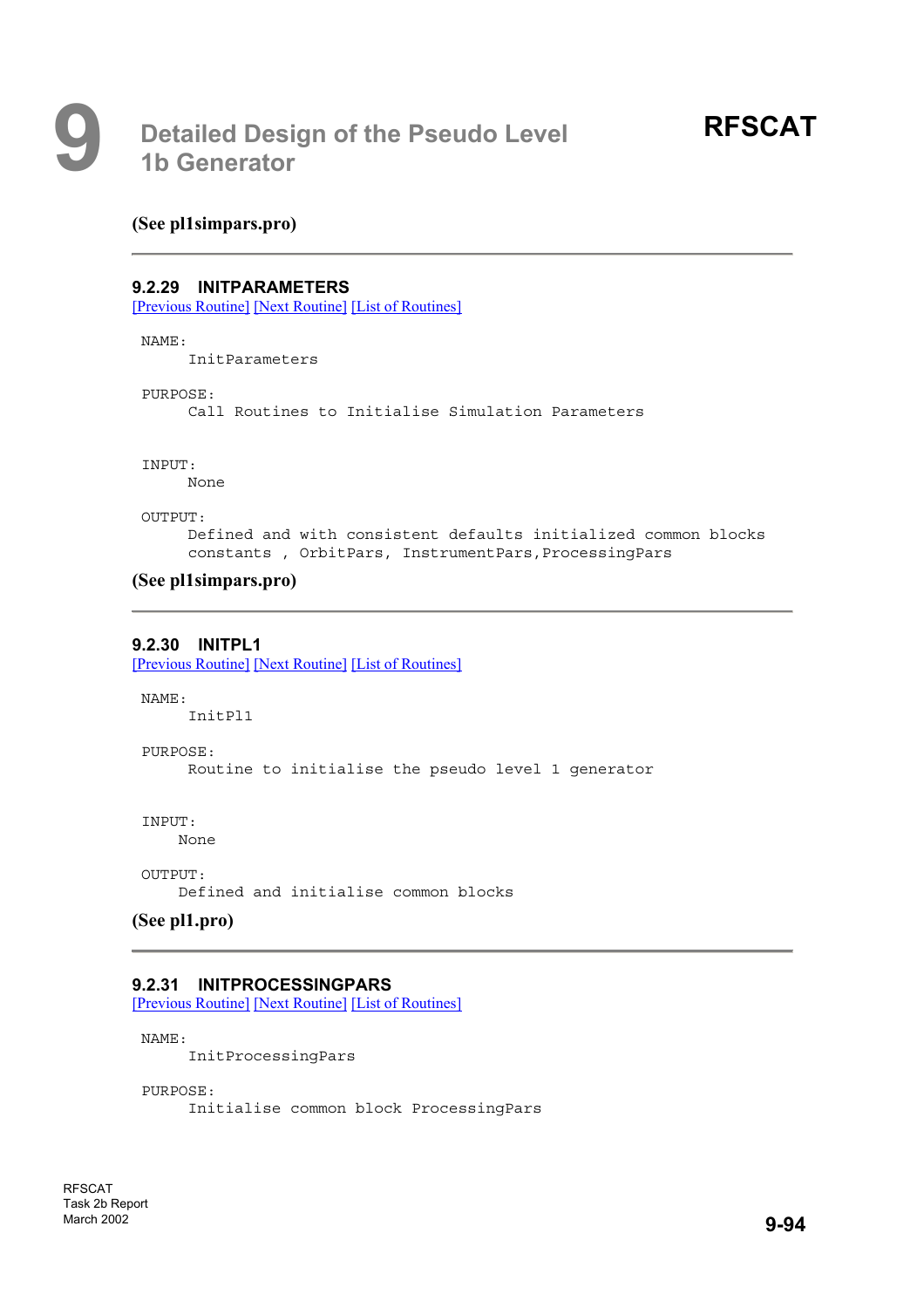# **9 Detailed Design of the Pseudo Level 1b Generator**

| INPUT:  |                      |       |                                          |
|---------|----------------------|-------|------------------------------------------|
| None    |                      |       |                                          |
|         |                      |       |                                          |
| OUTPUT: |                      |       |                                          |
|         | p Toffset            |       | [s] Time offset of receive window        |
|         | p TauRec             |       | [s] Duration of receive window           |
|         | p Dnode              |       | [m] Spatial resolution                   |
|         | p TotalSwath         |       | [m] Width of total swath                 |
|         | p Nfilter            | $[-]$ | Number of elements of spatial filter LUT |
|         | p dist               |       | [m] Distance-axis of spatial filter LUT  |
|         | p FLUT               | $[-]$ | LUT of spatial filter                    |
|         | p dtview             |       | [s] Delta time threshold for a view      |
|         | p BNoise             |       | [Hz] Noise measurement bandwidth         |
|         | p nNoiseInt          |       | [-] Number of receive Window used for    |
|         |                      |       | noise measurement integration            |
|         |                      |       |                                          |
|         | derived parameters : |       |                                          |
| D       | NumberOfNodesPerRow  |       | per row computed from TotalSwath         |

#### **(See pl1simpars.pro)**

#### **9.2.32 INITSIMULATIONPARS**

[Previous Routine] [Next Routine] [List of Routines]

NAME: InitSimulationPars

PURPOSE: Initialise Simulation Parameters

#### INPUT:

None

OUTPUT: common block

#### **(See pl1simpars.pro)**

#### **9.2.33 INITVIEWCALC**

[Previous Routine] [Next Routine] [List of Routines]

NAME:

InitViewCalc

PURPOSE:

Compute quantities used for view calculation, which need not to be computed within the pulse loop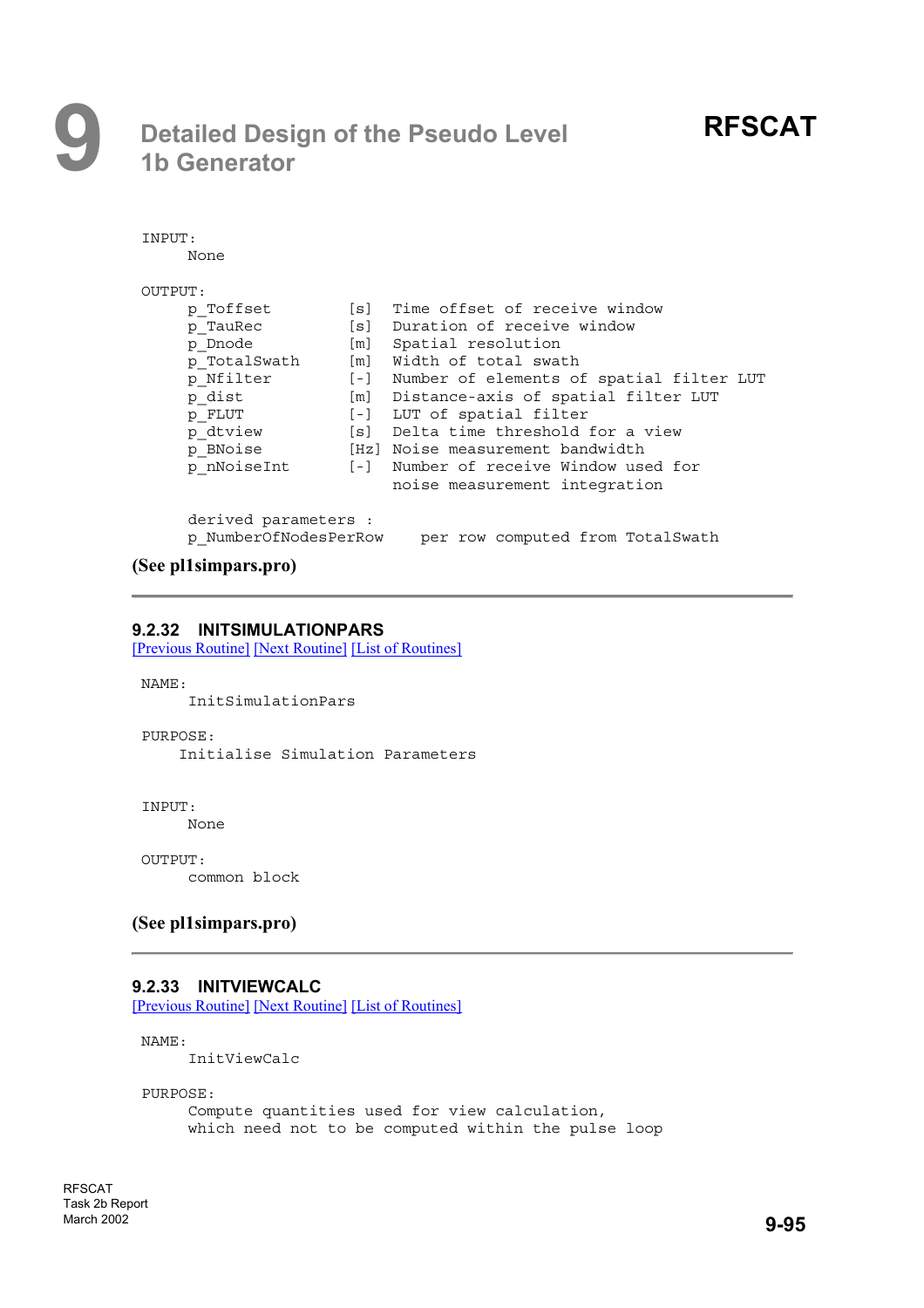INPUT:

OUTPUT common Block ViewInfo

#### **(See viewcalc.pro)**

#### **9.2.34 NODE**

[Previous Routine] [Next Routine] [List of Routines]

NAME:

Node

#### PURPOSE:

Define the structure containing node specific data

#### ELEMENTS:

```
xE x-element of the Nodes in earth fixed co-ordinates
yE
zE
lon Longitude [rad]
latC geocentrical Latitude [rad]
r length of node vector [m]
latD geodetical Latitude [rad]
iAlongTrack
iAcrossTrack
number of assoziated views
```
#### **(See node\_\_define.pro)**

#### **9.2.35 OPEN\_PS**

[Previous Routine] [Next Routine] [List of Routines]

#### NAME:

open\_ps

PURPOSE: Set the device to postscript and load corresponding color table

INPUT: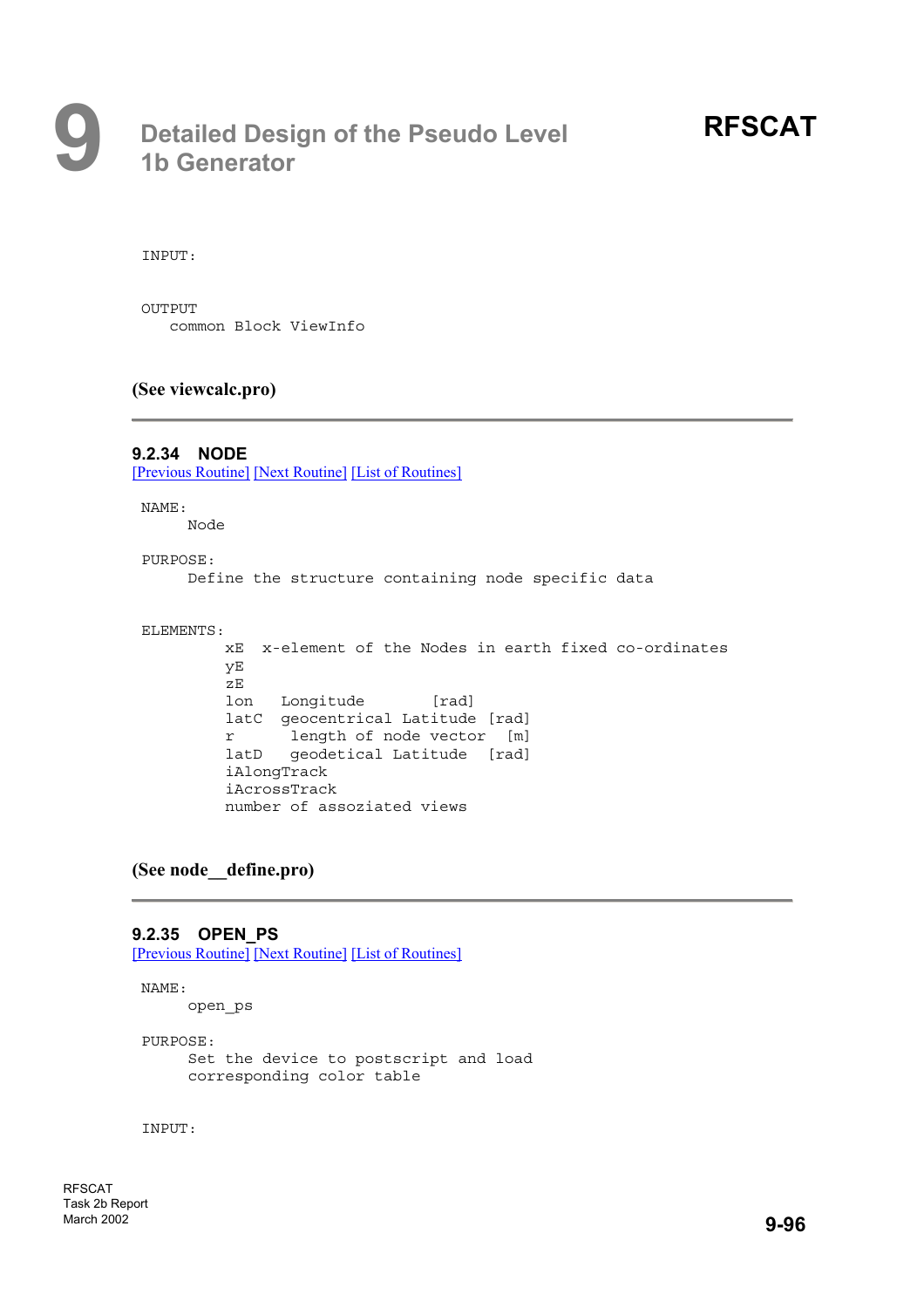

name Name of the postscript file common block display

#### OUTPUT:

modified display environment

**(See plotps.pro)**

#### **9.2.36 PL1MAIN**

[Previous Routine] [Next Routine] [List of Routines]

NAME:

Pl1Main

PURPOSE:

Main Routine for RFSCAT Pseudo Level 1b Generator

INPUT:

filename name of pseudo level 1b file Simulation Settings in common block

OUTPUT:

Pseudo L1b File

**(See pl1.pro)**

#### **9.2.37 PROPAGATEORBIT**

[Previous Routine] [Next Routine] [List of Routines]

NAME:

PropagateOrbit

PURPOSE:

Compute the Orbit Quantities for a given time vector

INPUT:

common block constants common block OrbitPars Vector of times where orbit shall be computed OUTPUT:

rSat E Satellite position for each time step in earth fixed co-ordinates rG\_E position of Nadir point (local normal) in earth fixed co-ordinates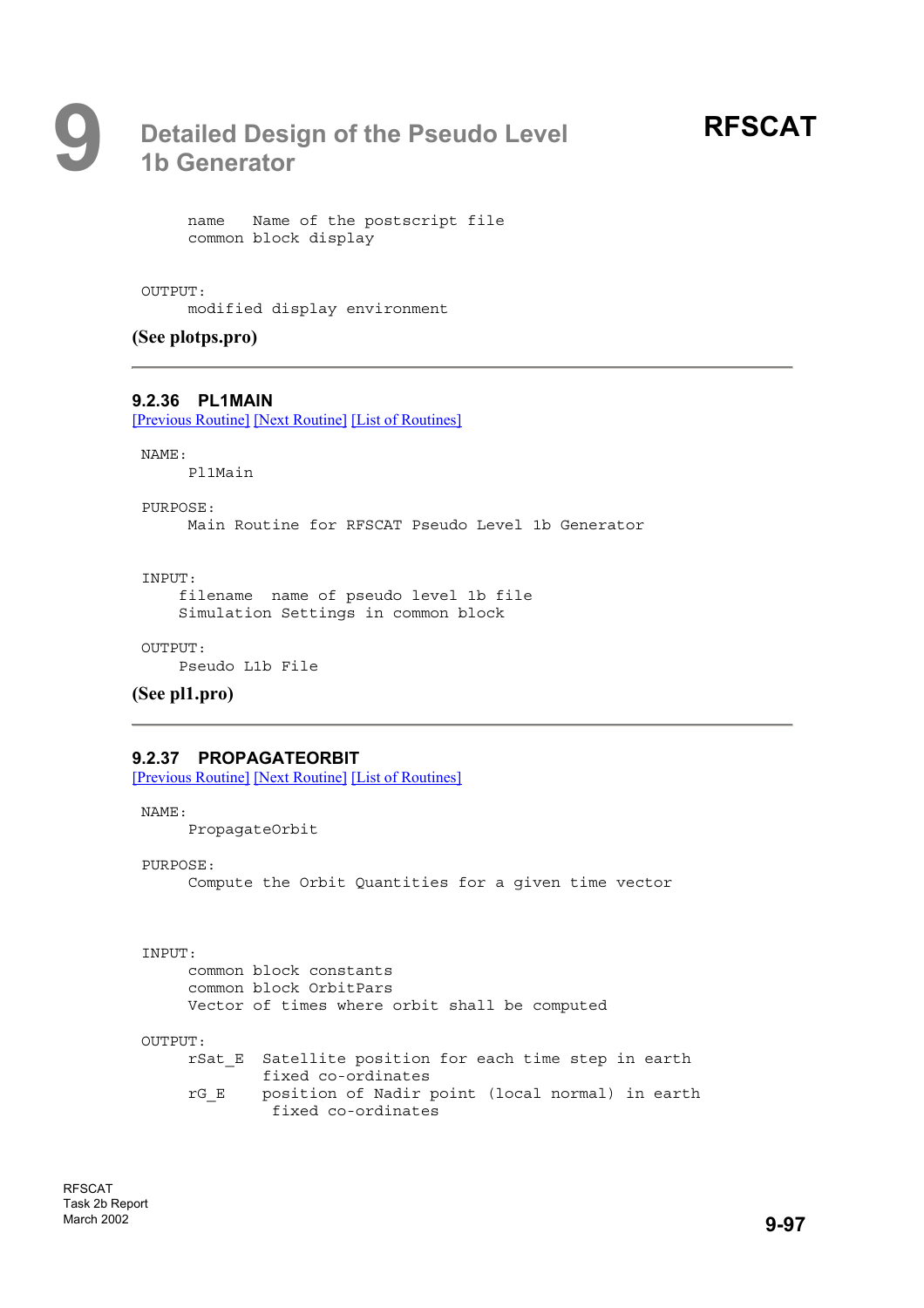#### **(See orbit.pro)**

#### **9.2.38 PULSELOOP**

[Previous Routine] [Next Routine] [List of Routines]

NAME:

PulseLoop

PURPOSE: Control Loop over all pulses

INPUT:

OUTPUT:

#### **(See pulseloop.pro)**

#### **9.2.39 STARS\_ADDMODJULDAT**

[Previous Routine] [Next Routine] [List of Routines]

NAME:

STARS\_addModJulDat

PURPOSE:

Adds a time interval to the Modified Julian Date.

INPUT:

| mid | Modified Julian Date          | [days, frac of day] |
|-----|-------------------------------|---------------------|
| dt  | Time interval to be added [s] |                     |

OUTPUT:

mjdAdd New Modified Julian Date [days, frac of day]

**(See starsdoc.pro)**

#### **9.2.40 STARS\_ANOMALISTICPERIOD**

[Previous Routine] [Next Routine] [List of Routines]

NAME:

STARS\_anomalisticPeriod

PURPOSE: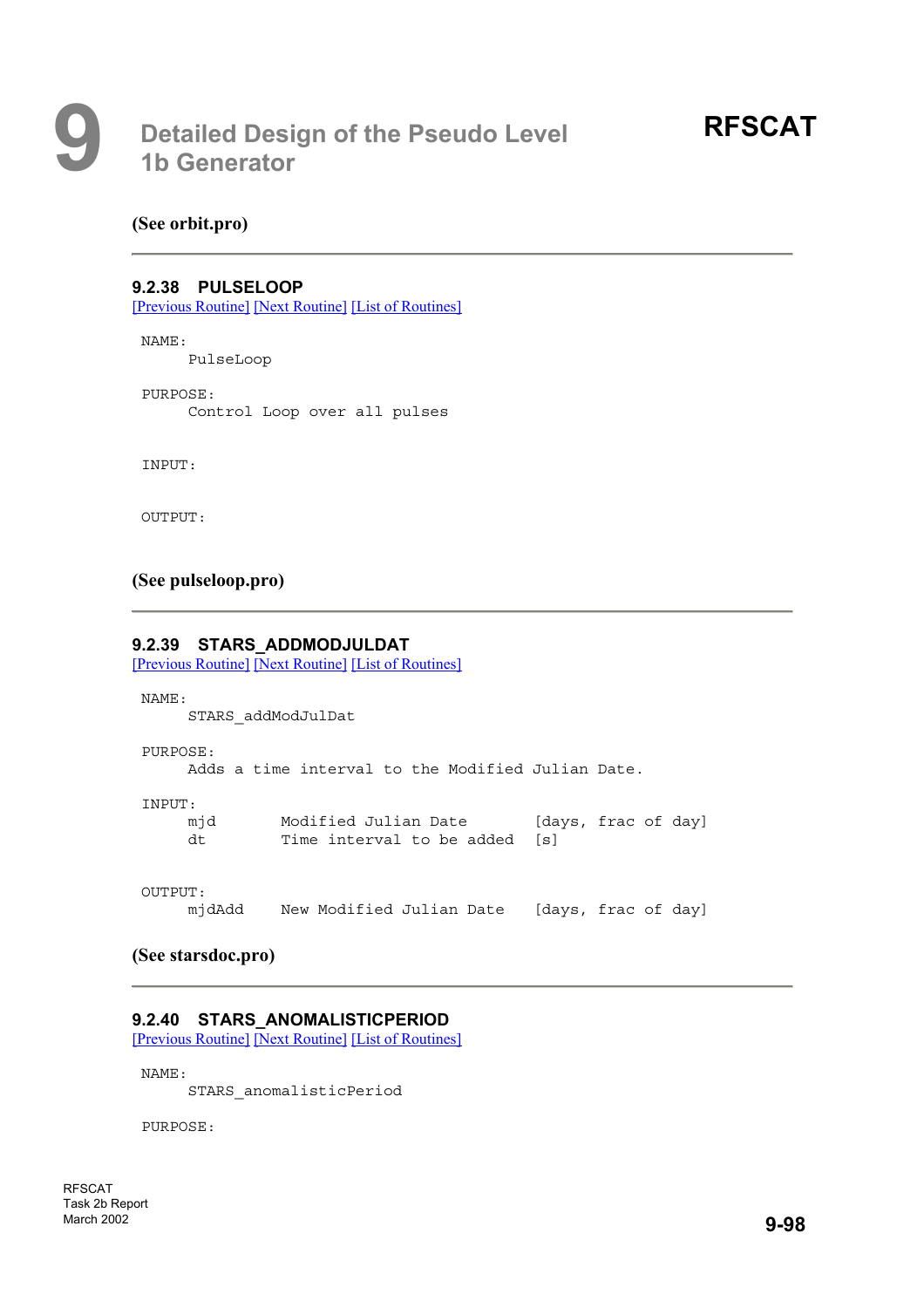## **9 Detailed Design of the Pseudo Level 1b Generator**

| body.                  | Compute the anomalistic period considering the flattening of the                                                                                                                                              |                                      |
|------------------------|---------------------------------------------------------------------------------------------------------------------------------------------------------------------------------------------------------------|--------------------------------------|
| semimajor              | Anomalistic means from one anomaly to the next, e.g. from<br>perifocus to<br>perifocus. The flattening is considered by the J2-Term and the<br>axis of the body. This implementation uses the gravitation, J2 |                                      |
|                        | Term and radius of the earth<br>Reference: Wertz, Spacecraft Attitude Determination and<br>Control                                                                                                            |                                      |
| INPUT:<br>a<br>e<br>i. | Semimajor axis of orbit<br>Eccentricity of orbit<br>Inclination                                                                                                                                               | $\lceil m \rceil$<br>$[-1]$<br>[rad] |
| OUTPUT:<br>Ta          | Anomalistic Period                                                                                                                                                                                            | [s]                                  |

#### **(See starsdoc.pro)**

#### **9.2.41 STARS\_CARTESIAN\_KEPLER**

[Previous Routine] [Next Routine] [List of Routines]

NAME:

STARS\_Cartesian\_Kepler

```
PURPOSE:
```
Converts osculating keplerian to cartesian state elements.

```
Keplerian elements consider the acting gravitation. Osculating
elements are
     valid only for the actual moment as the flattening of the body
is not
      considered. The classical cartesian elements are the position
     and velocity.
```

```
INPUT:
    Array(s) containing the osculating Kepler elements
```

```
OUTPUT:
     rv_I Array(s) containing the
        - Position vector given in inertial coordinates [m] at
index rv I[0:2,*]- Velocity vector given in inertial coordinates [m/s] at
            index rv I[3:5,*]
```
#### **(See starsdoc.pro)**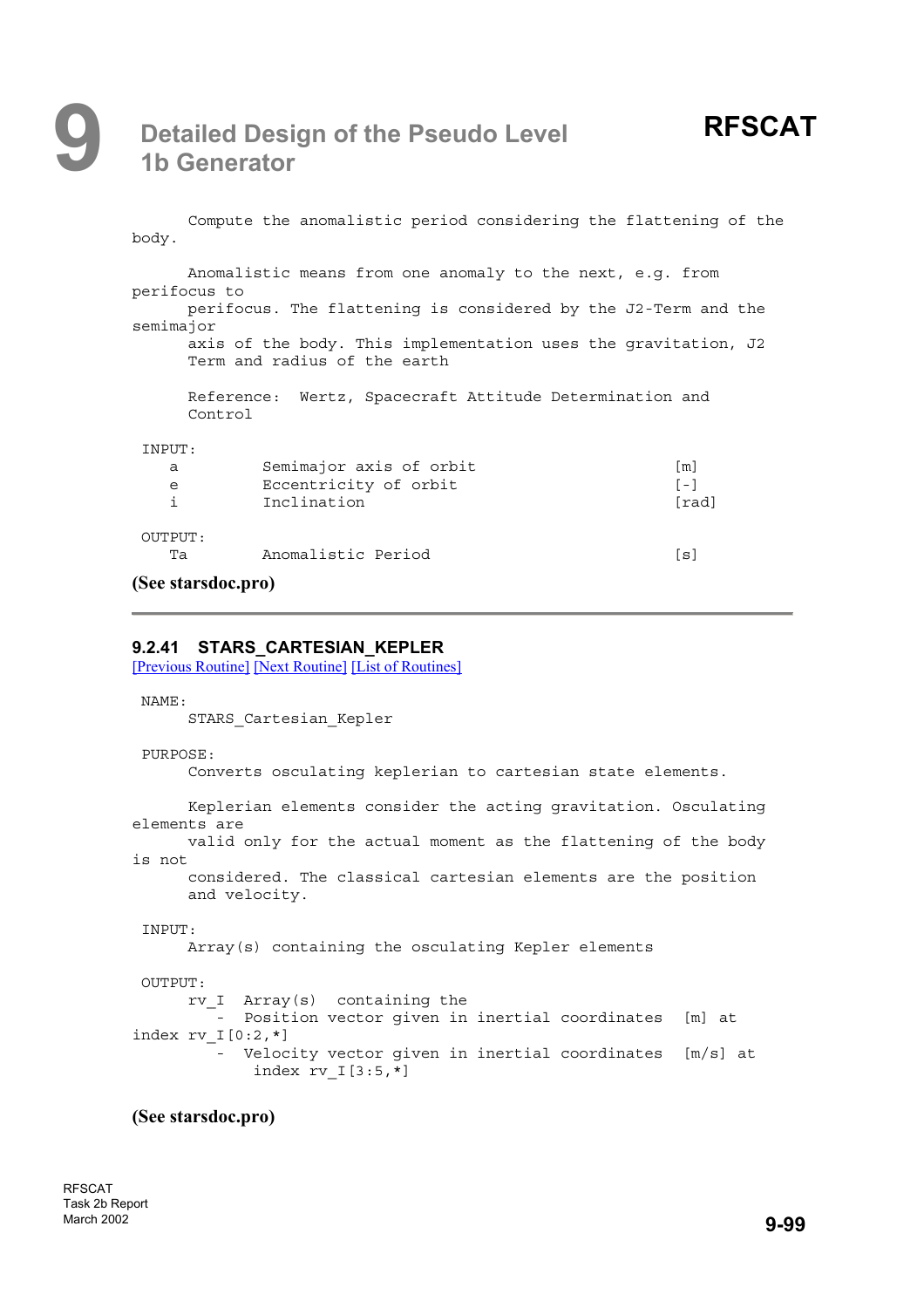#### **9.2.42 STARS\_EQ\_MATRIX**

[Previous Routine] [Next Routine] [List of Routines]

NAME:

STARS\_EQ\_Matrix

#### PURPOSE:

Transformation matrix from True Inertial (Q) to Earth-Fixed system  $(E)$ . Best approximation for thetaG is Greenwich Apparent Sidereal Time

(GAST).

Both systems are Earth centered.

Coordinate system definitions:

E (Earth fixed)

x: from Earth center to intersection between equator and Greenwich meridian y: complete to right system

- z: to celestial pole
- Q (true Earth centered inertial fixed) x: to true Vernal Equinox
	- y: complete to right system
	- z: to celestial pole

#### INPUT:

thetaG Rotation angle of Earth (Greenwich meridian to [rad] Vernal Equinox)

#### OUTPUT:

EQ Transformation matrices (DCM) from Q- to E-System [-] EQ is an array (last index) of  $3 \times 3$  matrices (first and second index)

#### **(See starsdoc.pro)**

#### **9.2.43 STARS\_FILLVIEWS**

[Previous Routine] [Next Routine] [List of Routines]

```
NAME:
    STARS_FillViews
PURPOSE:
    Fill the view arrays using the computed quantities for each
sample and the mapping
    samples to nodes as provided by STARS_Sample2Node
```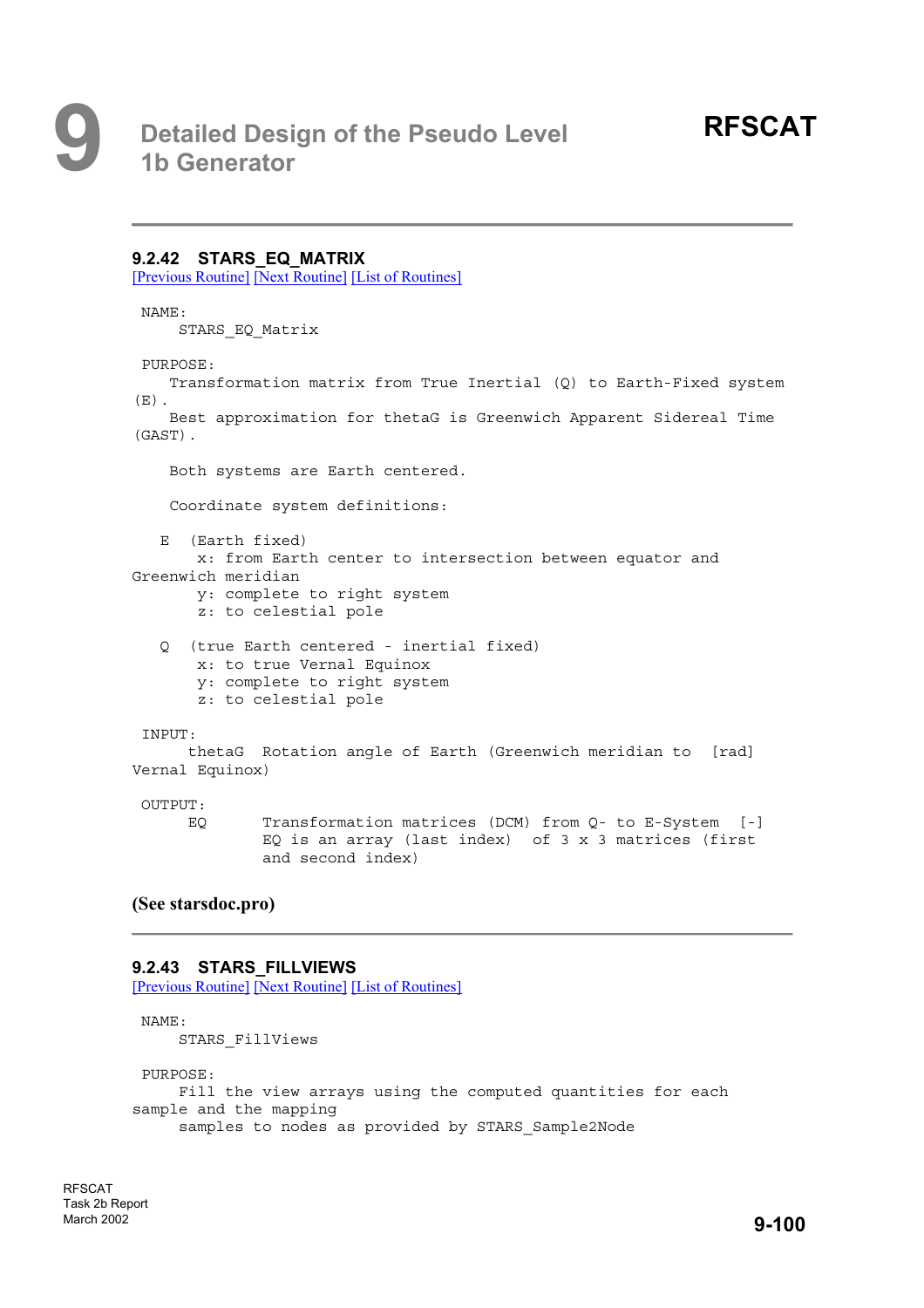# **9 Detailed Design of the Pseudo Level 1b Generator**

| INPUT:                                                                                                            |                                                                                                                                     |  |
|-------------------------------------------------------------------------------------------------------------------|-------------------------------------------------------------------------------------------------------------------------------------|--|
| t.                                                                                                                | time of pulse transmit                                                                                                              |  |
| r nodes                                                                                                           | vectors to the centers of the nodes grid [m]<br>first index $0=x$ $1=y$ $2=z$<br>second index along track index of node (called     |  |
| row)                                                                                                              |                                                                                                                                     |  |
|                                                                                                                   | third index across track index of node (called                                                                                      |  |
| column)                                                                                                           |                                                                                                                                     |  |
| $\lceil m \rceil$                                                                                                 | rSat E position of the Satellite in earth fixed co-ordiantes                                                                        |  |
| rSample E                                                                                                         | vectors to sample points in earth fixed co-                                                                                         |  |
| ordiantes [m]                                                                                                     |                                                                                                                                     |  |
| rc<br>SNRprime<br>OUTPUT:                                                                                         | first index sample<br>second index $0=x$ $1=y$ $2=z$<br>output of the STARS Sample2Node routine<br>SNR <sup>2</sup> for each sample |  |
|                                                                                                                   | The arrays to the common block ViewInfo are filled/updated                                                                          |  |
|                                                                                                                   | Following arrays are affected:                                                                                                      |  |
| ViewtFirst, ViewdMin, ViewrSat X, Y, Z, ViewSample X, Y, Z, ViewWSum<br>ViewNSum, ViewSNRsumm Viewtmin, ViewtLast |                                                                                                                                     |  |

### **(See starsdoc.pro)**

### **9.2.44 STARS\_FREESAMPLEMEM**

[Previous Routine] [Next Routine] [List of Routines]

NAME:

STARS\_FreeSampleMem

PURPOSE:

Free the dynamical memory allocated by STARS\_Sample2Node

INPUT: None OUTPUT: None

**(See starsdoc.pro)**

### **9.2.45 STARS\_GEODETIC\_GEOCENTRIC**

[Previous Routine] [Next Routine] [List of Routines]

NAME:

STARS geodetic geocentric

PURPOSE:

Transform geocentric latitude into geodetic latitude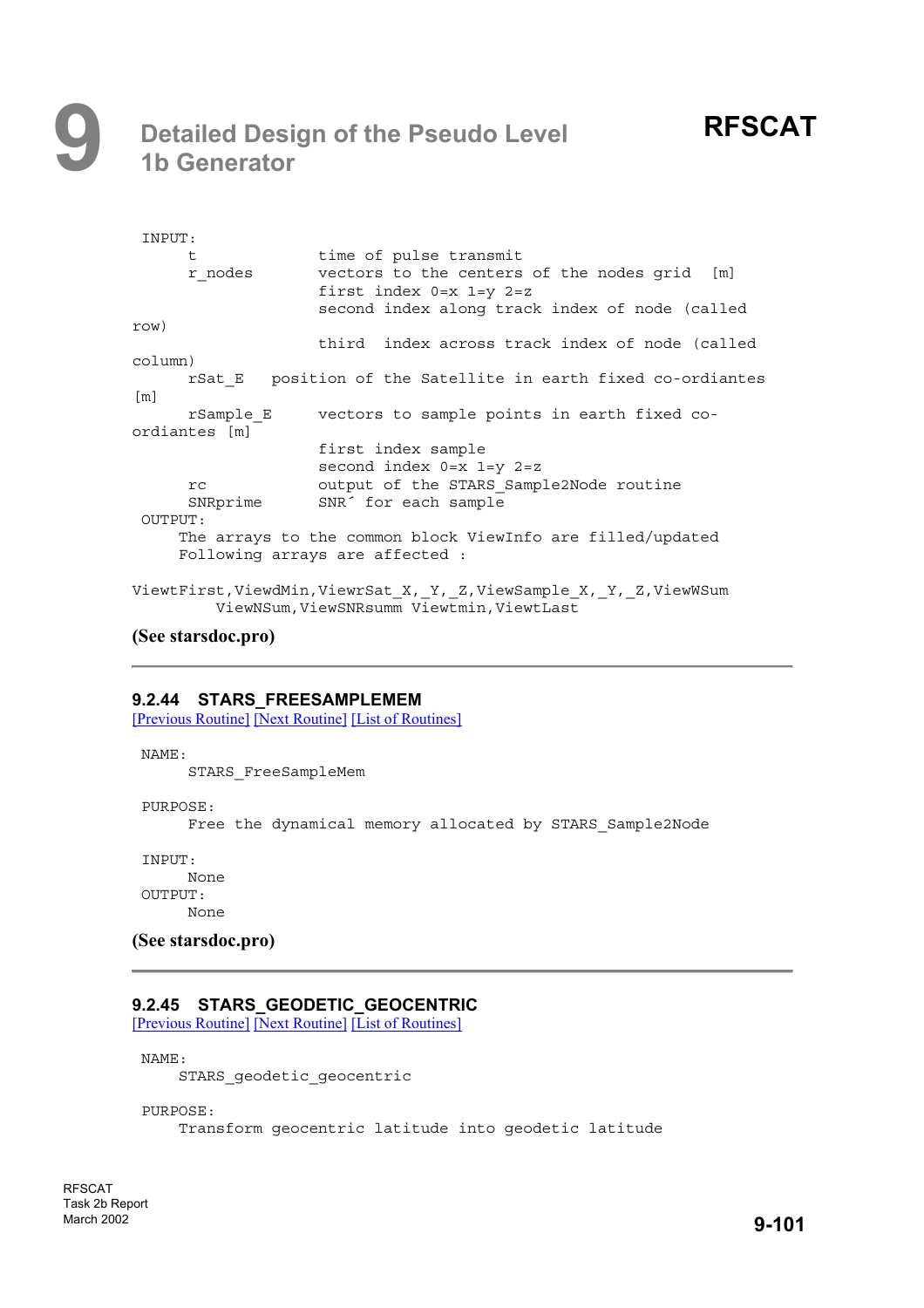INPUT: geocentric latitude

OUTPUT: geodetic latitude

**(See starsdoc.pro)**

### **9.2.46 STARS\_GMST**

[Previous Routine] [Next Routine] [List of Routines]

NAME:

STARS\_gmst

PURPOSE:

Greenwich Mean Sidereal Time [rad], conversion between Universal Time and Sidereal Time (Mean Equinox of Date) expressed in Modified Julian Date with

UT1. Rigorous formula. Compared to Astronomical Almanac B8-B15.

Note, that the returned angle is not converted in the range between 0 and 2 Pi!

Reference: IAU 1982, Astronomical Almanac 1984, B6

INPUT:

mjdUT1 UT1 as Modified Julian Date [day, fod]

OUTPUT:

gMST Greenwich Mean Sidereal Time [rad]

**(See starsdoc.pro)**

### **9.2.47 STARS\_INCIDENCEINCLINATION**

[Previous Routine] [Next Routine] [List of Routines]

```
NAME:
     STARS_IncidenceInclination
PURPOSE:
     Compute in a run time optimized fashion the quantities needed to
     compute SNR per sample
INPUT:
    rSat E position of the S/C when pulse is transmitted [m]
    rSample_E vectors to the sample positions on earth surface [m]
              first index corresponds the range
              second index has values 0,1,2 for the x,y,z coordinate
```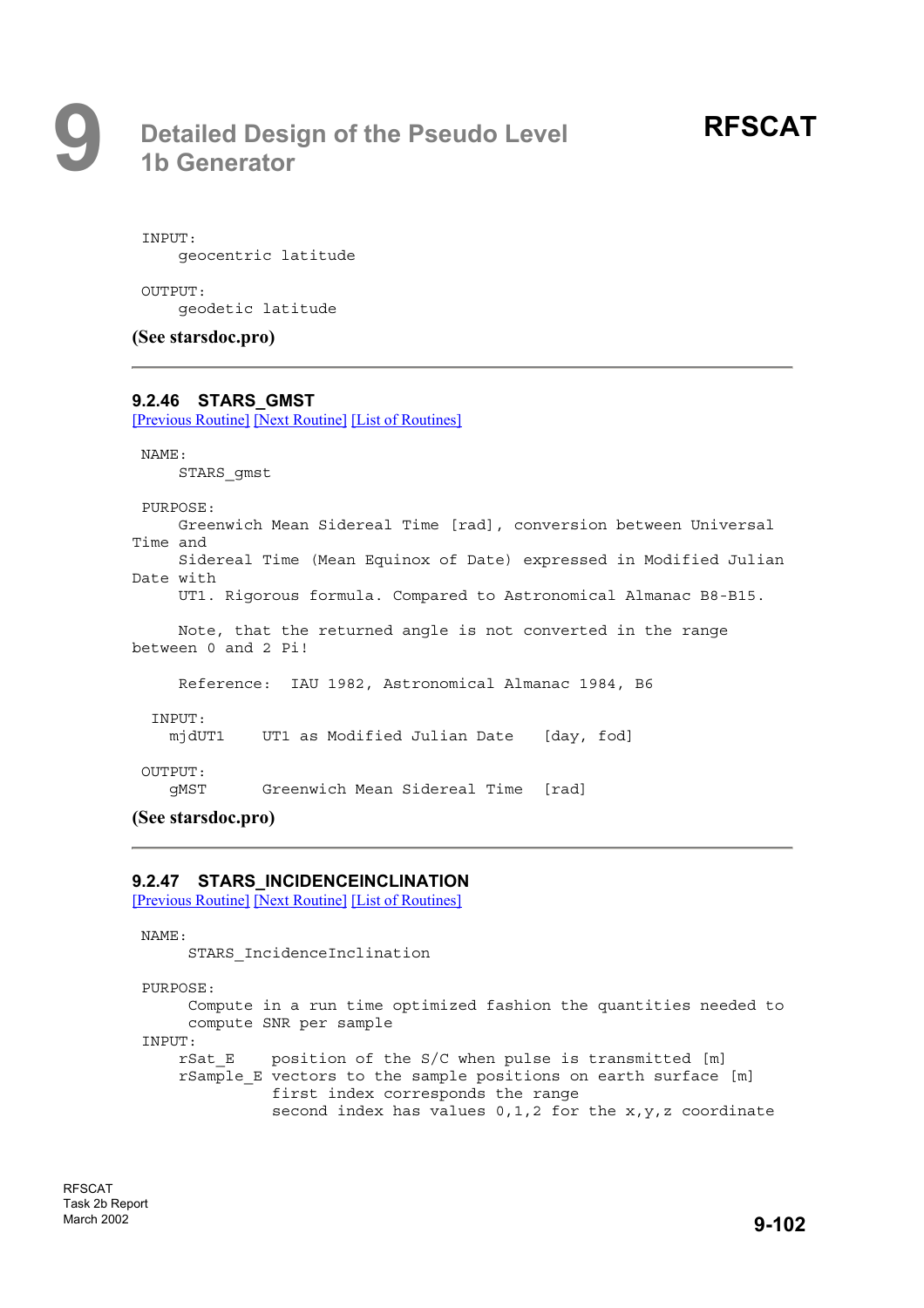## **9 Detailed Design of the Pseudo Level 1b Generator**

| Stars LoopRangePoint routine | Note the is the transpose of the output of the<br>to optimize runtime                                    |
|------------------------------|----------------------------------------------------------------------------------------------------------|
| vector                       | rBeam E unit vector in the plane perpendicular of the nadir                                              |
| ranqe<br>samples             | and the plane of the beam at time of transmit<br>vector containing the distances between the S/C and the |
| OUTPUT:<br>rc.<br>double     | matrix of dimensions NumberOfSamplesOnGrid x 4 and type                                                  |
| [rad]                        | rc[*,0] holds the incidence angles for each sample                                                       |
| [rad]                        | $rc[*,1]$ holds the inclination angle for each sample                                                    |
| sample [m <sup>^</sup> 3]    | rc[*,2] holds range <sup>^</sup> 3 * sin(incidence angle) for each                                       |
|                              | $rc[*,3]$ holds $cos(inclination angle)$                                                                 |

### **(See starsdoc.pro)**

### **9.2.48 STARS\_INITFILLVIEWS**

[Previous Routine] [Next Routine] [List of Routines]

```
NAME:
    STARS_InitFillViews
PURPOSE:
    Initialisation of internal static variables to the STARS_FillView
routine
    It sets the pointers to the View variables for fast access
    in the STARS FillView routine. Therefore the idl routine
"InitViewCalc"
    needs to have been called before STARS_InitFillViews is called
INPUT:
   common block ViewInfo initialize by "InitViewCalc"
OUTPUT:
    Internal pointer need for STARS_FillView routine
```
### **(See starsdoc.pro)**

### **9.2.49 STARS\_INTERSECTIONPLANE\_ELLIPSOID**

[Previous Routine] [Next Routine] [List of Routines]

NAME:

STARS\_IntersectionPlane\_Ellipsoid

PURPOSE: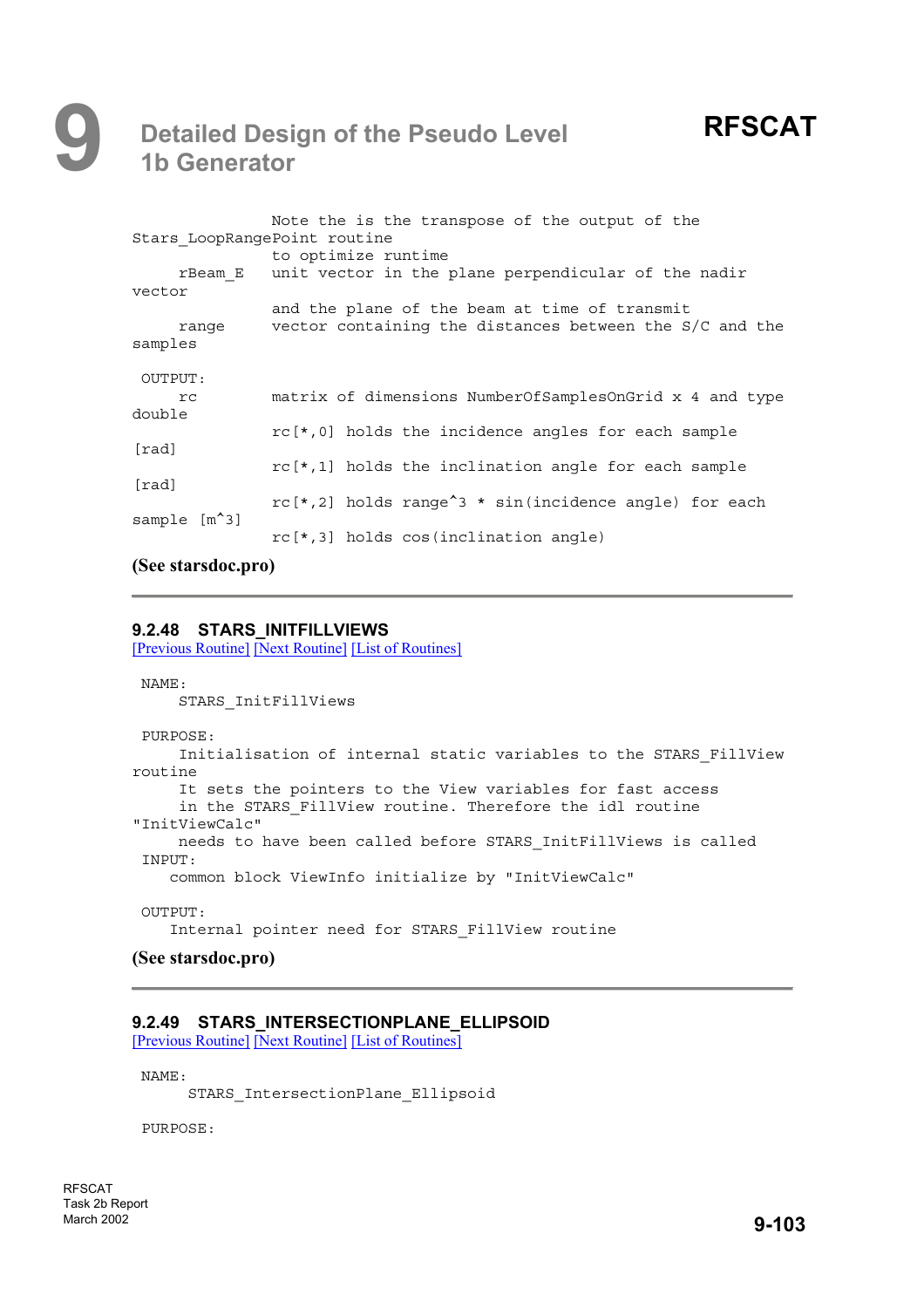|                                  | Compute the intersection of plane with the earth ellipsoid<br>This is used to compute the location of the nodes in RFSCAT                                                                                                                                                 |
|----------------------------------|---------------------------------------------------------------------------------------------------------------------------------------------------------------------------------------------------------------------------------------------------------------------------|
| INPUT:                           |                                                                                                                                                                                                                                                                           |
| vnG E                            | Unit vector normal the intersecting plane in<br>earth fixed coordinates (in RFSCAT                                                                                                                                                                                        |
| rG E                             | the vector in direction of the ground track velocity)<br>Location on earth surface, which is in the intersecting<br>plane [m] (In RFSCAT this the local normal point)                                                                                                     |
| OUTPUT:                          |                                                                                                                                                                                                                                                                           |
|                                  | ISEllipse vector containing AE, BE and CE of an ellipse in<br>3D space<br>- AE vector of semi-major axis<br>- BE vector of semi-minor axis<br>- CE vector to center of ellipse<br>ISEllipse $[0:2, \star]$ contains the three AE<br>components (first index 0-2) for each |
| computed                         |                                                                                                                                                                                                                                                                           |
|                                  | Ellipse (second index)<br>analogous ISEllipse[3:5] contains BE and<br>ISEllipse $[6:8,*]$ CE                                                                                                                                                                              |
| $\sqrt{2}$ $\sqrt{2}$ $\sqrt{2}$ |                                                                                                                                                                                                                                                                           |

### **(See starsdoc.pro)**

### **9.2.50 STARS IN MATRIX**

[Previous Routine] [Next Routine] [List of Routines]

```
NAME:
    STARS IN Matrix
 PURPOSE:
  Transformation matrix from Nadir (N) to inertial system (I) or
 Earth fixed (depending on input)
 Note, that Nadir is here defined to the planet center, not
perpendicular
  to the planet surface.
  Coordinate system definitions:
 N
  x: complete to right system (flight direction for circular orbits)
   y: perpendicular to orbit plane (opposite normal direction)
   z: nadir pointed (opposite direction of position vector, to Planet
Center)
  \mathsf{T}x: Inertial system, where position and velocity are defined
   y: -"-
```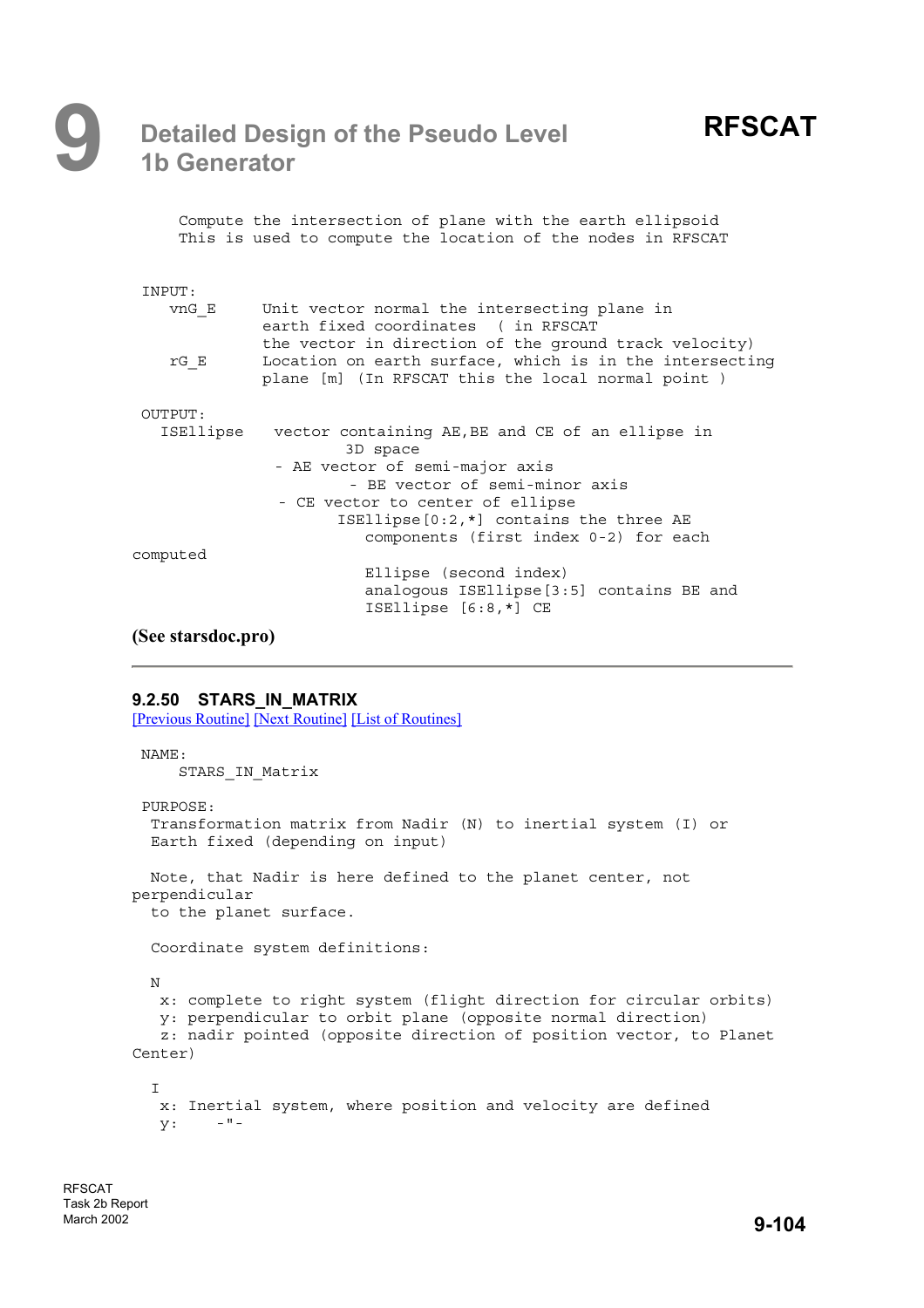$z: -" -" -$ 

INPUT: r\_I Inertial position of the object [m] (or earth fixed) v\_I Inertial velocity of the object [m/s] (or earth fixed)

OUTPUT:

IN Transformation matrix (DCM) from N- to I-System [-]

### **(See starsdoc.pro)**

### **9.2.51 STARS\_KEPLERJ2ORBIT**

[Previous Routine] [Next Routine] [List of Routines]

NAME:

STARS\_KeplerJ2Orbit

PURPOSE:

Compute S/C orbit underlying homogeneous gravity of a planet considering its oblateness.

```
It uses a semi-analytical algorithm (size of the timestep does
not effect the
     accuracy). Default planet is the Earth. Osculating Kepler
elements are
     required.
INPUT:
    t time(s) where the orbit shall be computed
    k_k0=[a0,e0,ta0,raan0,i0,aop0 ] array with osculation Kepler
elements at t=0where
             a0 Semimajor axis of orbit [m]
             e0 Eccentricity of orbit [-]
             ta0 True anomaly [formal] [rad]
             raan0 Right ascension of ascending node [rad]
             i0 Inclination [rad]
             aop0 Argument of perigee [rad]
```
OUTPUT:

Array(s) of osculating Kepler elements for each time t

**(See starsdoc.pro)**

**9.2.52 STARS\_LOCALNORMAL**  [Previous Routine] [Next Routine] [List of Routines]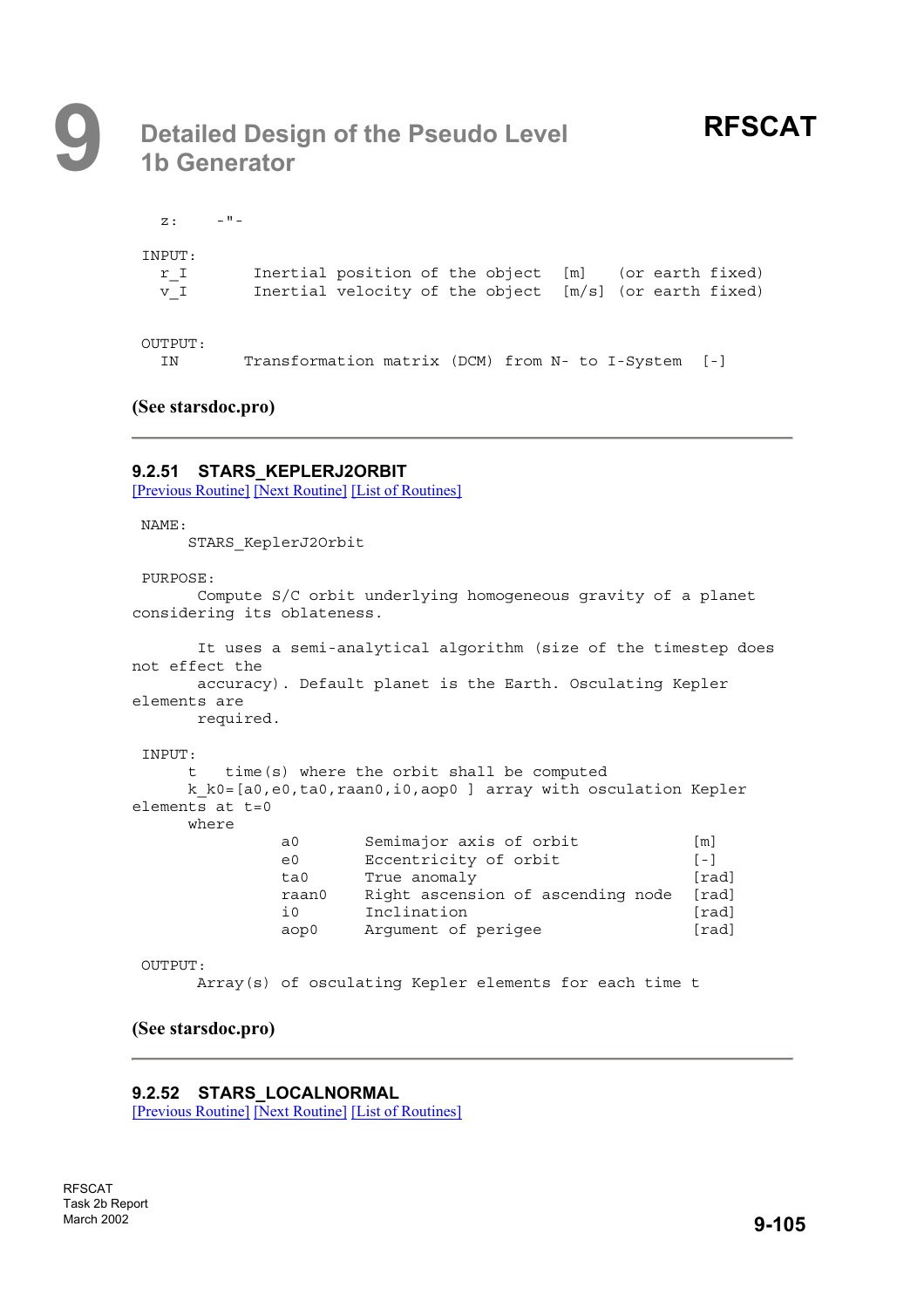# **RFSCAT**

NAME: STARS\_localNormal PURPOSE: Compute vector from satellite to local normal point. The local normal is defined as the direction to the point of the ellipsoid surface, which tangential plane is perpendicular to the direction. INPUT: rSat\_E Position vector in equatorial system [m] OUTPUT: rLN\_E Vector from satellite to local normal [m]

### **(See starsdoc.pro)**

### **9.2.53 STARS\_LOOPRANGEPOINT**

[Previous Routine] [Next Routine] [List of Routines]

NAME: STARS\_LoopRangePoint PURPOSE: Compute many RangePoints (see STARS\_RangePoint) which are near together using the same S/C craft position and the same antenna vector defining the plane The algorithm avoids to compute the initial guess for each range points using the "expensive" sin and cos function from STARS\_RangeIG Instead it is only provided the initial guess for the first Range point (index 0) and the RangePoint with index "nSubStep". The algorithm computes then the exact location of these Range points. Next the initial guess for all RangePoint in this interval is computed using linear interpolation from the exact range points. Is the interval is sufficiently small ( few kilometers) the newtons method will converge at the first iteration, avoiding the computation of the jacobian The algorithm moves then the interval to cover the next "SubStep" points the outmost point be computed first, using linear extrapolation as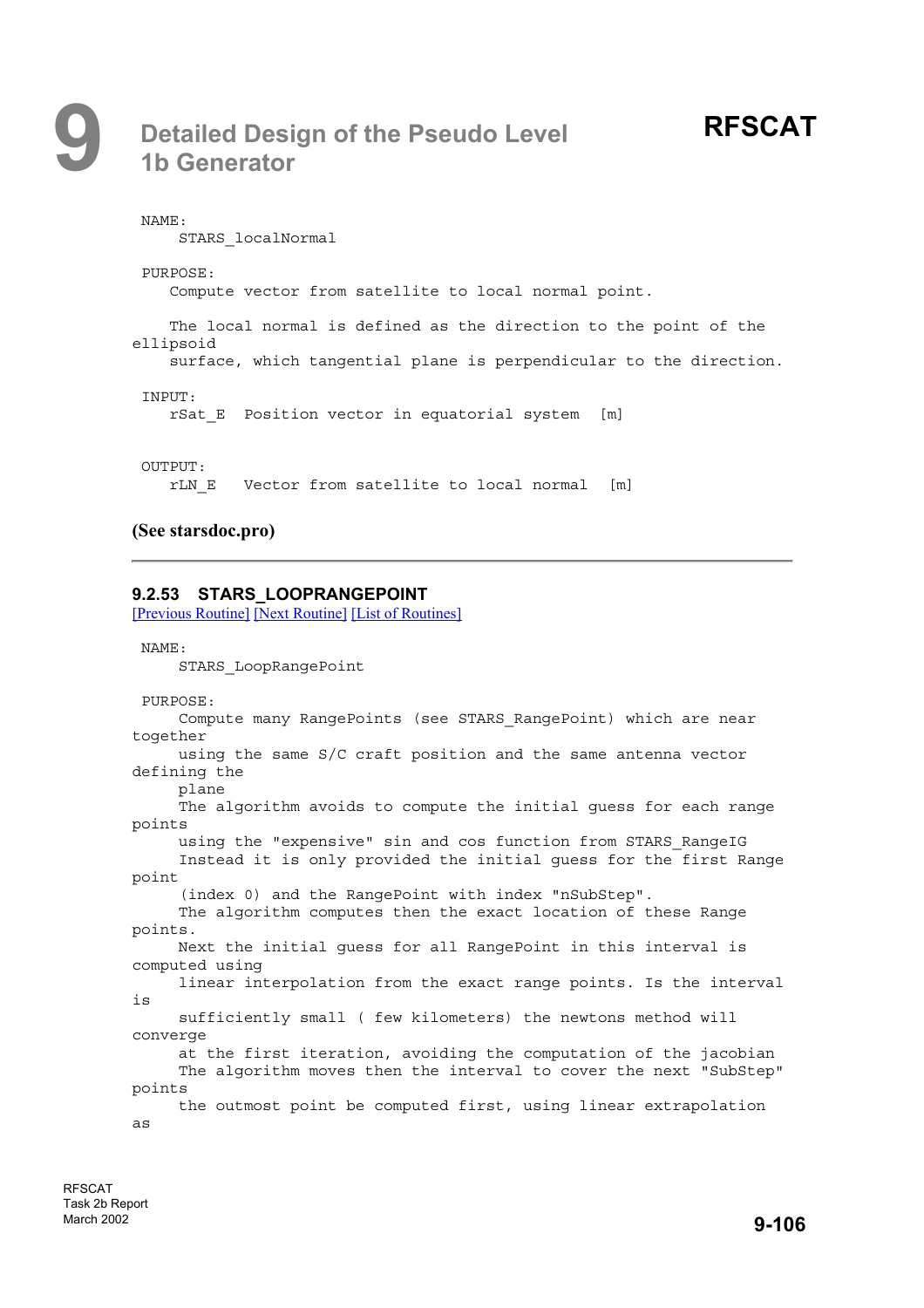# **9 Detailed Design of the Pseudo Level 1b Generator**

```
initial guess.
    Remark : The total number of Points need NOT to be a integer
multiple
    of "nSubStep"
INPUT:
    rIG initial guess vectors for RangePoint with index 0 and
RangePoint
             with index "nSubStep"
    rSat_E position of the Satellite in earth fixed co-ordiantes
[m]
    rANt E Vector perpendicular to the plane of the beam (i.e. the
direction of
             (long axis of the antenna)
    range distance (range) of the searched point(s) on earth
surface to the S/C
    nSubStep Width of interval (see PURPOSE)
OUTPUT
    rSample_E position vectors of the RangePoints
              first index has values 0,1,2 for the x, y, z coordinate
               second index corresponds the range
```
**(See starsdoc.pro)**

### **9.2.54 STARS\_MODJULDAT\_CALDAT**

[Previous Routine] [Next Routine] [List of Routines]

NAME: STARS\_ModJulDat\_CalDat PURPOSE: Transformation from Calenderian Date [year, month, day, hour, min, sec] to Modified Julian Date INPUT: Calenderian Date as an array [year, month, day, hour,min, sec] OUTPUT: mid Modified Julian Date [days, frac of day]

### **(See starsdoc.pro)**

### **9.2.55 STARS\_RANGEPOINT**

[Previous Routine] [Next Routine] [List of Routines]

NAME:

STARS\_RangePoint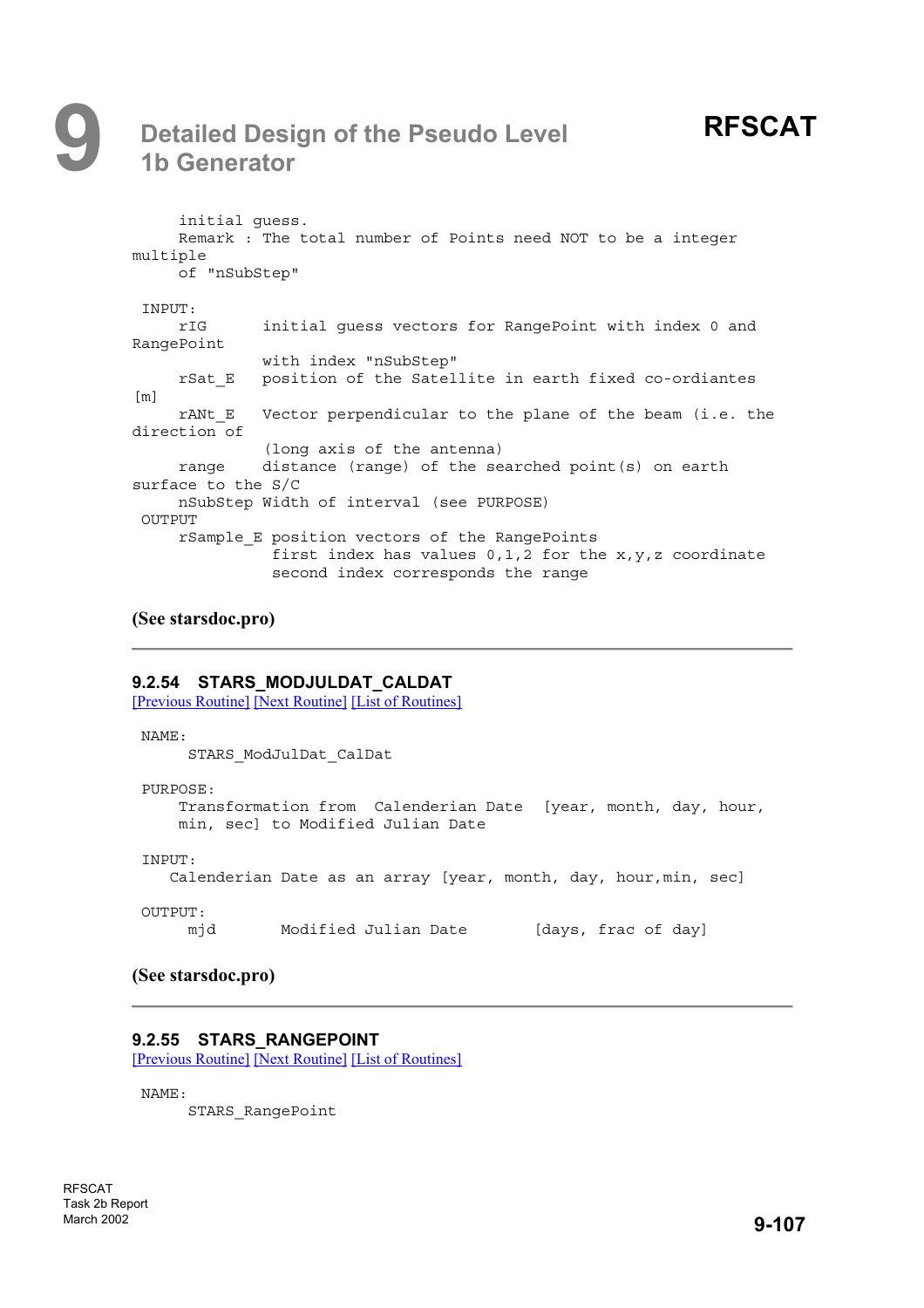# **RFSCAT**

|                   | PURPOSE:               |                                                                                                                                                     |
|-------------------|------------------------|-----------------------------------------------------------------------------------------------------------------------------------------------------|
|                   |                        | The STARS RangePoint, and STARS LoopRangePoint routines computes<br>the position of a point which is                                                |
|                   |                        | (1) In certain distance of the satellite<br>(2) Is on the earth ellipsoid<br>(3) In a certain plane defined through its normal                      |
| vector            |                        |                                                                                                                                                     |
|                   |                        | appling newtons method. The start point of the iteration<br>(initial guess) is to be provided as input (see                                         |
|                   | STARS RangePointIG)    |                                                                                                                                                     |
| INPUT:            |                        |                                                                                                                                                     |
|                   | rIG                    | initial guess vector(s)<br>first index has values $0,1,2$ for the $x,y,z$ coordinate<br>second index corresponds the range                          |
| $\lceil m \rceil$ |                        | rSat E position of the Satellite in earth fixed co-ordiantes                                                                                        |
|                   | rANt E<br>direction of | Vector perpendicular to the plane of the beam (i.e. the                                                                                             |
|                   | range                  | (long axis of the antenna)<br>distance (range) of the searched point (s) on earth                                                                   |
|                   |                        | surface to the $S/C$ ; OUTPUT:                                                                                                                      |
|                   |                        | rSample vector(s) to the points on earth surface<br>first index has values $0,1,2$ for the $x,y,z$ coordinate<br>second index corresponds the range |

### **(See starsdoc.pro)**

### **9.2.56 STARS\_RANGEPOINTIG**

[Previous Routine] [Next Routine] [List of Routines]

NAME:

STARS\_RangePointIG

PURPOSE:

The STARS RangePoint, and STARS LoopRangePoint routines computes the position of a point which is

- (1) In certain distance of the satellite
- (2) Is on the earth ellipsoid
- (3) In a certain plane defined through its normal

vector

appling newtons method. The Stars RangePointIG routine computes a good starting point for the newton iteration, approximating the earth as spherical with the local radius

INPUT:

rSat E position of the Satellite in earth fixed coordinates [m] rBeam E vector in the plane of the antenna beam (perpendicular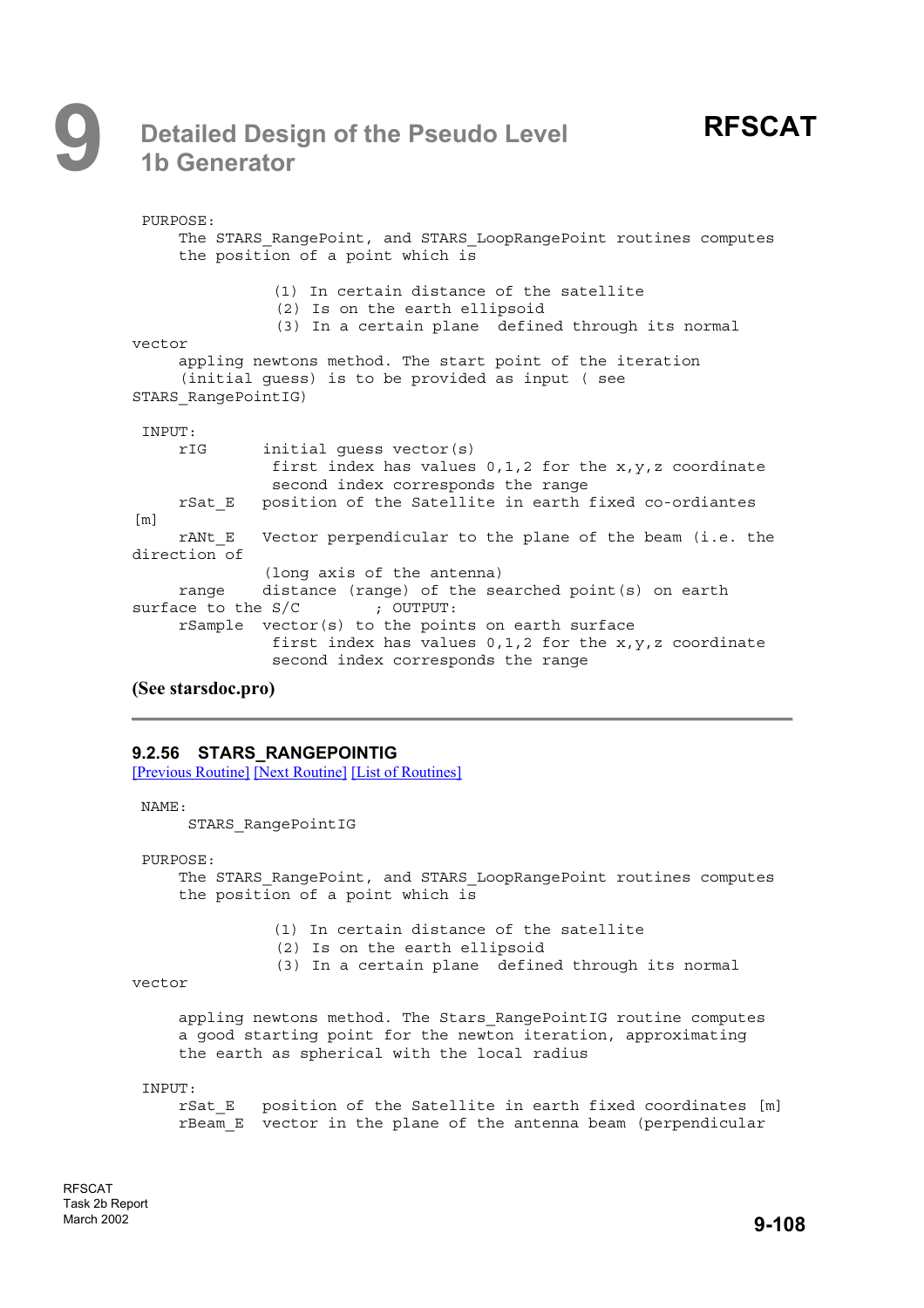# **9 Detailed Design of the Pseudo Level 1b Generator**

| r          | to local normal vector<br>localRadius local earth radius [m]<br>distance from satellite to point on earth surface<br>$(range)$ [m] |
|------------|------------------------------------------------------------------------------------------------------------------------------------|
| OUTPUT:    |                                                                                                                                    |
| rSample    | initial quess for the sample point<br>first index has values $0,1,2$ for the $x,y,z$                                               |
| coordinate |                                                                                                                                    |
|            | second index corresponds the range                                                                                                 |



### **(See starsdoc.pro)**

### **9.2.57 STARS\_SAMPLE2NODE**

[Previous Routine] [Next Routine] [List of Routines]

```
NAME:
     STARS_Sample2Node
 PURPOSE:
    Compute all nodes affected by all sample of a pulse
INPUT:
     r_nodes vectors to the centers of the nodes grid
                   first index 0=x 1=y 2=z
                   second index along track index of node (called
row)
                   third index across track index of node (called
column)
     rSample_E vectors to sample points
                  first index sample
                  second index 0=x 1=y 2=z
      CenterRow along track index of the subsatellite node
      CentralIndex across track index of the subsatellite node
      p_DNode distance of nodes
      FilterWidth width of the spatial filter to be applied
```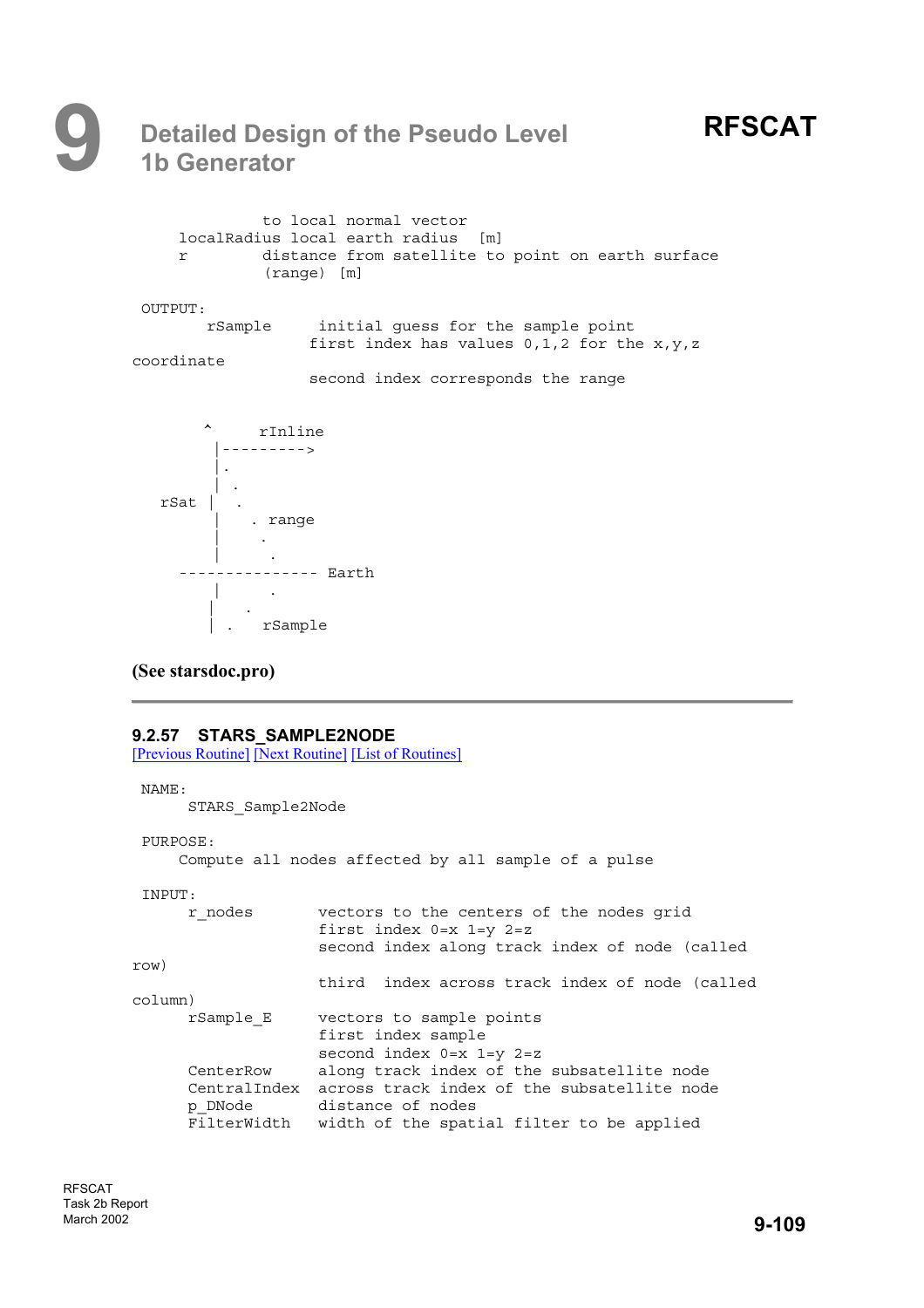phi angle of the beam in [rad] 90.0 deg = forward 180 deg =  $left \cdot \cdot \cdot \right)$ 

OUTPUT:

matrix of dimensions:3x NumberOfSamplesOnGrid x MaxNumNodes and type double

the matrix contains for each sample which is in the frame of the node grid (start and end of simulation !!) and each node that is affected by the sample ( distance < FilterWidth) the along track, and across track index as well as the distance.

|           |               |                   | index 1 = indices of the sample. If no node within the radius<br>$sqrt(2) * p$ DNode/2 is found no output will be                                                                                                                                                                                                                                                                                                                                                                                                                                                                                                                                                         |
|-----------|---------------|-------------------|---------------------------------------------------------------------------------------------------------------------------------------------------------------------------------------------------------------------------------------------------------------------------------------------------------------------------------------------------------------------------------------------------------------------------------------------------------------------------------------------------------------------------------------------------------------------------------------------------------------------------------------------------------------------------|
| generate  |               |                   | for the sample. Note that this will happen to the                                                                                                                                                                                                                                                                                                                                                                                                                                                                                                                                                                                                                         |
| outermost |               |                   |                                                                                                                                                                                                                                                                                                                                                                                                                                                                                                                                                                                                                                                                           |
|           |               | The index $2 = 0$ | samples first. Therefore the index of the returned<br>samples will alway correspond to the index of the<br>input samples. However, the outermost samples might be<br>cut off starting from a certain sample.<br>index 2 runs with the affected nodes. The size is the maximum<br>possible number of affected nodes. Unused elements<br>are flagged through the values explained with index 3.<br>will always point to the next neighbour node, order<br>of the others have no meaning. However the array is<br>filled from the starting index. That means a soon<br>element is flagged unused the following elements<br>of this sample need not to be considered any more |
|           | $index 3 = 0$ | $1 \quad$         | : along track indices of affected nodes<br>$(-2 =$ unused)<br>: across track indices of affected nodes                                                                                                                                                                                                                                                                                                                                                                                                                                                                                                                                                                    |
|           |               | $2^{\circ}$       | : distance of affected nodes                                                                                                                                                                                                                                                                                                                                                                                                                                                                                                                                                                                                                                              |
|           |               | 3                 | : weight of the sample for this node                                                                                                                                                                                                                                                                                                                                                                                                                                                                                                                                                                                                                                      |
|           |               |                   |                                                                                                                                                                                                                                                                                                                                                                                                                                                                                                                                                                                                                                                                           |

#### **(See starsdoc.pro)**

#### **9.2.58 STARS\_SUNSYNCINCLINATION**

[Previous Routine] [Next Routine] [List of Routines]

NAME:

STARS\_sunSyncInclination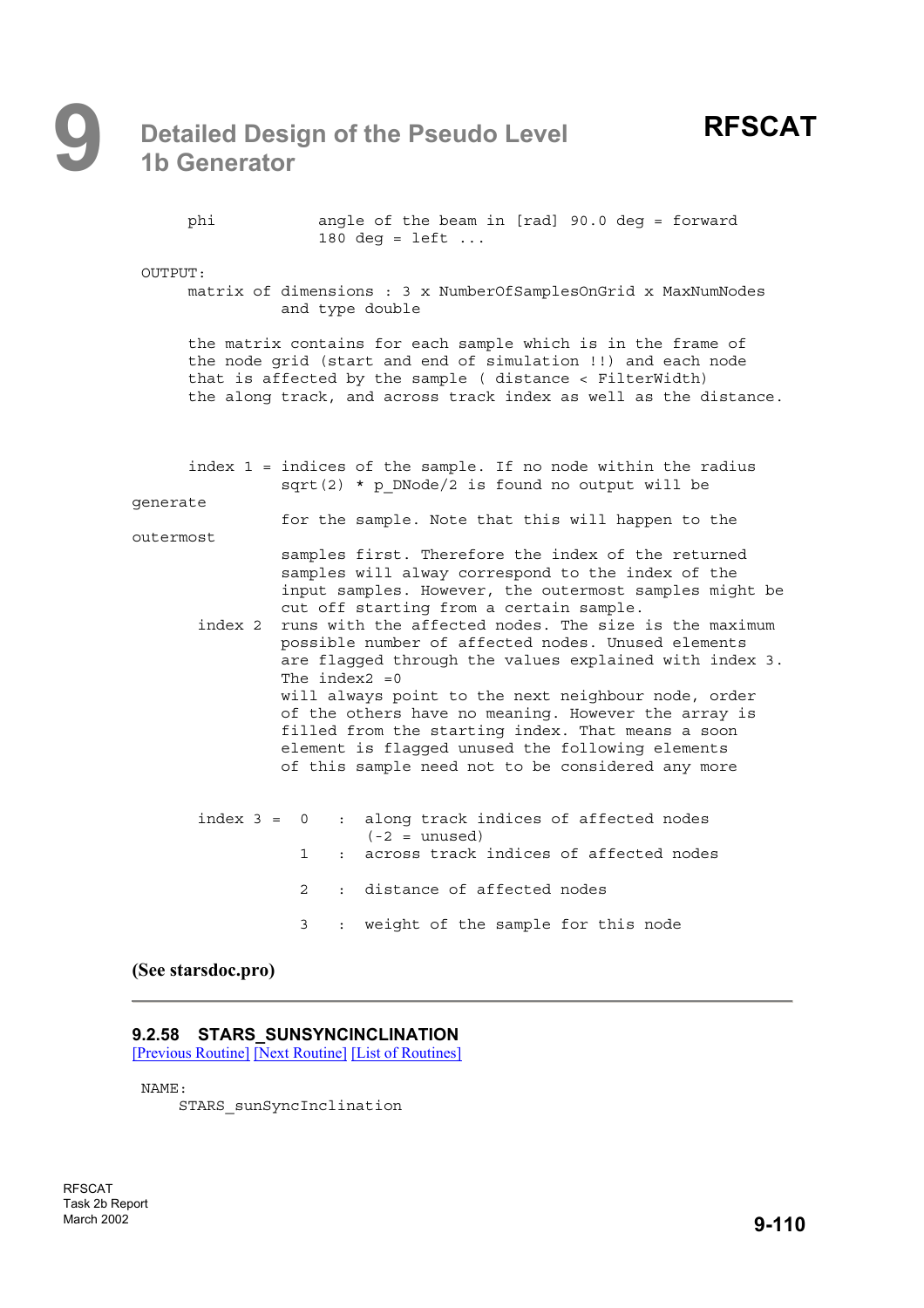```
PURPOSE:
    Compute inclination for sun synchronization.
    Sun synchronization is achieved, when the motion of the ascending
node (due to
    the flattening of the Earth) is equal to the motion of the Earth
about the
    Sun.
    The flattening is considered by the J2-Term and the semimajor
axis of the
    body. An approximation formula is used.
    Note, that only the Sun-Earth configuration is considered.
    Reference: Renner, Satellitentechnik
 INPUT:
      a Semimajor axis of orbit [m]
      e Eccentricity of orbit [-]
OUTPUT:
     i Inclination for synchronicity [rad]
               if no sun synchronous orbit exists, the routine stops
               with an error message
```

```
(See starsdoc.pro)
```
### **9.2.59 TEST\_COMPUTEPULSEGEO**

[Previous Routine] [Next Routine] [List of Routines]

```
NAME:
```
test\_ComputePulseGeo

PURPOSE:

Check of the PulseGeometry Computation Function the prf is lowered to speed up the test the scanRate is lower such that the single rotations are visible on the earth map

```
TNPITT
```
None

```
OUTPUT
   1. earth map with
       green subsatellite track
```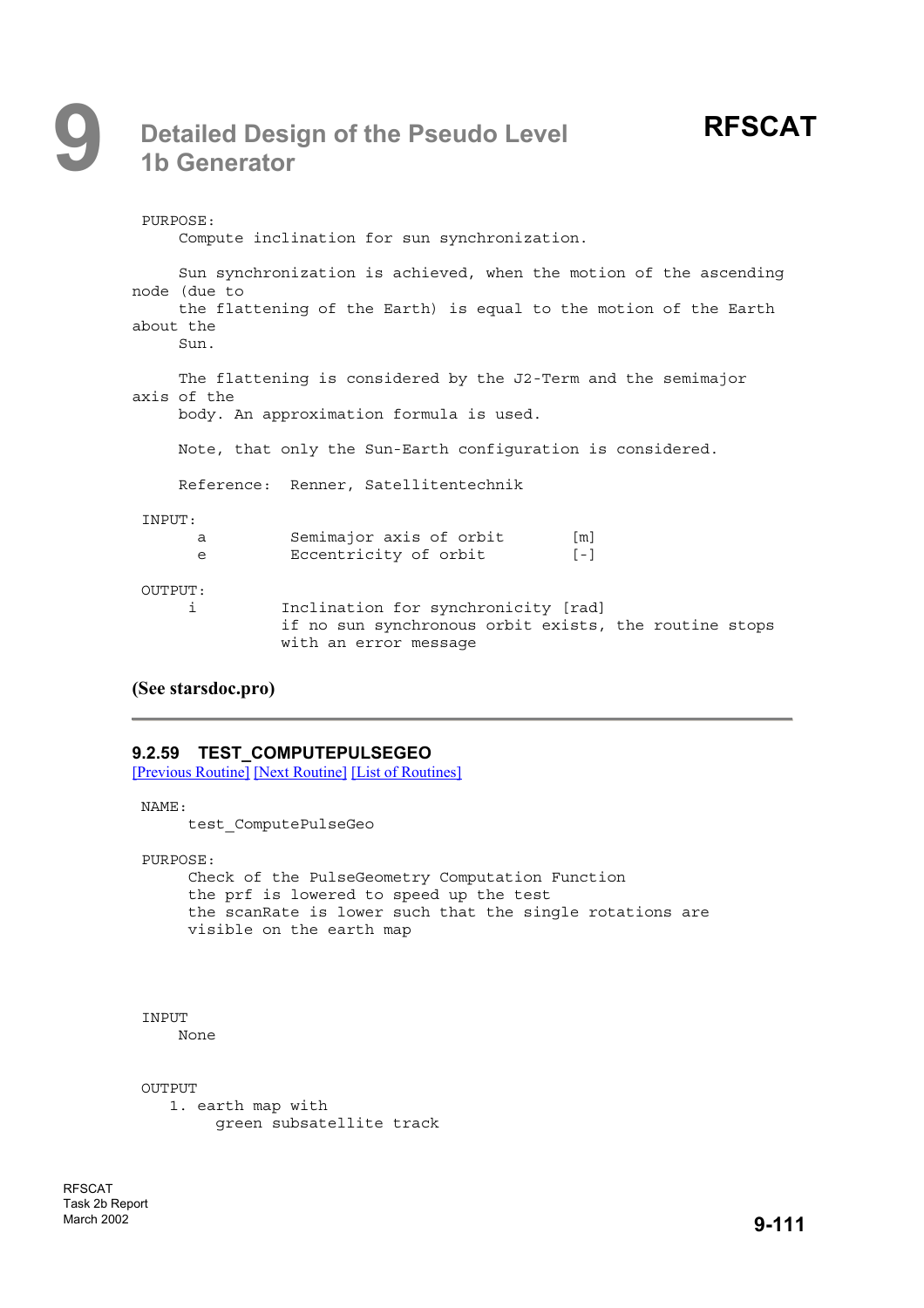# **9 Detailed Design of the Pseudo Level 1b Generator**

```
magenta : outmost point of antenna beam
     yellow : antenna postion magnified by TotalSwath/2.0
               the antenna position shall be perpendicular to
               the beam
2. 3D plot with
    blue : earth
     green : orbit
     magenta : beam vector * TotalSwath + satellite vector
```
### **(See test\_drivers.pro)**

### **9.2.60 TEST\_COMPUTERANGEVECTOR**

[Previous Routine] [Next Routine] [List of Routines]

NAME:

test\_computeRangeVector

PURPOSE: Check of the Range Vector routine with a simplified pulse loop

INPUT:

None

OUTPUT:

### **(See test\_drivers.pro)**

### **9.2.61 TEST\_COMPUTESNR**

[Previous Routine] [Next Routine] [List of Routines]

NAME: test\_computeSNR

PURPOSE:

Check the computation of SNR by performing all operations in IDL step by step with intermediate steps

```
INPUT:
```
None

OUTPUT:

**(See test\_drivers.pro)**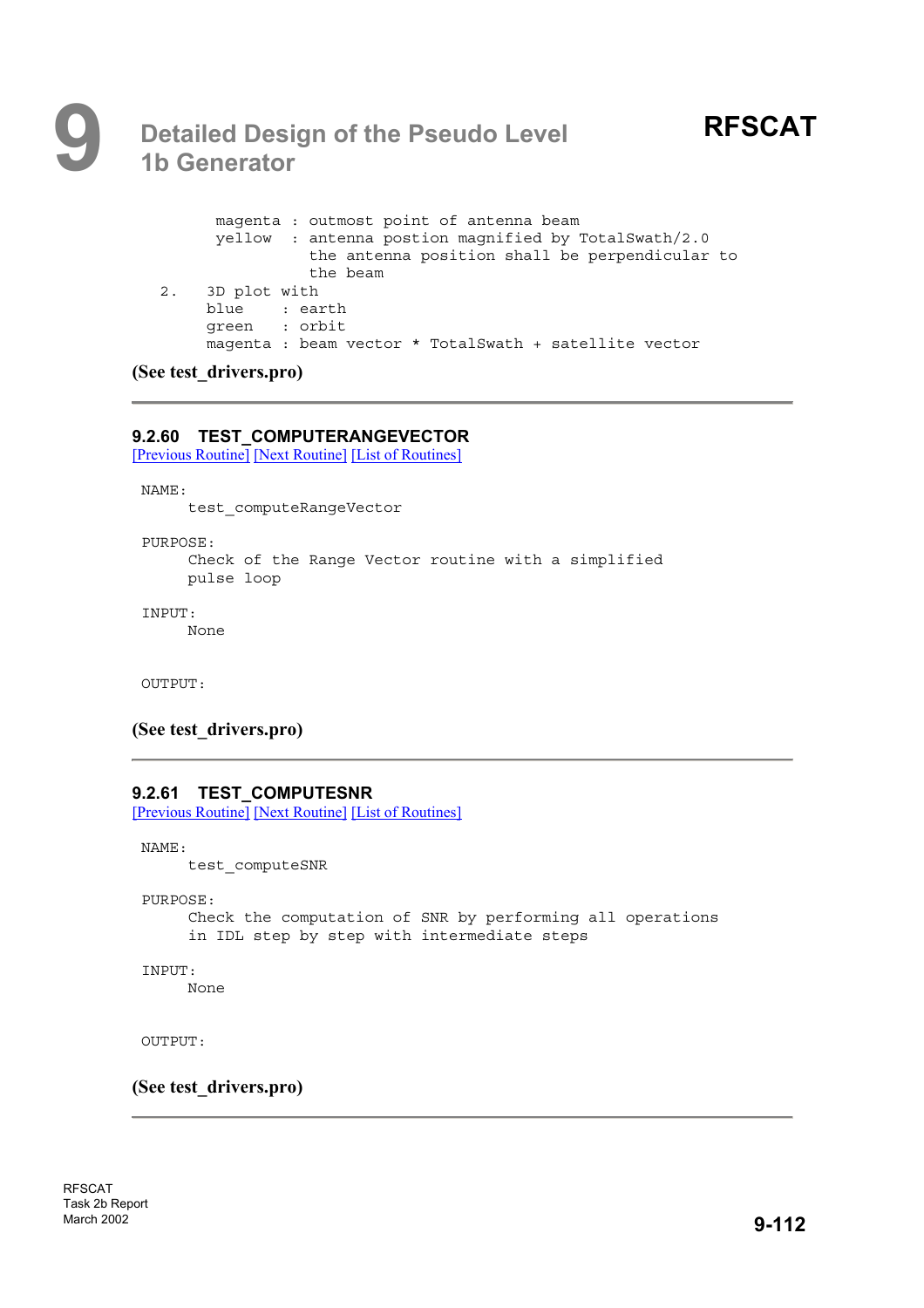### **9.2.62 TEST\_PLOTLN**

[Previous Routine] [Next Routine] [List of Routines]

NAME:

test\_plotLN

PURPOSE: Visualisation of local Normal and subsatellite track

#### INPUT

```
r_E Satellite position for each time step in earth fixed co-
ordinates
     rG_E position of Nadir point (local normal) in earth fiex
     co-ordinates
OUTPUT
   some plots
```
**(See test\_drivers.pro)**

### **9.2.63 TEST\_PLOTNODEMAP**

[Previous Routine] [Next Routine] [List of Routines]

NAME:

test\_plotNodeMap

PURPOSE:

plot all nodes computed so far in optimized map

INPUT:

None

OUTPUT:

### **(See test\_drivers.pro)**

### **9.2.64 TEST\_PLOTNODES**

[Previous Routine] [Next Routine] [List of Routines]

NAME:

test\_plotNodes

PURPOSE:

Visualisation of the nodes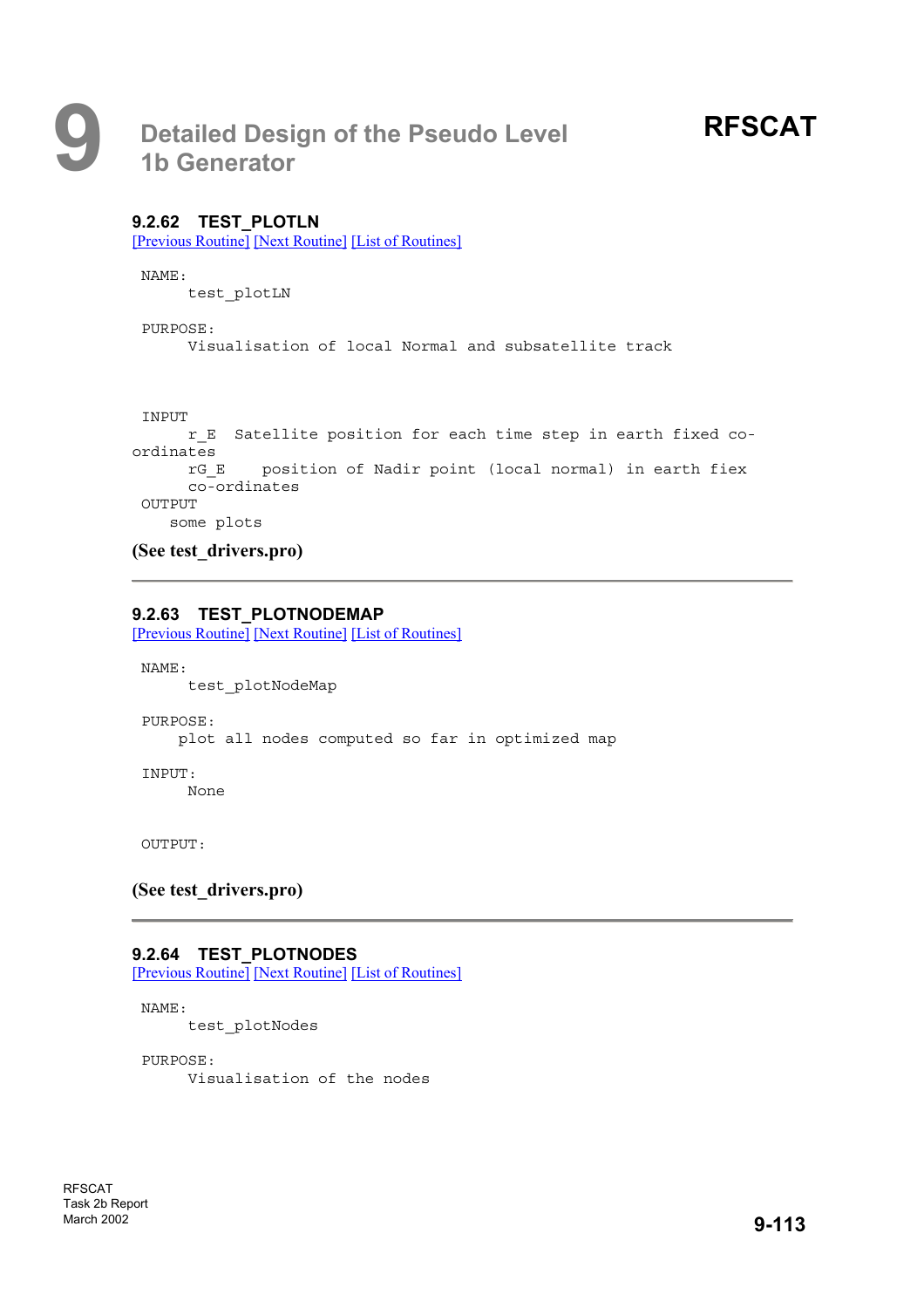# **RFSCAT**

**TNPITT** 

Nodes data-structure

OUTPUT

some of the nodes on earth map , leftmost row red, middle row green, right most row blue , yellow line is the ellipse pependicular to filght direction

### **(See test\_drivers.pro)**

### **9.2.65 TEST\_PLOTSEARTH**

[Previous Routine] [Next Routine] [List of Routines]

NAME:

test\_plotsEarth

PURPOSE: Visualisation of earth in a plot\_3DBox

INPUT common block constants OUTPUT plotted earth ellipsoid

**(See test\_drivers.pro)**

### **9.2.66 TEST\_PLOTSELLIPSE**

[Previous Routine] [Next Routine] [List of Routines]

NAME: test\_plotsellipse

```
PURPOSE:
```
Visualisation of intersection of plane with earth ellipsoid test plotLN must be called first

```
INPUT
```
vector containing AE,BE,CE of the ellipse to be drawn vector N with local normalized velocity vector G Nadir point OUTPUT plotted ellipse in 3D and on earth map ( yellow line shows nadir and velocity)

### **(See test\_drivers.pro)**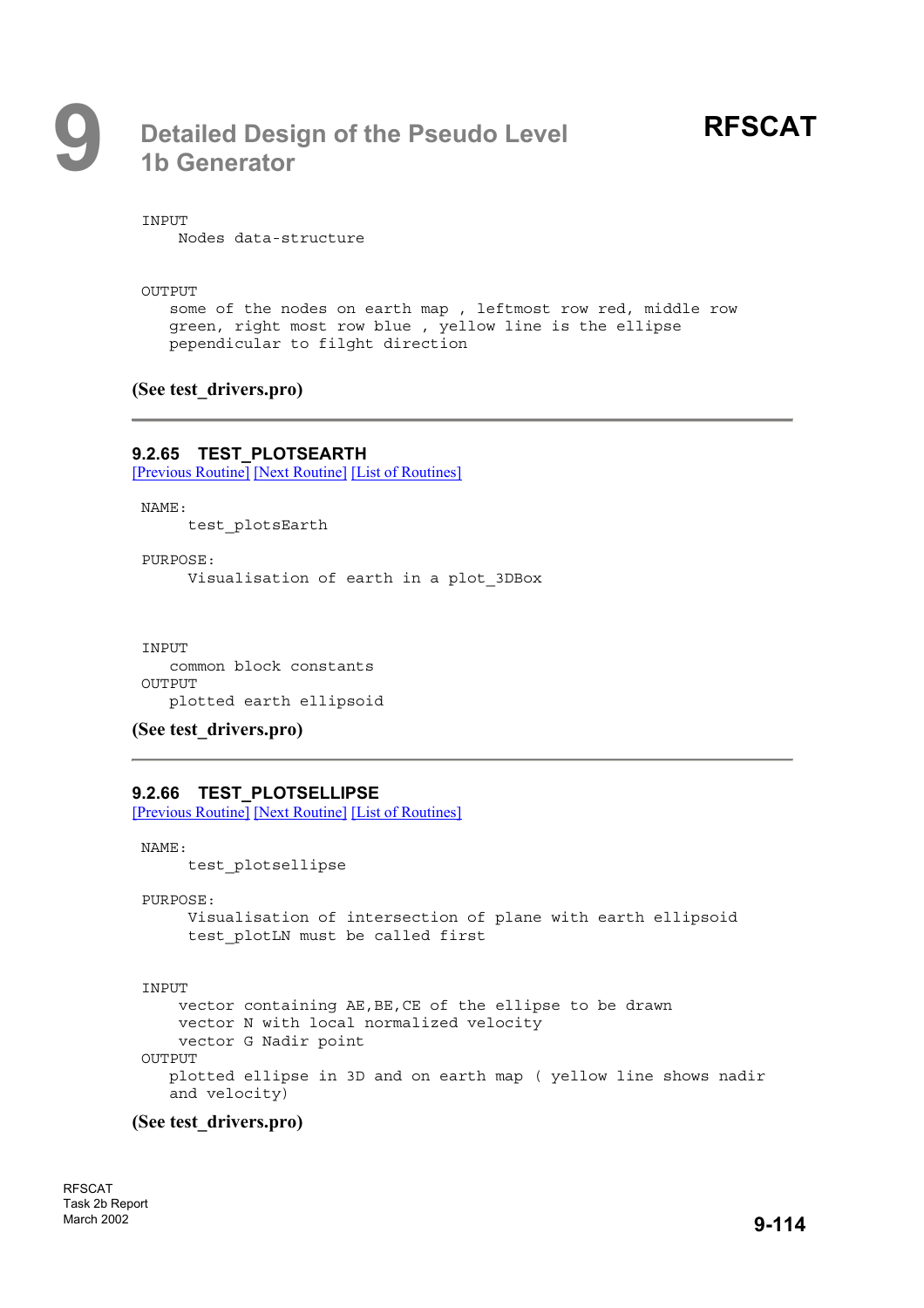### **9.2.67 TEST\_PULSELOOPSAMPLES**

[Previous Routine] [Next Routine] [List of Routines]

NAME:

test\_pulseLoopSamples

PURPOSE:

Check the Sample positions comupted in the pulseLoop

INPUT:

None

OUTPUT:

Plot of earth showing position of samples

**(See test\_drivers.pro)**

### **9.2.68 TEST\_RANGEIG**

[Previous Routine] [Next Routine] [List of Routines]

NAME:

test\_rangeIG

PURPOSE:

Check of the Inital Guess routine for Range Point search algorithm

INPUT:

None

```
OUTPUT:
    plot with :
             white lines from satellite to range points
             red line from centre of earth to range points
    print statement showing that the range point is in the correct
     direction a has the correct length
```
**(See test\_drivers.pro)**

### **9.2.69 TEST\_SAMPLE2NODES**

[Previous Routine] [Next Routine] [List of Routines]

NAME:

test\_Sample2Nodes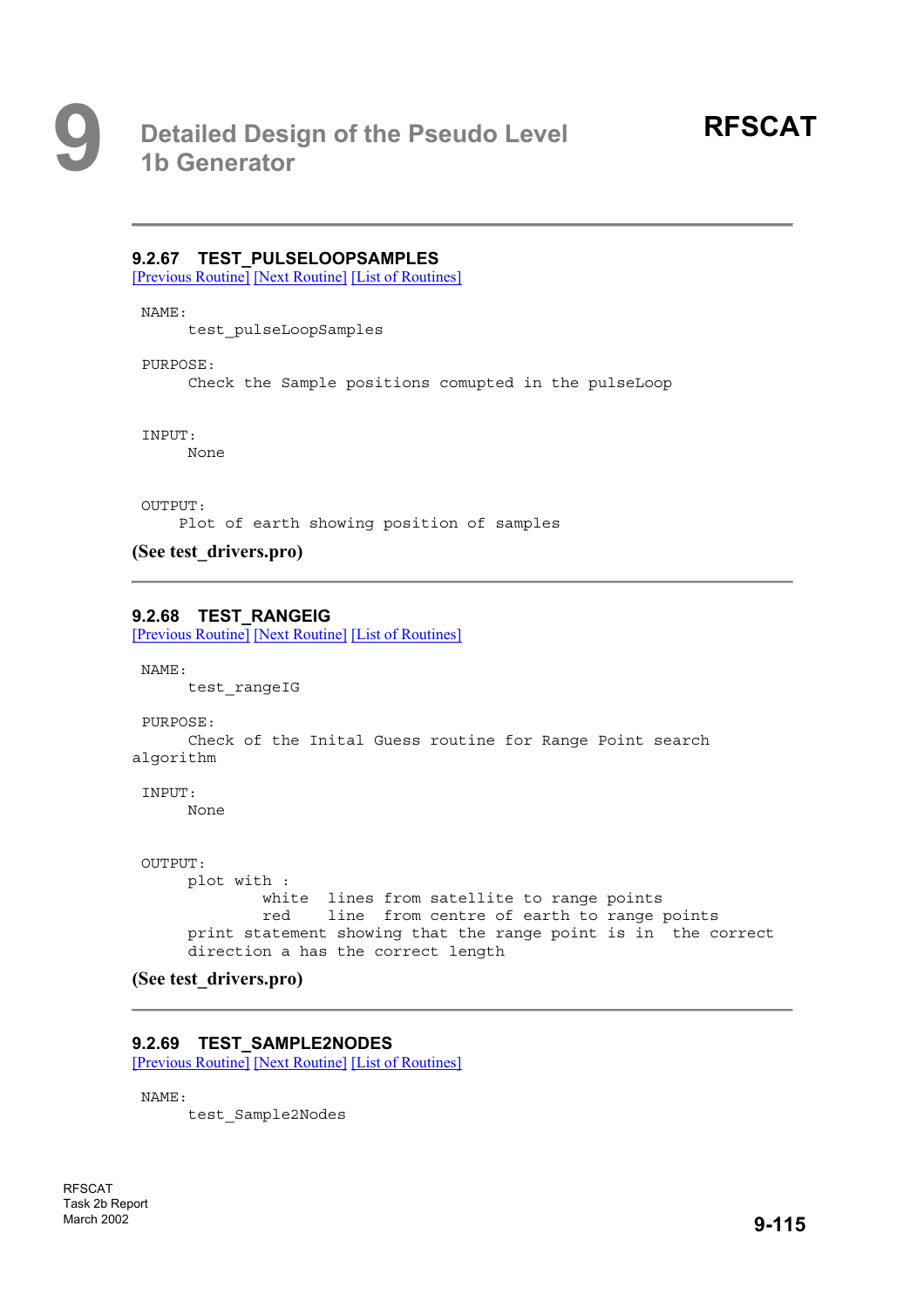# **RFSCAT**

PURPOSE:

Verification of the STARS\_SamplesNode routine

INPUT:

OUTPUT

### **(See test\_drivers.pro)**

### **9.2.70 TEST\_SETUPEARTHBOX**

[Previous Routine] [Next Routine] [List of Routines]

NAME:

test\_SetupEarthBox

PURPOSE:

Initialise a 3D Box plot such that the earth and orbits are displayed correctly

INPUT

common block constants and ColorIndex

OUTPUT

### **(See test\_drivers.pro)**

### **9.2.71 UPDATEVIEW**

[Previous Routine] [Next Routine] [List of Routines]

NAME:

UpdateView

```
PURPOSE:
```
Accumulate the view specifiec data in view data structure

INPUT:

| t.        | time of current pulse                             |
|-----------|---------------------------------------------------|
| rSat E    | position of satellite at time of pulse            |
| rSample E | positions of the samples on earth related to this |
|           | pulse                                             |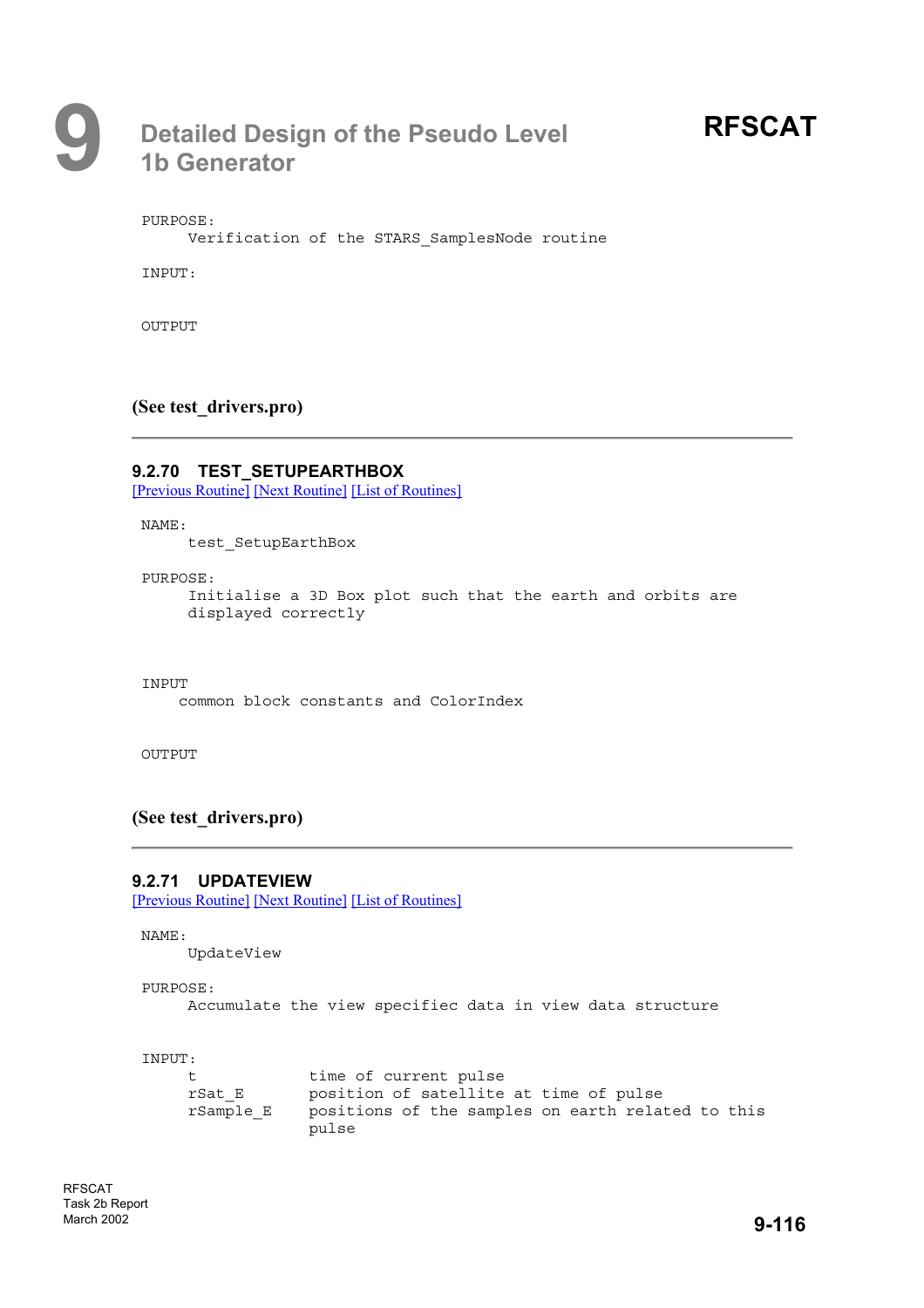# **RFSCAT**

SNRprime SNR/simga-naught for each sample common blocks NodeInfo, ProcessingPars, InstrumentPars,ViewInfo,SimulationPars OUTPUT

the View data structures in the common block ViewInfo are filled

### **(See viewcalc.pro)**

### **9.2.72 WAITKBRD**

[Previous Routine] [Next Routine] [List of Routines]

NAME:

WaitKbrd

PURPOSE:

```
Stop execution until user hits keyboard if current device
is not postscript
Used for visual inspection
```
INPUT:

None

OUTPUT: None

**(See plotps.pro)**

### **9.2.73 WRITEPL1**

[Previous Routine] [Next Routine] [List of Routines]

NAME:

WritePL1

PURPOSE: Write the pseudo level 1 b files

INPUT:

OUTPUT

**(See writepl1.pro)**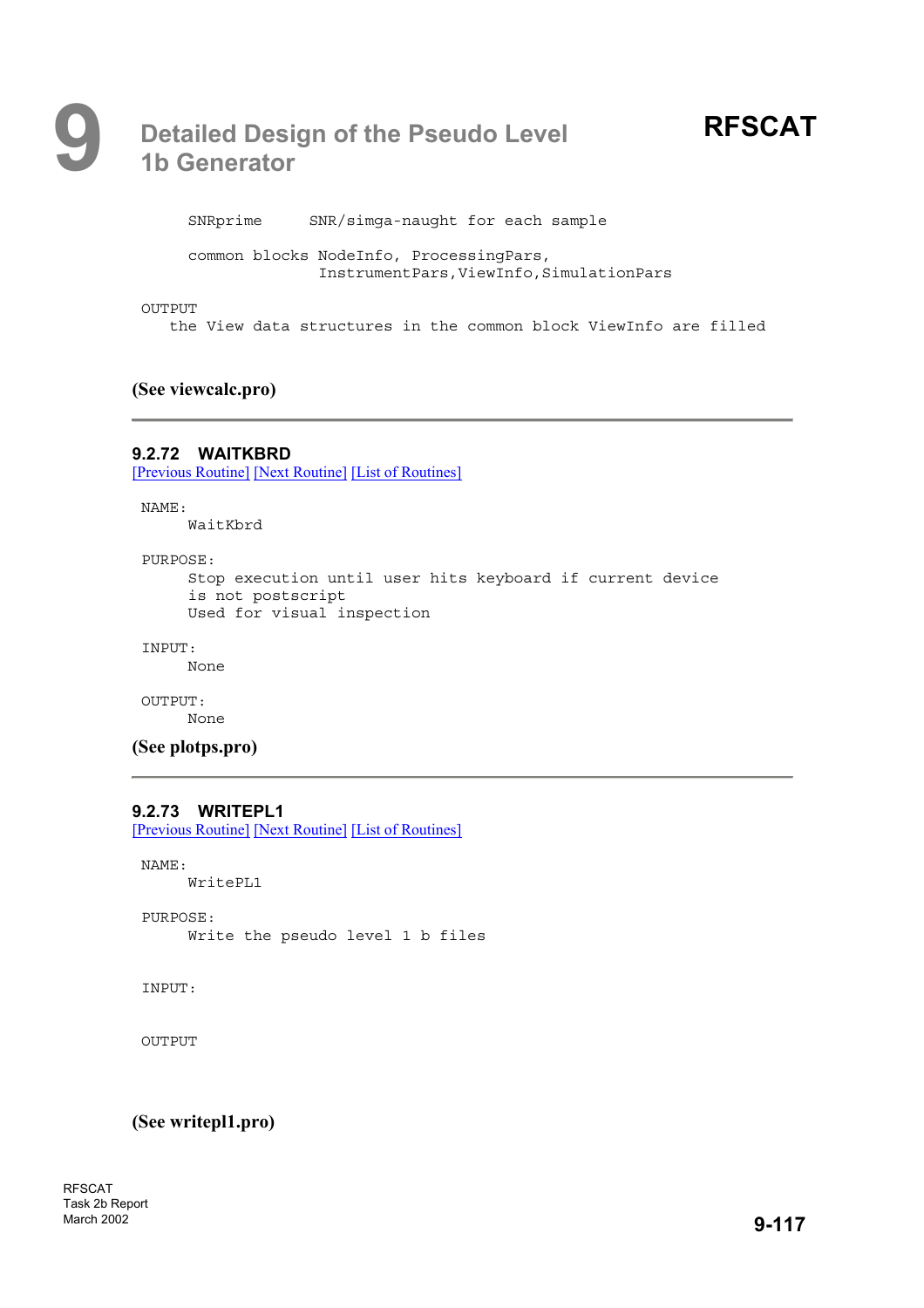### **9.2.74 WRITEPL1HEADER**

[Previous Routine] [Next Routine] [List of Routines]

NAME: WritePL1Header

PURPOSE: Write the pseudo level 1b header

INPUT:

lun logical unit of the open file

OUTPUT

### **(See writepl1.pro)**

#### **9.2.75 WRITEPL1VECTOR**

[Previous Routine] [Next Routine] [List of Routines]

NAME: WritePl1Vector

PURPOSE: Write a vector of double/float values into the ASCII file

INPUT: lun logical unit of the open file v vector to be written to the file

**OUTPUT** 

### **(See writepl1.pro)**

### **9.2.76 WRITEVIEW**

[Previous Routine] [List of Routines]

NAME: WriteView

PURPOSE:

RFSCAT Task 2b Report March 2002 **9-118**